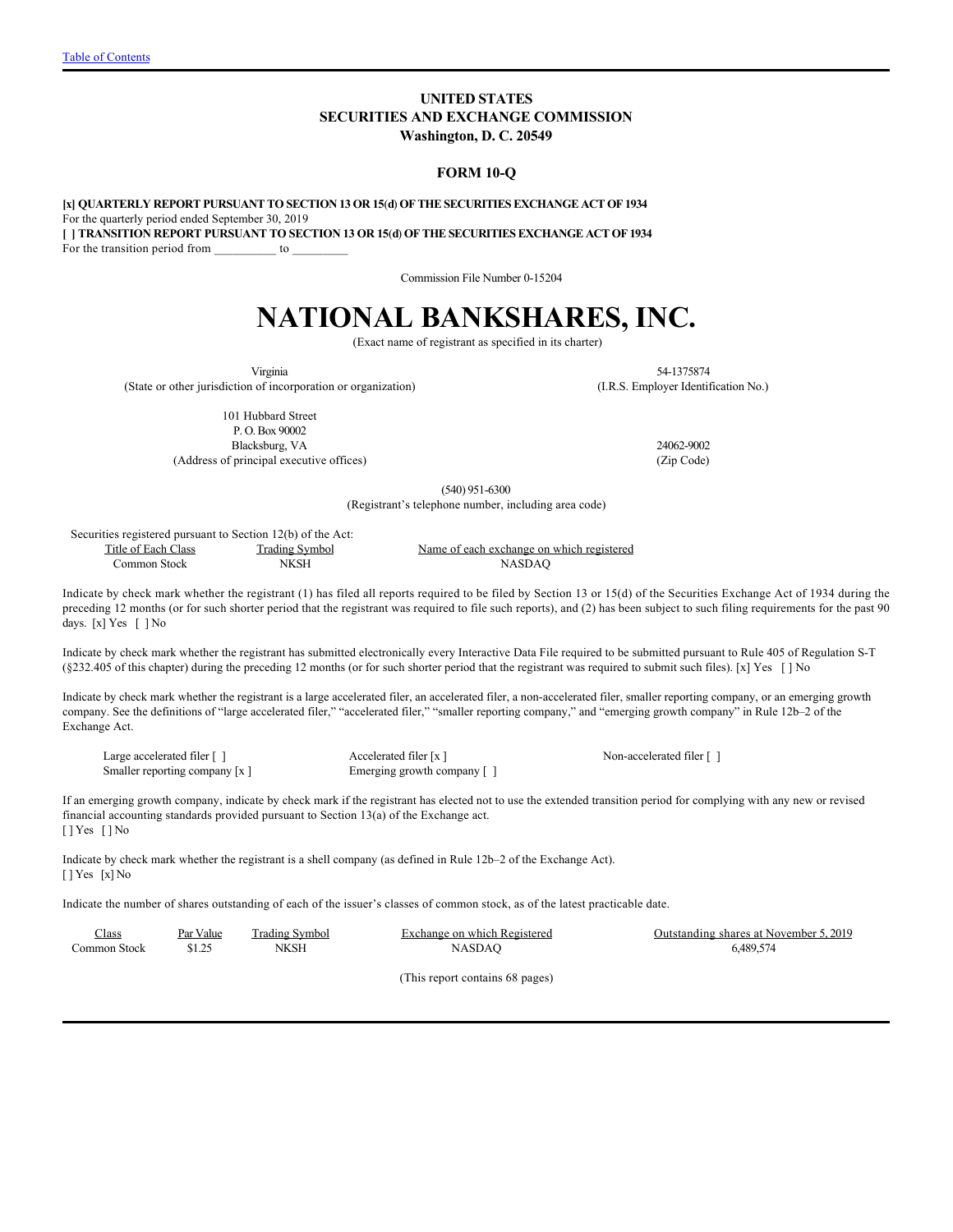# <span id="page-1-0"></span>**NATIONAL BANKSHARES, INC. AND SUBSIDIARIES** Form 10-Q

Index

|                       | <b>Part I - Financial Information</b>                                                                                         | Page           |
|-----------------------|-------------------------------------------------------------------------------------------------------------------------------|----------------|
| Item 1                | <b>Financial Statements</b>                                                                                                   | 3              |
|                       | Consolidated Balance Sheets, September 30, 2019 (Unaudited) and December 31, 2018                                             | $3 - 4$        |
|                       | Consolidated Statements of Income for the Three Months Ended September 30, 2019 and 2018 (Unaudited)                          | $5 - 6$        |
|                       | Consolidated Statements of Comprehensive Income for the Three Months Ended September 30, 2019 and 2018 (Unaudited)            | $\overline{7}$ |
|                       | Consolidated Statements of Income for the Nine Months Ended September 30, 2019 and 2018 (Unaudited)                           | $8 - 9$        |
|                       | Consolidated Statements of Comprehensive Income for the Nine Months Ended September 30, 2019 and 2018 (Unaudited)             | 10             |
|                       | Consolidated Statements of Changes in Stockholders' Equity for the Three Months Ended September 30, 2019 and 2018 (Unaudited) | 11             |
|                       | Consolidated Statements of Changes in Stockholders' Equity for the Nine Months Ended September 30, 2019 and 2018 (Unaudited)  | 11             |
|                       | Consolidated Statements of Cash Flows for the Nine Months Ended September 30, 2019 and 2018 (Unaudited)                       | $12 - 13$      |
|                       | Notes to Consolidated Financial Statements (Unaudited)                                                                        | $14 - 38$      |
| Item 2                | Management's Discussion and Analysis of Financial Condition and Results of Operations                                         | 39             |
| Item 3                | <b>Quantitative and Qualitative Disclosures About Market Risk</b>                                                             | 60             |
| Item 4                | <b>Controls and Procedures</b>                                                                                                | 60             |
|                       | <b>Part II - Other Information</b>                                                                                            |                |
| Item 1                | <b>Legal Proceedings</b>                                                                                                      | 61             |
| Item 1A               | <b>Risk Factors</b>                                                                                                           | 61             |
| Item 2                | Unregistered Sales of Equity Securities and Use of Proceeds                                                                   | 61             |
| Item 3                | <b>Defaults Upon Senior Securities</b>                                                                                        | 61             |
| Item 4                | <b>Mine Safety Disclosures</b>                                                                                                | 61             |
| Item 5                | <b>Other Information</b>                                                                                                      | 61             |
| Item 6                | <b>Exhibits</b>                                                                                                               | $62 - 63$      |
| <b>Signatures</b>     |                                                                                                                               | 64             |
| <b>Certifications</b> |                                                                                                                               | $65 - 68$      |
|                       | $\overline{2}$                                                                                                                |                |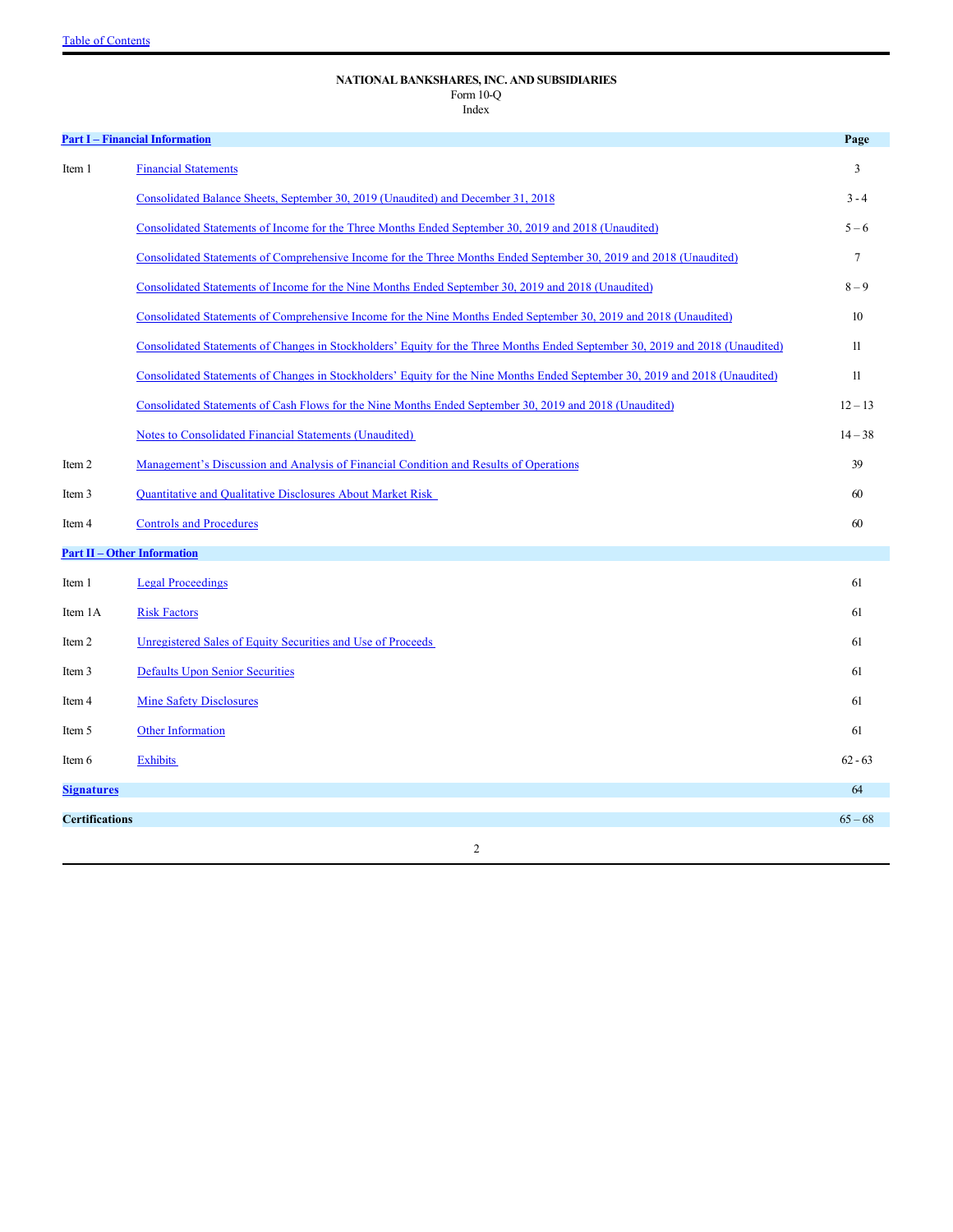# <span id="page-2-1"></span>**Item 1. Financial Statements**

<span id="page-2-0"></span>**Part I**

### <span id="page-2-2"></span>**Financial Information**

National Bankshares, Inc. and Subsidiaries Consolidated Balance Sheets

|                                                                  |              | (Unaudited)<br>September 30,<br>2019 |               | December 31,<br>2018 |
|------------------------------------------------------------------|--------------|--------------------------------------|---------------|----------------------|
| (in thousands, except share and per share data)<br><b>Assets</b> |              |                                      |               |                      |
| Cash and due from banks                                          | S            | 14,206                               | <sup>\$</sup> | 12,882               |
| Interest-bearing deposits                                        |              | 135,490                              |               | 43,491               |
| Securities available for sale, at fair value                     |              | 334,150                              |               | 425,010              |
| Restricted stock, at cost                                        |              | 1,220                                |               | 1,220                |
| Loans held for sale                                              |              | 2,333                                |               | 72                   |
| Loans:                                                           |              |                                      |               |                      |
| Loans, net of unearned income and deferred fees and costs        |              | 722,287                              |               | 709,799              |
| Less allowance for loan losses                                   |              | (7,262)                              |               | (7,390)              |
| Loans, net                                                       |              | 715,025                              |               | 702,409              |
| Premises and equipment, net                                      |              | 8,993                                |               | 8,646                |
| Operating lease right-of-use asset                               |              | 2,351                                |               |                      |
| Accrued interest receivable                                      |              | 4,233                                |               | 5,160                |
| Other real estate owned, net                                     |              | 1,470                                |               | 2,052                |
| Goodwill                                                         |              | 5,848                                |               | 5,848                |
| Bank-owned life insurance                                        |              | 35,338                               |               | 34,657               |
| Other assets                                                     |              | 12,064                               |               | 14,585               |
| <b>Total assets</b>                                              | \$           | 1,272,721                            | $\mathbb{S}$  | 1,256,032            |
|                                                                  |              |                                      |               |                      |
| <b>Liabilities and Stockholders' Equity</b>                      |              |                                      |               |                      |
| Noninterest-bearing demand deposits                              | $\mathbf{s}$ | 217,720                              | $\mathbb{S}$  | 195,441              |
| Interest-bearing demand deposits                                 |              | 580,533                              |               | 616,527              |
| Savings deposits                                                 |              | 145,188                              |               | 138,175              |
| Time deposits                                                    |              | 124,586                              |               | 101,799              |
|                                                                  |              | 1,068,027                            |               | 1,051,942            |
| Total deposits<br>Accrued interest payable                       |              | 133                                  |               | 89                   |
|                                                                  |              | 2,358                                |               |                      |
| Operating lease liability<br>Other liabilities                   |              | 14,215                               |               |                      |
|                                                                  |              |                                      |               | 13,763               |
| <b>Total liabilities</b>                                         |              | 1,084,733                            |               | 1,065,794            |
| Commitments and contingencies                                    |              |                                      |               |                      |

*(continued )*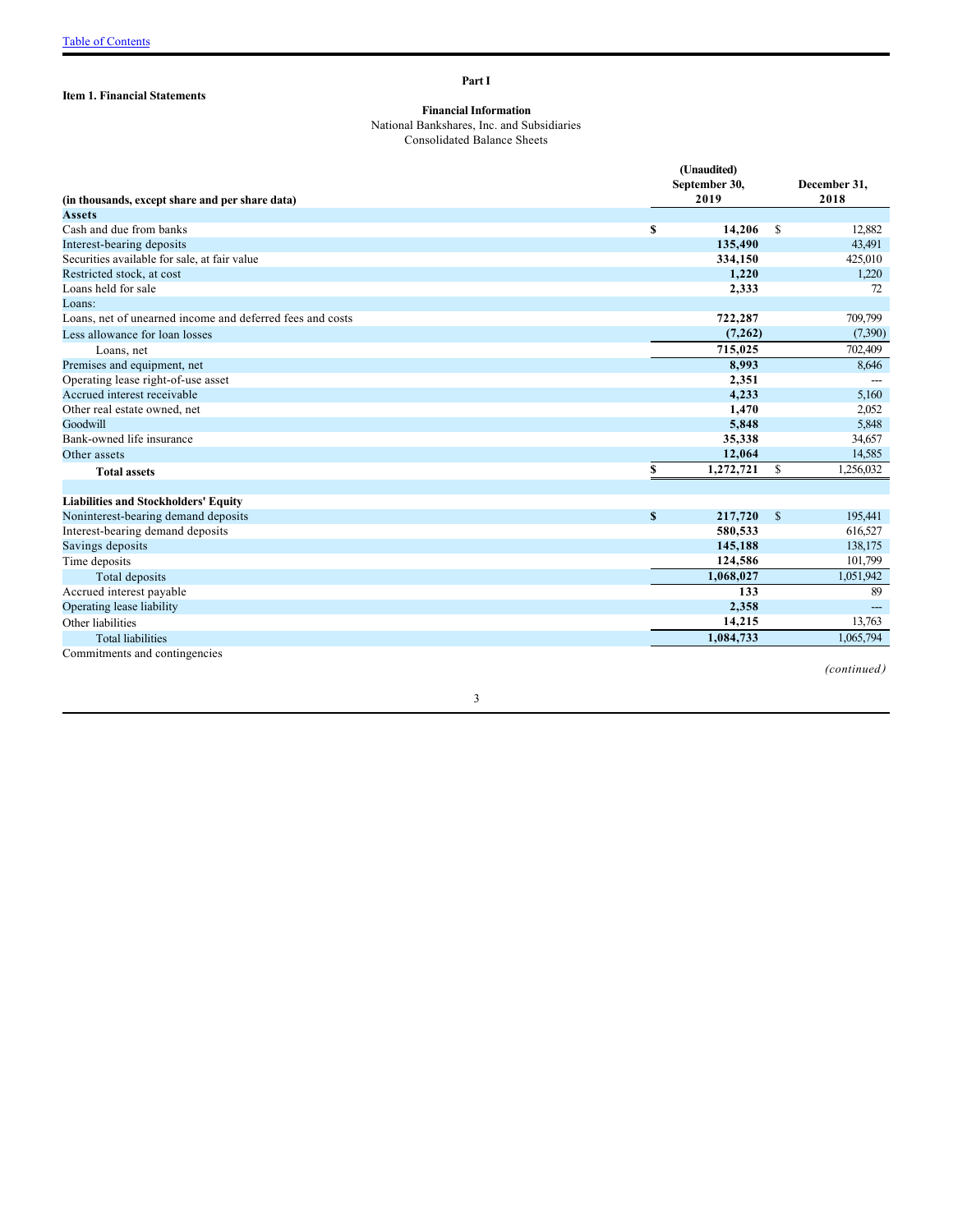| <b>Stockholders' Equity</b>                                                                                |           |           |
|------------------------------------------------------------------------------------------------------------|-----------|-----------|
| Preferred stock, no par value, 5,000,000 shares authorized; none issued and outstanding                    | ---       |           |
| Common stock of \$1.25 par value. Authorized 10,000,000 shares; issued and outstanding 6,489,574 shares at |           |           |
| September 30, 2019 and 6,957,974 shares at December 31, 2018                                               | 8.112     | 8.698     |
| Retained earnings                                                                                          | 184,016   | 193.625   |
| Accumulated other comprehensive loss, net                                                                  | (4,140)   | (12,085)  |
| Total stockholders' equity                                                                                 | 187,988   | 190.238   |
| Total liabilities and stockholders' equity                                                                 | 1,272,721 | 1.256.032 |
|                                                                                                            |           |           |

See accompanying notes to consolidated financial statements.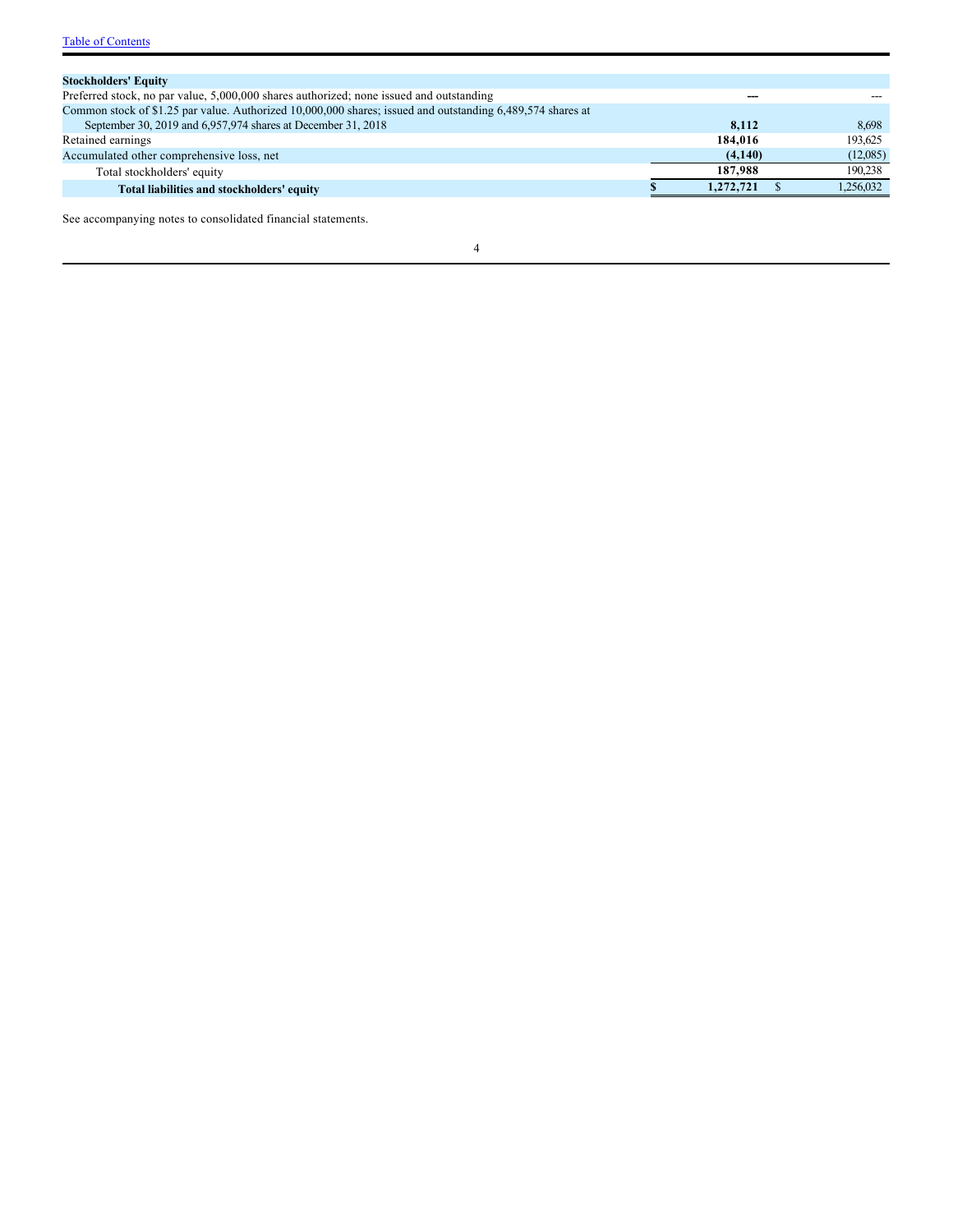### <span id="page-4-0"></span>National Bankshares, Inc. and Subsidiaries Consolidated Statements of Income Three Months Ended September 30, 2019 and 2018 (Unaudited)

|                                                     | September 30, |                          | September 30,          |
|-----------------------------------------------------|---------------|--------------------------|------------------------|
| (in thousands, except share and per share data)     | 2019          |                          | 2018                   |
| <b>Interest Income</b>                              |               |                          |                        |
| Interest and fees on loans                          | $\mathbf S$   | 8,548                    | <sup>\$</sup><br>8,005 |
| Interest on interest-bearing deposits               |               | 407                      | 111                    |
| Interest on securities – taxable                    |               | 1.565                    | 1,771                  |
| Interest on securities – nontaxable                 |               | 768                      | 1,058                  |
| Total interest income                               |               | 11,288                   | 10.945                 |
| <b>Interest Expense</b>                             |               |                          |                        |
| Interest on time deposits                           |               | 523                      | 107                    |
| Interest on other deposits                          |               | 1,342                    | 1,034                  |
| Interest on borrowed funds                          |               | $\overline{\phantom{a}}$ | 104                    |
| Total interest expense                              |               | 1.865                    | 1,245                  |
| Net interest income                                 |               | 9,423                    | 9,700                  |
| Provision for loan losses                           |               | 95                       | 223                    |
| Net interest income after provision for loan losses |               | 9,328                    | 9,477                  |
| <b>Noninterest Income</b>                           |               |                          |                        |
| Service charges on deposit accounts                 |               | 643                      | 673                    |
| Other service charges and fees                      |               | 46                       | 20                     |
| Credit and debit card fees                          |               | 350                      | 362                    |
| Trust income                                        |               | 440                      | 355                    |
| <b>BOLI</b> income                                  |               | 230                      | 222                    |
| Other income                                        |               | 227                      | 282                    |
| Realized securities gain, net                       |               | 162                      | $\qquad \qquad \cdots$ |
| Total noninterest income                            |               | 2,098                    | 1,914                  |
|                                                     |               |                          |                        |
| <b>Noninterest Expense</b>                          |               |                          |                        |
| Salaries and employee benefits                      |               | 3,823                    | 3,639                  |
| Occupancy, furniture and fixtures                   |               | 468                      | 433                    |
| Data processing and ATM                             |               | 823                      | 684                    |
| FDIC assessment                                     |               | --                       | 88<br>12               |
| Intangible assets amortization                      |               | ---                      |                        |
| Net costs of other real estate owned                |               | 17                       | 274                    |
| Franchise taxes                                     |               | 343                      | 314                    |
| Other operating expenses                            |               | 912                      | 1,019                  |
| Total noninterest expense                           |               | 6,386                    | 6,463                  |
| Income before income taxes                          |               | 5,040                    | 4,928                  |
| Income tax expense                                  |               | 788                      | 677                    |
|                                                     |               |                          | (continued)            |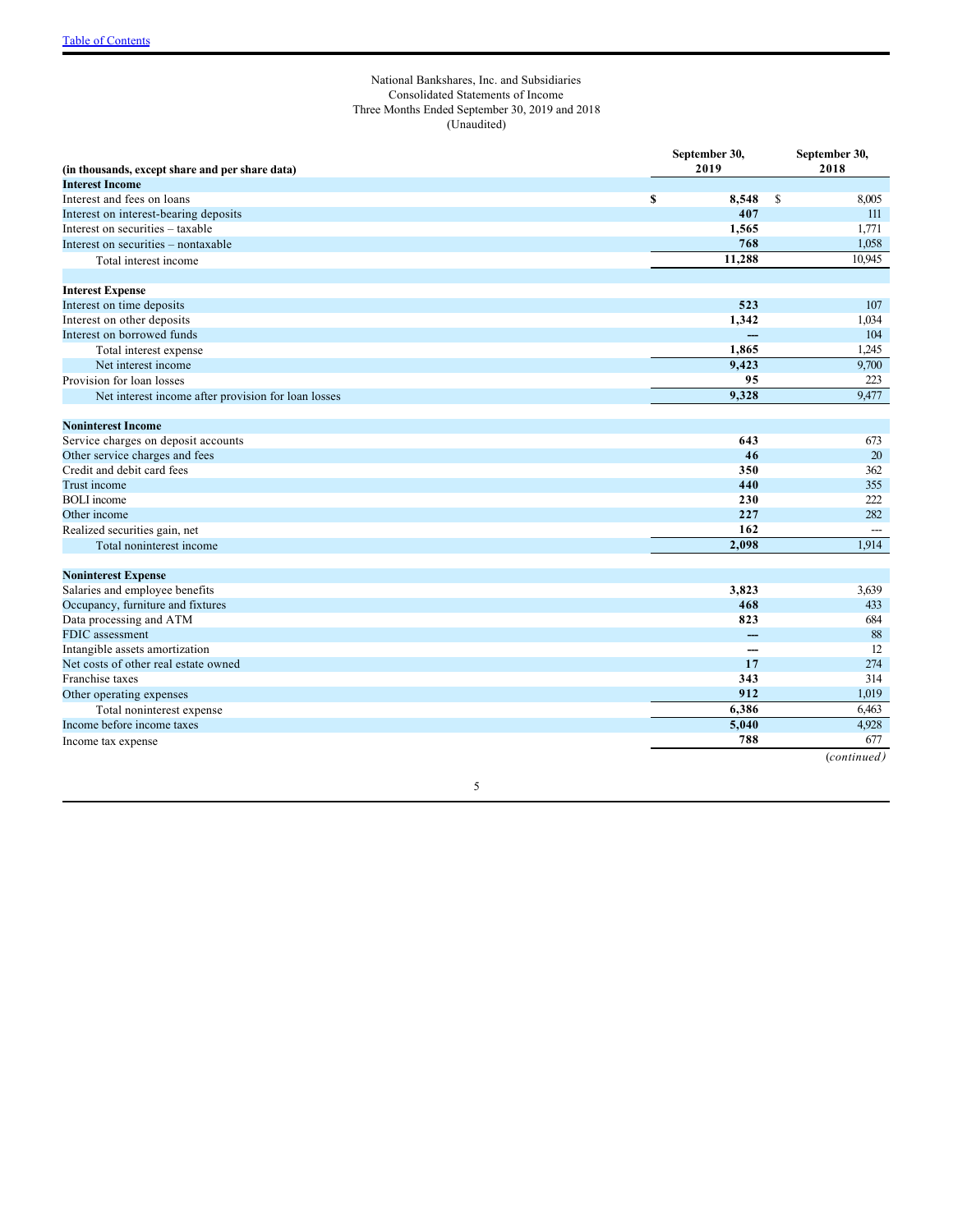| <b>Net Income</b>                                                        | 4.252     | 4.251     |
|--------------------------------------------------------------------------|-----------|-----------|
| Basic net income per common share                                        | 0.65      | 0.61      |
| Fully diluted net income per common share                                | 0.65      | 0.61      |
| Weighted average number of common shares outstanding – basic and diluted | 6,499,957 | 6.957.974 |
| Dividends declared per common share                                      | $- -$     |           |

See accompanying notes to consolidated financial statements.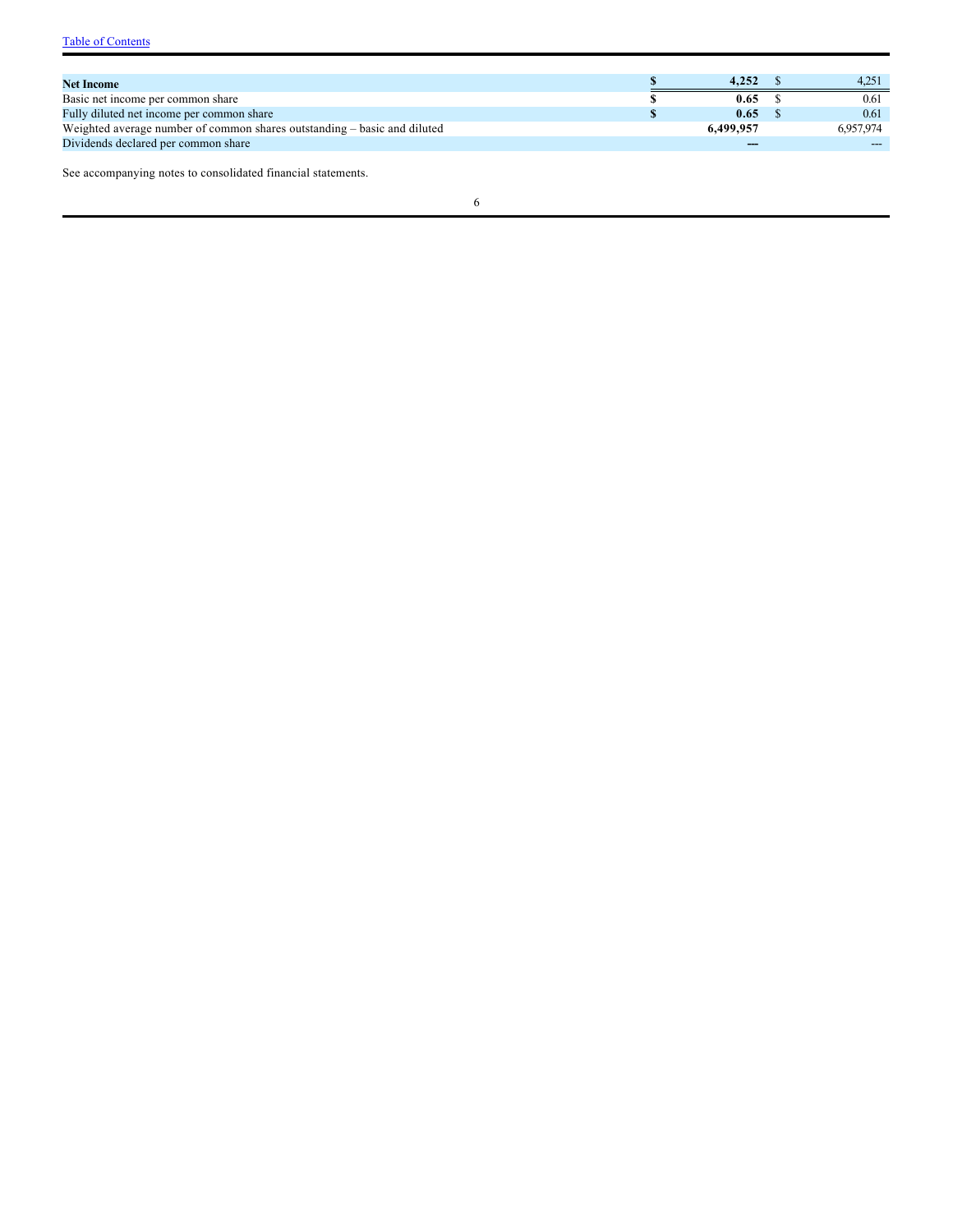### <span id="page-6-0"></span>National Bankshares, Inc. and Subsidiaries Consolidated Statements of Comprehensive Income Three Months Ended September 30, 2019 and 2018 (Unaudited)

| (in thousands)                                                                                                            | September 30,<br>2019 | September 30,<br>2018 |
|---------------------------------------------------------------------------------------------------------------------------|-----------------------|-----------------------|
| Net Income                                                                                                                | 4.252                 | 4,251                 |
|                                                                                                                           |                       |                       |
| Other Comprehensive Income (Loss), Net of Tax                                                                             |                       |                       |
| Unrealized holding gain (loss) on available for sale securities net of tax of \$146 and (\$517) for the periods ended     |                       |                       |
| September 30, 2019 and 2018, respectively                                                                                 | 544                   | (1,945)               |
| Reclassification adjustment for gain included in net income, net of tax of (\$34) for the period ended September 30, 2019 | (128)                 | $---$                 |
| Other comprehensive income (loss), net of tax                                                                             | 416                   | (1,945)               |
| <b>Total Comprehensive Income</b>                                                                                         | 4.668                 | 2,306                 |

See accompanying notes to consolidated financial statements.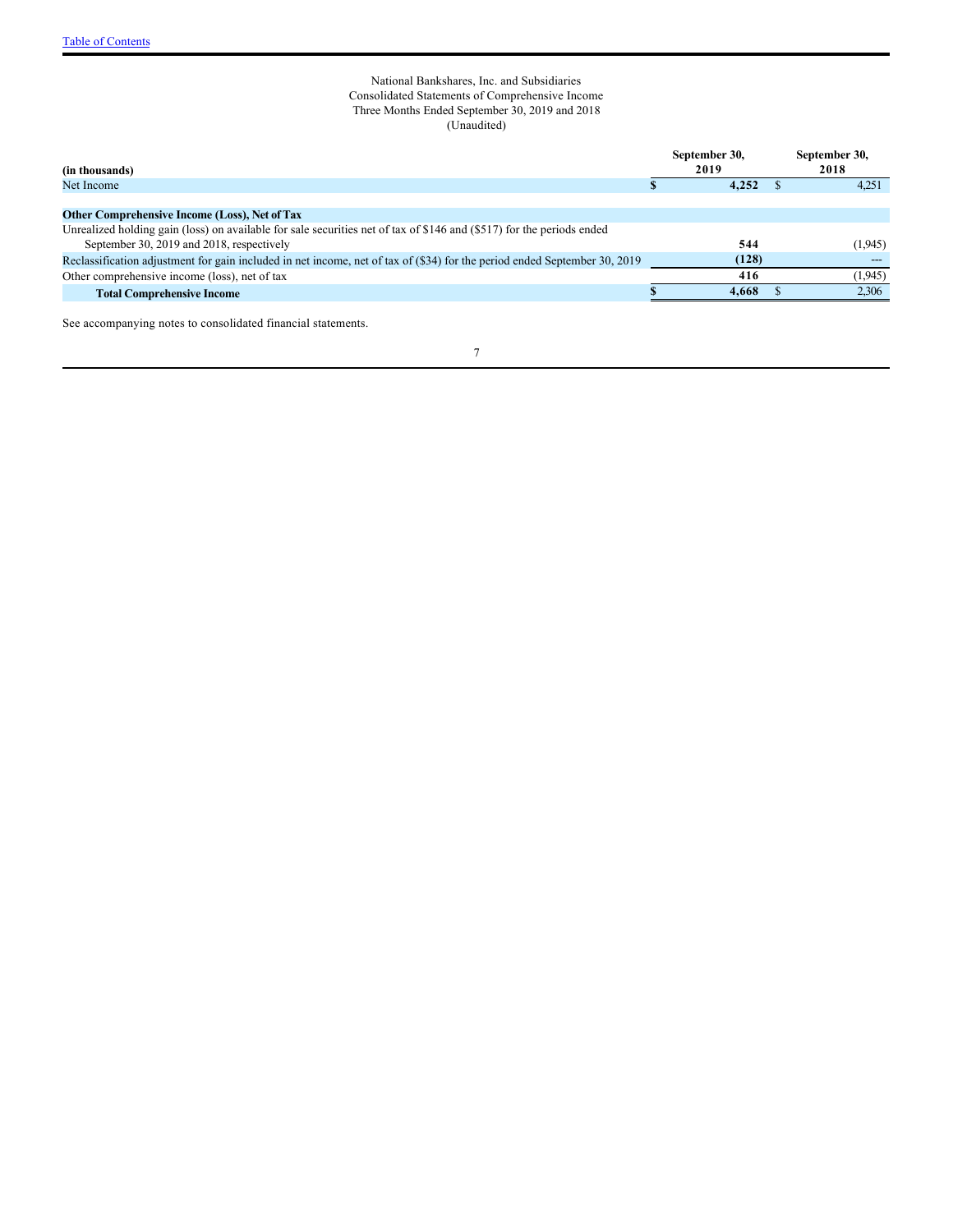### <span id="page-7-0"></span>National Bankshares, Inc. and Subsidiaries Consolidated Statements of Income Nine Months Ended September 30, 2019 and 2018 (Unaudited)

|                                                     | September 30, |                          | September 30, |  |
|-----------------------------------------------------|---------------|--------------------------|---------------|--|
| (in thousands, except share and per share data)     | 2019          |                          | 2018          |  |
| <b>Interest Income</b>                              |               |                          |               |  |
| Interest and fees on loans                          | 25,277<br>S   | <sup>\$</sup>            | 23,159        |  |
| Interest on interest-bearing deposits               | 1,048         |                          | 509           |  |
| Interest on securities - taxable                    | 4,851         |                          | 5,125         |  |
| Interest on securities - nontaxable                 | 2,543         |                          | 3,362         |  |
| Total interest income                               | 33,719        |                          | 32,155        |  |
| <b>Interest Expense</b>                             |               |                          |               |  |
| Interest on time deposits                           | 1,239         |                          | 344           |  |
| Interest on other deposits                          | 4,333         |                          | 3,023         |  |
| Interest on borrowed funds                          |               | ---                      | 104           |  |
| Total interest expense                              | 5,572         |                          | 3,471         |  |
| Net interest income                                 | 28,147        |                          | 28,684        |  |
| Provision for loan losses                           | 350           |                          | 93            |  |
| Net interest income after provision for loan losses | 27,797        |                          | 28,591        |  |
| <b>Noninterest Income</b>                           |               |                          |               |  |
| Service charges on deposit accounts                 | 1,840         |                          | 2,037         |  |
| Other service charges and fees                      | 149           |                          | 87            |  |
| Credit and debit card fees                          | 1,015         |                          | 1,071         |  |
| Trust income                                        | 1,208         |                          | 1,131         |  |
| <b>BOLI</b> income                                  | 681           |                          | 678           |  |
| Other income                                        | 1,368         |                          | 801           |  |
| Realized securities gain, net                       | 182           |                          |               |  |
| Total noninterest income                            | 6.443         |                          | 5.805         |  |
| <b>Noninterest Expense</b>                          |               |                          |               |  |
| Salaries and employee benefits                      | 11,446        |                          | 10,878        |  |
| Occupancy, furniture and fixtures                   | 1,410         |                          | 1,396         |  |
| Data processing and ATM                             | 2,363         |                          | 2,024         |  |
| FDIC assessment                                     | 167           |                          | 269           |  |
| Intangible assets amortization                      |               |                          | 37            |  |
| Net costs of other real estate owned                |               | 45                       | 523           |  |
| Franchise taxes                                     | 990           |                          | 965           |  |
| Write-down of insurance receivable                  |               | $\overline{\phantom{a}}$ | 2,010         |  |
| Other operating expenses                            | 2,883         |                          | 2,949         |  |
| Total noninterest expense                           | 19,304        |                          | 21,051        |  |
| Income before income taxes                          | 14,936        |                          | 13,345        |  |
| Income tax expense                                  | 2,247         |                          | 1.757         |  |
|                                                     |               |                          | (continued)   |  |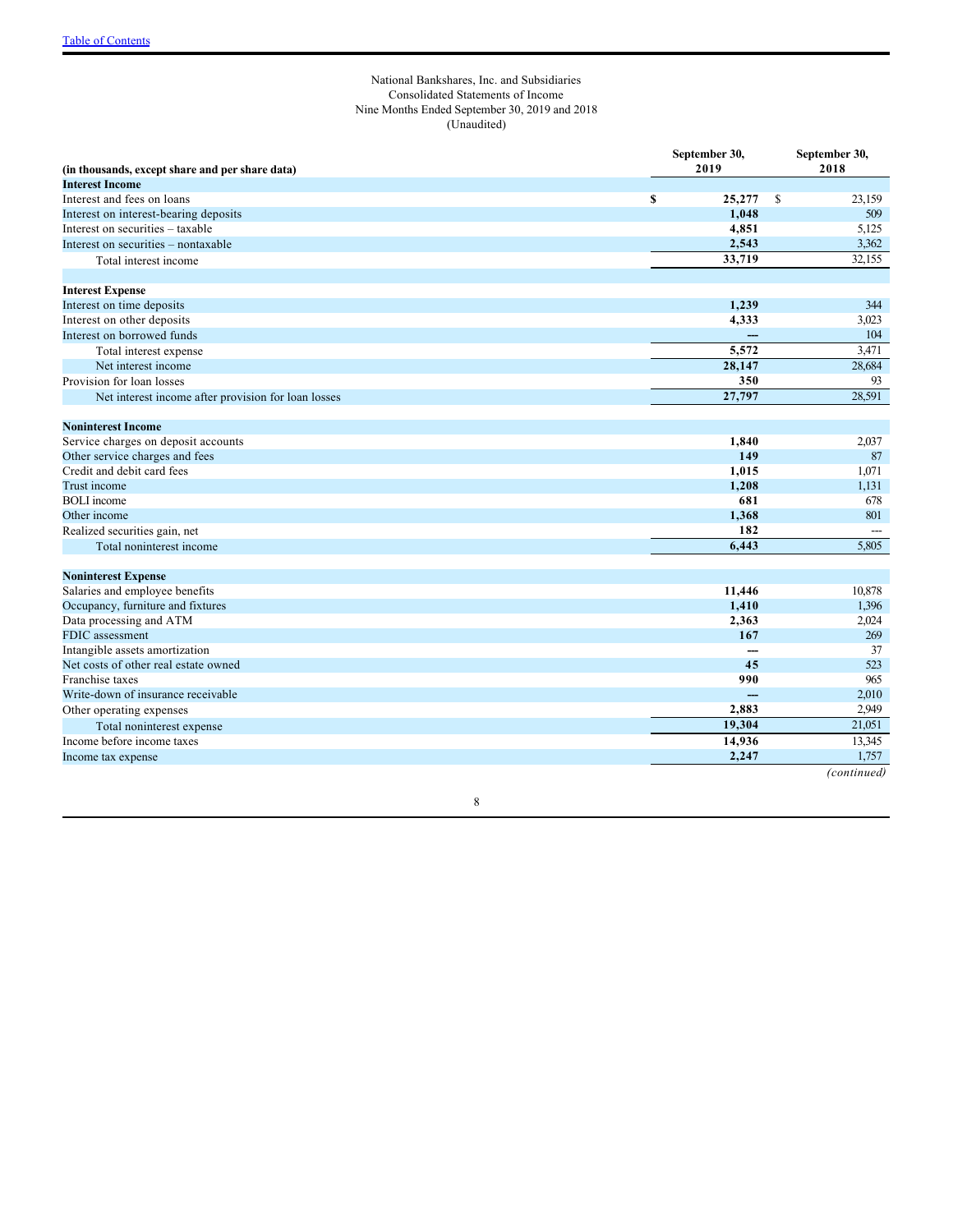| <b>Net Income</b>                                                        | 12.689    | 11.588    |
|--------------------------------------------------------------------------|-----------|-----------|
| Basic net income per common share                                        | 1.92      | 1.67      |
| Fully diluted net income per common share                                | 1.92      | 1.67      |
| Weighted average number of common shares outstanding – basic and diluted | 6.611.354 | 6.957.974 |
| Dividends declared per common share                                      | 0.67      | 0.58      |
|                                                                          |           |           |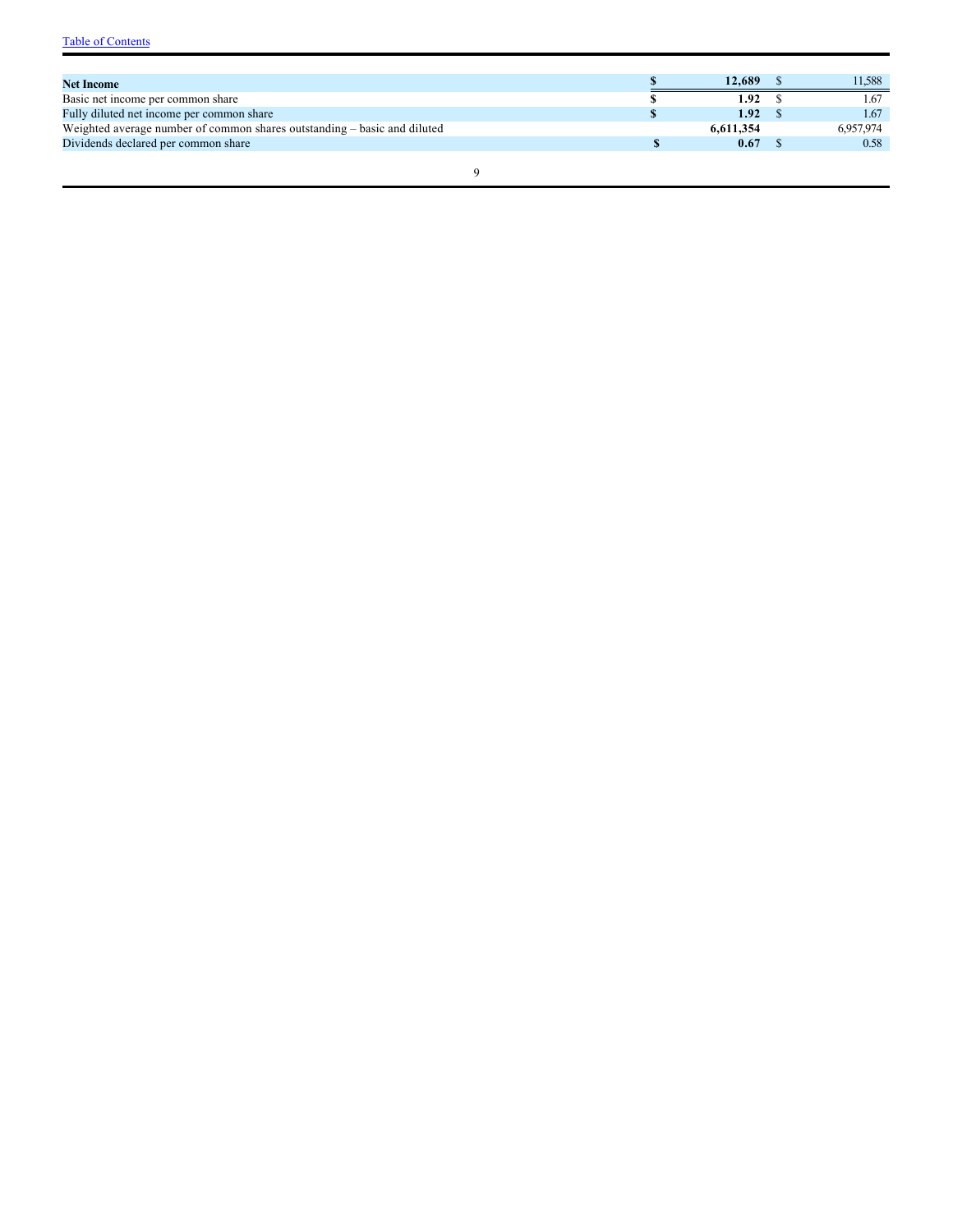### <span id="page-9-0"></span>National Bankshares, Inc. and Subsidiaries Consolidated Statements of Comprehensive Income Nine Months Ended September 30, 2019 and 2018 (Unaudited)

| (in thousands)                                                                                                              | September 30,<br>2019 | September 30,<br>2018 |
|-----------------------------------------------------------------------------------------------------------------------------|-----------------------|-----------------------|
| Net Income                                                                                                                  | 12,689                | 11,588                |
|                                                                                                                             |                       |                       |
| Other Comprehensive Income (Loss), Net of Tax                                                                               |                       |                       |
| Unrealized holding gain (loss) on available for sale securities net of tax of \$2,149 and $(\$1,378)$ for the periods ended |                       |                       |
| September 30, 2019 and 2018, respectively                                                                                   | 8.089                 | (5,182)               |
| Reclassification adjustment for gain included in net income, net of tax of (\$38) for the period ended September 30, 2019   | (144)                 |                       |
| Unrealized holding gain on securities transferred from held to maturity to available for sale, net of tax of \$237 for the  |                       |                       |
| period ended September 30, 2018                                                                                             |                       | 891                   |
| Other comprehensive income (loss), net of tax                                                                               | 7.945                 | (4.291)               |
| <b>Total Comprehensive Income</b>                                                                                           | 20.634                | 7,297                 |
|                                                                                                                             |                       |                       |

See accompanying notes to consolidated financial statements.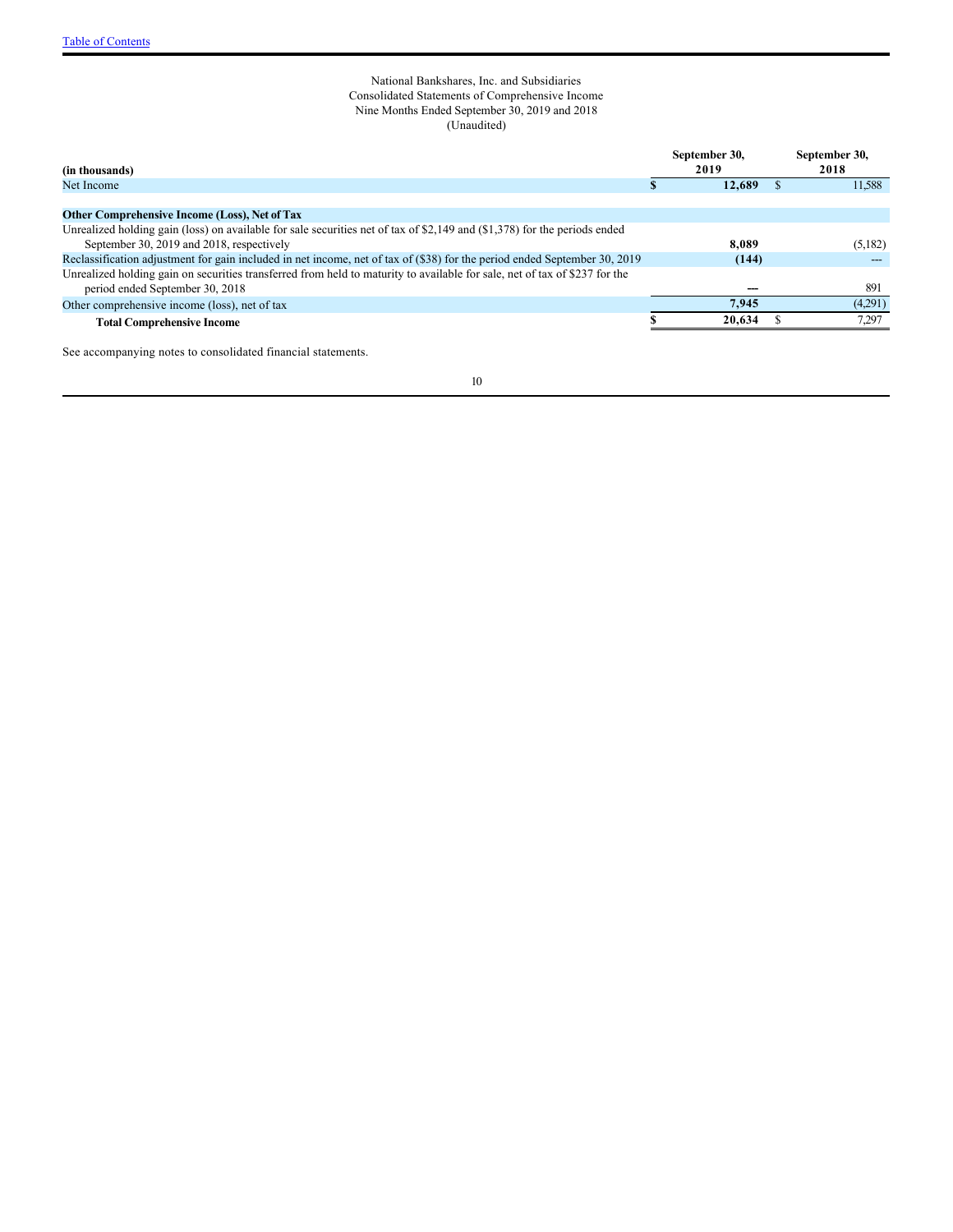### <span id="page-10-0"></span>National Bankshares, Inc. and Subsidiaries Consolidated Statements of Changes in Stockholders' Equity (Unaudited)

### Three Months Ended September 30, 2019 and 2018

|                                                 |    |                     | <b>Accumulated Other</b> |                          |              |               |  |         |
|-------------------------------------------------|----|---------------------|--------------------------|--------------------------|--------------|---------------|--|---------|
|                                                 |    |                     |                          |                          |              | Comprehensive |  |         |
| (in thousands except share data)                |    | <b>Common Stock</b> |                          | <b>Retained Earnings</b> |              | Loss          |  | Total   |
| Balances at June 30, 2018                       | S  | 8,698               | S                        | 189.194                  | <sup>S</sup> | $(12,041)$ \$ |  | 185,851 |
| Net income                                      |    |                     |                          | 4.251                    |              |               |  | 4,251   |
| Other comprehensive loss, net of tax of (\$517) |    |                     |                          |                          |              | (1,945)       |  | (1,945) |
| Balances at September 30, 2018                  | ¢  | 8,698               | S                        | 193.445                  | S            | $(13,986)$ \$ |  | 188,157 |
|                                                 |    |                     |                          |                          |              |               |  |         |
| Balances at June 30, 2019                       | \$ | 8,132               | S                        | 180.272                  | S            | $(4,556)$ \$  |  | 183,848 |
| Net income                                      |    |                     |                          | 4.252                    |              |               |  | 4.252   |
| Common stock repurchased, 16,000 shares         |    | (20)                |                          | (508)                    |              |               |  | (528)   |
| Other comprehensive income, net of tax of \$112 |    | ---                 |                          |                          |              | 416           |  | 416     |
| <b>Balances at September 30, 2019</b>           |    | 8,112               | S                        | 184,016 S                |              | $(4,140)$ \$  |  | 187,988 |

See accompanying notes to consolidated financial statements.

<span id="page-10-1"></span>Nine Months Ended September 30, 2019 and 2018

|                                                   |                     |               |                          |              | <b>Accumulated Other</b><br>Comprehensive |              |
|---------------------------------------------------|---------------------|---------------|--------------------------|--------------|-------------------------------------------|--------------|
| (in thousands except share and per share data)    | <b>Common Stock</b> |               | <b>Retained Earnings</b> |              | Loss                                      | <b>Total</b> |
| Balances at December 31, 2017                     | \$<br>8,698         | \$            | 185,893                  | $\mathbf{s}$ | $(9,695)$ \$                              | 184,896      |
| Net income                                        |                     |               | 11,588                   |              |                                           | 11,588       |
| Dividends \$0.58 per share                        |                     |               | (4,036)                  |              |                                           | (4,036)      |
| Other comprehensive loss, net of tax of (\$1,141) |                     |               |                          |              | (4,291)                                   | (4,291)      |
| Balances at September 30, 2018                    | 8,698               |               | 193,445                  | <b>S</b>     | $(13,986)$ \$                             | 188,157      |
|                                                   |                     |               |                          |              |                                           |              |
| Balances at December 31, 2018                     | \$<br>8,698         | <sup>\$</sup> | 193.625                  | - \$         | $(12,085)$ \$                             | 190,238      |
| Net income                                        |                     |               | 12,689                   |              |                                           | 12,689       |
| Common stock repurchased, 468,400 shares          | (586)               |               | (17.939)                 |              |                                           | (18, 525)    |
| Dividends \$0.67 per share                        |                     |               | (4,359)                  |              |                                           | (4,359)      |
| Other comprehensive income, net of tax of \$2,111 |                     |               |                          |              | 7.945                                     | 7,945        |
| <b>Balances at September 30, 2019</b>             | 8.112               |               | 184,016                  |              | $(4,140)$ \$                              | 187,988      |

See accompanying notes to consolidated financial statements.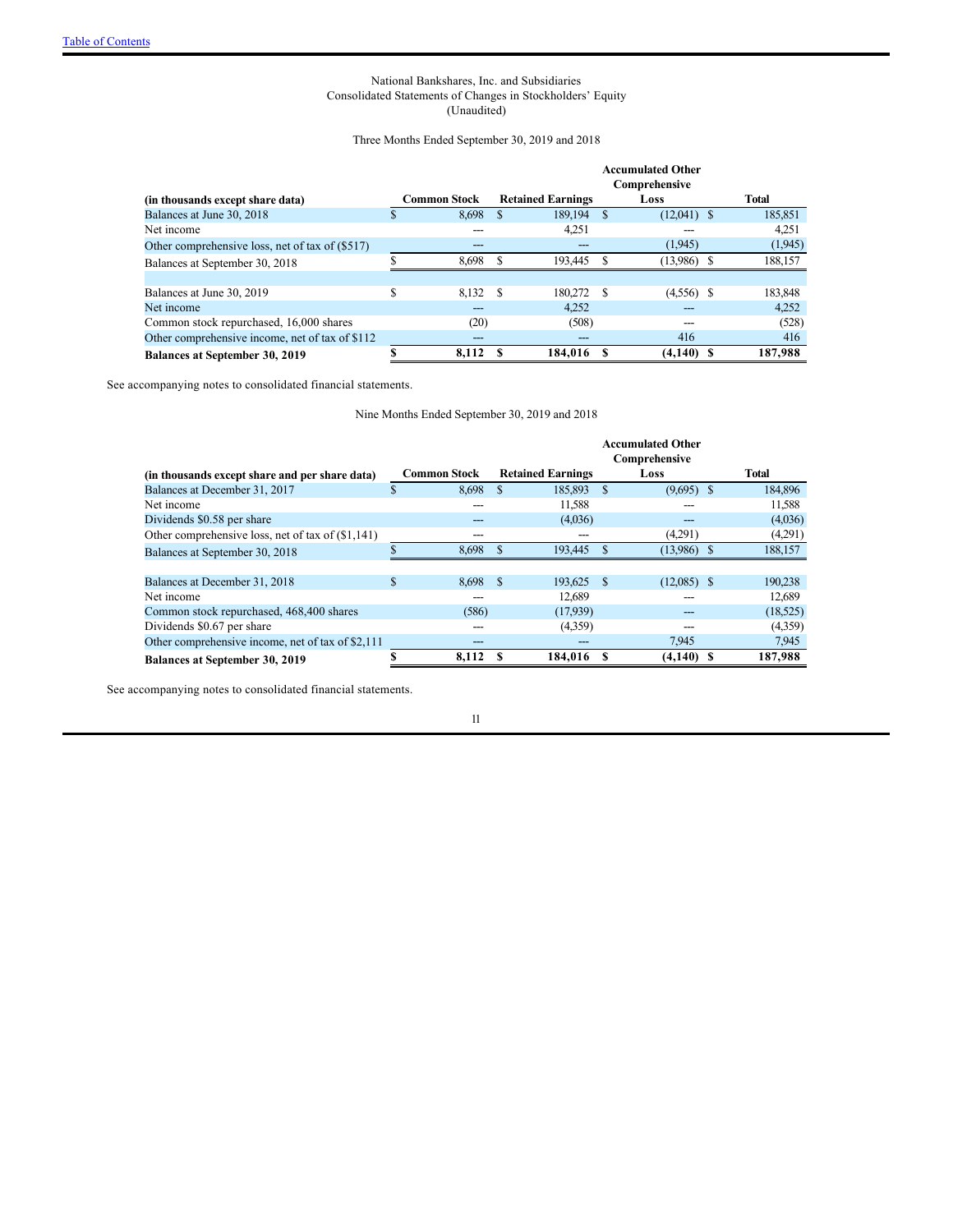### <span id="page-11-0"></span>National Bankshares, Inc. and Subsidiaries Consolidated Statements of Cash Flows Nine Months Ended September 30, 2019 and 2018 (Unaudited)

| (in thousands)                                                                                 | September 30,<br>2019 | September 30,<br>2018    |
|------------------------------------------------------------------------------------------------|-----------------------|--------------------------|
| <b>Cash Flows from Operating Activities</b>                                                    |                       |                          |
| Net income                                                                                     | \$<br>12,689          | -S<br>11,588             |
| Adjustments to reconcile net income to net cash provided by operating activities:              |                       |                          |
| Provision for loan losses                                                                      | 350                   | 93                       |
| Depreciation of bank premises and equipment                                                    | 552                   | 595                      |
| Amortization of intangibles                                                                    |                       | 37                       |
| Amortization of premiums and accretion of discounts, net                                       | 52                    | 43                       |
| Gains on disposal of fixed assets                                                              | (6)                   |                          |
| Gain on sales and calls of securities available for sale, net                                  | (182)                 |                          |
| Loss and write-down on other real estate owned, net                                            | 5                     | 464                      |
| Gain on sale of repossessed assets, net                                                        | $\overline{4}$        | $---$                    |
| Increase in cash value of bank-owned life insurance                                            | (681)                 | (678)                    |
| Origination of mortgage loans held for sale                                                    | (15, 191)             | (11,032)                 |
| Proceeds from sale of mortgage loans held for sale                                             | 13,127                | 10,430                   |
| Gain on sale of mortgage loans held for sale                                                   | (197)                 | (165)                    |
| Write-down of insurance receivable                                                             |                       | 2,010                    |
| Lease expense – Operating                                                                      | $7\phantom{.0}$       | $\overline{\phantom{a}}$ |
| Net change in:                                                                                 |                       |                          |
| Accrued interest receivable                                                                    | 927                   | (292)                    |
| Other assets                                                                                   | 409                   | 323                      |
| Accrued interest payable                                                                       | 44                    | 103                      |
| Other liabilities                                                                              | 452                   | 726                      |
| Net cash provided by operating activities                                                      | 12.361                | 14.245                   |
| <b>Cash Flows from Investing Activities</b>                                                    |                       |                          |
| Net change in interest-bearing deposits                                                        | (91,999)              | 22,905                   |
| Proceeds from calls, principal payments, sales and maturities of securities available for sale | 235,900               | 22,424                   |
| Proceeds from calls, principal payments and maturities of securities held to maturity          |                       | 6,430                    |
| Purchase of securities available for sale                                                      | (134, 854)            | (24,263)                 |
| Net change in restricted stock                                                                 |                       | (1,508)                  |
| Purchase of loan participations                                                                | (673)                 | (7, 726)                 |
| Collection of loan participations                                                              | 3,219                 | 856                      |
| Loan originations and principal collections, net                                               | (15,788)              | (27, 382)                |
| Proceeds from sale of other real estate owned                                                  | 592                   | 139                      |
| Proceeds from sale of repossessed assets                                                       | 40                    |                          |
| Recoveries on loans charged off                                                                | 218                   | 182                      |
| Proceeds from sale and purchases of premises and equipment, net                                | (893)                 | (1,101)                  |
| Net cash used in investing activities                                                          | (4, 238)              | (9,044)                  |
|                                                                                                |                       | (continued)              |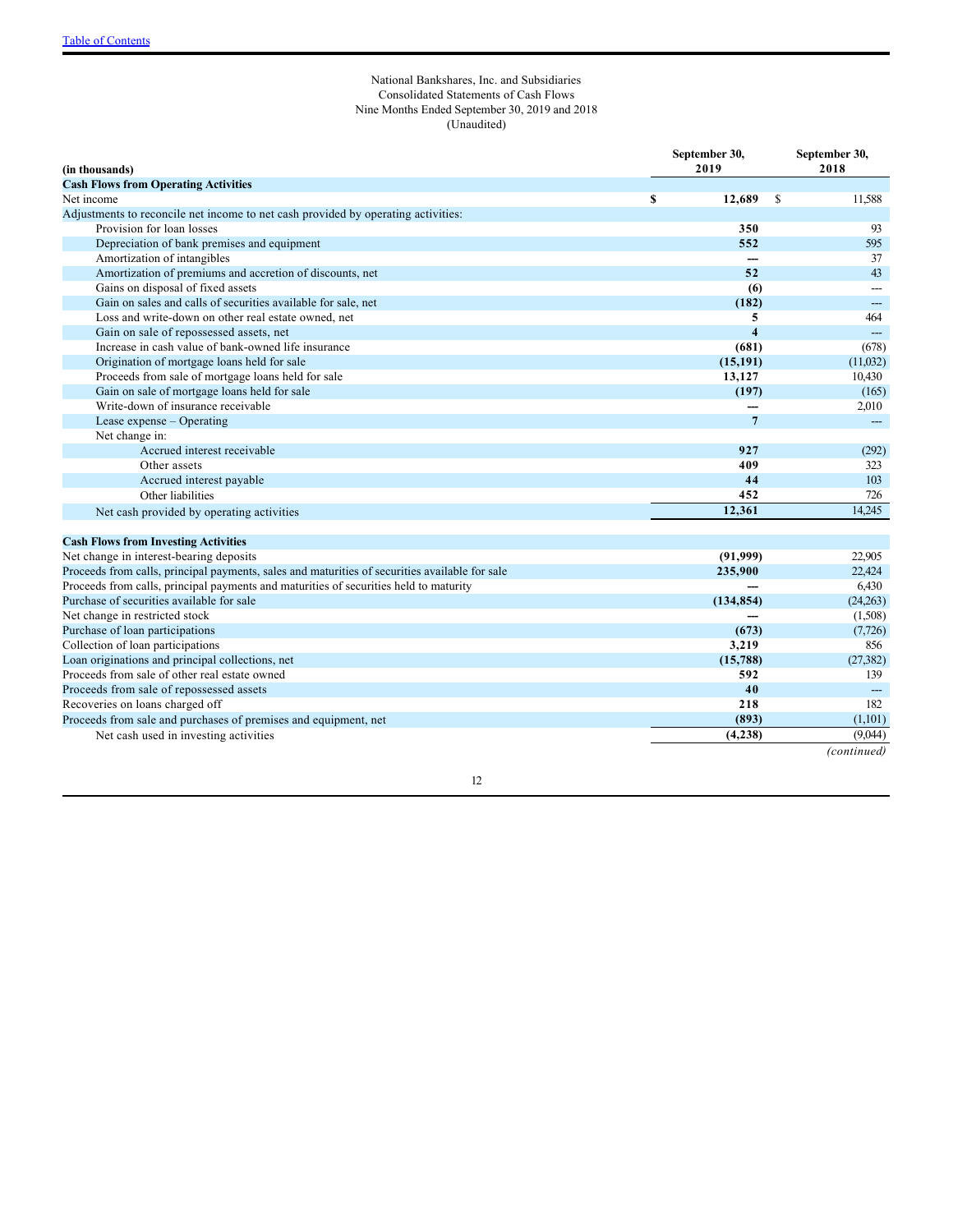| <b>Cash Flows from Financing Activities</b>                                               |           |     |           |
|-------------------------------------------------------------------------------------------|-----------|-----|-----------|
| Net change in time deposits                                                               | 22,787    |     | (18,717)  |
| Net change in other deposits                                                              | (6,702)   |     | (18, 841) |
| Common stock repurchased                                                                  | (18, 525) |     |           |
| Cash dividends paid                                                                       | (4,359)   |     | (4,036)   |
| Borrowing advances                                                                        |           |     | 35,000    |
| Net cash used in financing activities                                                     | (6,799)   |     | (6, 594)  |
| Net change in cash and due from banks                                                     | 1,324     |     | (1,393)   |
| Cash and due from banks at beginning of period                                            | 12,882    |     | 12,926    |
| Cash and due from banks at end of period                                                  | 14,206    | -S  | 11,533    |
|                                                                                           |           |     |           |
| <b>Supplemental Disclosures of Cash Flow Information</b>                                  |           |     |           |
| S<br>Interest paid on deposits                                                            | 5,528     | -\$ | 3,368     |
| Income taxes paid                                                                         | 1,756     |     | 1,054     |
|                                                                                           |           |     |           |
| <b>Supplemental Disclosure of Noncash Activities</b>                                      |           |     |           |
| $\mathbf{s}$<br>Loans charged against the allowance for loan losses                       | 696       | -\$ | 487       |
| Loans transferred to OREO                                                                 | 15        |     |           |
| Unrealized net gain (loss) on securities available for sale                               | 10,056    |     | (6,560)   |
| Unrealized net gain on securities transferred from held to maturity to available for sale |           |     | 1,128     |
| Fair value of securities transferred from held to maturity to available for sale          |           |     | 119,790   |
| Increase in operating lease right-of-use asset upon adoption of ASU 2016-02               | 968       |     |           |
| Increase in operating lease liability upon adoption of ASU 2016-02                        | 968       |     |           |

See accompanying notes to consolidated financial statements.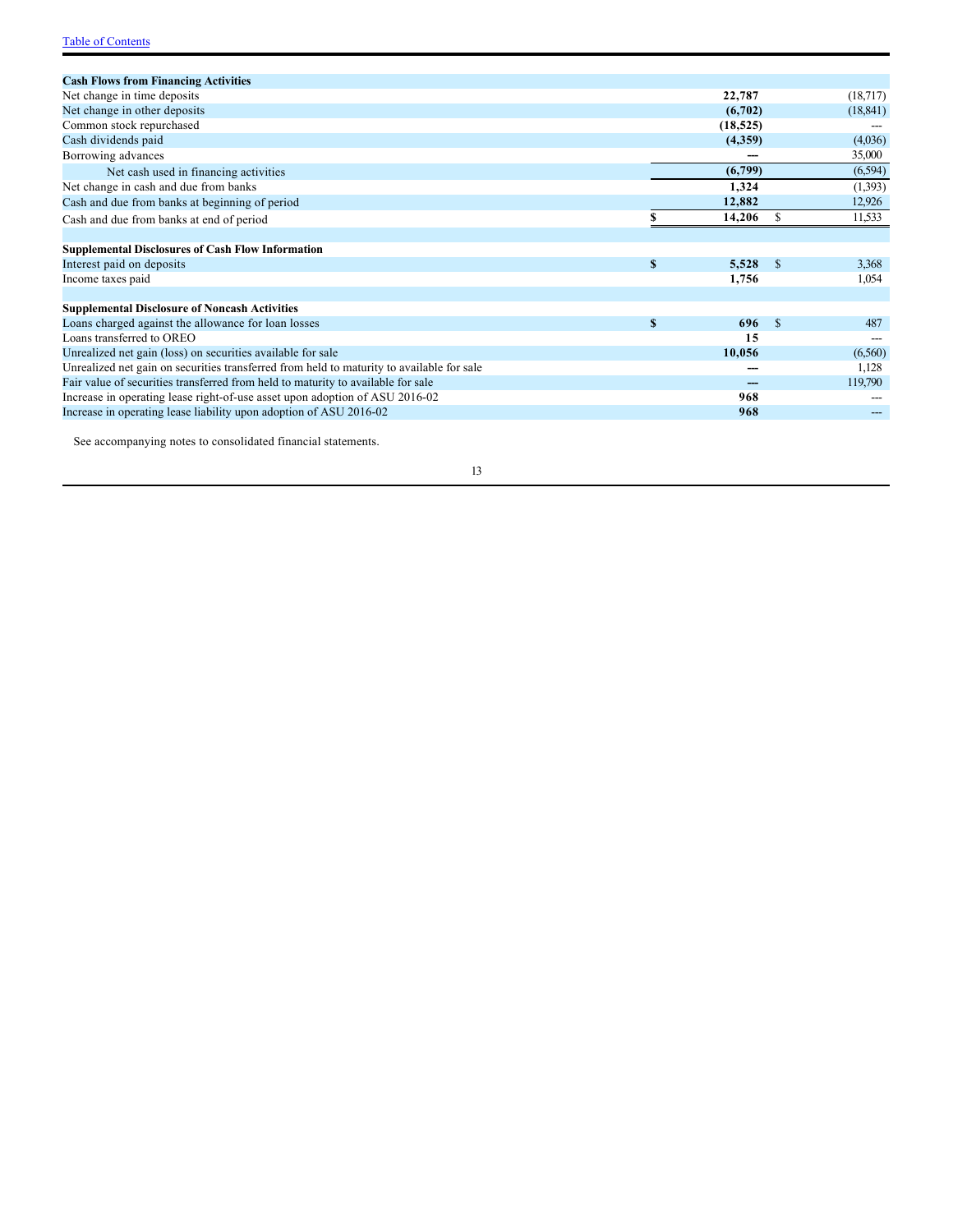#### <span id="page-13-0"></span>**National Bankshares, Inc. and Subsidiaries Notes to Consolidated Financial Statements September 30, 2019 (Unaudited)**

#### **\$ in thousands, except per share data**

#### **Note 1: General**

The consolidated financial statements of National Bankshares, Inc. ("NBI") and its wholly-owned subsidiaries, The National Bank of Blacksburg ("NBB") and National Bankshares Financial Services, Inc. ("NBFS") (collectively, the "Company"), conform to accounting principles generally accepted in the United States of America and to general practices within the banking industry. The accompanying interim period consolidated financial statements are unaudited; however, in the opinion of management, all adjustments consisting of normal recurring adjustments, which are necessary for a fair presentation of the consolidated financial statements, have been included. The results of operations for the three and nine month periods ended September 30, 2019 are not necessarily indicative of results of operations for the full year or any other interim period. The interim period consolidated financial statements and financial information included in this Form 10-Q should be read in conjunction with the notes to consolidated financial statements included in the Company's 2018 Form 10-K. The Company posts all reports required to be filed under the Securities and Exchange Act of 1934 on its web site at www.nationalbankshares.com.

#### Accounting Standards Adopted in 2019

#### *ASU No. 2016-02, "Leases (Topic 842)"*

In February 2016, the FASB issued ASU No. 2016-02, *"Leases (Topic 842)."* Among other things, the standard requires lessees to recognize the following for all leases (with the exception of short-term leases) at the commencement date: (1) A lease liability, which is a lessee's obligation to make lease payments arising from a lease, measured on a discounted basis; and (2) A right-of-use asset, which is an asset that represents the lessee's right to use, or control the use of, a specified asset for the lease term. Under the new guidance, lessor accounting is largely unchanged. For financial reporting purposes, the standard provides for a modified retrospective transition approach for leases existing at, or entered into after, the beginning of the earliest comparative period presented in the financial statements. The modified retrospective approach would not require any transition accounting for leases that expired before the earliest comparative period presented. Lessees and lessors may not apply a full retrospective transition approach.

Subsequent to the issuance of ASU 2016-02, the FASB issued targeted updates to clarify specific implementation issues including ASU No. 2018-01, *"Leases (Topic 842): Land Easement Practical Expedient for Transition to Topic 842,"* ASU No. 2018-10, *"Codification Improvements to Topic 842, Leases,"* ASU No. 2018- 11, *"Leases (Topic 842): Targeted Improvements,"* ASU No. 2018-20, *"Leases (Topic 842): Narrow-Scope Improvements for Lessors,"* and ASU No. 2019-01 *"Leases (Topic 842): Codification Improvements."* One of the amendments in ASU 2018-11 provides an additional (and optional) transition method to adopt the standard. If elected, an entity initially applies the new leases standard at the adoption date and recognizes a cumulative-effect adjustment to the opening balance of retained earnings in the period of adoption. Consequently, an entity's reporting for the comparative periods presented in the financial statements in which it adopts the new leases standard will continue to be in accordance with previous GAAP (Topic 840, Leases).

Upon adoption on January 1, 2019, the Company elected the prospective application approach provided by ASU 2018-11. There was no cumulative effect adjustment at adoption. The Company also elected certain practical expedients within the standard and did not reassess whether any expired or existing contracts are or contain leases, did not reassess the lease classification for any expired or existing leases and did not reassess any initial direct costs for existing leases. The Company evaluated its existing leases as of January 1, 2019 and recognized a right-of-use asset and lease liability for leases with a remaining term greater than 12 months. The Company also recognized a right-of-use asset and lease liability for leases that commenced after January 1, 2019.

#### *ASU No. 2017-08, "Receivables – Nonrefundable Fees and Other Costs (Subtopic 310-20), Premium Amortization on Purchased Callable Debt Securities"*

In March 2017, the FASB issued ASU 2017‐08, "*Receivables—Nonrefundable Fees and Other Costs (Subtopic 310*‐*20), Premium Amortization on Purchased Callable Debt Securities*." The amendments in this ASU shorten the amortization period for certain callable debt securities purchased at a premium. Premiums on qualifying callable debt securities will be amortized to the earliest call date. Discounts on purchased debt securities will continue to be accreted to maturity. The ASU provided for adoption on a modified retrospective basis, with a cumulative-effect adjustment to retained earnings as of the beginning of the period of adoption. The Company adopted the ASU on January 1, 2019. Adoption did not have a material impact and no cumulative effect adjustment was recorded.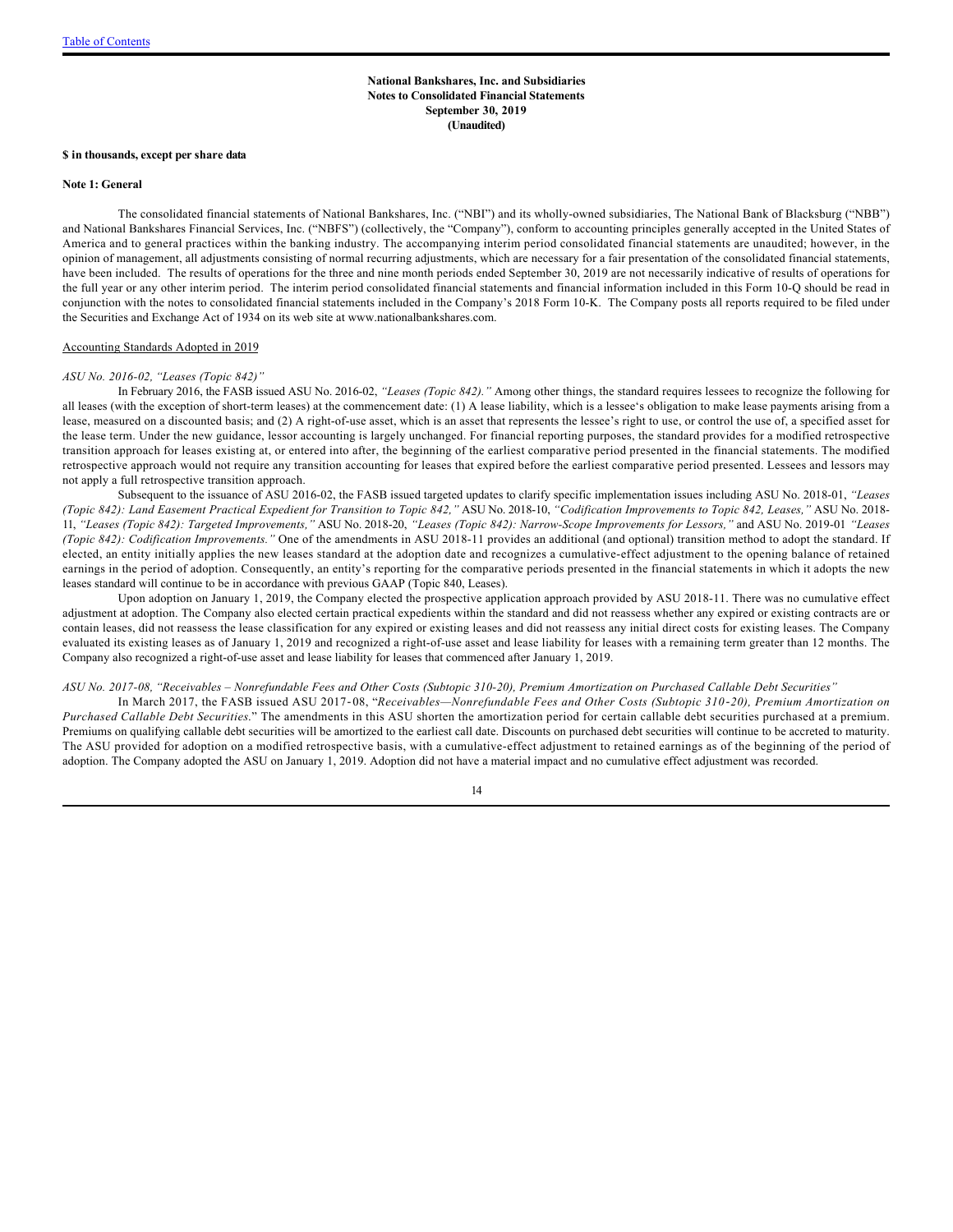#### **Note 2: Loan Portfolio**

The loan portfolio, excluding loans held for sale, was comprised of the following.

|                                                           | September 30,<br>2019 |    | December 31,<br>2018 |
|-----------------------------------------------------------|-----------------------|----|----------------------|
| Real estate construction                                  | 42,972                | -S | 37,845               |
| Consumer real estate                                      | 179,114               |    | 175,456              |
| Commercial real estate                                    | 360,493               |    | 353,546              |
| Commercial non real estate                                | 45,866                |    | 46,535               |
| Public sector and IDA                                     | 59,731                |    | 60,777               |
| Consumer non real estate                                  | 34,583                |    | 36,238               |
| Gross loans                                               | 722,759               |    | 710.397              |
| Less unearned income and deferred fees and costs          | (472)                 |    | (598)                |
| Loans, net of unearned income and deferred fees and costs | 722,287               |    | 709,799              |

#### **Note 3: Allowance for Loan Losses, Nonperforming Assets and Impaired Loans**

The allowance for loan losses methodology incorporates individual evaluation of impaired loans and collective evaluation of groups of non-impaired loans. The Company performs ongoing analysis of the loan portfolio to determine credit quality and to identify impaired loans. Credit quality is rated based on the loan's payment history, the borrower's current financial situation and value of the underlying collateral.

#### Impaired Loans

Loans are designated as impaired when, in the judgment of management based on current information and events, it is probable that all amounts will not be collected when due according to the contractual terms of the loan agreement. Impaired loans are those loans that have been modified in a troubled debt restructure ("TDR" or "restructure") and larger, usually non-homogeneous loans that are in nonaccrual or exhibit payment history or financial status that indicate that collection probably will not occur when due according to the loan's terms. Generally, impaired loans are given risk ratings that indicate higher risk, such as "classified" or "special mention." Impaired loans are individually evaluated to determine appropriate reserves and are measured at the lower of the invested amount or the fair value. Impaired loans that are not troubled debt restructures and for which fair value measurement indicates an impairment loss are designated nonaccrual. A restructured loan that maintains current status for at least six months may be in accrual status. Please refer to the Company's 2018 Form 10-K, Note 1: Summary of Significant Accounting Policies for additional information on evaluation of impaired loans and associated specific reserves, and policies regarding nonaccruals, past due status and charge-offs.

Troubled debt restructurings impact the estimation of the appropriate level of the allowance for loan losses. If the restructuring included forgiveness of a portion of principal or accrued interest, the charge-off is included in the historical charge-off rates applied to the collective evaluation methodology. Restructured loans are individually evaluated for impairment, and the amount of a restructured loan's book value in excess of its fair value is accrued as a specific allocation in the allowance for loan losses. If a TDR loan payment exceeds 90 days past due, it is examined to determine whether the late payment indicates collateral dependency or cash flows below those that were used in the fair value measurement. TDRs, as well as all impaired loans, that are determined to be collateral dependent are charged down to fair value. Deficiencies indicated by impairment measurements for TDRs that are not collateral dependent may be accrued in the allowance for loan losses or charged off if deemed uncollectible.

#### Collectively-Evaluated Loans

The Company evaluated characteristics in the loan portfolio and determined major segments and smaller classes within each segment. These characteristics include collateral type, repayment sources, and (if applicable) the borrower's business model. The methodology for calculating reserves for collectively-evaluated loans is applied at the class level.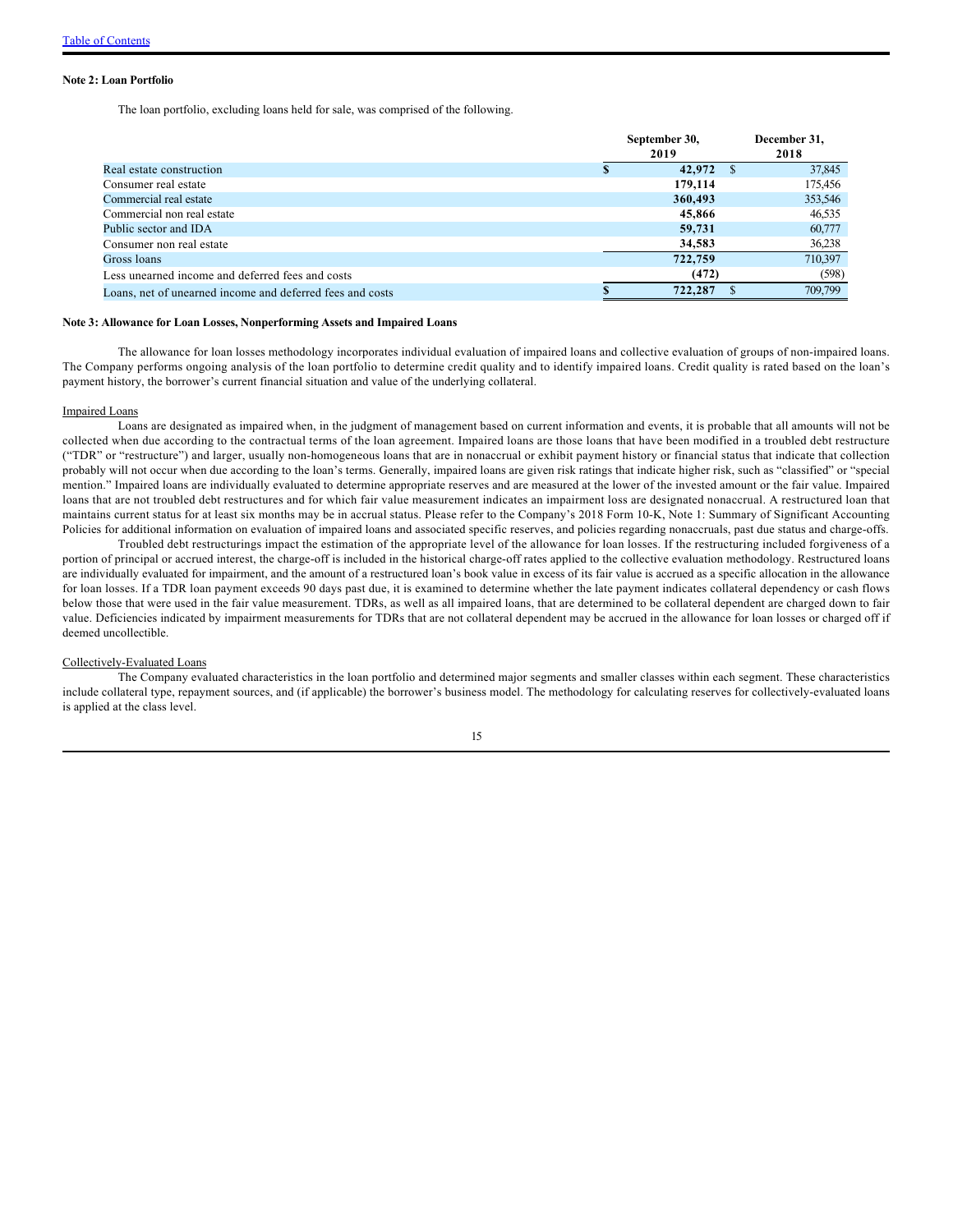*Portfolio Segments and Classes* The segments and classes used in determining the allowance for loan losses are as follows. Real Estate Construction Construction, residential Construction, other Consumer Real Estate Commercial Non Real Estate

Equity lines Residential closed-end first liens Residential closed-end junior liens Investor-owned residential real estate

Commercial Real Estate Multifamily real estate Commercial real estate, owner-occupied Commercial real estate, other

# Public Sector and IDA Public sector and IDA

Consumer Non Real Estate Credit cards Automobile Other consumer loans

Commercial and industrial

#### *Historical Loss Rates*

The Company's allowance methodology for collectively-evaluated loans applies historical loss rates by class to current class balances as part of the process of determining required reserves. Class loss rates are calculated as the net charge-offs for the class as a percentage of average class balance. The Company averages loss rates for the most recent 8 quarters to determine the historical loss rate for each class.

Two loss rates for each class are calculated: total net charge-offs for the class as a percentage of average class loan balance ("class loss rate"), and total net charge-offs for the class as a percentage of average classified loans in the class ("classified loss rate"). Classified loans are those with risk ratings of "substandard" or lower. Net charge-offs in both calculations include charge-offs and recoveries of classified and non-classified loans as well as those associated with impaired loans. Class historical loss rates are applied to non-classified loan balances at the reporting date, and classified historical loss rates are applied to classified balances at the reporting date.

#### *Risk Factors*

In addition to historical loss rates, risk factors pertinent to credit risk for each class are analyzed to estimate reserves for collectively-evaluated loans. Factors include changes in national and local economic and business conditions, the nature and volume of classes within the portfolio, loan quality, loan officers' experience, lending policies and the Company's loan review system.

The analysis of certain factors results in standard allocations to all segments and classes. These factors include the risk from changes in lending policies, loan officers' average years of experience, unemployment levels, bankruptcy rates, interest rate environment, and competition/legal/regulatory environments. Factors analyzed for each class, with resultant allocations based upon the level of risk assessed for each class, include the risk from changes in loan review, levels of past due loans, levels of nonaccrual loans, current class balance as a percentage of total loans, and the percentage of high risk loans within the class. Additionally, factors specific to each segment are analyzed and result in allocations to the segment. Please refer to Note 1: Summary of Significant Accounting Policies of Form 10-K for a discussion of risk factors pertinent to each class.

Real estate construction loans are subject to general risks from changing commercial building and housing market trends and economic conditions that may impact demand for completed properties and the costs of completion. These risks are measured by market-area unemployment rates, bankruptcy rates, building market trends, and interest rates.

The credit quality of consumer real estate is subject to risks associated with the borrower's repayment ability and collateral value, measured generally by analyzing local unemployment and bankruptcy trends, local housing market trends, and interest rates.

The commercial real estate segment includes loans secured by multifamily residential real estate, commercial real estate occupied by the owner/borrower, and commercial real estate leased to non-owners. Loans in the commercial real estate segment are impacted by economic risks from changing commercial real estate markets, rental markets for multi-family housing and commercial buildings, business bankruptcy rates, local unemployment and interest rate trends that would impact the businesses housed by the commercial real estate.

Commercial non real estate loans are secured by collateral other than real estate, or are unsecured. Credit risk for commercial non real estate loans is subject to economic conditions, generally monitored by local business bankruptcy trends, and interest rates.

Public sector and IDA loans are extended to municipalities and related entities. Credit risk is based upon the entity's ability to repay and interest rate trends.

Consumer non real estate includes credit cards, automobile and other consumer loans. Credit cards and certain other consumer loans are unsecured, while collateral is obtained for automobile loans and other consumer loans. Credit risk stems primarily from the borrower's ability to repay, measured by average unemployment, average personal bankruptcy rates and interest rates.

Factor allocations applied to each class are increased for loans rated special mention and increased to a greater extent for loans rated classified. The Company allocates additional reserves for "high risk" loans. High risk loans include junior liens, interest only and high loan to value loans.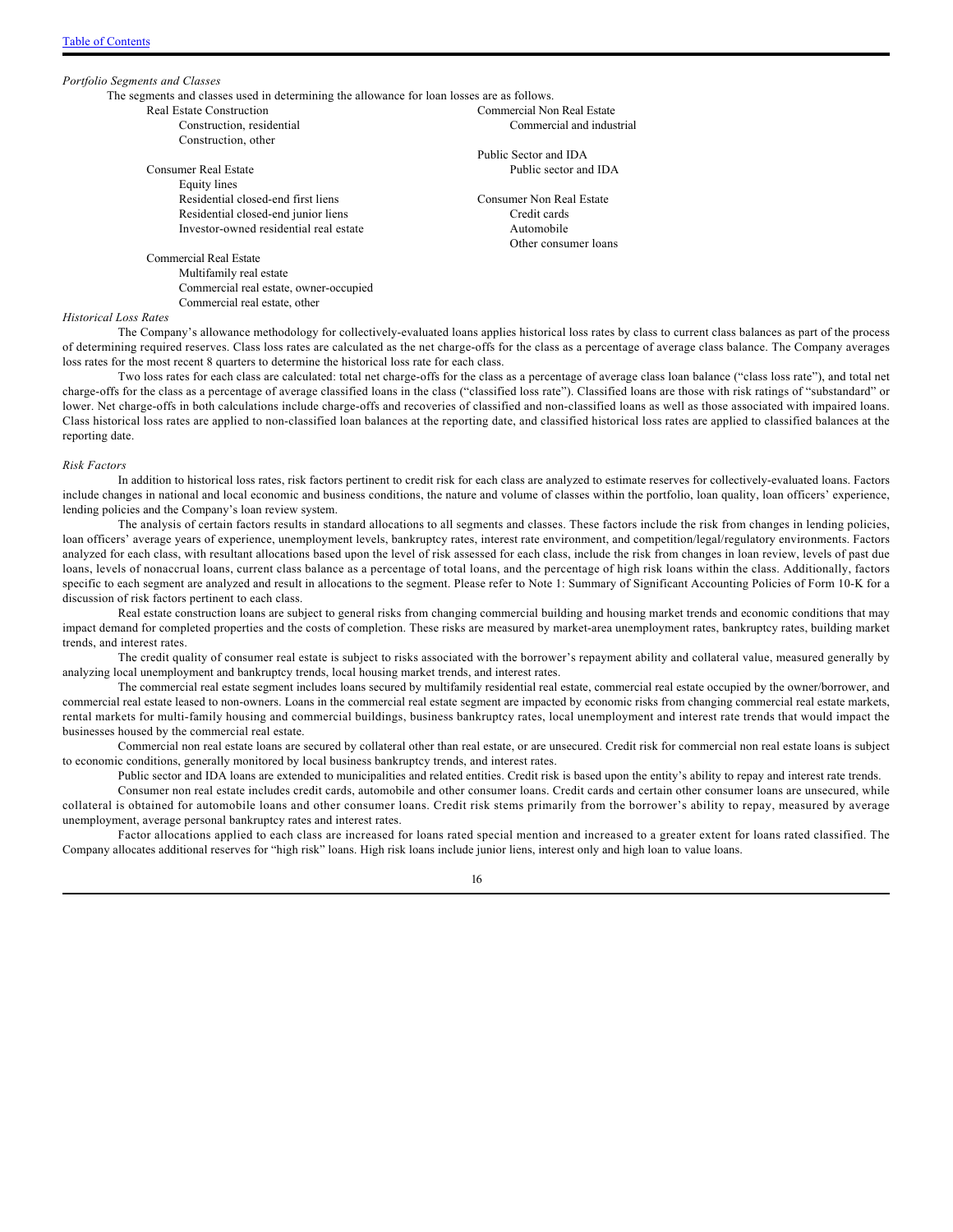A detailed analysis showing the allowance roll-forward by portfolio segment and related loan balance by segment follows.

|                                  |                    |                    |    |                    |                    | Activity in the Allowance for Loan Losses for the Nine Months Ended September 30, 2019 |                 |             |       |
|----------------------------------|--------------------|--------------------|----|--------------------|--------------------|----------------------------------------------------------------------------------------|-----------------|-------------|-------|
|                                  |                    |                    |    |                    | C <b>ommercial</b> |                                                                                        | Consumer        |             |       |
|                                  | <b>Real Estate</b> | Consumer           |    | <b>Commercial</b>  | <b>Non Real</b>    | <b>Public Sector</b>                                                                   | <b>Non Real</b> |             |       |
|                                  | Construction       | <b>Real Estate</b> |    | <b>Real Estate</b> | Estate             | and IDA                                                                                | <b>Estate</b>   | Unallocated | Total |
| Balance, December 31, 2018       | 398                | 2,049              | n. | 2,798              | 602                | 583                                                                                    | 750             | <b>210</b>  | 7,390 |
| Charge-offs                      |                    | (147)              |    | (150)              |                    |                                                                                        | (399)           | ---         | (696) |
| Recoveries                       |                    |                    |    | 37                 |                    |                                                                                        | 181             | ---         | 218   |
| Provision for (recovery of) loan |                    |                    |    |                    |                    |                                                                                        |                 |             |       |
| losses                           | 56                 | 199                |    | 14                 | (75)               | (93)                                                                                   | 156             | 93          | 350   |
| Balance, September 30, 2019      | 454                | 2.101              |    | 2.699              | 527                | 490                                                                                    | 688             | 303         | 7.262 |

|                                    | Activity in the Allowance for Loan Losses for the Nine Months Ended September 30, 2018 |  |                    |  |                    |  |                   |  |                      |  |                 |  |             |  |              |
|------------------------------------|----------------------------------------------------------------------------------------|--|--------------------|--|--------------------|--|-------------------|--|----------------------|--|-----------------|--|-------------|--|--------------|
|                                    |                                                                                        |  |                    |  |                    |  | <b>∃ommercial</b> |  |                      |  | Consumer        |  |             |  |              |
|                                    | <b>Real Estate</b>                                                                     |  | Consumer           |  | Commercial         |  | <b>Non Real</b>   |  | <b>Public Sector</b> |  | <b>Non Real</b> |  |             |  |              |
|                                    | Construction                                                                           |  | <b>Real Estate</b> |  | <b>Real Estate</b> |  | <b>Estate</b>     |  | and IDA              |  | Estate          |  | Unallocated |  | <b>Total</b> |
| Balance, December 31, 2017         | 337                                                                                    |  | 2,027              |  | 3,044              |  | 1,072             |  | 419                  |  | 707             |  | 319         |  | 7,925        |
| Charge-offs                        |                                                                                        |  | (36)               |  | $---$              |  | (107)             |  |                      |  | (344)           |  | ---         |  | (487)        |
| Recoveries                         | ---                                                                                    |  |                    |  | 37                 |  | 22                |  | ---                  |  | 121             |  | $---$       |  | 182          |
| Provision for (recovery of) loan   |                                                                                        |  |                    |  |                    |  |                   |  |                      |  |                 |  |             |  |              |
| losses                             | 137                                                                                    |  | 185                |  | (42)               |  | (305)             |  | 151                  |  | 240             |  | (273)       |  | 93           |
| <b>Balance, September 30, 2018</b> | 474                                                                                    |  | 2.178              |  | 3,039              |  | 682               |  | 570                  |  | 724             |  | 46          |  | 7.713        |

|                                   | Activity in the Allowance for Loan Losses for the Year Ended December 31, 2018 |   |                    |  |                    |  |                 |  |                      |  |                 |  |                    |  |       |
|-----------------------------------|--------------------------------------------------------------------------------|---|--------------------|--|--------------------|--|-----------------|--|----------------------|--|-----------------|--|--------------------|--|-------|
|                                   |                                                                                |   |                    |  |                    |  | Commercial      |  |                      |  | Consumer        |  |                    |  |       |
|                                   | <b>Real Estate</b>                                                             |   | Consumer           |  | Commercial         |  | <b>Non Real</b> |  | <b>Public Sector</b> |  | <b>Non Real</b> |  |                    |  |       |
|                                   | Construction                                                                   |   | <b>Real Estate</b> |  | <b>Real Estate</b> |  | <b>Estate</b>   |  | and IDA              |  | Estate          |  | <b>Unallocated</b> |  | Total |
| Balance, December 31, 2017        | 337                                                                            | D | 2,027              |  | 3,044              |  | 1,072           |  | 419                  |  | 707             |  | 319                |  | 7,925 |
| Charge-offs                       | $- - -$                                                                        |   | (38)               |  | ---                |  | (107)           |  | $---$                |  | (544)           |  | ---                |  | (689) |
| Recoveries                        | ---                                                                            |   |                    |  | 49                 |  | 22              |  | ---                  |  | 161             |  | $---$              |  | 235   |
| Provision for (recovery of) loan  |                                                                                |   |                    |  |                    |  |                 |  |                      |  |                 |  |                    |  |       |
| losses                            | -61                                                                            |   | 57                 |  | (295)              |  | (385)           |  | 164                  |  | 426             |  | (109)              |  | (81)  |
| <b>Balance, December 31, 2018</b> | 398                                                                            |   | 2,049              |  | 2,798              |  | 602             |  | 583                  |  | 750             |  | 210                |  | 7,390 |

|                            | Allowance for Loan Losses as of September 30, 2019 |                    |  |                    |  |                    |  |                 |  |                      |              |                 |   |                   |              |
|----------------------------|----------------------------------------------------|--------------------|--|--------------------|--|--------------------|--|-----------------|--|----------------------|--------------|-----------------|---|-------------------|--------------|
|                            |                                                    |                    |  |                    |  |                    |  | Commercial      |  |                      |              | Consumer        |   |                   |              |
|                            |                                                    | <b>Real Estate</b> |  | Consumer           |  | Commercial         |  | <b>Non Real</b> |  | <b>Public Sector</b> |              | <b>Non Real</b> |   |                   |              |
|                            |                                                    | Construction       |  | <b>Real Estate</b> |  | <b>Real Estate</b> |  | <b>Estate</b>   |  | and IDA              |              | <b>Estate</b>   |   | Unallocated       | <b>Total</b> |
| Individually evaluated for |                                                    |                    |  |                    |  |                    |  |                 |  |                      |              |                 |   |                   |              |
| impairment                 |                                                    | $\qquad \qquad -$  |  |                    |  | $\qquad \qquad -$  |  | 117             |  | $\qquad \qquad -$    |              | $ -$            |   | $\qquad \qquad -$ | 120          |
| Collectively evaluated for |                                                    |                    |  |                    |  |                    |  |                 |  |                      |              |                 |   |                   |              |
| impairment                 |                                                    | 454                |  | 2.098              |  | 2.699              |  | 410             |  | 490                  |              | 688             |   | 303               | 7.142        |
| <b>Total</b>               |                                                    | 454                |  | 2.101              |  | 2.699              |  | 527             |  | 490                  | $\mathbf{F}$ | 688             | S | 303               | 7.262        |

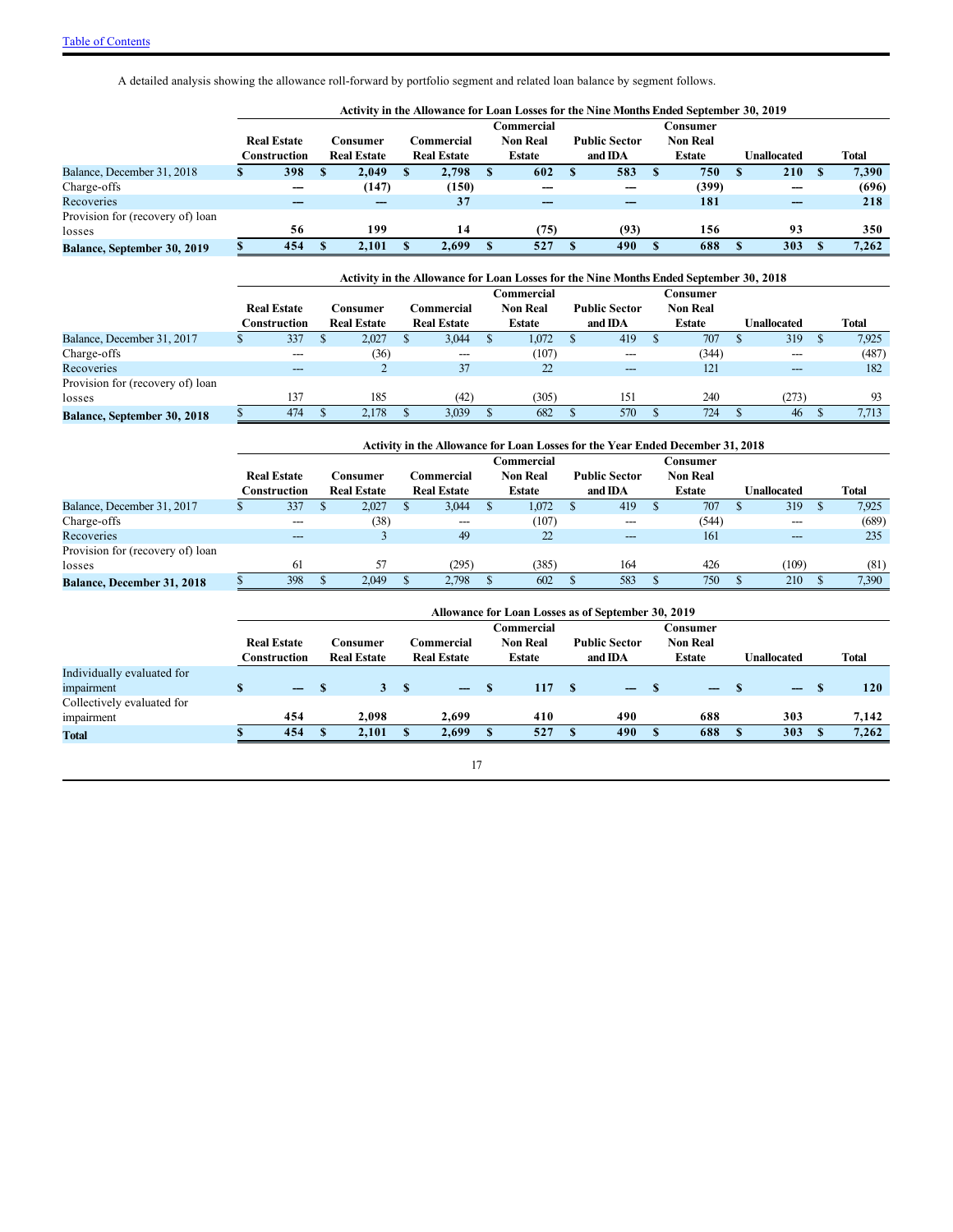|                            |                                    |              |                                |              |                                  |              |                                         |              | Allowance for Loan Losses as of December 31, 2018 |              |                                              |              |                    |              |              |
|----------------------------|------------------------------------|--------------|--------------------------------|--------------|----------------------------------|--------------|-----------------------------------------|--------------|---------------------------------------------------|--------------|----------------------------------------------|--------------|--------------------|--------------|--------------|
|                            | <b>Real Estate</b><br>Construction |              | Consumer<br><b>Real Estate</b> |              | Commercial<br><b>Real Estate</b> |              | Commercial<br><b>Non Real</b><br>Estate |              | <b>Public Sector</b><br>and IDA                   |              | Consumer<br><b>Non Real</b><br><b>Estate</b> |              | <b>Unallocated</b> |              | Total        |
| Individually evaluated for |                                    |              |                                |              |                                  |              |                                         |              |                                                   |              |                                              |              |                    |              |              |
| impairment                 | \$<br>$---$                        | <b>S</b>     | 4 <sup>1</sup>                 | <sup>S</sup> | $\qquad \qquad \cdots$           | <sup>S</sup> | 135                                     | $^{\circ}$   | $---$                                             | <sup>S</sup> | $---$                                        | \$           | $---$              | <sup>S</sup> | 139          |
| Collectively evaluated for |                                    |              |                                |              |                                  |              |                                         |              |                                                   |              |                                              |              |                    |              |              |
| impairment                 | 398                                |              | 2,045                          |              | 2,798                            |              | 467                                     |              | 583                                               |              | 750                                          |              | 210                |              | 7,251        |
| <b>Total</b>               | 398                                | S.           | 2,049                          | \$.          | 2,798                            | $\mathbf{s}$ | 602                                     | \$           | 583                                               | $\mathbf{s}$ | 750                                          | \$           | 210                | $\mathbf{s}$ | 7,390        |
|                            |                                    |              |                                |              |                                  |              |                                         |              | Loans as of September 30, 2019                    |              |                                              |              |                    |              |              |
|                            |                                    |              |                                |              |                                  |              | Commercial                              |              |                                                   |              | Consumer                                     |              |                    |              |              |
|                            | <b>Real Estate</b>                 |              | Consumer                       |              | Commercial                       |              | <b>Non Real</b>                         |              | <b>Public Sector</b>                              |              | <b>Non Real</b>                              |              |                    |              |              |
|                            | Construction                       |              | <b>Real Estate</b>             |              | <b>Real Estate</b>               |              | Estate                                  |              | and IDA                                           |              | <b>Estate</b>                                |              | <b>Unallocated</b> |              | <b>Total</b> |
| Individually evaluated for |                                    |              |                                |              |                                  |              |                                         |              |                                                   |              |                                              |              |                    |              |              |
| impairment                 | \$<br>$\qquad \qquad -$            | S            | 1,398                          | S            | 3,892                            | -S           | 938                                     | $\mathbf{s}$ | $\overline{\phantom{a}}$                          | - \$         | 5 <sup>1</sup>                               | $\mathbf{s}$ | $-$                | S            | 6,233        |
| Collectively evaluated for |                                    |              |                                |              |                                  |              |                                         |              |                                                   |              |                                              |              |                    |              |              |
| impairment                 | 42,972                             |              | 177,716                        |              | 356,601                          |              | 44,928                                  |              | 59,731                                            |              | 34,578                                       |              | ---                |              | 716,526      |
| <b>Total</b>               | 42,972                             | $\mathbf{s}$ | 179,114                        | \$.          | 360,493                          | $\mathbf{s}$ | 45,866                                  | S            | 59,731                                            | $\mathbf{s}$ | 34,583                                       | S            | --                 | S            | 722,759      |

|                            |                        |                    |                    | <b>Loans as of December 31, 2018</b> |     |                        |                 |                          |              |
|----------------------------|------------------------|--------------------|--------------------|--------------------------------------|-----|------------------------|-----------------|--------------------------|--------------|
|                            |                        |                    |                    | Commercial                           |     |                        | Consumer        |                          |              |
|                            | <b>Real Estate</b>     | Consumer           | Commercial         | <b>Non Real</b>                      |     | <b>Public Sector</b>   | <b>Non Real</b> |                          |              |
|                            | Construction           | <b>Real Estate</b> | <b>Real Estate</b> | Estate                               |     | and IDA                | <b>Estate</b>   | Unallocated              | <b>Total</b> |
| Individually evaluated for |                        |                    |                    |                                      |     |                        |                 |                          |              |
| impairment                 | $\qquad \qquad \cdots$ | 1,452              | 4.340              | 1,015                                | - S | $\qquad \qquad \cdots$ | 13              | $\hspace{0.05cm} \ldots$ | 6,820        |
| Collectively evaluated for |                        |                    |                    |                                      |     |                        |                 |                          |              |
| impairment                 | 37.845                 | 74.004             | 349.206            | 45.520                               |     | 60.777                 | 36.225          | $\hspace{0.05cm} \cdots$ | 703.577      |
| <b>Total</b>               | 37,845                 | 175,456            | 353,546            | 46,535                               |     | 60,777                 | 36,238          | $\hspace{0.05cm} \cdots$ | 710,397      |

A summary of ratios for the allowance for loan losses follows.

|                                                                                           |                          | As of and for the |                   |
|-------------------------------------------------------------------------------------------|--------------------------|-------------------|-------------------|
|                                                                                           | <b>Nine Months Ended</b> |                   | <b>Year Ended</b> |
|                                                                                           | September 30,            |                   | December 31,      |
|                                                                                           | 2019                     | 2018              | 2018              |
| Ratio of allowance for loan losses to the end of period loans, net of unearned income and |                          |                   |                   |
| deferred fees and costs                                                                   | $1.01\%$                 | 1.10%             | 1.04%             |
| Ratio of net charge-offs to average loans, net of unearned income and deferred fees and   |                          |                   |                   |
| $\text{costs}^{(1)}$                                                                      | $0.09\%$                 | $0.06\%$          | $0.07\%$          |

(1) Net charge-offs are on an annualized basis.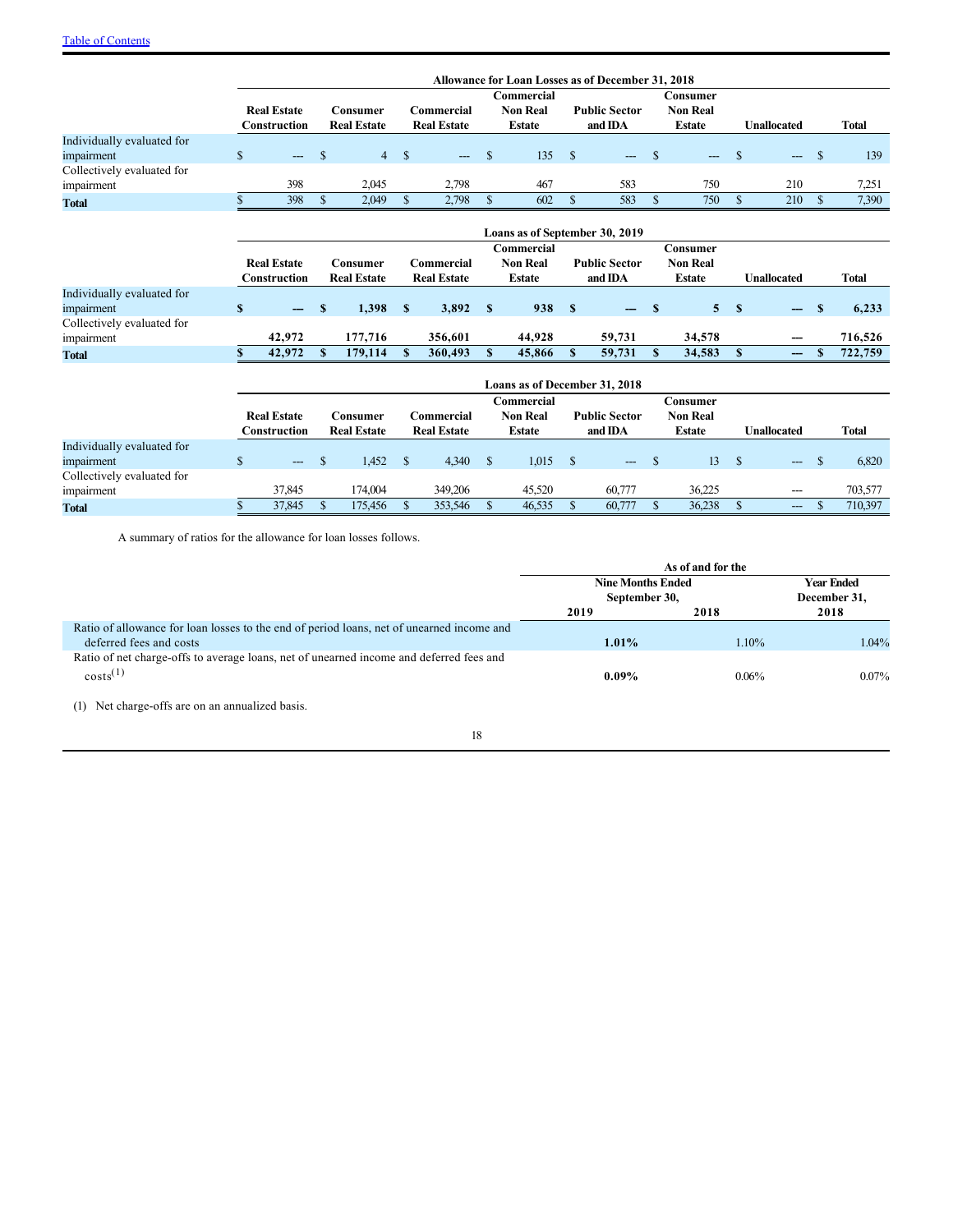A summary of nonperforming assets follows.

|                                                                                      | September 30, |         | December 31, |
|--------------------------------------------------------------------------------------|---------------|---------|--------------|
|                                                                                      | 2019          | 2018    | 2018         |
| Nonperforming assets:                                                                |               |         |              |
| Nonaccrual loans                                                                     | 699           | 220     | 311          |
| Restructured loans in nonaccrual                                                     | 3,377         | 2,856   | 3,109        |
| Total nonperforming loans                                                            | 4.076         | 3,076   | 3,420        |
| Other real estate owned, net                                                         | 1.470         | 2.214   | 2,052        |
| Total nonperforming assets                                                           | 5.546         | 5.290   | 5,472        |
| Ratio of nonperforming assets to loans, net of unearned income and deferred fees and |               |         |              |
| costs, plus other real estate owned                                                  | $0.77\%$      | 0.75%   | $0.77\%$     |
| Ratio of allowance for loan losses to nonperforming $\{$ loans $(1)$                 | 178.16%       | 250.75% | 216.08%      |

(1) The Company defines nonperforming loans as nonaccrual loans and restructured loans that are nonaccrual. Nonperforming loans do not include loans 90 days past due and still accruing or accruing restructured loans.

A summary of loans past due 90 days or more and impaired loans follows.

|                                                                                      |          | September 30, |               |          |          | December 31. |
|--------------------------------------------------------------------------------------|----------|---------------|---------------|----------|----------|--------------|
|                                                                                      |          | 2019          |               | 2018     |          | 2018         |
| Loans past due 90 days or more and still accruing                                    |          | 212           |               | 63       |          | 35           |
| Ratio of loans past due 90 days or more and still accruing to loans, net of unearned |          |               |               |          |          |              |
| income and deferred fees and costs                                                   |          | $0.03\%$      |               | $0.01\%$ |          | $0.00\%$     |
| Accruing restructured loans                                                          | S        | 1,880         | $\mathcal{L}$ | 7,843    | - \$     | 2,552        |
| Impaired loans:                                                                      |          |               |               |          |          |              |
| Impaired loans with no valuation allowance                                           | <b>S</b> | 5.163         | \$.           | 10,530   | <b>S</b> | 5,667        |
| Impaired loans with a valuation allowance                                            |          | 1.070         |               | 1.404    |          | 1,153        |
| Total impaired loans                                                                 |          | 6,233         |               | 11,934   |          | 6,820        |
| Valuation allowance                                                                  |          | (120)         |               | (156)    |          | (139)        |
| Impaired loans, net of allowance                                                     |          | 6,113         |               | 11,778   |          | 6,681        |
| Average recorded investment in impaired $\text{loans}^{(1)}$                         |          | 6.729         |               | 12.684   |          | 9,788        |
| Interest income recognized on impaired loans, after designation as impaired          |          | 144           |               | 414      | S.       | 250          |
| Amount of income recognized on a cash basis                                          |          |               |               | ---      |          |              |

(1) Recorded investment is net of charge-offs and interest paid while a loan is in nonaccrual status.

Nonaccrual loan relationships that meet the Company's balance threshold of \$250 and all TDRs are designated as impaired. The Company also designates as impaired other loan relationships that meet the Company's balance threshold of \$250 and for which the Company does not expect to collect according to the note's contractual terms. No interest income was recognized on nonaccrual loans for the nine months ended September 30, 2019 or September 30, 2018 or for the year ended December 31, 2018.

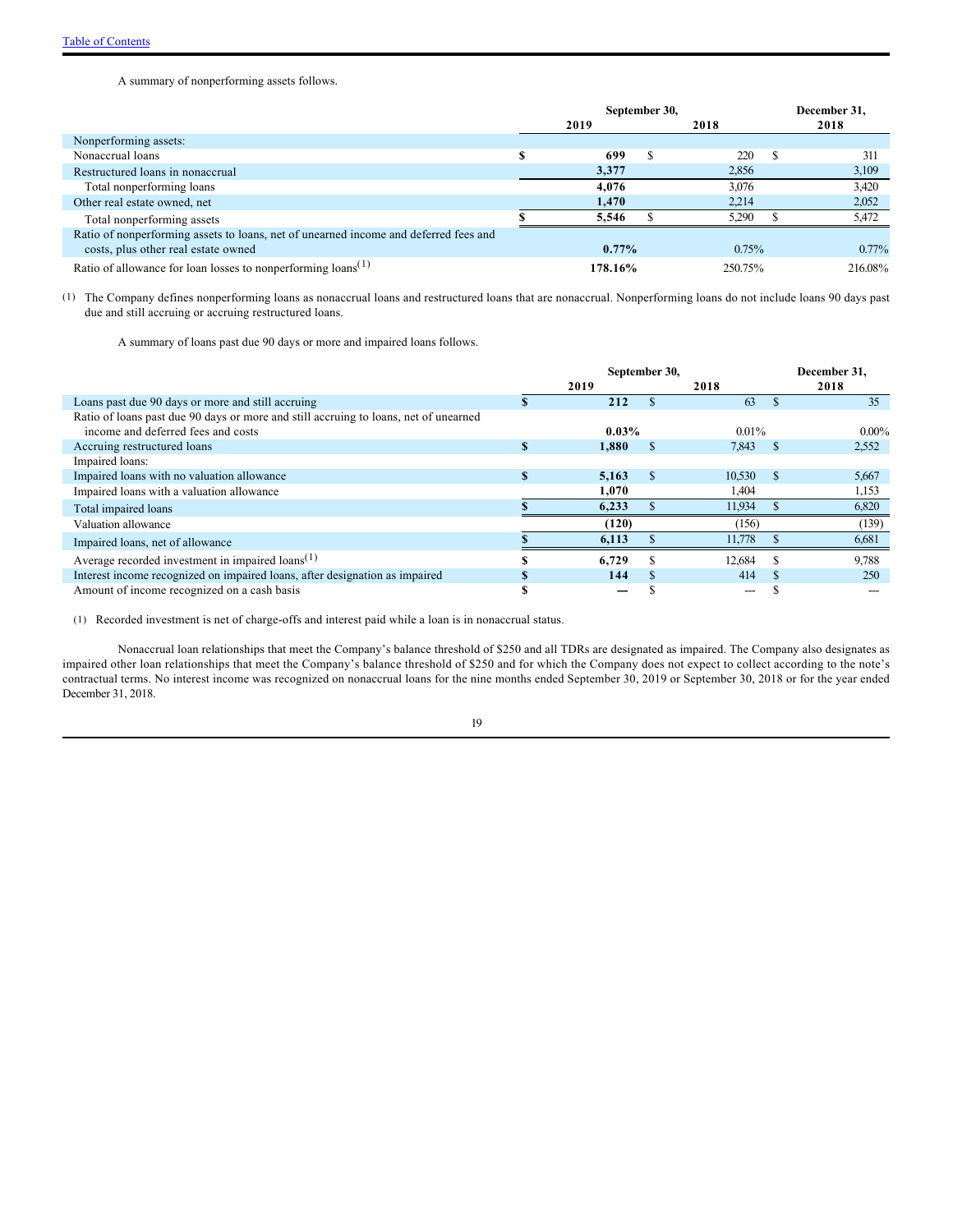A detailed analysis of investment in impaired loans and associated reserves, segregated by loan class follows.

| <b>Impaired Loans as of September 30, 2019</b> |    |                          |    |                                                                 |     |                                                                                                                |    |                                                                                                      |   |                                    |  |
|------------------------------------------------|----|--------------------------|----|-----------------------------------------------------------------|-----|----------------------------------------------------------------------------------------------------------------|----|------------------------------------------------------------------------------------------------------|---|------------------------------------|--|
|                                                |    | <b>Principal Balance</b> |    | <b>Total Recorded</b><br>Investment <sup><math>(1)</math></sup> |     | <b>Recorded</b><br>Investment <sup>(1)</sup> for<br>Which<br>There is No<br><b>Related</b><br><b>Allowance</b> |    | <b>Recorded</b><br>Investment $^{(1)}$ for<br>Which There is a<br><b>Related</b><br><b>Allowance</b> |   | <b>Related</b><br><b>Allowance</b> |  |
| Consumer Real Estate <sup>(2)</sup>            |    |                          |    |                                                                 |     |                                                                                                                |    |                                                                                                      |   |                                    |  |
| Equity lines                                   | \$ | 98                       | -S | 98                                                              | \$. | 98                                                                                                             | -S |                                                                                                      | S |                                    |  |
| Residential closed-end first liens             |    | 749                      |    | 737                                                             |     | 737                                                                                                            |    |                                                                                                      |   |                                    |  |
| Residential closed-end junior liens            |    | 132                      |    | 132                                                             |     |                                                                                                                |    | 132                                                                                                  |   | 3                                  |  |
| Investor-owned residential real estate         |    | 441                      |    | 431                                                             |     | 431                                                                                                            |    |                                                                                                      |   |                                    |  |
| Commercial Real Estate <sup>(2)</sup>          |    |                          |    |                                                                 |     |                                                                                                                |    |                                                                                                      |   |                                    |  |
| Multifamily                                    |    | 281                      |    | 281                                                             |     | 281                                                                                                            |    |                                                                                                      |   |                                    |  |
| Commercial real estate, owner-occupied         |    | 1,185                    |    | 1,160                                                           |     | 1,160                                                                                                          |    |                                                                                                      |   |                                    |  |
| Commercial real estate, other                  |    | 2,867                    |    | 2,451                                                           |     | 2,451                                                                                                          |    |                                                                                                      |   |                                    |  |
| Commercial Non Real Estate <sup>(2)</sup>      |    |                          |    |                                                                 |     |                                                                                                                |    |                                                                                                      |   |                                    |  |
| Commercial and industrial                      |    | 938                      |    | 938                                                             |     |                                                                                                                |    | 938                                                                                                  |   | 117                                |  |
| <b>Consumer Non Real Estate</b> <sup>(2)</sup> |    |                          |    |                                                                 |     |                                                                                                                |    |                                                                                                      |   |                                    |  |
| Automobile                                     |    | 5                        |    | 5                                                               |     | 5                                                                                                              |    |                                                                                                      |   |                                    |  |
| Total                                          |    | 6,696                    | S  | 6,233                                                           | S   | 5,163                                                                                                          | S  | 1,070                                                                                                | S | 120                                |  |

(1) Recorded investment is net of charge-offs and interest paid while a loan is in nonaccrual status.

(2) Only classes with impaired loans are shown.

|                                                  | Impaired Loans as of December 31, 2018 |                          |               |                                                                 |                                                                                                          |       |              |                                                                                            |               |                                    |
|--------------------------------------------------|----------------------------------------|--------------------------|---------------|-----------------------------------------------------------------|----------------------------------------------------------------------------------------------------------|-------|--------------|--------------------------------------------------------------------------------------------|---------------|------------------------------------|
|                                                  |                                        | <b>Principal Balance</b> |               | <b>Total Recorded</b><br>Investment <sup><math>(1)</math></sup> | <b>Recorded</b><br>Investment $^{(1)}$ for<br>Which<br>There is No<br><b>Related</b><br><b>Allowance</b> |       |              | Recorded<br>Investment $(1)$ for<br>Which There is a<br><b>Related</b><br><b>Allowance</b> |               | <b>Related</b><br><b>Allowance</b> |
| Consumer Real Estate <sup>(2)</sup>              |                                        |                          |               |                                                                 |                                                                                                          |       |              |                                                                                            |               |                                    |
| Residential closed-end first liens               | \$                                     | 728                      | S             | 719                                                             | S                                                                                                        | 719   | S            | ---                                                                                        | \$            |                                    |
| Residential closed-end junior liens              |                                        | 144                      |               | 143                                                             |                                                                                                          |       |              | 143                                                                                        |               | $\overline{4}$                     |
| Investor-owned residential real estate           |                                        | 593                      |               | 590                                                             |                                                                                                          | 590   |              | ---                                                                                        |               | ---                                |
| Commercial Real Estate <sup>(2)</sup>            |                                        |                          |               |                                                                 |                                                                                                          |       |              |                                                                                            |               |                                    |
| Multifamily real estate                          |                                        | 485                      |               | 483                                                             |                                                                                                          | 483   |              | ---                                                                                        |               |                                    |
| Commercial real estate, owner occupied           |                                        | 1,363                    |               | 1.363                                                           |                                                                                                          | 1.363 |              |                                                                                            |               |                                    |
| Commercial real estate, other                    |                                        | 2,867                    |               | 2,494                                                           |                                                                                                          | 2,494 |              |                                                                                            |               |                                    |
| <b>Commercial Non Real Estate</b> <sup>(2)</sup> |                                        |                          |               |                                                                 |                                                                                                          |       |              |                                                                                            |               |                                    |
| Commercial and industrial                        |                                        | 1,018                    |               | 1,015                                                           |                                                                                                          | 5     |              | 1,010                                                                                      |               | 135                                |
| Consumer Non Real Estate <sup>(2)</sup>          |                                        |                          |               |                                                                 |                                                                                                          |       |              |                                                                                            |               |                                    |
| Automobile                                       |                                        | 13                       |               | 13                                                              |                                                                                                          | 13    |              | ---                                                                                        |               |                                    |
| <b>Total</b>                                     |                                        | 7,211                    | <sup>\$</sup> | 6,820                                                           | <sup>\$</sup>                                                                                            | 5,667 | $\mathbb{S}$ | 1,153                                                                                      | <sup>\$</sup> | 139                                |

(1) Recorded investment is net of charge-offs and interest paid while a loan is in nonaccrual status.

(2) Only classes with impaired loans are shown.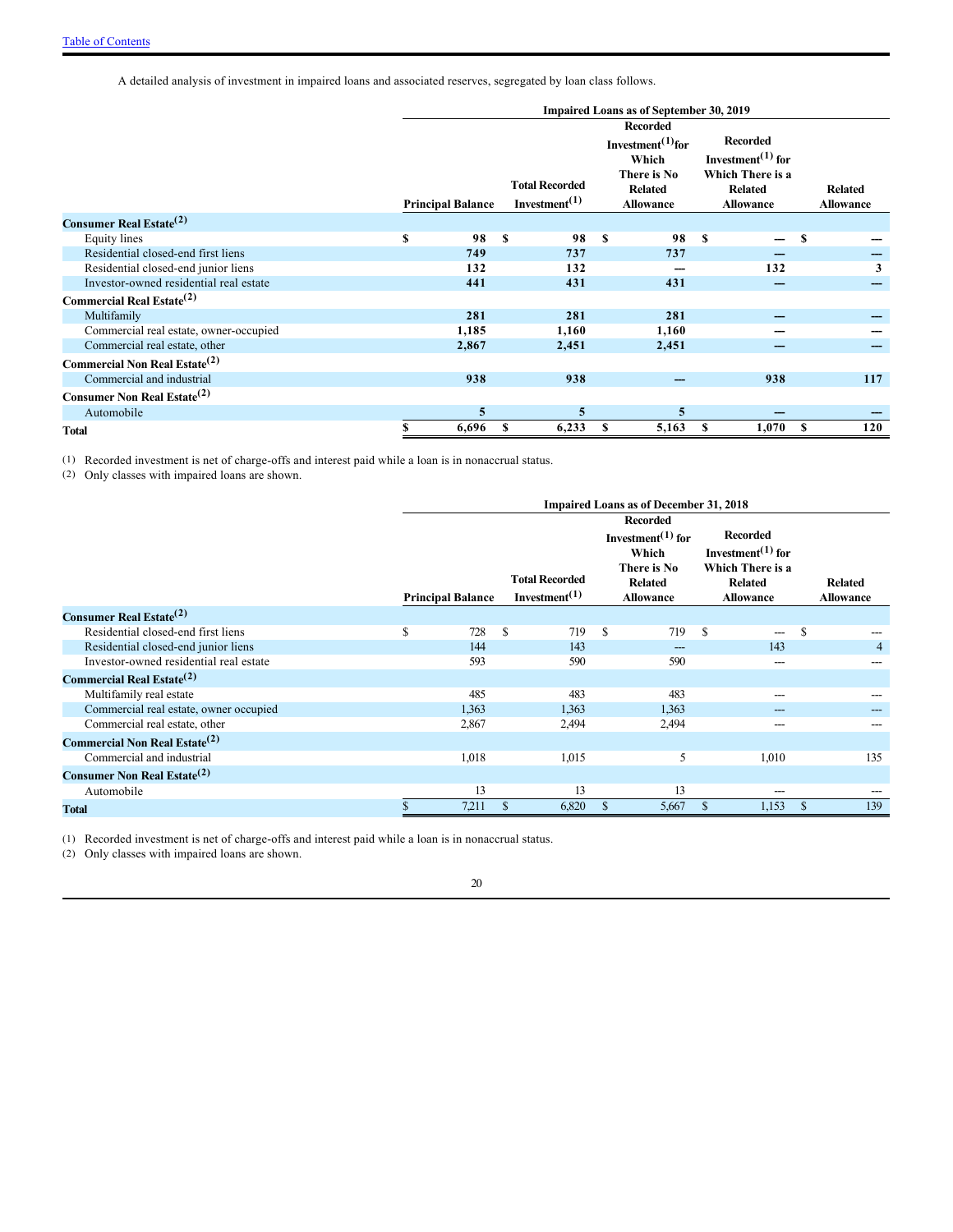The following tables show the average recorded investment and interest income recognized for impaired loans.

|                                           |   | <b>For the Nine Months Ended</b><br>September 30, 2019            |               |  |  |  |  |
|-------------------------------------------|---|-------------------------------------------------------------------|---------------|--|--|--|--|
|                                           |   | <b>Average Recorded</b><br>Investment <sup><math>(1)</math></sup> |               |  |  |  |  |
| Consumer Real Estate <sup>(2)</sup>       |   |                                                                   |               |  |  |  |  |
| <b>Equity</b> lines                       | S | 97                                                                | <b>S</b><br>5 |  |  |  |  |
| Residential closed-end first liens        |   | 990                                                               | 10            |  |  |  |  |
| Residential closed-end junior liens       |   | 137                                                               | 6             |  |  |  |  |
| Investor-owned residential real estate    |   | 432                                                               | 14            |  |  |  |  |
| Commercial Real Estate <sup>(2)</sup>     |   |                                                                   |               |  |  |  |  |
| Multifamily real estate                   |   | 463                                                               | 9             |  |  |  |  |
| Commercial real estate, owner occupied    |   | 1,174                                                             | 39            |  |  |  |  |
| Commercial real estate, other             |   | 2,451                                                             | 43            |  |  |  |  |
| Commercial Non Real Estate <sup>(2)</sup> |   |                                                                   |               |  |  |  |  |
| Commercial and industrial                 |   | 976                                                               | 18            |  |  |  |  |
| Consumer Non Real Estate <sup>(2)</sup>   |   |                                                                   |               |  |  |  |  |
| Automobile                                |   | 9                                                                 |               |  |  |  |  |
| Total                                     |   | 6,729                                                             | 144<br>£.     |  |  |  |  |

(1) Recorded investment is net of charge-offs and interest paid while a loan is in nonaccrual status.

(2) Only classes with impaired loans are shown.

|                                                |                                                                   | <b>For the Nine Months Ended</b><br>September 30, 2018 |                                      |     |  |  |  |
|------------------------------------------------|-------------------------------------------------------------------|--------------------------------------------------------|--------------------------------------|-----|--|--|--|
|                                                | <b>Average Recorded</b><br>Investment <sup><math>(1)</math></sup> |                                                        | <b>Interest Income</b><br>Recognized |     |  |  |  |
| <b>Real Estate Construction</b> <sup>(2)</sup> |                                                                   |                                                        |                                      |     |  |  |  |
| Construction 1-4 family residential            | \$                                                                | $2,697$ \$                                             |                                      | 108 |  |  |  |
| <b>Consumer Real Estate</b> <sup>(2)</sup>     |                                                                   |                                                        |                                      |     |  |  |  |
| Residential closed-end first liens             |                                                                   | 891                                                    |                                      | 40  |  |  |  |
| Residential closed-end junior liens            |                                                                   | 162                                                    |                                      |     |  |  |  |
| Investor-owned residential real estate         |                                                                   | 661                                                    |                                      | 18  |  |  |  |
| Commercial Real Estate <sup>(2)</sup>          |                                                                   |                                                        |                                      |     |  |  |  |
| Multifamily real estate                        |                                                                   | 298                                                    |                                      | 12  |  |  |  |
| Commercial real estate, owner occupied         |                                                                   | 3,934                                                  |                                      | 145 |  |  |  |
| Commercial real estate, other                  |                                                                   | 2,829                                                  |                                      | 55  |  |  |  |
| Commercial Non Real Estate <sup>(2)</sup>      |                                                                   |                                                        |                                      |     |  |  |  |
| Commercial and industrial                      |                                                                   | 1,188                                                  |                                      | 28  |  |  |  |
| <b>Consumer Non Real Estate</b>                |                                                                   |                                                        |                                      |     |  |  |  |
| Automobile                                     |                                                                   | 24                                                     |                                      |     |  |  |  |
| Total                                          |                                                                   | 12,684                                                 | -\$                                  | 414 |  |  |  |

(1) Recorded investment is net of charge-offs and interest paid while a loan is in nonaccrual status.

(2) Only classes with impaired loans are shown.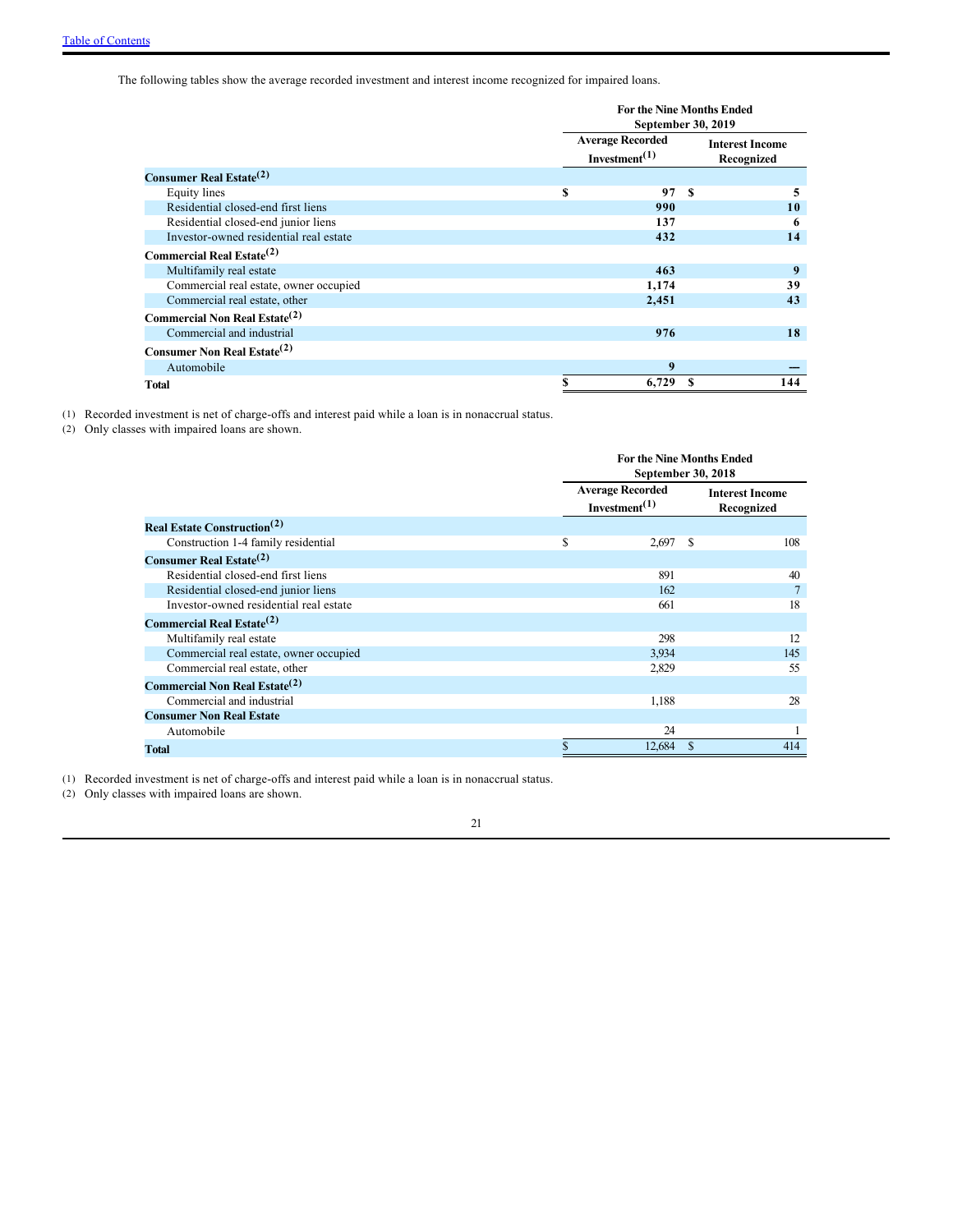|                                                  | <b>For the Year Ended</b><br>December 31, 2018 |     |                                      |  |  |  |
|--------------------------------------------------|------------------------------------------------|-----|--------------------------------------|--|--|--|
|                                                  | <b>Average Recorded</b><br>Investment $(1)$    |     | <b>Interest Income</b><br>Recognized |  |  |  |
| Consumer Real Estate <sup>(2)</sup>              |                                                |     |                                      |  |  |  |
| Residential closed-end first liens               | \$<br>$1,202$ \$                               |     | 41                                   |  |  |  |
| Residential closed-end junior liens              | 159                                            |     | 9                                    |  |  |  |
| Investor-owned residential real estate           | 808                                            |     | 23                                   |  |  |  |
| Commercial Real Estate <sup>(2)</sup>            |                                                |     |                                      |  |  |  |
| Multifamily real estate                          | 491                                            |     | 20                                   |  |  |  |
| Commercial real estate, owner occupied           | 3,038                                          |     | 75                                   |  |  |  |
| Commercial real estate, other                    | 2,744                                          |     | 54                                   |  |  |  |
| <b>Commercial Non Real Estate</b> <sup>(2)</sup> |                                                |     |                                      |  |  |  |
| Commercial and industrial                        | 1,326                                          |     | 27                                   |  |  |  |
| <b>Consumer Non Real Estate</b> <sup>(2)</sup>   |                                                |     |                                      |  |  |  |
| Automobile                                       | 20                                             |     |                                      |  |  |  |
| Total                                            | 9,788                                          | \$. | 250                                  |  |  |  |

(1) Recorded investment is net of charge-offs and interest paid while a loan is in nonaccrual status.

(2) Only classes with impaired loans are shown.

The Company reviews nonaccrual loans on an individual loan basis to determine whether future payments are reasonably assured. To satisfy this criteria, the Company's evaluation must determine that the underlying cause of the original delinquency or weakness that indicated nonaccrual status has been resolved, such as receipt of new guarantees, increased cash flows that cover the debt service or other resolution. Nonaccrual loans that demonstrate reasonable assurance of future payments and that have made at least six consecutive payments in accordance with repayment terms and timeframes may be returned to accrual status.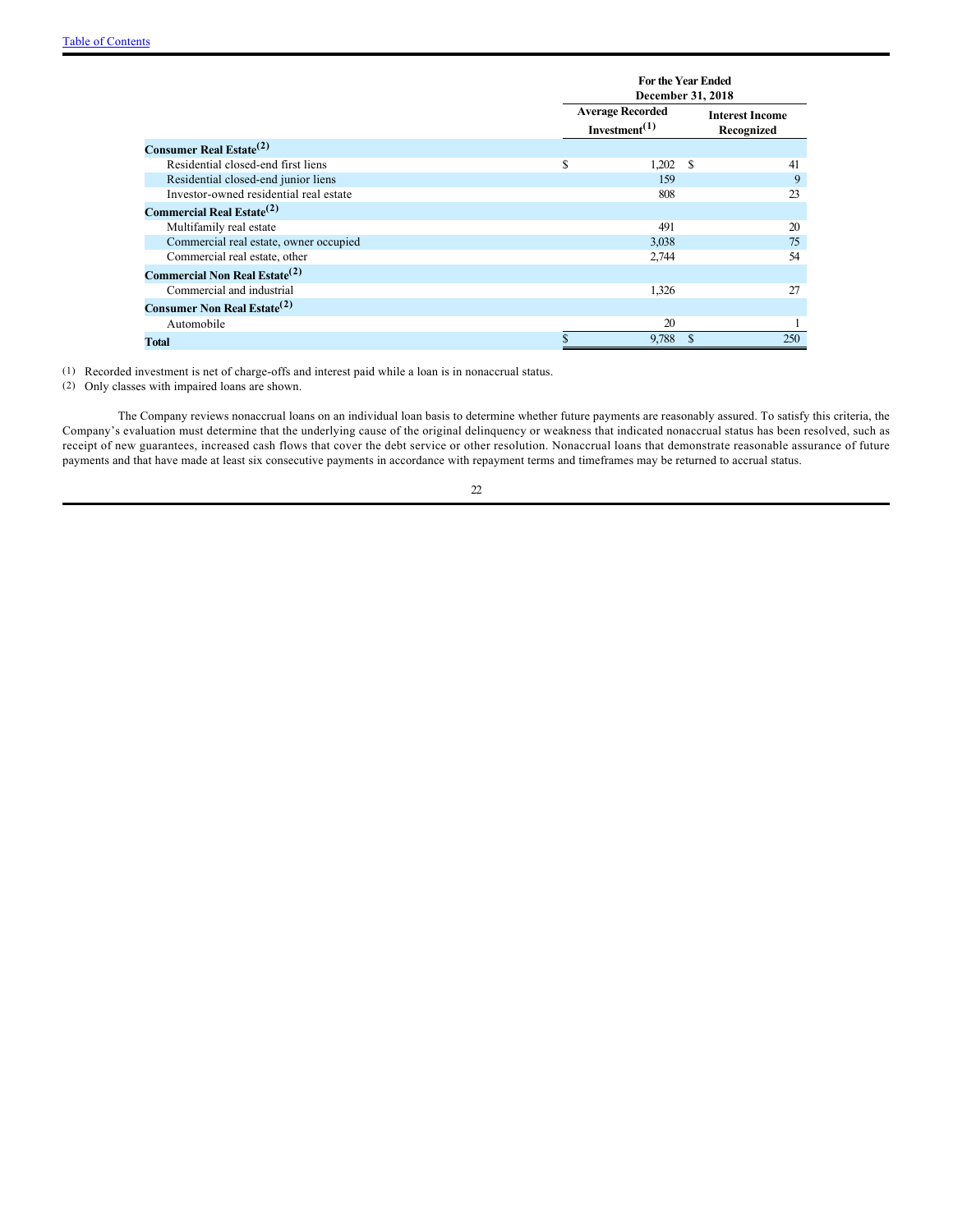An analysis of past due and nonaccrual loans follows.

### **September 30, 2019**

|                                                  | $30 - 89$ Days<br>Past Due and<br>90 or More |          |    |               | 90 or More Days<br>Past Due and |          |                   |       |
|--------------------------------------------------|----------------------------------------------|----------|----|---------------|---------------------------------|----------|-------------------|-------|
|                                                  |                                              | Accruing |    | Days Past Due |                                 | Accruing | Nonaccruals $(2)$ |       |
| <b>Consumer Real Estate</b> <sup>(1)</sup>       |                                              |          |    |               |                                 |          |                   |       |
| Residential closed-end first liens               | S                                            | 888      | £. | 717           | -S                              | 36       | $\mathbf{s}$      | 681   |
| Residential closed-end junior liens              |                                              | 22       |    | 132           |                                 | 132      |                   |       |
| Investor-owned residential real estate           |                                              |          |    | 264           |                                 |          |                   | 264   |
| Commercial Real Estate <sup>(1)</sup>            |                                              |          |    |               |                                 |          |                   |       |
| Multifamily real estate                          |                                              | 94       |    |               |                                 |          |                   |       |
| Commercial real estate, owner-occupied           |                                              | 243      |    | 293           |                                 |          |                   | 531   |
| Commercial real estate, other                    |                                              |          |    |               |                                 |          |                   | 2,451 |
| <b>Commercial Non Real Estate</b> <sup>(1)</sup> |                                              |          |    |               |                                 |          |                   |       |
| Commercial and industrial                        |                                              | 211      |    | 144           |                                 |          |                   | 144   |
| Consumer Non Real Estate <sup>(1)</sup>          |                                              |          |    |               |                                 |          |                   |       |
| Credit cards                                     |                                              |          |    |               |                                 | 1        |                   |       |
| Automobile                                       |                                              | 185      |    | 40            |                                 | 40       |                   |       |
| Other consumer loans                             |                                              | 91       |    | 3             |                                 | 3        |                   | 5     |
| <b>Total</b>                                     |                                              | 1,735    | S  | 1,594         |                                 | 212      | S                 | 4,076 |

(1) Only classes with past-due or nonaccrual loans are shown.

(2) Includes current and past due loans in nonaccrual status. Includes impaired loans in nonaccrual status.

### **December 31, 2018**

|                                           | $30 - 89$ Days<br>Past Due and | 90 or More    | 90 or More Days<br>Past Due and |                    |
|-------------------------------------------|--------------------------------|---------------|---------------------------------|--------------------|
|                                           | Accruing                       | Days Past Due | Accruing                        | Nonaccruals $(2)$  |
| Consumer Real Estate <sup>(1)</sup>       |                                |               |                                 |                    |
| Residential closed-end first liens        | S<br>647                       | S<br>119      | \$.<br>$---$                    | $\mathbf S$<br>278 |
| Residential closed-end junior liens       | 11                             | ---           |                                 |                    |
| Investor-owned residential real estate    | ---                            | ---           |                                 | 451                |
| Commercial Real Estate <sup>(1)</sup>     |                                |               |                                 |                    |
| Multifamily real estate                   | 291                            | 192           |                                 | 192                |
| Commercial real estate, owner occupied    | 325                            | ---           |                                 |                    |
| Commercial real estate, other             | ---                            | ---           |                                 | 2,494              |
| Commercial Non Real Estate <sup>(1)</sup> |                                |               |                                 |                    |
| Commercial and industrial                 | 10                             | 2             | 2                               | 5                  |
| Consumer Non Real Estate <sup>(1)</sup>   |                                |               |                                 |                    |
| Credit cards                              | 5                              | ---           |                                 |                    |
| Automobile                                | 296                            | 29            | 29                              |                    |
| Other consumer loans                      | 50                             | 4             | $\overline{4}$                  | ---                |
| <b>Total</b>                              | 1,635                          | 346<br>S      | 35<br>-S                        | 3,420<br><b>S</b>  |

(1) Only classes with past-due or nonaccrual loans are shown.

(2) Includes current and past due loans in nonaccrual status. Includes impaired loans in nonaccrual status.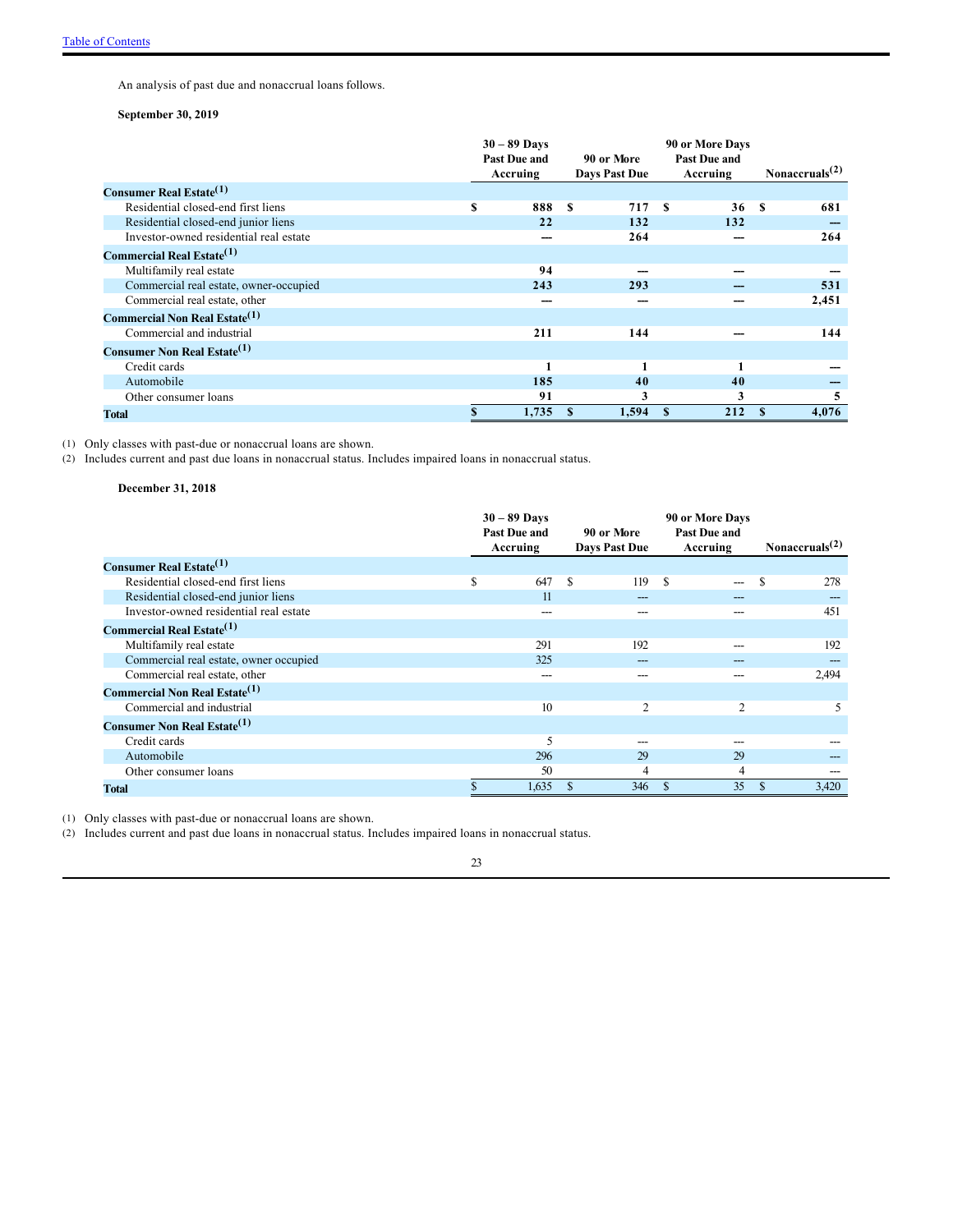The estimate of credit risk for non-impaired loans is obtained by applying allocations for internal and external factors. The allocations are increased for loans that exhibit greater credit quality risk.

Credit quality indicators, which the Company terms risk grades, are assigned through the Company's credit review function for larger loans and selective review of loans that fall below credit review thresholds. Loans that do not indicate heightened risk are graded as "pass." Loans that appear to have elevated credit risk because of frequent or persistent past due status, which is less than 75 days, or that show weakness in the borrower's financial condition are risk graded "special mention." Loans with frequent or persistent delinquency exceeding 75 days or that have a higher level of weakness in the borrower's financial condition are graded "classified." Classified loans have regulatory risk ratings of "substandard" and "doubtful." Allocations are increased by 50% and by 100% for loans with grades of "special mention" and "classified," respectively.

Determination of risk grades was completed for the portfolio as of September 30, 2019 and December 31, 2018.

The following displays collectively-evaluated loans by credit quality indicator.

**September 30, 2019**

|                                        | <b>Special</b> |                     |               |                        |   |                           |  |  |
|----------------------------------------|----------------|---------------------|---------------|------------------------|---|---------------------------|--|--|
|                                        |                | Pass <sup>(1)</sup> |               | Mention <sup>(1)</sup> |   | Classified <sup>(1)</sup> |  |  |
| <b>Real Estate Construction</b>        |                |                     |               |                        |   |                           |  |  |
| Construction, 1-4 family residential   | S              | 7,408               | S             |                        | S |                           |  |  |
| Construction, other                    |                | 35,564              |               |                        |   |                           |  |  |
| <b>Consumer Real Estate</b>            |                |                     |               |                        |   |                           |  |  |
| Equity lines                           |                | 15,984              |               |                        |   |                           |  |  |
| Closed-end first liens                 |                | 93,553              |               |                        |   | 587                       |  |  |
| Closed-end junior liens                |                | 3,976               |               |                        |   |                           |  |  |
| Investor-owned residential real estate |                | 63,593              |               |                        |   | 23                        |  |  |
| <b>Commercial Real Estate</b>          |                |                     |               |                        |   |                           |  |  |
| Multifamily residential real estate    |                | 97,522              |               |                        |   |                           |  |  |
| Commercial real estate owner-occupied  |                | 127,008             |               |                        |   | 30                        |  |  |
| Commercial real estate, other          |                | 132,041             |               |                        |   |                           |  |  |
| <b>Commercial Non Real Estate</b>      |                |                     |               |                        |   |                           |  |  |
| Commercial and industrial              |                | 44,719              |               | 62                     |   | 147                       |  |  |
| <b>Public Sector and IDA</b>           |                |                     |               |                        |   |                           |  |  |
| States and political subdivisions      |                | 59,731              |               |                        |   |                           |  |  |
| <b>Consumer Non Real Estate</b>        |                |                     |               |                        |   |                           |  |  |
| Credit cards                           |                | 5,479               |               |                        |   |                           |  |  |
| Automobile                             |                | 15,648              |               |                        |   | 46                        |  |  |
| Other consumer                         |                | 13,391              |               |                        |   | 14                        |  |  |
| Total                                  | \$             | 715,617             | <sup>\$</sup> | 62                     | S | 847                       |  |  |

(1) Excludes impaired, if any.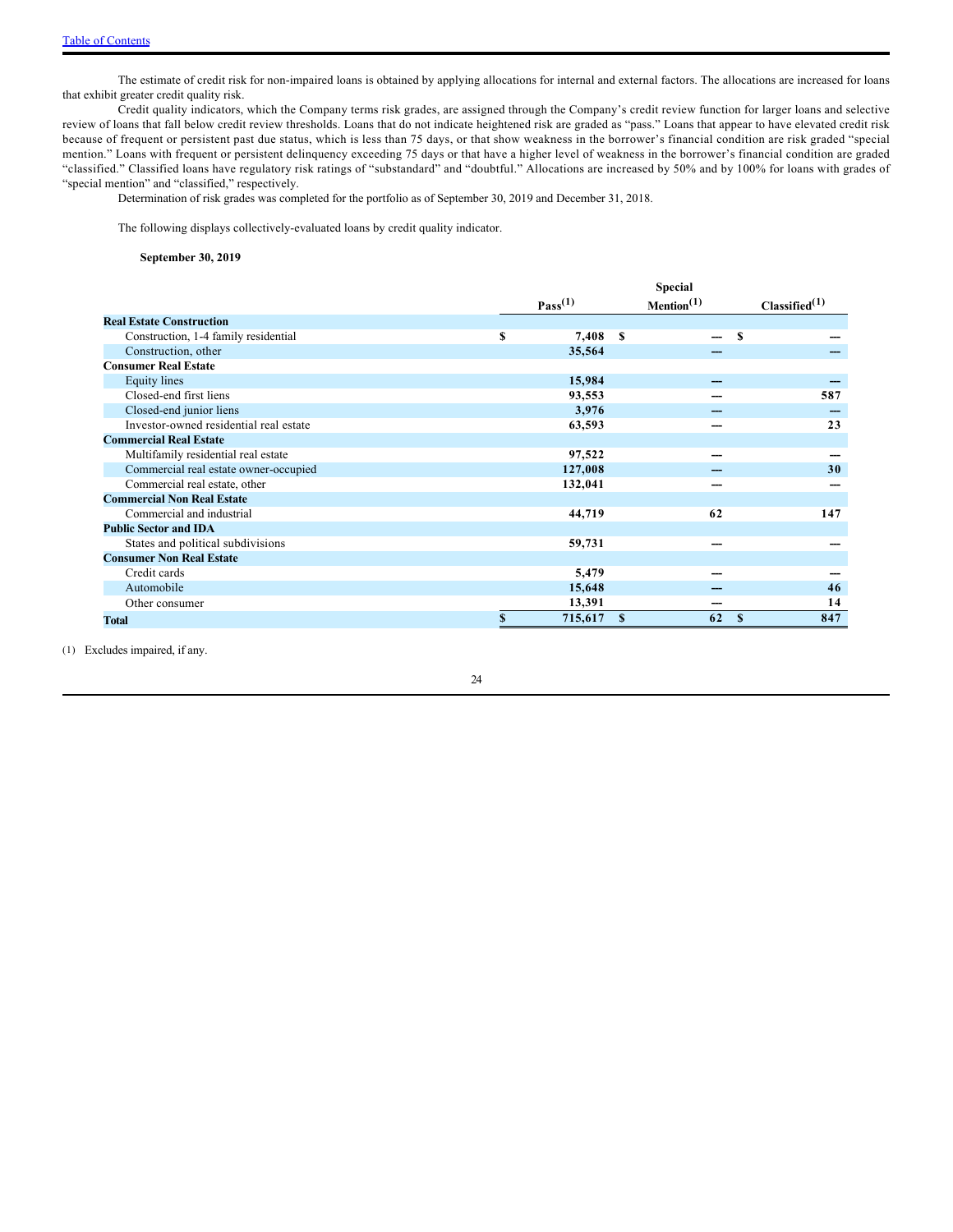### [Table of Contents](#page-1-0)

The following displays collectively-evaluated loans by credit quality indicator.

### **December 31, 2018**

|                                        | <b>Special</b> |              |               |                  |    |                           |  |  |
|----------------------------------------|----------------|--------------|---------------|------------------|----|---------------------------|--|--|
|                                        |                | $Pass^{(1)}$ |               | $M$ ention $(1)$ |    | Classified <sup>(1)</sup> |  |  |
| <b>Real Estate Construction</b>        |                |              |               |                  |    |                           |  |  |
| Construction, 1-4 family residential   | \$             | 9,264        | <sup>\$</sup> |                  | S  |                           |  |  |
| Construction, other                    |                | 28,560       |               | 21               |    |                           |  |  |
| <b>Consumer Real Estate</b>            |                |              |               |                  |    |                           |  |  |
| <b>Equity</b> lines                    |                | 16,026       |               | 38               |    |                           |  |  |
| Closed-end first liens                 |                | 92,253       |               | 994              |    | 582                       |  |  |
| Closed-end junior liens                |                | 3.954        |               |                  |    |                           |  |  |
| Investor-owned residential real estate |                | 60,157       |               |                  |    |                           |  |  |
| <b>Commercial Real Estate</b>          |                |              |               |                  |    |                           |  |  |
| Multifamily residential real estate    |                | 98,582       |               | ---              |    |                           |  |  |
| Commercial real estate owner-occupied  |                | 123,225      |               | 211              |    | 32                        |  |  |
| Commercial real estate, other          |                | 127,156      |               | ---              |    | ---                       |  |  |
| <b>Commercial Non Real Estate</b>      |                |              |               |                  |    |                           |  |  |
| Commercial and industrial              |                | 45,420       |               | 54               |    | 46                        |  |  |
| <b>Public Sector and IDA</b>           |                |              |               |                  |    |                           |  |  |
| States and political subdivisions      |                | 60,777       |               |                  |    |                           |  |  |
| <b>Consumer Non Real Estate</b>        |                |              |               |                  |    |                           |  |  |
| Credit cards                           |                | 5,724        |               | ---              |    |                           |  |  |
| Automobile                             |                | 18,598       |               | 133              |    | 71                        |  |  |
| Other consumer                         |                | 11,691       |               | 4                |    | 4                         |  |  |
| <b>Total</b>                           | \$             | 701,387      | \$            | 1,455            | \$ | 735                       |  |  |

#### (1) Excludes impaired, if any.

### Sales, Purchases and Reclassification of Loans

The Company finances mortgages under "best efforts" contracts with mortgage purchasers. The mortgages are designated as held for sale upon initiation. There have been no major reclassifications from portfolio loans to held for sale. Occasionally, the Company purchases or sells participations in loans. All participation loans purchased met the Company's normal underwriting standards at the time the participation was entered. Participation loans are included in the appropriate portfolio balances to which the allowance methodology is applied.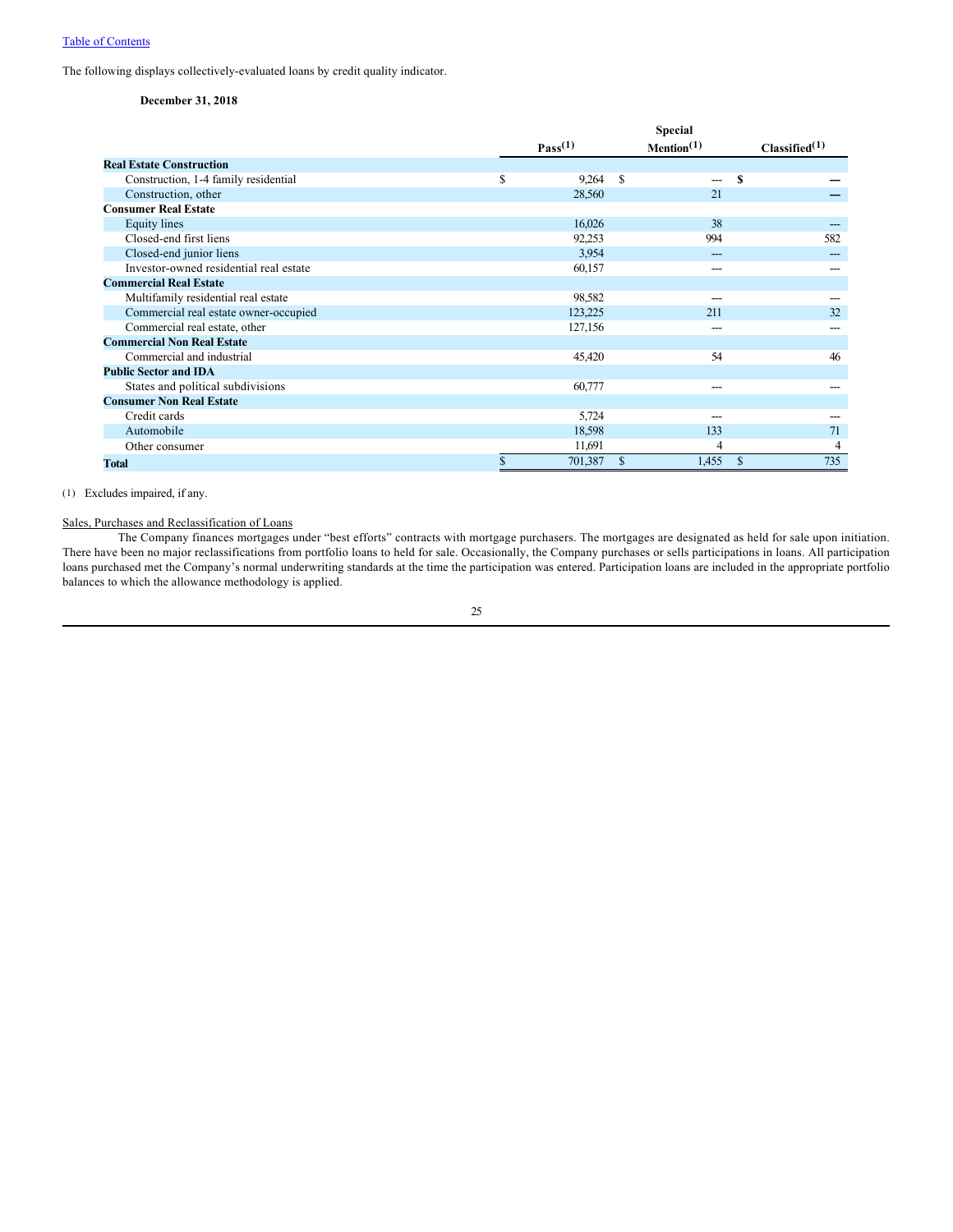#### **Troubled Debt Restructurings**

From time to time the Company modifies loans in troubled debt restructurings. Total troubled debt restructurings amounted to \$5,257 at September 30, 2019, \$5,661 at December 31, 2018, and \$10,700 at September 30, 2018.

The Company modified one loan in a troubled debt restructuring during the three and nine month periods ended September 30, 2019.

The following table presents restructuring by class that occurred during the three month period ended September 30, 2019.

|                                | <b>Restructurings That Occurred During the Three Months Ended</b> |                          |                                        |                                         |    |  |
|--------------------------------|-------------------------------------------------------------------|--------------------------|----------------------------------------|-----------------------------------------|----|--|
|                                | September 30, 2019                                                |                          |                                        |                                         |    |  |
|                                |                                                                   |                          | <b>Pre-Modification</b><br>Outstanding | <b>Post-Modification</b><br>Outstanding |    |  |
|                                | <b>Number of Contracts</b>                                        | <b>Principal Balance</b> |                                        | <b>Principal Balance</b>                |    |  |
| <b>Residential Real Estate</b> |                                                                   |                          |                                        |                                         |    |  |
| Equity lines                   |                                                                   |                          | 98                                     |                                         | 98 |  |
| <b>Total</b>                   |                                                                   |                          | 98                                     |                                         | 98 |  |

The restructuring completed during the three-month period ended September 30, 2019 provided relief to the borrower without forgiving principal or interest. The loan covenants require that the balance be paid in full for a period of 30 days each year. The Company allowed the borrower to maintain full funding for the past year, and extended the maturity date. The impairment measurement at September 30, 2019 was based upon the fair value of collateral and did not result in a specific allocation.

The following table presents restructurings by class that occurred during the three month period ended September 30, 2018.

### **Restructurings That Occurred During the Three Months Ended**

|                                | September 30, 2018         |  |                                        |                                         |                          |  |
|--------------------------------|----------------------------|--|----------------------------------------|-----------------------------------------|--------------------------|--|
|                                |                            |  | <b>Pre-Modification</b><br>Outstanding | <b>Post-Modification</b><br>Outstanding |                          |  |
|                                | <b>Number of Contracts</b> |  | <b>Principal Balance</b>               |                                         | <b>Principal Balance</b> |  |
| <b>Residential Real Estate</b> |                            |  |                                        |                                         |                          |  |
| Investor owned real estate     | 2 <sup>5</sup>             |  | 338                                    |                                         | 338                      |  |
| <b>Total</b>                   | $2^{\circ}$                |  | 338                                    |                                         | 338                      |  |

The restructurings completed during the three-month period ended September 30, 2018 provided payment relief to the borrowers without forgiving principal or interest. One loan was restructured to provide for a 12-month interest-only period, after which the loan will be re-evaluated. The impairment measurement at September 30, 2018 was based on the fair value of collateral and did not result in a specific allocation. The second restructure consolidated debt at a longer term, provided a rate reduction for certain of the loans consolidated but increased the interest rate on certain other loans consolidated, and capitalized interest. The impairment measurement at September 30, 2018 was based upon the present value of cash flows and did not result in a specific allocation.

The following table presents restructurings by class that occurred during the nine month period ended September 30, 2019.

### **Restructurings That Occurred During the Nine Months Ended**

|                                |                            | September 30, 2019       |                                        |                                         |    |  |
|--------------------------------|----------------------------|--------------------------|----------------------------------------|-----------------------------------------|----|--|
|                                |                            |                          | <b>Pre-Modification</b><br>Outstanding | <b>Post-Modification</b><br>Outstanding |    |  |
|                                | <b>Number of Contracts</b> | <b>Principal Balance</b> |                                        | <b>Principal Balance</b>                |    |  |
| <b>Residential Real Estate</b> |                            |                          |                                        |                                         |    |  |
| Equity lines                   |                            |                          | 98                                     |                                         | 98 |  |
| <b>Total</b>                   |                            |                          | 98                                     |                                         | 98 |  |

The restructuring completed during the nine-month period ended September 30, 2019 provided relief to the borrower without forgiving principal or interest. The loan covenants require that the balance be paid in full for a period of 30 days each year. The Company allowed the borrower to maintain full funding for the past year, and extended the maturity date. The impairment measurement at September 30, 2019 was based upon the fair value of collateral and did not result in a specific allocation.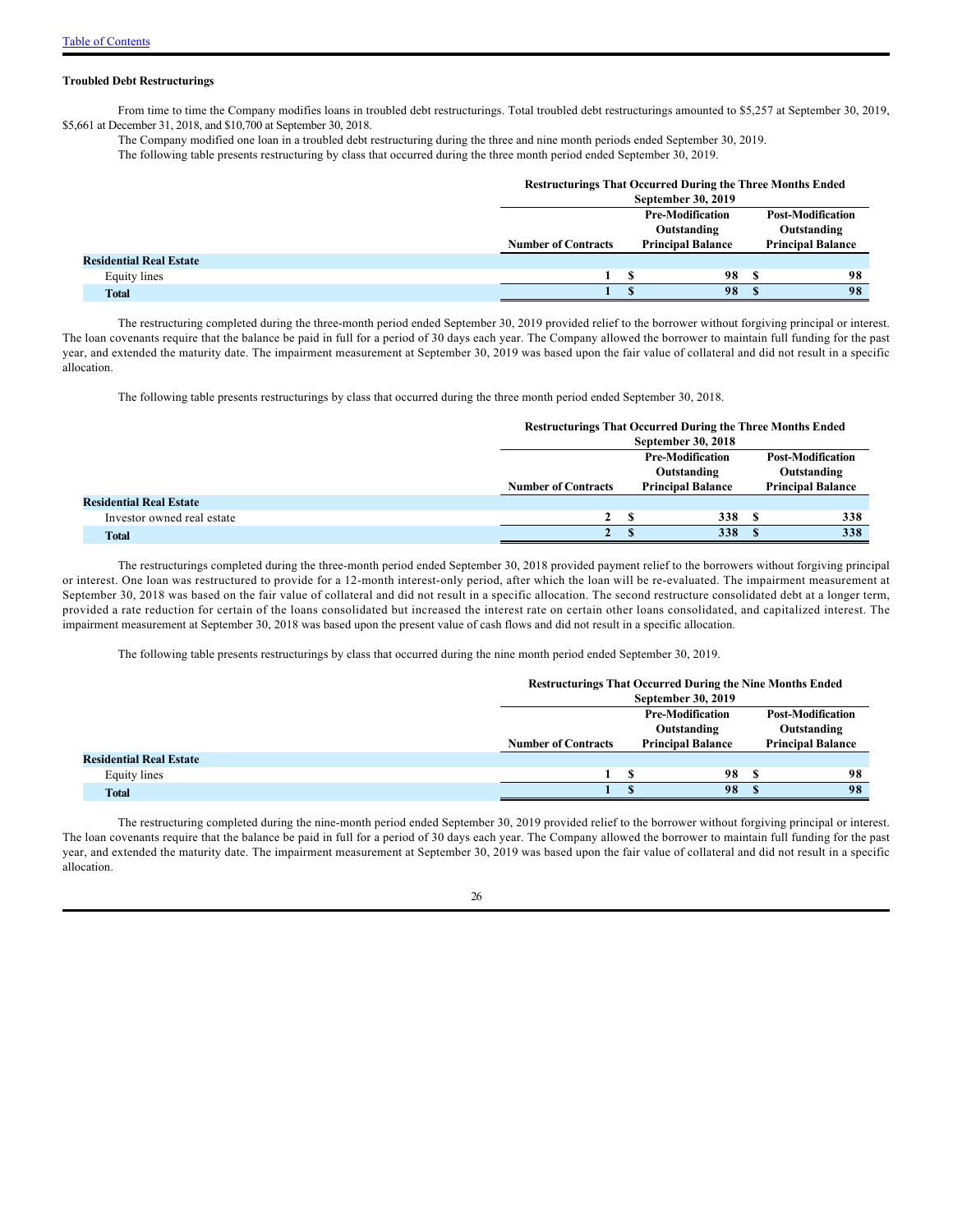The following table presents restructurings by class that occurred during the nine month period ended September 30, 2018.

|                                       | <b>Restructurings That Occurred During the Nine Months Ended</b> |              |                           |      |                          |  |  |  |  |  |
|---------------------------------------|------------------------------------------------------------------|--------------|---------------------------|------|--------------------------|--|--|--|--|--|
|                                       |                                                                  |              | <b>September 30, 2018</b> |      |                          |  |  |  |  |  |
|                                       |                                                                  |              | <b>Pre-Modification</b>   |      | <b>Post-Modification</b> |  |  |  |  |  |
|                                       |                                                                  |              | Outstanding               |      | Outstanding              |  |  |  |  |  |
|                                       | <b>Number of Contracts</b>                                       |              | <b>Principal Balance</b>  |      | <b>Principal Balance</b> |  |  |  |  |  |
| <b>Real Estate Construction</b>       |                                                                  |              |                           |      |                          |  |  |  |  |  |
| Construction, other                   | $\mathbf{2}$                                                     | S            | 2,882                     | - \$ | 2,882                    |  |  |  |  |  |
| <b>Residential Real Estate</b>        |                                                                  |              |                           |      |                          |  |  |  |  |  |
| Investor owned real estate            | ኅ                                                                |              | 338                       |      | 338                      |  |  |  |  |  |
| <b>Commercial Real Estate</b>         |                                                                  |              |                           |      |                          |  |  |  |  |  |
| Commercial real estate owner-occupied | ◠                                                                |              | 715                       |      | 715                      |  |  |  |  |  |
| <b>Total</b>                          | 6                                                                | $\mathbf{R}$ | 3,935                     | - 8  | 3,935                    |  |  |  |  |  |
|                                       |                                                                  |              |                           |      |                          |  |  |  |  |  |

The Company restructured six loans during the nine month period ended September 30, 2018. Each of the construction loans were restructured to extend the maturity and interest only period. Impairment measurements at September 30, 2018 were based on the fair value of the collateral and did not result in a specific allocation. One of the investor owned real estate loans was restructured to provide for a 12-month interest-only period. The impairment measurement at September 30, 2018 was based on the fair value of collateral and did not result in a specific allocation. The second investor owned residential real estate loan consolidated debt at a longer term, provided a rate reduction for certain of the loans consolidated but increased the interest rate on certain other loans consolidated, and capitalized interest. The impairment measurement at September 30, 2018 was based upon the present value of cash flows and did not result in a specific allocation.

Two commercial real estate loans were restructured to provide a 12-month interest-only period, after which the loans will be re-amortized for a longer term. The impairment measurements at September 30, 2018 were based upon the present value of cash flows and did not result in a specific allocation for either loan.

The Company analyzed its TDR portfolio for loans that defaulted during the three and nine month periods ended September 30, 2019 and September 30, 2018, and that were modified within 12 months prior to default. The Company defines default as one or more payments that occur more than 90 days past the due date, chargeoffs, or foreclosure after the date of restructuring.

Of the Company's TDRs at September 30, 2019, seven consumer real estate loans within one relationship totaling \$263 defaulted within 12 months of modification. The impairment measurement is based upon the fair value of collateral, less estimated cost to sell, and resulted in no allocation. All of the defaulted loans are in nonaccrual status and the Company is working with the borrowers to recover its investment. One commercial real estate loan defaulted within 12 months of modification. The impairment measurement is based upon the fair value of collateral, less estimated cost to sell, and resulted in no allocation. Of the restructured loans that defaulted during the nine month period ended September 30, 2018, none were modified within 12 months prior to default.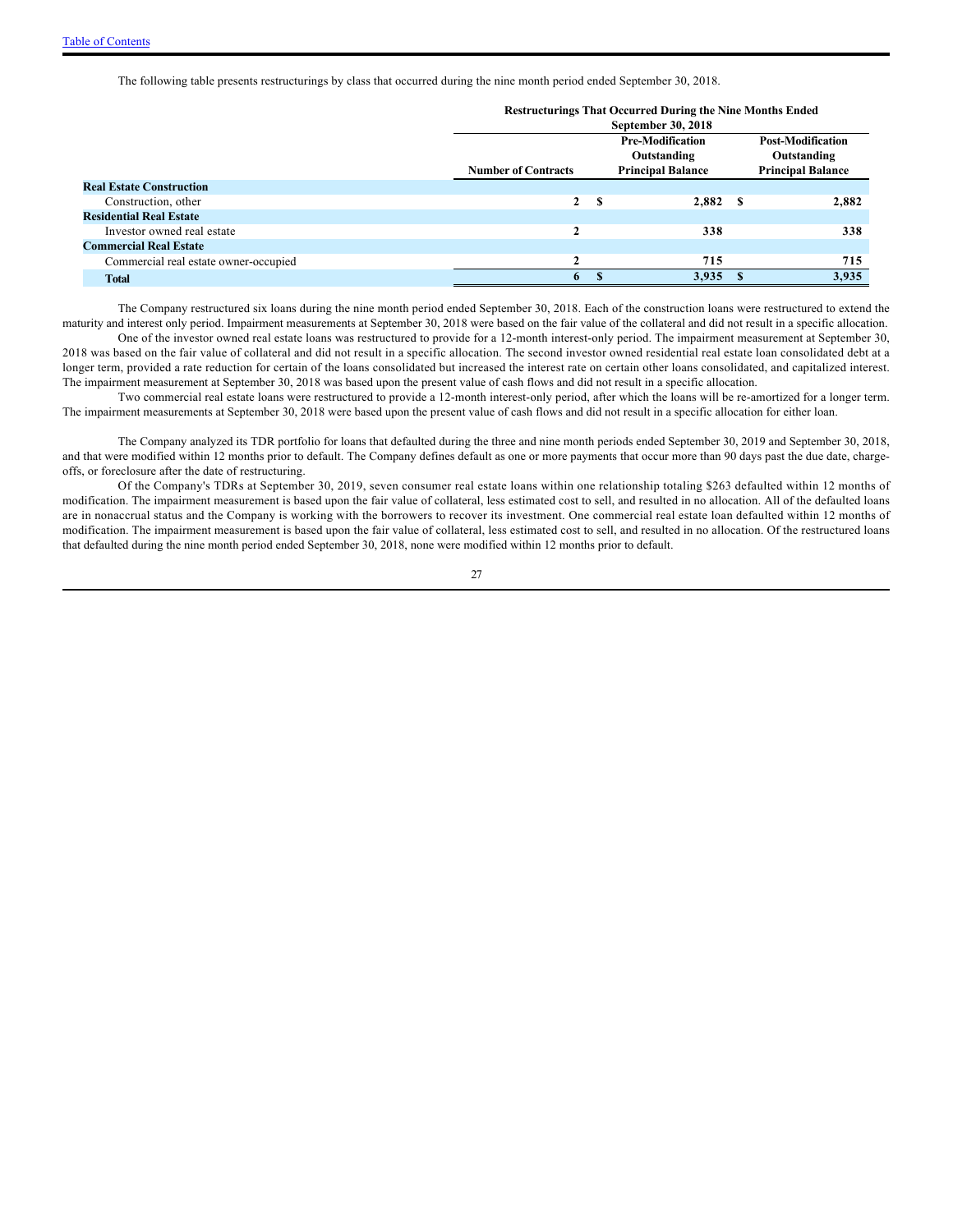### **Note 4: Securities**

The amortized costs, gross unrealized gains, gross unrealized losses and fair values for securities available for sale by major security type are as follows.

|                                           | <b>September 30, 2019</b> |           |      |            |     |            |  |         |  |  |  |
|-------------------------------------------|---------------------------|-----------|------|------------|-----|------------|--|---------|--|--|--|
|                                           |                           |           |      | Gross      |     | Gross      |  |         |  |  |  |
|                                           |                           | Amortized |      | Unrealized |     | Unrealized |  | Fair    |  |  |  |
|                                           |                           | Costs     |      | Gains      |     | Losses     |  | Values  |  |  |  |
| <b>Available for Sale:</b>                |                           |           |      |            |     |            |  |         |  |  |  |
| U.S. Government agencies and corporations | S                         | 162,855   | - \$ | 2.636      | - S | 428        |  | 165,063 |  |  |  |
| States and political subdivisions         |                           | 82,520    |      | 1,550      |     | 48         |  | 84,022  |  |  |  |
| Mortgage-backed securities                |                           | 81,141    |      | 91         |     | 298        |  | 80,934  |  |  |  |
| Corporate debt securities                 |                           | 3.996     |      | 135        |     | ---        |  | 4,131   |  |  |  |
| Total securities available for sale       |                           | 330,512   |      | 4.412      |     | 774        |  | 334,150 |  |  |  |

|                                           | December 31, 2018 |              |  |       |                                   |        |  |         |  |
|-------------------------------------------|-------------------|--------------|--|-------|-----------------------------------|--------|--|---------|--|
|                                           |                   |              |  | Gross | Gross<br>Unrealized<br>Unrealized |        |  |         |  |
|                                           |                   | Amortized    |  |       |                                   |        |  | Fair    |  |
|                                           |                   | <b>Costs</b> |  | Gains |                                   | Losses |  | Values  |  |
| <b>Available for Sale:</b>                |                   |              |  |       |                                   |        |  |         |  |
| U.S. Government agencies and corporations |                   | 306,264      |  | 449   |                                   | 6,666  |  | 300,047 |  |
| States and political subdivisions         |                   | 118,564      |  | 1,218 |                                   | 1,166  |  | 118,616 |  |
| Mortgage-backed securities                |                   | 586          |  | 42    |                                   | $---$  |  | 628     |  |
| Corporate debt securities                 |                   | 6,014        |  | $---$ |                                   | 295    |  | 5,719   |  |
| Total securities available for sale       |                   | 431,428      |  | .709  |                                   | 8.127  |  | 425,010 |  |

The amortized cost and fair value of single maturity securities available for sale at September 30, 2019, by contractual maturity, are shown below. Expected maturities may differ from contractual maturities because borrowers may have the right to call or prepay obligations with or without call or prepayment penalties. Mortgage-backed securities included in these totals are categorized by final maturity.

|                                        | <b>September 30, 2019</b> |                       |     |                   |  |  |  |  |  |
|----------------------------------------|---------------------------|-----------------------|-----|-------------------|--|--|--|--|--|
|                                        |                           | <b>Amortized Cost</b> |     | <b>Fair Value</b> |  |  |  |  |  |
| <b>Available for Sale:</b>             |                           |                       |     |                   |  |  |  |  |  |
| Due in one year or less                | S                         | 61,522                | - 8 | 61,525            |  |  |  |  |  |
| Due after one year through five years  |                           | 57,871                |     | 58,039            |  |  |  |  |  |
| Due after five years through ten years |                           | 90,075                |     | 90,903            |  |  |  |  |  |
| Due after ten years                    |                           | 121,044               |     | 123,683           |  |  |  |  |  |
| Total securities available for sale    |                           | 330,512               |     | 334,150           |  |  |  |  |  |

Prior to the second quarter of 2018, the Company designated securities in its portfolio as either available for sale or held to maturity. During the second quarter of 2018, the Company re-designated all of its held to maturity securities to available for sale. The securities were re-designated to provide opportunities to maximize asset utilization. At the time of transfer, the securities had a fair value of \$119,790 and an amortized cost of \$118,662, resulting in an unrealized gain of \$1,128 which was added to accumulated other comprehensive income.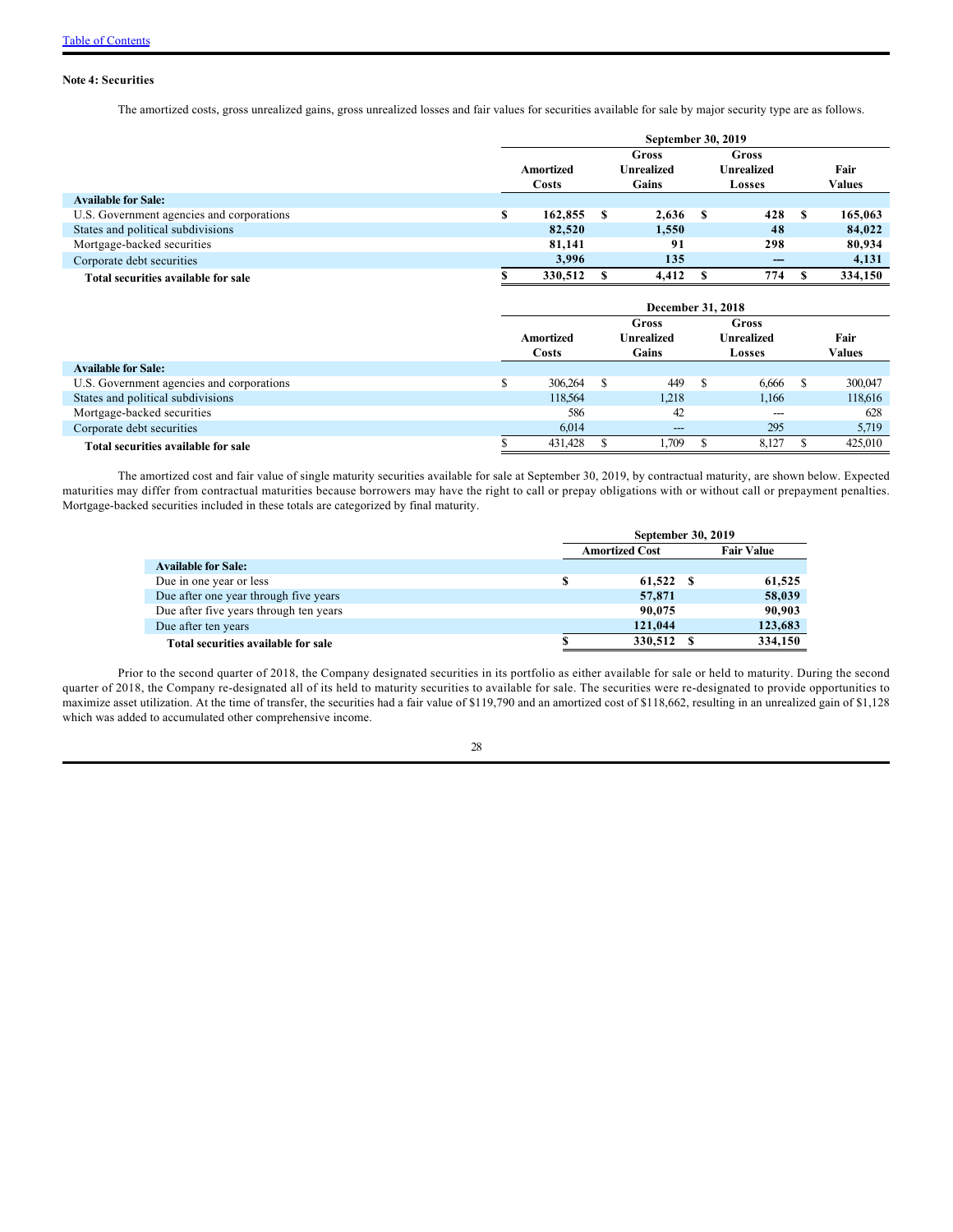Information pertaining to securities with gross unrealized losses aggregated by investment category and length of time that individual securities have been in a continuous loss position, follows.

|                                           | September 30, 2019 |                            |  |                          |       |        |                   |     |  |  |
|-------------------------------------------|--------------------|----------------------------|--|--------------------------|-------|--------|-------------------|-----|--|--|
|                                           |                    | <b>Less Than 12 Months</b> |  | <b>12 Months or More</b> |       |        |                   |     |  |  |
|                                           |                    | Fair                       |  | <b>Unrealized</b>        | Fair  |        | <b>Unrealized</b> |     |  |  |
|                                           |                    | Value                      |  | Loss                     | Value |        | Loss              |     |  |  |
| <b>Temporarily Impaired Securities:</b>   |                    |                            |  |                          |       |        |                   |     |  |  |
| U.S. Government agencies and corporations |                    | 27,231                     |  | 211 S                    |       | 71,778 |                   | 217 |  |  |
| States and political subdivisions         |                    | ---                        |  |                          |       | 591    |                   | 48  |  |  |
| Mortgage-backed securities                |                    | 49,823                     |  | 298                      |       | $- -$  |                   |     |  |  |
| <b>Total</b>                              |                    | 77,054                     |  | 509                      |       | 72,369 |                   | 265 |  |  |
|                                           |                    |                            |  |                          |       |        |                   |     |  |  |

|                                           | December 31, 2018 |                            |  |                   |  |                          |                   |       |  |  |
|-------------------------------------------|-------------------|----------------------------|--|-------------------|--|--------------------------|-------------------|-------|--|--|
|                                           |                   | <b>Less Than 12 Months</b> |  |                   |  | <b>12 Months or More</b> |                   |       |  |  |
|                                           |                   | Fair                       |  | <b>Unrealized</b> |  | Fair                     | <b>Unrealized</b> |       |  |  |
|                                           |                   | Value                      |  | Loss              |  | Value                    |                   | Loss  |  |  |
| <b>Temporarily Impaired Securities:</b>   |                   |                            |  |                   |  |                          |                   |       |  |  |
| U.S. Government agencies and corporations |                   | 17,730                     |  | 216               |  | 259,992                  |                   | 6,450 |  |  |
| States and political subdivisions         |                   | 16,882                     |  | 352               |  | 20,758                   |                   | 814   |  |  |
| Corporate debt securities                 |                   | 4.842                      |  | 194               |  | 876                      |                   | 101   |  |  |
| <b>Total</b>                              |                   | 39,454                     |  | 762               |  | 281,626                  |                   | 7,365 |  |  |

The Company had 111 securities with a fair value of \$149,423 that were temporarily impaired at September 30, 2019. The total unrealized loss on these securities was \$774. Of the temporarily impaired total, 73 securities with a fair value of \$72,369 and an unrealized loss of \$265 have been in a continuous loss position for twelve months or more. The Company has determined that these securities are temporarily impaired at September 30, 2019 for the reasons set out below.

U.S. Government agencies. The unrealized loss of \$217 on US Government agency securities stemmed from 72 securities with a fair value of \$71,778. The unrealized losses were caused by interest rate and market fluctuations. The contractual terms of the investments do not permit the issuers to settle the securities at a price less than the cost basis of the investments. The Company is monitoring bond market trends to develop strategies to address unrealized losses. Because the Company does not intend to sell the investments and it is not likely that the Company will be required to sell the investments before recovery of the amortized cost basis, which may be at maturity, the Company does not consider these investments to be other-than-temporarily impaired.

States and political subdivisions. The unrealized loss of \$48 on state and political subdivision securities stemmed from 1 security with a fair value of \$591. The unrealized loss was caused by interest rate and market fluctuations. The Company is monitoring bond market trends to develop strategies to address unrealized losses. Because the Company does not intend to sell the investment and it is not likely that the Company will be required to sell the investment before recovery of the amortized cost basis, which may be at maturity, the Company does not consider the investment to be other-than-temporarily impaired.

Restricted stock. The Company held restricted stock of \$1,220 as of September 30, 2019 and December 31, 2018. Restricted stock is reported separately from available-for-sale securities. As a member of the Federal Reserve and the Federal Home Loan Bank ("FHLB") of Atlanta, NBB is required to maintain certain minimum investments in the common stock of those entities. Required levels of investment are based upon NBB's capital, current borrowings, and a percentage of qualifying assets. The Company purchases stock from or sells stock back to the correspondents based on their calculations. The stock is held by member institutions only and is not actively traded.

Redemption of FHLB stock is subject to certain limitations and conditions. At its discretion, the FHLB may declare dividends on the stock. In addition to dividends, NBB also benefits from its membership with FHLB through eligibility to borrow from the FHLB, using as collateral NBB's capital stock investment in the FHLB and qualifying NBB real estate mortgage loans totaling \$526,568 at September 30, 2019. Management reviews for impairment based upon the ultimate recoverability of the cost basis of the FHLB stock, and at September 30, 2019, management did not determine any impairment.

Management regularly monitors the credit quality of the investment portfolio. Changes in ratings are noted and follow-up research on the issuer is undertaken when warranted. Management intends to carefully monitor any changes in bond quality.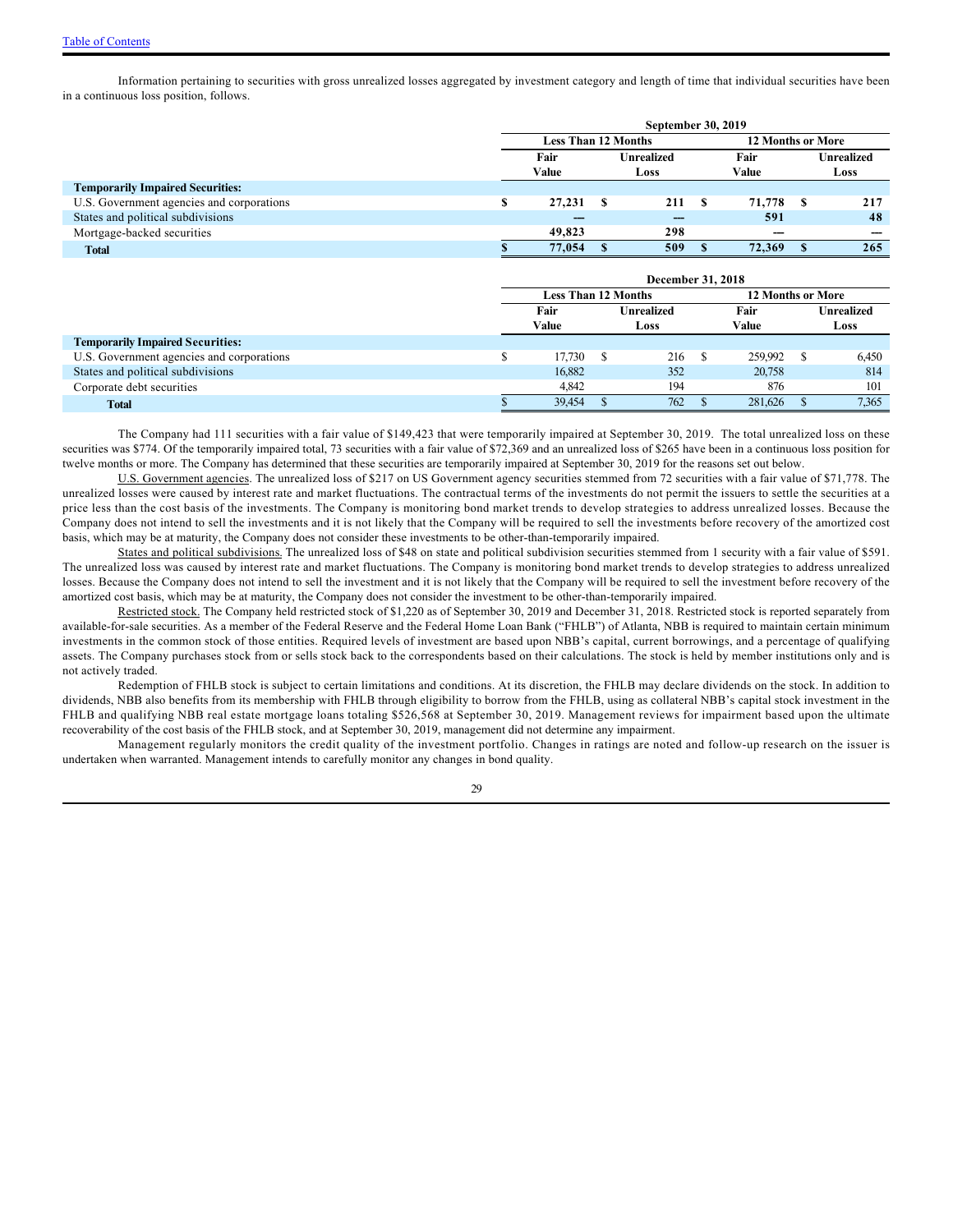#### **Note 5: Recent Accounting Pronouncements**

In June 2016, the FASB issued ASU No. 2016-13, "Financial Instruments – Credit Losses (Topic 326): Measurement of Credit Losses on Financial Instruments." The amendments in this ASU, among other things, require the measurement of all expected credit losses for financial assets held at the reporting date based on historical experience, current conditions, and reasonable and supportable forecasts. Financial institutions and other organizations will now use forwardlooking information to better inform their credit loss estimates. Many of the loss estimation techniques applied today will still be permitted, although the inputs to those techniques will change to reflect the full amount of expected credit losses. In addition, the ASU amends the accounting for credit losses on available-for-sale debt securities and purchased financial assets with credit deterioration. At the FASB's October 16, 2019 meeting, the Board affirmed its decision to amend the effective date of this ASU for many companies. Public business entities that are SEC filers, excluding those meeting the smaller reporting company definition, will retain the initial required implementation date of fiscal years, and interim periods within those fiscal years, beginning after December 15, 2019. All other entities will be required to apply the guidance for fiscal years, and interim periods within those years, beginning after December 15, 2022. The Company is currently assessing the impact that ASU 2016-13 will have on its consolidated financial statements. The Company has formed a working group to address information requirements, determine methodology, research forecasts and ensure readiness and compliance with the standard. The Company has begun calculating and refining concurrent models using CECL methodology. The Company will continue to fine tune assumptions prior to the effective date.

In January 2017, the FASB issued ASU No. 2017-04, "Intangibles – Goodwill and Other (Topic 350): Simplifying the Test for Goodwill Impairment". The amendments in this ASU simplify how an entity is required to test goodwill for impairment by eliminating Step 2 from the goodwill impairment test. Step 2 measures a goodwill impairment loss by comparing the implied fair value of a reporting unit's goodwill with the carrying amount of that goodwill. Instead, under the amendments in this ASU, an entity should perform its annual, or interim, goodwill impairment test by comparing the fair value of a reporting unit with its carrying amount. An entity still has the option to perform the qualitative assessment for a reporting unit to determine if the quantitative impairment test is necessary. Public business entities that are U.S. Securities and Exchange Commission (SEC) filers should adopt the amendments in this ASU for annual or interim goodwill impairment tests in fiscal years beginning after December 15, 2019. Early adoption is permitted for interim or annual goodwill impairment tests performed on testing dates after January 1, 2017. The Company does not expect the adoption of ASU 2017-04 to have a material impact on its consolidated financial statements.

In August 2018, the FASB issued ASU 2018-13, "Fair Value Measurement (Topic 820): Disclosure Framework—Changes to the Disclosure Requirements for Fair Value Measurement." The amendments modify the disclosure requirements in Topic 820 to add disclosures regarding changes in unrealized gains and losses, the range and weighted average of significant unobservable inputs used to develop Level 3 fair value measurements and the narrative description of measurement uncertainty. Certain disclosure requirements in Topic 820 are also removed or modified. The amendments are effective for fiscal years beginning after December 15, 2019, and interim periods within those fiscal years. Certain of the amendments are to be applied prospectively while others are to be applied retrospectively. Early adoption is permitted. The Company does not expect the adoption of ASU 2018-13 to have a material impact on its consolidated financial statements.

In August 2018, the FASB issued ASU 2018-14, "Compensation—Retirement Benefits—Defined Benefit Plans—General (Subtopic 715-20): Disclosure Framework—Changes to the Disclosure Requirements for Defined Benefit Plans." These amendments modify the disclosure requirements for employers that sponsor defined benefit pension or other postretirement plans. Certain disclosure requirements have been deleted while the following disclosure requirements have been added: the weighted-average interest crediting rates for cash balance plans and other plans with promised interest crediting rates and an explanation of the reasons for significant gains and losses related to changes in the benefit obligation for the period. The amendments also clarify the disclosure requirements in paragraph 715-20-50-3, which state that the following information for defined benefit pension plans should be disclosed: The projected benefit obligation (PBO) and fair value of plan assets for plans with PBOs in excess of plan assets and the accumulated benefit obligation (ABO) and fair value of plan assets for plans with ABOs in excess of plan assets. The amendments are effective for fiscal years ending after December 15, 2020. Early adoption is permitted. The Company does not expect the adoption of ASU 2018-14 to have a material impact on its consolidated financial statements.

In April 2019, the FASB issued ASU 2019-04, "Codification Improvements to Topic 326, Financial Instruments—Credit Losses, Topic 815, Derivatives and Hedging, and Topic 825, Financial Instruments." This ASU clarifies and improves areas of guidance related to the recently issued standards on credit losses, hedging, and recognition and measurement including improvements resulting from various TRG Meetings. The amendments are effective for fiscal years beginning after December 15, 2019, and interim periods within those fiscal years. Early adoption is permitted. The Company is currently assessing the impact that ASU 2019-04 will have on its consolidated financial statements.

In May 2019, the FASB issued ASU 2019-05, "Financial Instruments—Credit Losses (Topic 326): Targeted Transition Relief." The amendments in this ASU provide entities that have certain instruments within the scope of Subtopic 326-20 with an option to irrevocably elect the fair value option in Subtopic 825-10, applied on an instrument-by-instrument basis for eligible instruments, upon the adoption of Topic 326. The fair value option election does not apply to held-to-maturity debt securities. An entity that elects the fair value option should subsequently measure those instruments at fair value with changes in fair value flowing through earnings. The amendments are effective for fiscal years beginning after December 15, 2019, and interim periods within those fiscal years. The amendments should be applied on a modified-retrospective basis by means of a cumulative-effect adjustment to the opening balance of retained earnings balance in the balance sheet. Early adoption is permitted. The Company is currently assessing the impact that ASU 2019-05 will have on its consolidated financial statements.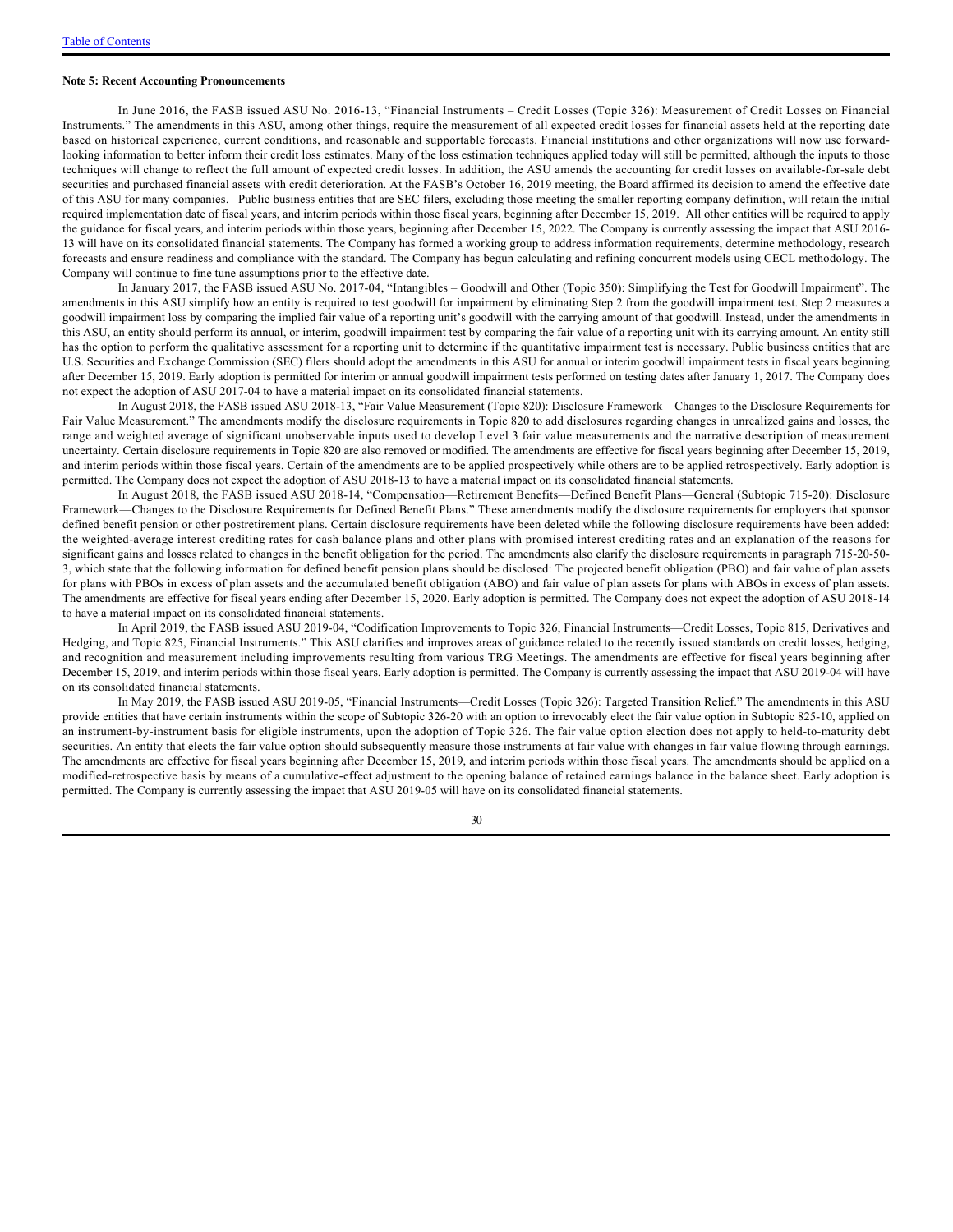#### **Note 6: Defined Benefit Plan**

### Components of Net Periodic Benefit Cost

|                                    | <b>Pension Benefits</b><br>Nine Months Ended September 30, |         |         |  |  |  |  |  |
|------------------------------------|------------------------------------------------------------|---------|---------|--|--|--|--|--|
|                                    |                                                            | 2019    | 2018    |  |  |  |  |  |
| Service cost                       |                                                            | 600     | 651     |  |  |  |  |  |
| Interest cost                      |                                                            | 663     | 600     |  |  |  |  |  |
| Expected return on plan assets     |                                                            | (1,095) | (1,200) |  |  |  |  |  |
| Amortization of prior service cost |                                                            | (81)    | (81)    |  |  |  |  |  |
| Recognized net actuarial loss      |                                                            | 474     | 438     |  |  |  |  |  |
| Net periodic benefit cost          |                                                            | 561     | 408     |  |  |  |  |  |

The service cost component of net periodic benefit cost is included in salaries and employee benefits expense in the consolidated statements of income. All other components are included in other noninterest expense in the consolidated statements of income.

#### 2019 Plan Year Employer Contribution

For the nine months ended September 30, 2019, the Company did not make a contribution to the Plan.

### **Note 7: Fair Value Measurements**

Fair value is defined as the exchange price that would be received for an asset or paid to transfer a liability (an exit price) in the principal or most advantageous market for the asset or liability in an orderly transaction between market participants on the measurement date. U.S. GAAP requires that valuation techniques maximize the use of the observable inputs and minimize the use of the unobservable inputs. U.S. GAAP also establishes a fair value hierarchy which prioritizes the valuation inputs into three broad levels. Based on the underlying inputs, each fair value measurement in its entirety is reported in one of the three levels. These levels are:

- Level 1 Valuation is based on quoted prices in active markets for identical assets and liabilities.
- Level 2 Valuation is based on observable inputs including quoted prices in active markets for similar assets and liabilities, quoted prices for identical or similar assets and liabilities in less active markets, and model-based valuation techniques for which significant assumptions can be derived primarily from or corroborated by observable data in the market.
- Level 3 Valuation is based on model-based techniques that use one or more significant inputs or assumptions that are unobservable in the market.

Fair value is best determined based upon quoted market prices. However, in many instances, there are no quoted market prices for the Company's various financial instruments. In cases where quoted market prices are not available, fair values are based on estimates using present value or other valuation techniques. Those techniques are significantly affected by the assumptions used, including the discount rate and estimates of future cash flows. Accordingly, the fair value estimates may not be realized in an immediate settlement of the instrument. Accounting guidance for fair value excludes certain financial instruments and all nonfinancial instruments from its disclosure requirements. Consequently, the aggregate fair value amounts presented may not necessarily represent the underlying fair value of the Company. The following describes the valuation techniques used by the Company to measure certain financial assets and liabilities recorded at fair value on a recurring basis in the financial statements:

#### Securities Available for Sale

Securities available for sale are recorded at fair value on a recurring basis. Fair value measurement is based upon quoted market prices, when available (Level 1). If quoted market prices are not available, fair values are measured utilizing independent valuation techniques of identical or similar securities for which significant assumptions are derived primarily from or corroborated by observable market data. Third party vendors compile prices from various sources and may determine the fair value of identical or similar securities by using pricing models that consider observable market data (Level 2). The carrying value of restricted Federal Reserve Bank and Federal Home Loan Bank stock approximates fair value based upon the redemption provisions of each entity and is therefore excluded from the following table.

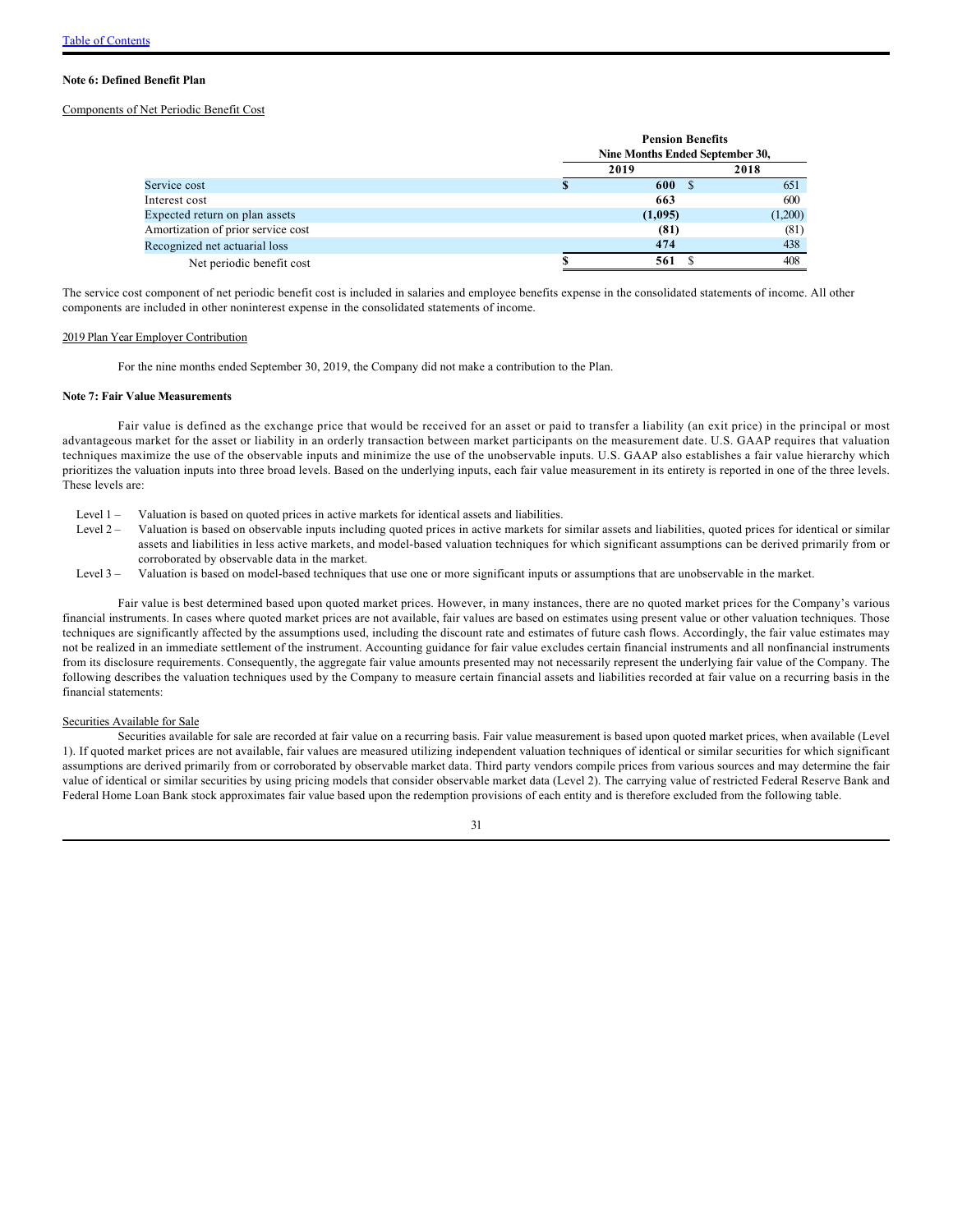The following tables present the balances of financial assets measured at fair value on a recurring basis as of September 30, 2019 and December 31, 2018.

|                                           |   |                                       | Fair Value Measurements at September 30, 2019 Using                         |                                                            |           |                                              |           |  |  |
|-------------------------------------------|---|---------------------------------------|-----------------------------------------------------------------------------|------------------------------------------------------------|-----------|----------------------------------------------|-----------|--|--|
|                                           |   | <b>Balance as of</b><br>September 30, | <b>Ouoted Prices</b><br>in Active<br>Markets for<br><b>Identical Assets</b> | Significant<br><b>Other</b><br><b>Observable</b><br>Inputs |           | Significant<br><b>Unobservable</b><br>Inputs |           |  |  |
| <b>Description</b>                        |   | 2019                                  | (Level 1)                                                                   |                                                            | (Level 2) |                                              | (Level 3) |  |  |
| U.S. Government agencies and corporations | æ | 165,063                               | -S<br>$\overline{\phantom{m}}$                                              | - \$                                                       | 165,063   | S                                            |           |  |  |
| States and political subdivisions         |   | 84,022                                |                                                                             |                                                            | 84,022    |                                              |           |  |  |
| Mortgage-backed securities                |   | 80,934                                | ---                                                                         |                                                            | 80,934    |                                              |           |  |  |
| Corporate debt securities                 |   | 4.131                                 |                                                                             |                                                            | 4.131     |                                              |           |  |  |
| Total securities available for sale       |   | 334,150                               | $-$                                                                         |                                                            | 334,150   |                                              |           |  |  |

|                                           |  |                                      |                                                                             |                         |  | Fair Value Measurements at December 31, 2018 Using  |                                              |       |
|-------------------------------------------|--|--------------------------------------|-----------------------------------------------------------------------------|-------------------------|--|-----------------------------------------------------|----------------------------------------------|-------|
|                                           |  | <b>Balance as of</b><br>December 31, | <b>Ouoted Prices</b><br>in Active<br>Markets for<br><b>Identical Assets</b> |                         |  | Significant<br>Other<br><b>Observable</b><br>Inputs | Significant<br>Unobservable<br><b>Inputs</b> |       |
| <b>Description</b>                        |  | 2018                                 |                                                                             | (Level 1)               |  | (Level 2)                                           | (Level 3)                                    |       |
| U.S. Government agencies and corporations |  | 300,047                              |                                                                             | $\qquad \qquad -\qquad$ |  | 300,047                                             | <b>S</b>                                     |       |
| States and political subdivisions         |  | 118,616                              |                                                                             | ---                     |  | 118,616                                             |                                              | ---   |
| Mortgage-backed securities                |  | 628                                  |                                                                             | $---$                   |  | 628                                                 |                                              | ---   |
| Corporate debt securities                 |  | 5,719                                |                                                                             | $---$                   |  | 5,719                                               |                                              | ---   |
| Total securities available for sale       |  | 425,010                              |                                                                             | $\qquad \qquad \cdots$  |  | 425,010                                             |                                              | $---$ |

Certain assets are measured at fair value on a nonrecurring basis in accordance with GAAP. Adjustments to the fair value of these assets usually result from the application of lower-of-cost-or-market accounting or write-downs of individual assets.

The following describes the valuation techniques used by the Company to measure certain assets recorded at fair value on a nonrecurring basis in the financial statements.

#### Loans Held for Sale

Loans held for sale are carried at the lower of cost or fair value. These loans currently consist of one-to-four family residential loans originated for sale in the secondary market. Fair value is based on the price secondary markets are currently offering for similar loans using observable market data which is not materially different than cost due to the short duration between origination and sale (Level 2). As such, the Company records any fair value adjustments on a nonrecurring basis. No nonrecurring fair value adjustments were recorded on loans held for sale at September 30, 2019 or December 31, 2018.

### Impaired Loans

Loans are designated as impaired when, in the judgment of management based on current information and events, it is probable that all amounts due will not be collected according to the contractual terms of the loan agreement. Troubled debt restructurings are impaired loans. Impaired loans are measured at fair value on a nonrecurring basis. If an individually-evaluated impaired loan's balance exceeds fair value, the amount is allocated to the allowance for loan losses. Any fair value adjustments are recorded in the period incurred as provision for loan losses on the Consolidated Statements of Income.

The fair value of an impaired loan and measurement of associated loss is based on one of three methods: the observable market price of the loan, the present value of projected cash flows, or the fair value of the collateral. The observable market price of a loan is categorized as a Level 1 input. The present value of projected cash flows method results in a Level 3 categorization because the calculation relies on the Company's judgment to determine projected cash flows, which are then discounted at the current rate of the loan, or the rate prior to modification if the loan is a troubled debt restructure.

Loans measured using the fair value of collateral method may be categorized in Level 2 or Level 3. Collateral may be in the form of real estate or business assets including equipment, inventory, and accounts receivable. Most collateral is real estate. The Company bases collateral method fair valuation upon the "as-is" value of independent appraisals or evaluations. Valuations for impaired loans secured by residential 1-4 family properties with outstanding principal balances greater than \$250 are based on an appraisal. Appraisals are also used to value impaired loans secured by commercial real estate with outstanding principal balances greater than \$500. Collateral-method impaired loans secured by residential 1-4 family property with outstanding principal balances of \$250 or less, or secured by commercial real estate with outstanding principal balances of \$500 or less, are valued using an internal evaluation.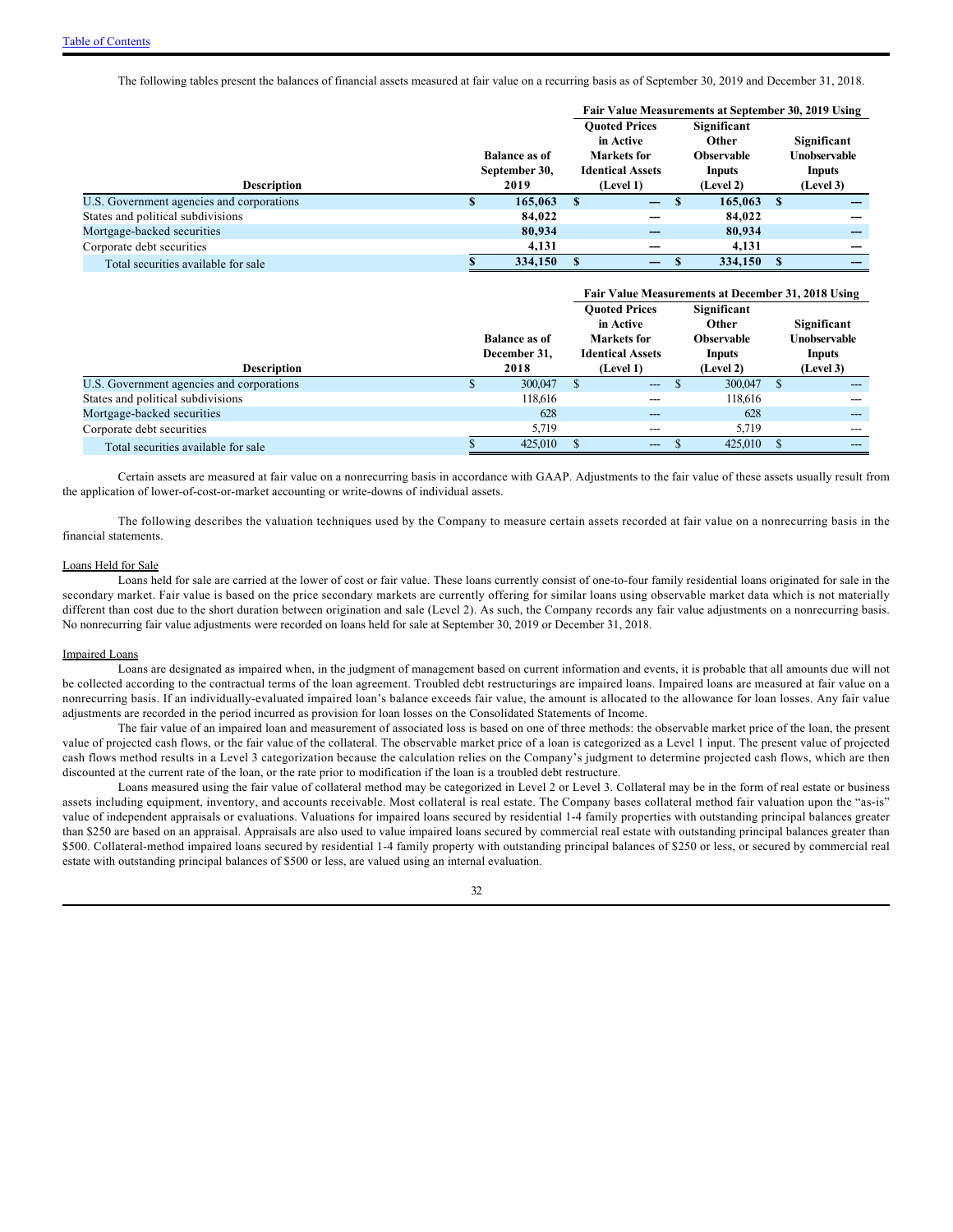The value of real estate collateral is determined by a current (less than 24 months of age) appraisal or internal evaluation utilizing an income or market valuation approach. Appraisals conducted by an independent, licensed appraiser outside of the Company using observable market data is categorized as Level 2. If a current appraisal cannot be obtained prior to a reporting date and an existing appraisal is discounted to obtain an estimated value, or if declines in value are identified after the date of the appraisal, or if an appraisal is discounted for estimated selling costs, the valuation of real estate collateral is categorized as Level 3. Valuations derived from internal evaluations are categorized as Level 3. The value of business equipment is based upon an outside appraisal (Level 2) if deemed significant, or the net book value on the applicable business' financial statements (Level 3) if not considered significant. Likewise, values for inventory and accounts receivables collateral are based on financial statement balances or aging reports (Level 3).

The following table summarizes the Company's impaired loans that were measured at fair value on a nonrecurring basis at September 30, 2019 and at December 31, 2018.

|                    |                                 |                | <b>Carrying Value</b> |                                                                                    |                                                                   |                   |   |                                              |  |
|--------------------|---------------------------------|----------------|-----------------------|------------------------------------------------------------------------------------|-------------------------------------------------------------------|-------------------|---|----------------------------------------------|--|
|                    |                                 |                |                       | <b>Ouoted Prices</b><br>in Active<br><b>Markets</b> for<br><b>Identical Assets</b> | Significant<br><b>Other</b><br><b>Observable</b><br><b>Inputs</b> |                   |   | Significant<br>Unobservable<br><b>Inputs</b> |  |
| Date               | <b>Description</b>              | <b>Balance</b> |                       | (Level 1)                                                                          |                                                                   | (Level 2)         |   | (Level 3)                                    |  |
|                    | Assets:                         |                |                       |                                                                                    |                                                                   |                   |   |                                              |  |
|                    | Impaired loans net of valuation |                |                       |                                                                                    |                                                                   |                   |   |                                              |  |
| September 30, 2019 | allowance                       | 950            | - 8                   | $\hspace{0.05cm}$                                                                  | S                                                                 | $\hspace{0.05cm}$ | ъ | 950                                          |  |
|                    | Impaired loans net of valuation |                |                       |                                                                                    |                                                                   |                   |   |                                              |  |
| December 31, 2018  | allowance                       | 1,014          |                       | $---$                                                                              |                                                                   | ---               |   | 1,014                                        |  |

The following tables present information about Level 3 Fair Value Measurements for September 30, 2019 and December 31, 2018.

|                       |                             |                    | Range                     |
|-----------------------|-----------------------------|--------------------|---------------------------|
| <b>Impaired Loans</b> | Valuation Technique         | Unobservable Input | (Weighted Average)        |
| September 30, $2019$  | Present value of cash flows | Discount rate      | $5.50\% - 7.25\%(5.82\%)$ |
| December 31, 2018     | Present value of cash flows | Discount rate      | $5.50\% - 7.25\%$ (6.05%) |

#### Other Real Estate Owned

Certain assets such as other real estate owned (OREO) are measured at fair value less cost to sell. Valuation of other real estate owned is determined using current appraisals from independent parties, a Level 2 input. If current appraisals cannot be obtained prior to reporting dates, or if declines in value are identified after a recent appraisal is received, appraisal values are discounted, resulting in Level 3 estimates. If the Company markets the property with a realtor, estimated selling costs reduce the fair value, resulting in a valuation based on Level 3 inputs.

The following table summarizes the Company's other real estate owned that was measured at fair value on a nonrecurring basis as of September 30, 2019 and December 31, 2018.

|                    |                                          |                                      |            | <b>Carrying Value</b>                                                                           |                   |                                                                         |                          |   |                                                    |  |
|--------------------|------------------------------------------|--------------------------------------|------------|-------------------------------------------------------------------------------------------------|-------------------|-------------------------------------------------------------------------|--------------------------|---|----------------------------------------------------|--|
| Date               |                                          | <b>Description</b><br><b>Balance</b> |            | <b>Ouoted Prices</b><br>in Active<br><b>Markets</b> for<br><b>Identical Assets</b><br>(Level 1) |                   | Significant<br>Other<br><b>Observable</b><br><b>Inputs</b><br>(Level 2) |                          |   | Significant<br>Unobservable<br>Inputs<br>(Level 3) |  |
|                    | Assets:                                  |                                      |            |                                                                                                 |                   |                                                                         |                          |   |                                                    |  |
|                    | Other real estate owned net of valuation |                                      |            |                                                                                                 |                   |                                                                         |                          |   |                                                    |  |
| September 30, 2019 | allowance                                | \$                                   | $1,470$ \$ |                                                                                                 | $\qquad \qquad -$ | - \$                                                                    | $\overline{\phantom{a}}$ | S | 1,470                                              |  |
| December 31, 2018  | Other real estate owned net of valuation |                                      |            |                                                                                                 |                   |                                                                         |                          |   |                                                    |  |
|                    | allowance                                |                                      | 2,052      |                                                                                                 | ---               |                                                                         | ---                      |   | 2,052                                              |  |
|                    | 33                                       |                                      |            |                                                                                                 |                   |                                                                         |                          |   |                                                    |  |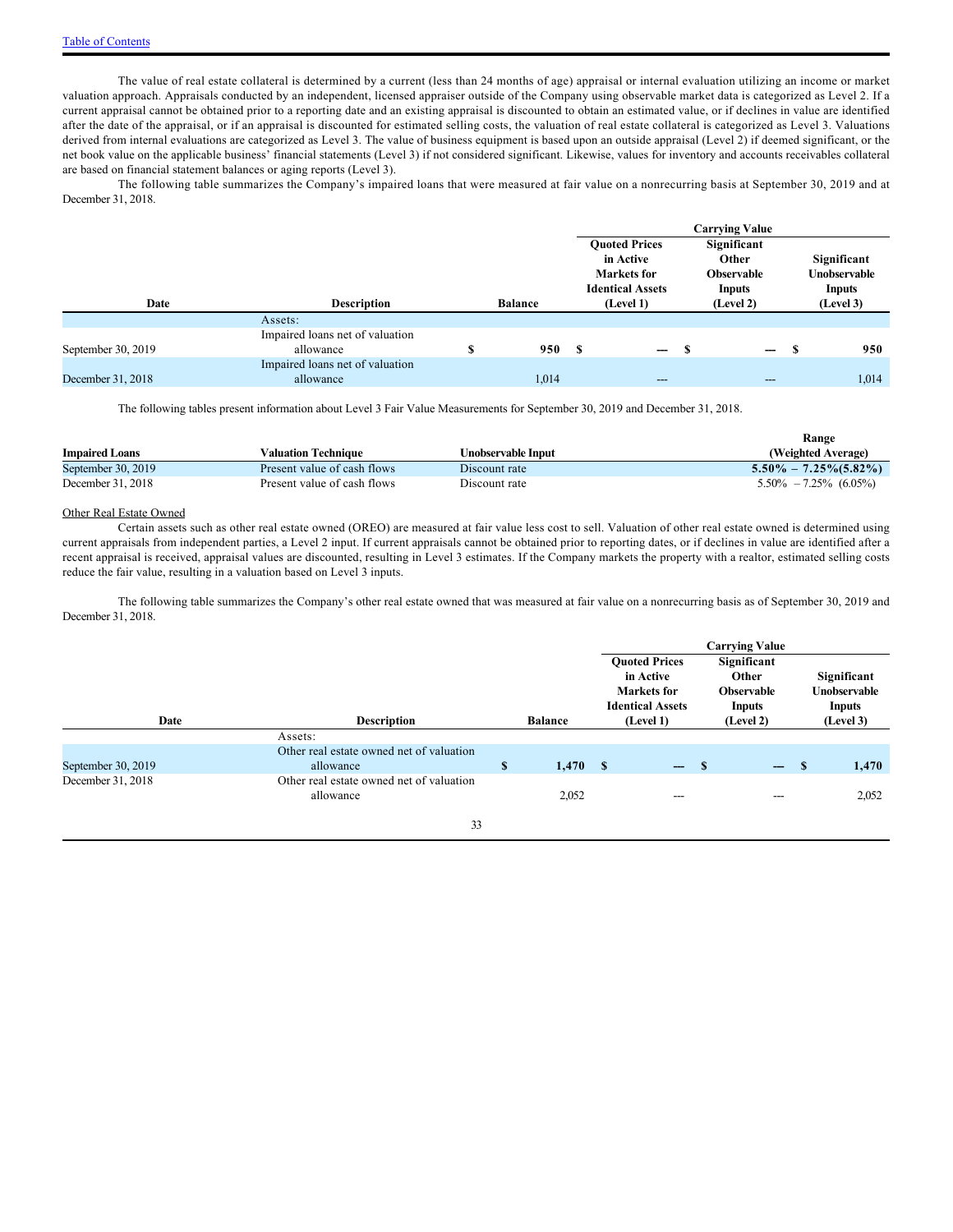The following tables present information about Level 3 Fair Value Measurements for September 30, 2019 and December 31, 2018.

| September 30, 2019      | <b>Valuation Technique</b> | Unobservable Input                                      | Range<br>(Weighted Average)     |
|-------------------------|----------------------------|---------------------------------------------------------|---------------------------------|
|                         |                            |                                                         |                                 |
| Other real estate owned | Discounted appraised value | Selling cost                                            | $0.00\%^{(1)} - 6.00\%$ (0.06%) |
| Other real estate owned | Discounted appraised value | Discount for lack of marketability and age of appraisal | $0.00\% - 48.28\%(1.05\%)$      |
|                         |                            |                                                         | Range                           |
| December 31, 2018       | <b>Valuation Technique</b> | Unobservable Input                                      | (Weighted Average)              |
|                         |                            |                                                         |                                 |
| Other real estate owned | Discounted appraised value | Selling cost                                            | $0.00\%^{(1)} - 6.00\%$ (0.12%) |
| Other real estate owned | Discounted appraised value | Discount for lack of marketability and age of appraisal | $0.00\% - 50.05\%$ (1.45%)      |

(1) The Company markets other real estate owned both independently and with local realtors. Properties marketed by realtors are discounted by selling costs. Properties that the Company markets independently are not discounted by selling costs.

The following presents the carrying amount, fair value, and placement in the fair value hierarchy of the Company's financial instruments as of September 30, 2019 and December 31, 2018. For short-term financial assets such as cash and cash equivalents, the carrying amount is a reasonable estimate of fair value due to the relatively short time between the origination of the instrument and its expected realization. For non-marketable equity securities such as Federal Home Loan Bank and Federal Reserve Bank stock, the carrying amount is a reasonable estimate of fair value as these securities can only be redeemed or sold at their par value and only to the respective issuing government-supported institution or to another member institution. For financial liabilities such as noninterest-bearing demand, interest-bearing demand, and savings deposits, the carrying amount is a reasonable estimate of fair value due to these products having no stated maturity. Fair values are estimated using the exit price notion.

|                             | September 30, 2019 |                         |                 |                           |                          |                          |    |                     |  |
|-----------------------------|--------------------|-------------------------|-----------------|---------------------------|--------------------------|--------------------------|----|---------------------|--|
|                             |                    | <b>Ouoted Prices in</b> |                 |                           |                          |                          |    | Significant         |  |
|                             |                    |                         |                 | <b>Active Markets for</b> | <b>Significant Other</b> |                          |    | <b>Unobservable</b> |  |
|                             |                    | Carrying                |                 | <b>Identical Assets</b>   | <b>Observable Inputs</b> |                          |    | <b>Inputs</b>       |  |
|                             |                    | <b>Amount</b>           |                 | <b>Level 1</b>            |                          | Level 2                  |    | Level 3             |  |
| Financial Assets:           |                    |                         |                 |                           |                          |                          |    |                     |  |
| Cash and due from banks     | S                  | $14,206$ \$             |                 | 14,206                    | S                        | $\overline{\phantom{m}}$ | S  |                     |  |
| Interest-bearing deposits   |                    | 135,490                 |                 | 135,490                   |                          |                          |    |                     |  |
| <b>Securities</b>           |                    | 334,150                 |                 |                           |                          | 334,150                  |    |                     |  |
| Restricted securities       |                    | 1,220                   |                 |                           |                          | 1,220                    |    |                     |  |
| Loans held for sale         |                    | 2.333                   |                 |                           |                          | 2,333                    |    |                     |  |
| Loans, net                  |                    | 715,025                 |                 | ---                       |                          |                          |    | 703,281             |  |
| Accrued interest receivable |                    | 4,233                   |                 |                           |                          | 4,233                    |    |                     |  |
| Bank-owned life insurance   |                    | 35,338                  |                 |                           |                          | 35,338                   |    |                     |  |
| Financial Liabilities:      |                    |                         |                 |                           |                          |                          |    |                     |  |
| Deposits                    | $\mathbf{s}$       | 1,068,027               | $\sim$ s $\sim$ | $\overline{\phantom{a}}$  | <b>S</b>                 | 943,441                  | -S | 124,567             |  |
| Accrued interest payable    |                    | 133                     |                 |                           |                          | 133                      |    |                     |  |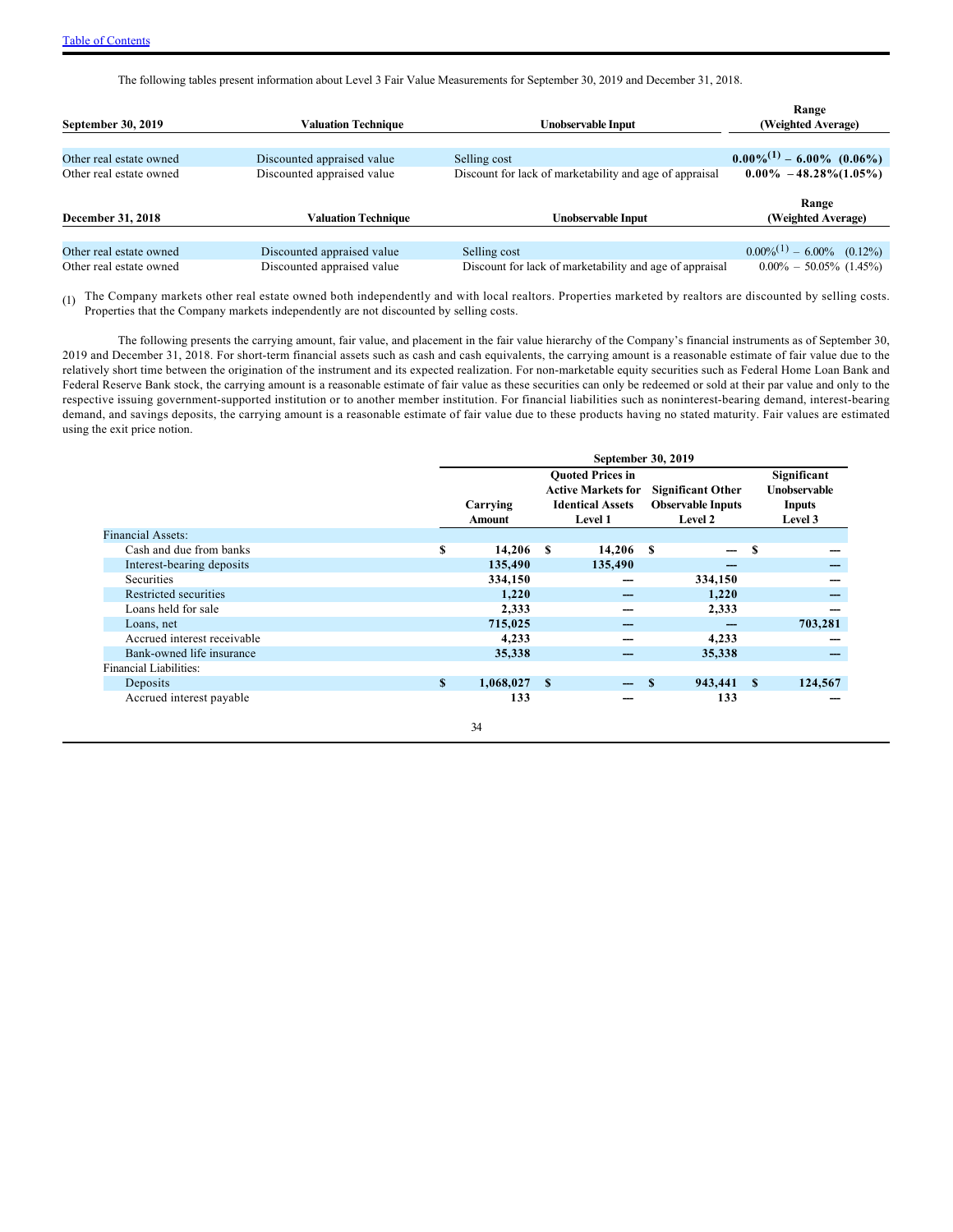|                             | December 31, 2018 |                    |               |                                                                                                   |                                                                 |               |                                                                |  |
|-----------------------------|-------------------|--------------------|---------------|---------------------------------------------------------------------------------------------------|-----------------------------------------------------------------|---------------|----------------------------------------------------------------|--|
|                             |                   | Carrying<br>Amount |               | <b>Ouoted Prices in</b><br><b>Active Markets for</b><br><b>Identical Assets</b><br><b>Level 1</b> | <b>Significant Other</b><br><b>Observable Inputs</b><br>Level 2 |               | Significant<br><b>Unobservable</b><br><b>Inputs</b><br>Level 3 |  |
| <b>Financial Assets:</b>    |                   |                    |               |                                                                                                   |                                                                 |               |                                                                |  |
| Cash and due from banks     | \$                | 12,882             | <sup>\$</sup> | 12,882                                                                                            | <sup>\$</sup><br>$---$                                          | \$            |                                                                |  |
| Interest-bearing deposits   |                   | 43,491             |               | 43,491                                                                                            | $---$                                                           |               | ---                                                            |  |
| Securities                  |                   | 425,010            |               | ---                                                                                               | 425,010                                                         |               |                                                                |  |
| Restricted securities       |                   | 1,220              |               | $---$                                                                                             | 1,220                                                           |               | ---                                                            |  |
| Loans held for sale         |                   | 72                 |               | ---                                                                                               | 72                                                              |               |                                                                |  |
| Loans, net                  |                   | 702,409            |               | ---                                                                                               |                                                                 |               | 684,565                                                        |  |
| Accrued interest receivable |                   | 5,160              |               | ---                                                                                               | 5,160                                                           |               |                                                                |  |
| Bank-owned life insurance   |                   | 34,657             |               | ---                                                                                               | 34,657                                                          |               | ---                                                            |  |
| Financial Liabilities:      |                   |                    |               |                                                                                                   |                                                                 |               |                                                                |  |
| Deposits                    | \$                | 1,051,942          | -S            | $---$                                                                                             | 950,143                                                         | <sup>\$</sup> | 101,749                                                        |  |
| Accrued interest payable    |                   | 89                 |               | ---                                                                                               | 89                                                              |               |                                                                |  |

#### **Note 8: Components of Accumulated Other Comprehensive Loss**

|                                                                                      | <b>Net Unrealized Gain</b> |              | <b>Adjustments Related</b> | <b>Accumulated Other</b>  |
|--------------------------------------------------------------------------------------|----------------------------|--------------|----------------------------|---------------------------|
|                                                                                      | (Loss) on Securities       |              | to Pension Benefits        | <b>Comprehensive Loss</b> |
| <b>Balance at December 31, 2017</b>                                                  | (3,704)                    | <sup>S</sup> | $(5,991)$ \$               | (9,695)                   |
| Unrealized holding loss on available for sale securities, net of tax of $(\$1,378)$  | (5,182)                    |              |                            | (5,182)                   |
| Unrealized holding gain on securities transferred from held to maturity to available |                            |              |                            |                           |
| for sale, net of tax of \$237                                                        | 891                        |              |                            | 891                       |
| <b>Balance at September 30, 2018</b>                                                 | (7.995)                    | .Ъ           | (5.991)                    | (13,986)                  |
|                                                                                      |                            |              |                            |                           |
| <b>Balance at December 31, 2018</b>                                                  | (5,072)                    | S            | $(7.013)$ \$               | (12,085)                  |
| Unrealized holding gain on available for sale securities net of tax of \$2,149       | 8.089                      |              |                            | 8,089                     |
| Reclassification adjustment, net of tax of (\$38)                                    | (144)                      |              |                            | (144)                     |
| <b>Balance at September 30, 2019</b>                                                 | 2.873                      |              | $(7,013)$ \$               | (4,140)                   |

#### **Note 9: Revenue Recognition**

The Company recognizes revenue from contracts with customers. Noninterest revenue streams such as service charges on deposit accounts, other service charges and fees, credit and debit card fees, trust income, and annuity and insurance commissions is recognized in accordance with ASC Topic 606. Topic 606 does not apply to revenue associated with financial instruments, including revenue from loans and securities. In addition, certain noninterest income streams such as financial guarantees, derivatives, and certain credit card fees are outside the scope of the guidance. Noninterest revenue streams within the scope of Topic 606 are discussed below.

#### *Service Charges on Deposit Accounts*

Service charges on deposit accounts consist of monthly service fees, overdraft and nonsufficient funds fees, ATM fees, wire transfer fees, and other deposit account related fees. The Company's performance obligation for monthly service fees is generally satisfied, and the related revenue recognized, over the period in which the service is provided. Payment for service charges on deposit accounts is primarily received immediately or in the following month through a direct charge to customers' accounts. ATM fees are primarily generated when a Company cardholder uses a non-Company ATM or a non-Company cardholder uses a Company ATM. Wire transfer fees, overdraft and nonsufficient funds fees and other deposit account related fees are transactional based, and therefore, the Company's performance obligation is satisfied, and related revenue recognized, at a point in time.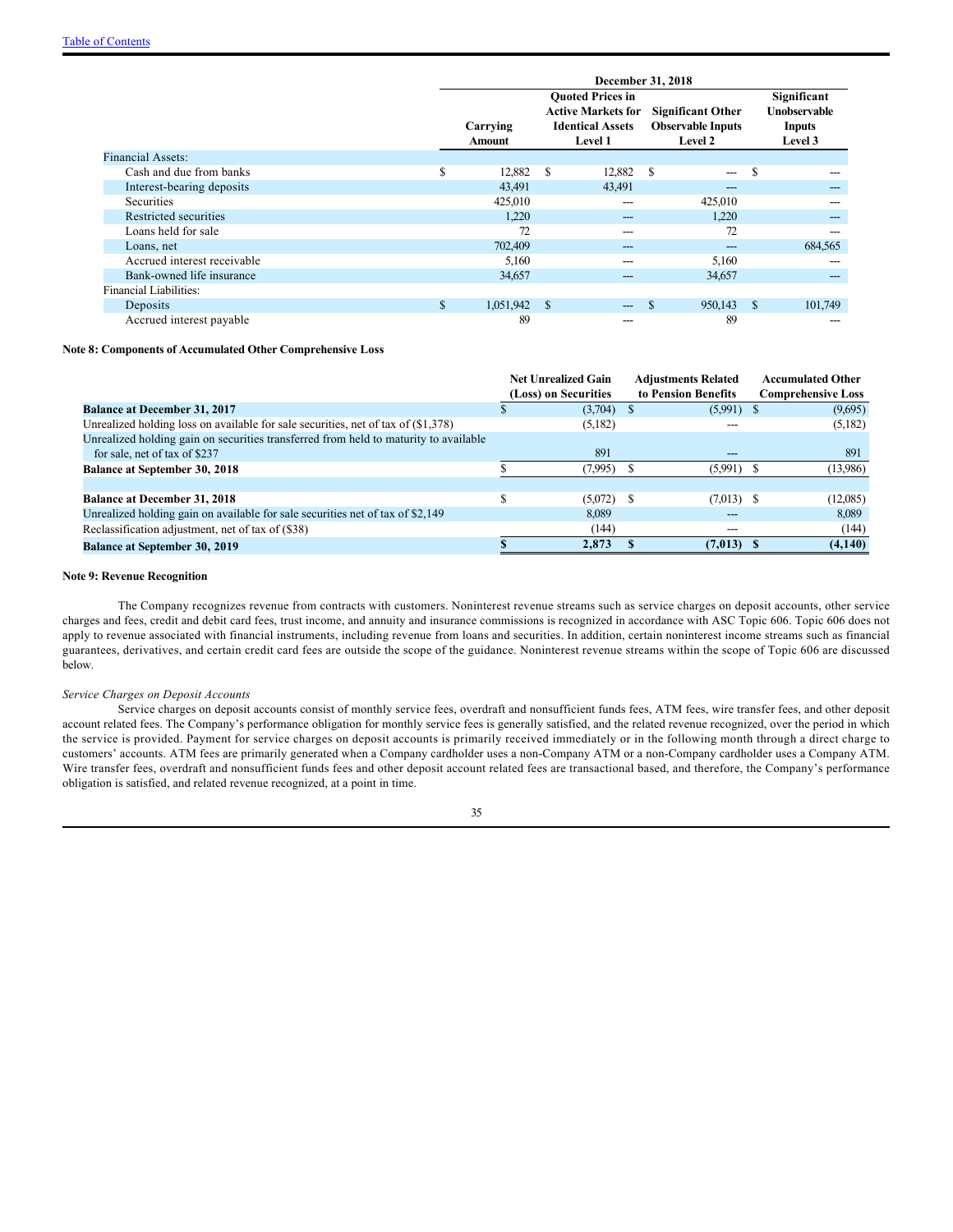#### *Other Service Charges and Fees*

Other service charges include safety deposit box rental fees, check ordering charges, and other service charges. Safe deposit box rental fees are charged to the customer on an annual basis and recognized upon receipt of payment. The Company determined that since rentals and renewals occur fairly consistently over time, revenue is recognized on a basis consistent with the duration of the performance obligation. Check ordering charges are transactional based, and therefore, the Company's performance obligation is satisfied, and related revenue recognized, at a point in time.

#### *Credit and Debit Card Fees*

Credit and debit card fees are primarily comprised of interchange fee income and merchant services income. Interchange fees are earned whenever the Company's debit and credit cards are processed through card payment networks such as Visa. Merchant services income mainly represents fees charged to merchants to process their debit and credit card transactions, in addition to account management fees. The Company's performance obligation for interchange fee income and merchant services income are largely satisfied, and related revenue recognized, when the services are rendered or upon completion. Payment is typically received immediately or in the following month. In compliance with Topic 606, credit and debit card fee income is presented net of associated expense.

#### *Trust Income*

Trust income is primarily comprised of fees earned from the management and administration of trusts and other customer assets. The Company's performance obligation is generally satisfied over time and the resulting fees are recognized monthly, based upon the month-end market value of the assets under management and the applicable fee rate. Payment is generally received a few days after month end through a direct charge to customers' accounts. The Company does not earn performance-based incentives. Estate management fees are based upon the size of the estate. A partial fee is recognized half-way through the estate administration and the remainder of the fee is recognized when remaining assets are distributed and the estate is closed.

#### *Insurance and Investment*

Insurance income primarily consists of commissions received on insurance product sales. The Company acts as an intermediary between the Company's customer and the insurance carrier. The Company's performance obligation is generally satisfied upon the issuance of the insurance policy. Shortly after the insurance policy is issued, the carrier remits the commission payment to the Company, and the Company recognizes the revenue.

Investment income consists of recurring revenue streams such as commissions from sales of mutual funds and other investments. Commissions from the sale of mutual funds and other investments are recognized on trade date, which is when the Company has satisfied its performance obligation. The Company also receives periodic service fees (i.e., trailers) from mutual fund companies typically based on a percentage of net asset value. Trailer revenue is recorded over time, usually monthly or quarterly, as net asset value is determined.

The following presents noninterest income, segregated by revenue streams in-scope and out-of-scope of Topic 606, for the three and nine months ended September 30, 2019 and 2018.

|                                                                                                  |   | Three Months Ended September 30, |  |       |  |
|--------------------------------------------------------------------------------------------------|---|----------------------------------|--|-------|--|
|                                                                                                  |   | 2019                             |  | 2018  |  |
| <b>Noninterest Income</b>                                                                        |   |                                  |  |       |  |
| In-scope of Topic 606:                                                                           |   |                                  |  |       |  |
| Service charges on deposit accounts                                                              | S | 643                              |  | 673   |  |
| Other service charges and fees                                                                   |   | 46                               |  | 20    |  |
| Credit and debit card fees                                                                       |   | 350                              |  | 362   |  |
| Trust income                                                                                     |   | 440                              |  | 355   |  |
| Insurance and Investment (included within Other Income on the Consolidated Statements of Income) |   | 97                               |  | 160   |  |
| Noninterest Income (in-scope of Topic 606)                                                       |   | 1,576                            |  | 1,570 |  |
| Noninterest Income (out-of-scope of Topic 606)                                                   |   | 522                              |  | 344   |  |
| Total noninterest income                                                                         |   | 2.098                            |  | 1.914 |  |
|                                                                                                  |   |                                  |  |       |  |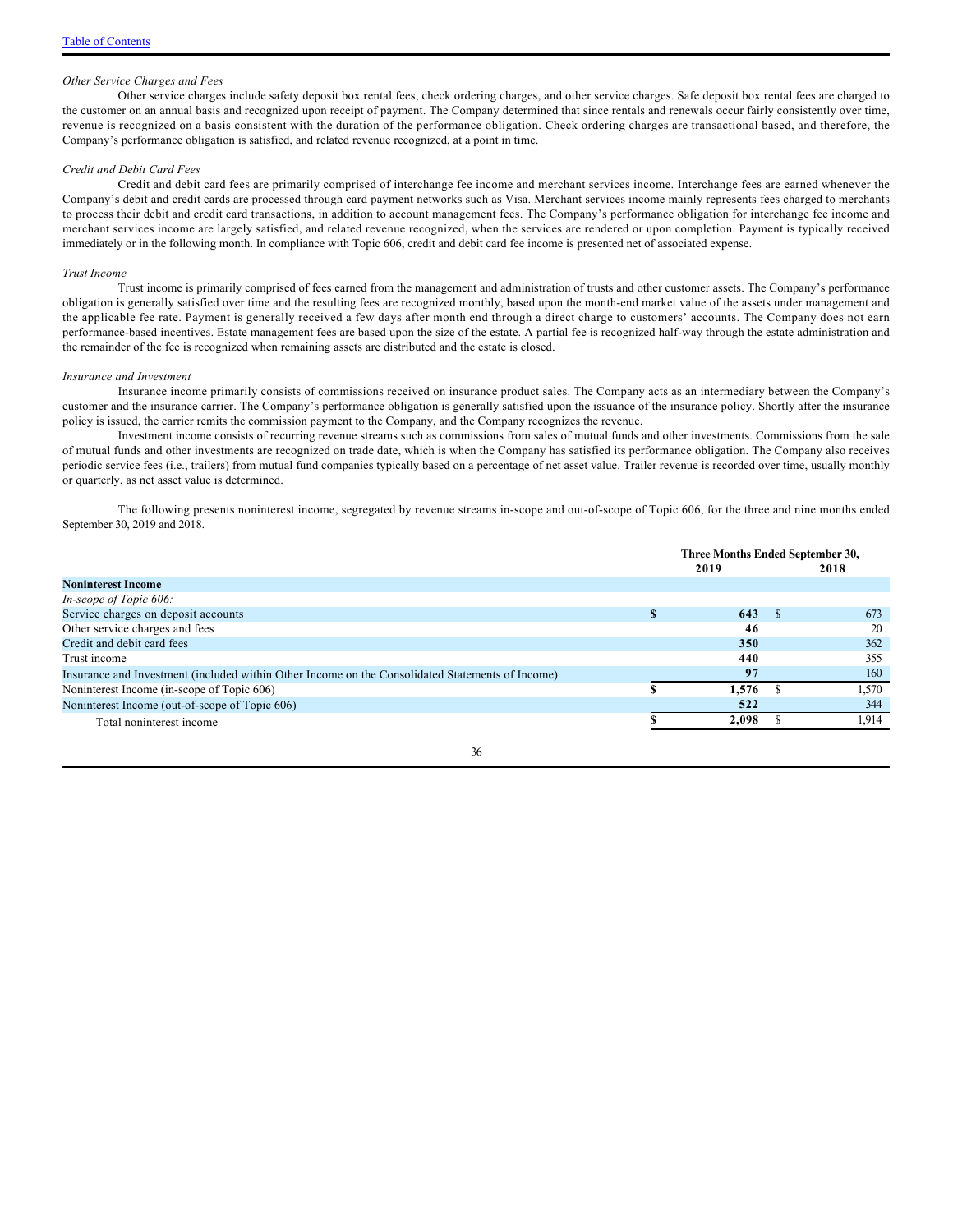|                                                                                                  | Nine Months Ended September 30,<br>2019<br>2018 |  |       |
|--------------------------------------------------------------------------------------------------|-------------------------------------------------|--|-------|
| <b>Noninterest Income</b>                                                                        |                                                 |  |       |
| In-scope of Topic 606:                                                                           |                                                 |  |       |
| Service charges on deposit accounts                                                              | 1.840                                           |  | 2,037 |
| Other service charges and fees                                                                   | 149                                             |  | -87   |
| Credit and debit card fees                                                                       | 1.015                                           |  | 1,071 |
| Trust income                                                                                     | 1.208                                           |  | 1,131 |
| Insurance and Investment (included within Other Income on the Consolidated Statements of Income) | <b>360</b>                                      |  | 361   |
| Noninterest Income (in-scope of Topic 606)                                                       | $4,572$ \$                                      |  | 4,687 |
| Noninterest Income (out-of-scope of Topic 606)                                                   | 1,871                                           |  | 1,118 |
| Total noninterest income                                                                         | 6.443                                           |  | 5,805 |

#### **Note 10: Leases**

On January 1, 2019, the Company adopted ASU No. 2016-02 *"Leases (Topic 842)"* and all subsequent ASUs that modified Topic 842. The Company elected the prospective application approach provided by ASU 2018-11 and did not adjust prior periods for ASC 842. There was no cumulative effect adjustment at adoption. The Company also elected certain practical expedients within the standard and did not reassess whether any expired or existing contracts are or contain leases, did not reassess the lease classification for any expired or existing leases and did not reassess any initial direct costs for existing leases. Prior to adoption, all of the Company's leases were classified as operating leases and remain operating leases at adoption. As stated in to the Company's 2018 Form 10-K, Note 1 Summary of Significant Accounting Policies, the implementation of the new standard resulted in recognition of a right-of-use asset and offsetting lease liability of \$684 for leases existing at the date of adoption.

Contracts that commence subsequent to adoption are evaluated to determine whether they are or contain a lease in accordance with Topic 842. The Company has elected the practical expedient provided by Topic 842 not to allocate consideration in a contract between lease and non-lease components. The Company also elected, as provided by the standard, not to recognize right-of-use assets and lease liabilities for short-term leases, defined by the standard as leases with terms of 12 months or less. Since adoption, the Company entered into new operating leases and recognized right-of-use assets and lease liabilities.

Lease liabilities represent the Company's obligation to make lease payments and are presented at each reporting date as the net present value of the remaining contractual cash flows. Cash flows are discounted at the Company's incremental borrowing rate in effect at the commencement date of the lease. Right-of-use assets represent the Company's right to use the underlying asset for the lease term and are calculated as the sum of the lease liability and if applicable, prepaid rent, initial direct costs and any incentives received from the lessor.

#### *Lease payments*

Lease payments for short-term leases are recognized as lease expense on a straight-line basis over the lease term, or for variable lease payments, in the period in which the obligation was incurred. Payments for leases with terms longer than twelve months are included in the determination of the lease liability. Payments may be fixed for the term of the lease or variable. If the lease agreement provides a known escalator, such as a specified percentage increase per year or a stated increase at a specified time, the variable payment is included in the cash flows used to determine the lease liability. If the variable payment is based upon an unknown escalator, such as the consumer price index at a future date, the increase is not included in the cash flows used to determine the lease liability. Two of the Company's leases provide known escalators that are included in the determination of the lease liability. The remaining leases do not have variable payments during the term of the lease.

#### *Options to Extend, Residual Value Guarantees, and Restrictions and Covenants*

Of the Company's five leases, three leases offer the option to extend the lease term. Each of the three leases provides two options of five years each. For one of the leases, the Company is reasonably certain it will exercise one option of five years and has included the additional time and lease payments in the calculation of the lease liability. The lease agreement provides that the lease payment will increase at the exercise date based on the consumer price index-urban ("CPI-U"). Because the CPI-U at the exercise date is unknown, the increase is not included in the cash flows determining the lease liability. None of the Company's leases provide for residual value guarantees and none provide restrictions or covenants that would impact dividends or require incurring additional financial obligations.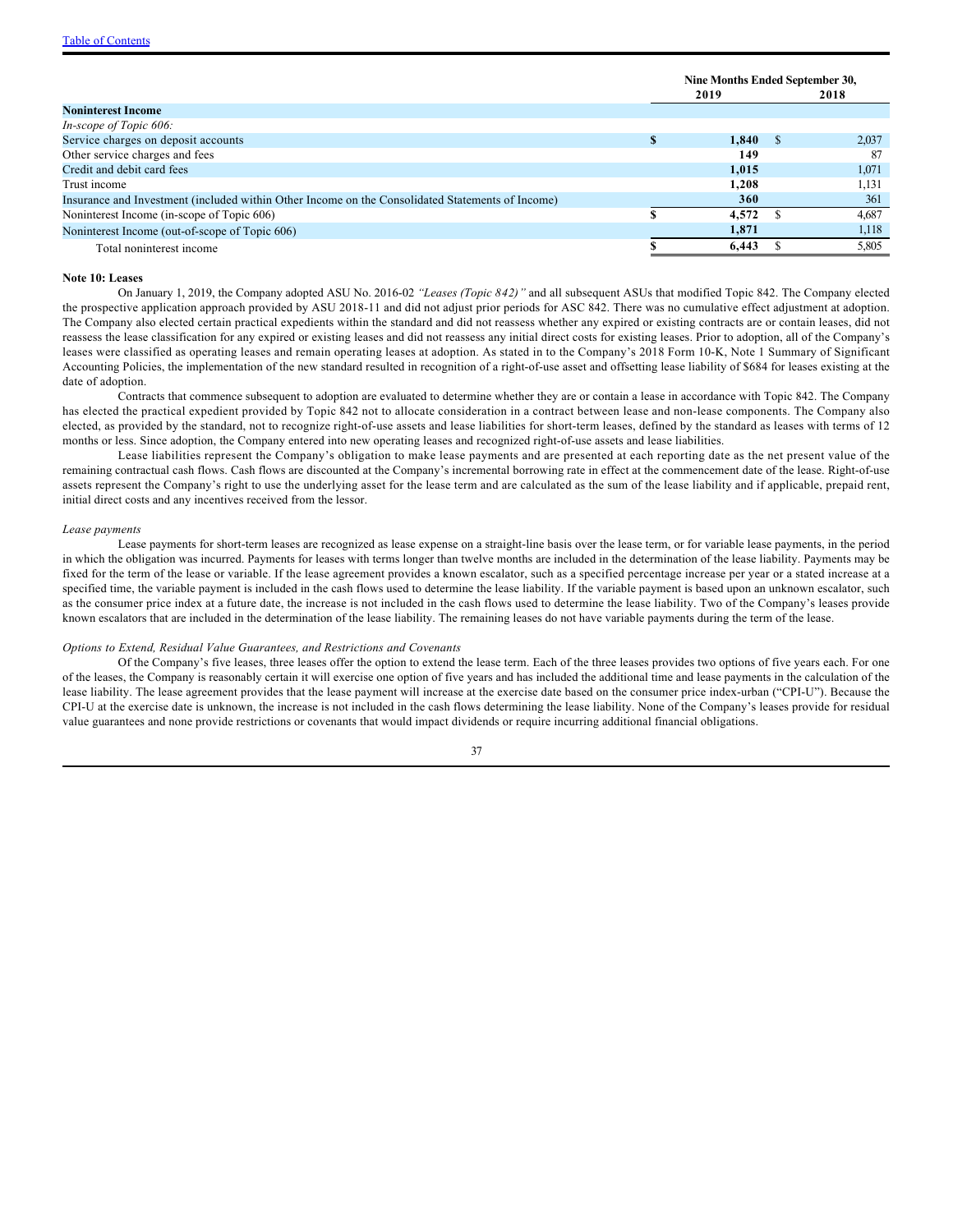The following tables present information about leases:

|                                               | <b>September 30, 2019</b> |
|-----------------------------------------------|---------------------------|
| Lease liability                               | 2,358                     |
| Right-of-use asset                            | 2.351                     |
| Weighted average remaining lease term (years) | 7.11                      |
| Weighted average discount rate                | $3.02\%$                  |

|                                                                                                       | For the Nine Months Ended September 30, |  |           |  |
|-------------------------------------------------------------------------------------------------------|-----------------------------------------|--|-----------|--|
|                                                                                                       | 2019                                    |  | 2018      |  |
| <b>Lease Expense</b>                                                                                  |                                         |  |           |  |
| Operating lease expense                                                                               | 218                                     |  | NR        |  |
| Short-term lease expense                                                                              | 101                                     |  | <b>NR</b> |  |
| Total lease expense                                                                                   | 319                                     |  | 223       |  |
|                                                                                                       |                                         |  |           |  |
| Cash paid for amounts included in lease liabilities                                                   | 211                                     |  | NR        |  |
| Right-of-use assets obtained in exchange for operating lease liabilities commencing during the period | 1.837                                   |  | NR.       |  |

The following table presents a maturity schedule of undiscounted cash flows that contribute to the lease liability:

|                                        | As of              |       |
|----------------------------------------|--------------------|-------|
| Undiscounted Cash Flow for the         | September 30, 2019 |       |
| Three months ending December 31, 2019  | S                  | 89    |
| Twelve months ending December 31, 2020 |                    | 354   |
| Twelve months ending December 31, 2021 |                    | 345   |
| Twelve months ending December 31, 2022 |                    | 349   |
| Twelve months ending December 31, 2023 |                    | 351   |
| Twelve months ending December 31, 2024 |                    | 333   |
| Thereafter                             |                    | 848   |
| Total undiscounted cash flows          |                    | 2,669 |
| Less: discount                         |                    | (311) |
| Lease liability                        |                    | 2,358 |

The contracts in which the Company is lessee are with parties external to the company and not related parties. The Company has a small lease relationship with a director in which the Company is lessor.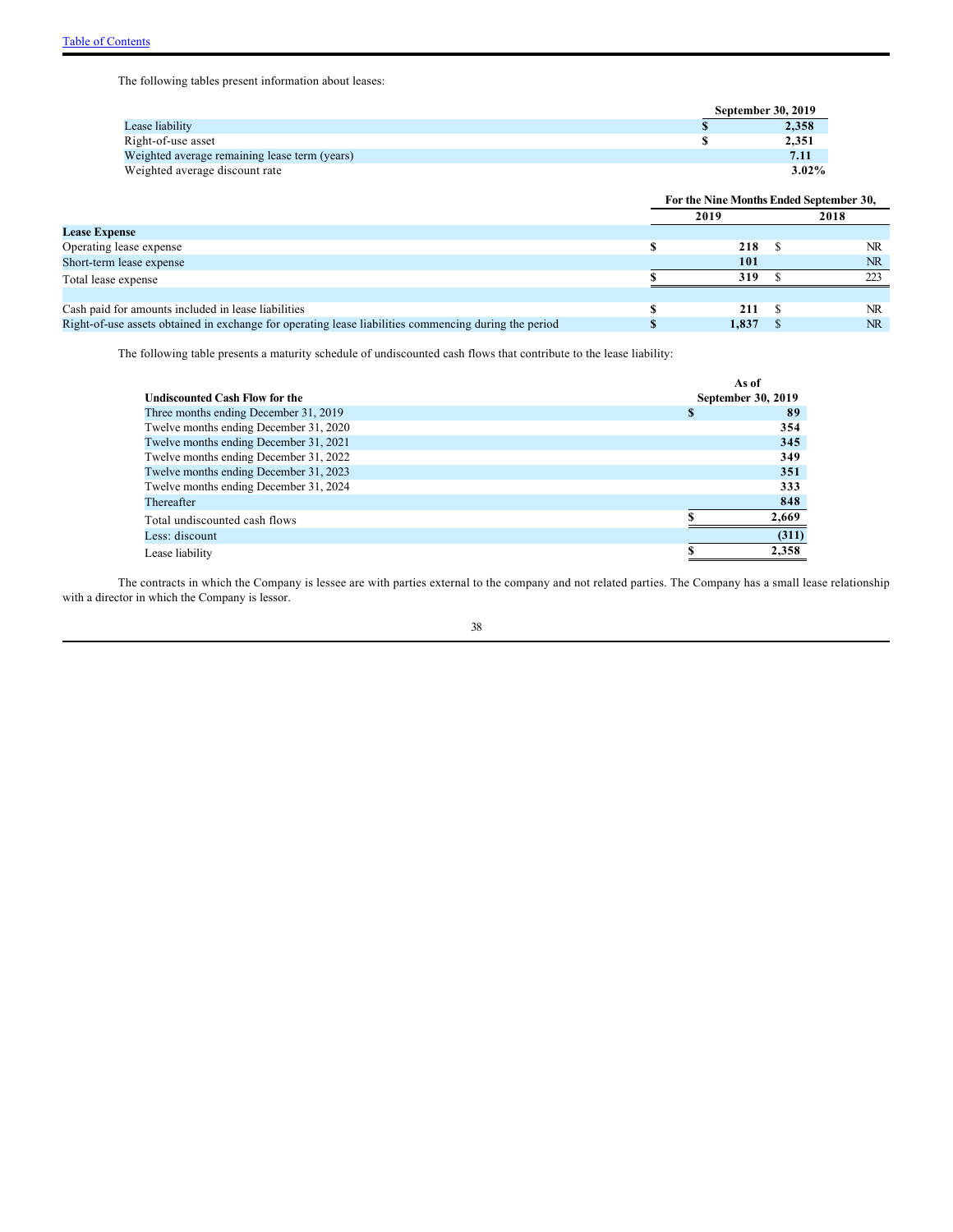#### <span id="page-38-0"></span>**Item 2. Management's Discussion and Analysis of Financial Condition and Results of Operations**

Dollars in thousands, except per share data

The purpose of this discussion and analysis is to provide information about the financial condition and results of operations of National Bankshares, Inc. and its wholly-owned subsidiaries (the "Company"), which are not otherwise apparent from the consolidated financial statements and other information included in this report. Please refer to the financial statements and other information included in this report as well as the 2018 Annual Report on Form 10-K for an understanding of the following discussion and analysis.

#### **Cautionary Statement Regarding Forward-Looking Statements**

We make forward-looking statements in this Form 10-K that are subject to significant risks and uncertainties. These forward-looking statements include statements regarding our profitability, liquidity, allowance for loan losses, interest rate sensitivity, market risk, growth strategy, and financial and other goals, and are based upon our management's views and assumptions as of the date of this report. The words "believes," "expects," "may," "will," "should," "projects," "contemplates," "anticipates," "forecasts," "intends," or other similar words or terms are intended to identify forward-looking statements.

These forward-looking statements are based upon or are affected by factors that could cause our actual results to differ materially from historical results or from any results expressed or implied by such forward-looking statements. These factors include, but are not limited to, changes in:

- interest rates,
- general economic conditions,
- the legislative/regulatory climate,
- monetary and fiscal policies of the U.S. Government, including policies of the U.S. Treasury, the Office of the Comptroller of the Currency, the Federal Reserve Board, the Consumer Financial Protection Bureau and the Federal Deposit Insurance Corporation, and the impact of any policies or programs implemented pursuant to financial reform legislation,
- unanticipated increases in the level of unemployment in the Company's trade area,
- the quality or composition of the loan and/or investment portfolios,
- demand for loan products,
- deposit flows,
- competition,
- demand for financial services in the Company's trade area,
- the real estate market in the Company's trade area,
- the Company's technology initiatives, and
- applicable accounting principles, policies and guidelines.

These risks and uncertainties should be considered in evaluating the forward-looking statements contained in this report. We caution readers not to place undue reliance on those statements, which speak only as of the date of this report. This discussion and analysis should be read in conjunction with the description of our "Risk Factors" in Item 1A. of the most recently filed Form 10-K.

If the national economy or the Company's market area experience a downturn, it is likely that unemployment will rise and that other economic indicators will negatively impact the Company's trade area. Because of the importance to the Company's markets of state-funded universities, cutbacks in the funding provided by the Commonwealth could also negatively impact employment. This could lead to a higher rate of delinquent loans and a greater number of real estate foreclosures. Higher unemployment and the fear of layoffs causes reduced consumer demand for goods and services, which negatively impacts the Company's business and professional customers. An economic downturn could have an adverse effect on all financial institutions, including the Company.

#### **Cybersecurity**

As a financial institution holding company, NBI is subject to cybersecurity risks and has suffered two cybersecurity incidents. To manage and mitigate cybersecurity risk, the Company limits certain transactions and interactions with customers. The Company does not offer online account openings or loan originations, limits the dollar amount of online banking transfers to other banks, does not permit customers to submit address changes or wire requests through online banking, requires a special vetting process for commercial customers who wish to originate ACH transfers, and limits certain functionalities of mobile banking. The Company also requires assurances from key vendors regarding their cybersecurity. While these measures reduce the likelihood and scope of the risk of further cybersecurity breaches, in light of the evolving sophistication of system intruders, the risk of such breaches continues to exist. We maintain insurance for these risks but insurance policies are subject to exceptions, exclusions and terms whose applications have not been widely interpreted in litigation. Accordingly, insurance can provide less than complete protection against the losses that result from cybersecurity breaches and pursuing recovery from insurers can result in significant expense. In addition, some risks such as reputational damage and loss of customer goodwill, which can result from cybersecurity breaches, cannot be insured against. For information on incidents experienced by the Company, please refer to the section entitled "Cybersecurity Risks and Incidents."

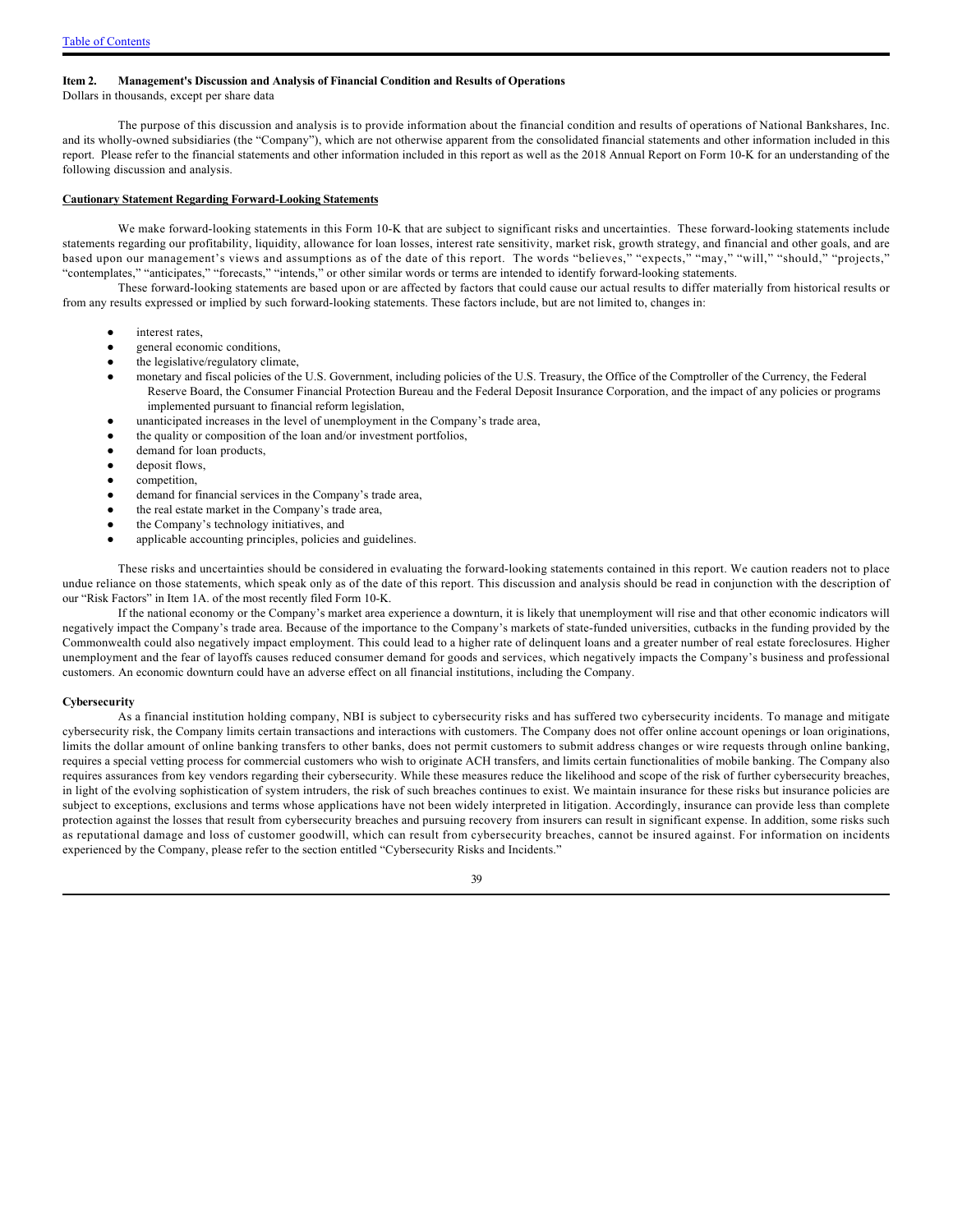### **Non-GAAP Financial Measures**

This report refers to certain financial measures that are computed under a basis other than GAAP ("non-GAAP"), including the net interest margin, the noninterest margin and annualized net income.

### *Net Interest Margin*

The net interest margin is calculated by dividing annualized taxable equivalent net interest income by total average earning assets. Because a portion of interest income earned by the Company is nontaxable, the tax equivalent net interest income is considered in the calculation of this ratio. Tax equivalent net interest income is calculated by adding the tax benefit realized from interest income that is nontaxable to total interest income then subtracting total interest expense. The tax rate utilized in calculating the tax benefit is 21%. The reconciliation of tax equivalent net interest income, which is not a measurement under GAAP, to net interest income, is reflected in the table below.

| \$ in thousands                                      |             | Three Months Ended September 30, |               |           |  |  |  |  |
|------------------------------------------------------|-------------|----------------------------------|---------------|-----------|--|--|--|--|
|                                                      |             | 2019                             |               | 2018      |  |  |  |  |
| GAAP measures:                                       |             |                                  |               |           |  |  |  |  |
| Interest and fees on loans                           | S           | 8,548                            | \$            | 8,005     |  |  |  |  |
| Interest on interest-bearing deposits                |             | 407                              |               | 111       |  |  |  |  |
| Interest and dividends on securities - taxable       |             | 1,565                            |               | 1,771     |  |  |  |  |
| Interest on securities - nontaxable                  |             | 768                              |               | 1,058     |  |  |  |  |
| Total interest income                                | S           | 11,288                           | \$            | 10,945    |  |  |  |  |
| Interest on deposits                                 | S           | 1,865                            | \$            | 1,141     |  |  |  |  |
| Interest on borrowings                               |             |                                  |               | 104       |  |  |  |  |
| Total interest expense                               | $\mathbf S$ | 1,865                            | <sup>\$</sup> | 1,245     |  |  |  |  |
|                                                      |             |                                  |               |           |  |  |  |  |
| Net interest income                                  | S           | 9,423                            | \$            | 9,700     |  |  |  |  |
| Non-GAAP measures:                                   |             |                                  |               |           |  |  |  |  |
| Tax benefit on nontaxable loan income                | $\mathbf S$ | 116                              | $\mathbf S$   | 110       |  |  |  |  |
| Tax benefit on nontaxable securities income          |             | 209                              |               | 286       |  |  |  |  |
| Total tax benefit on nontaxable interest income      | S           | 325                              | \$            | 396       |  |  |  |  |
| Total tax-equivalent net interest income             |             | 9,748                            | \$            | 10,096    |  |  |  |  |
|                                                      |             |                                  |               |           |  |  |  |  |
| Total tax-equivalent net interest income, annualized | S           | 38,674                           | \$            | 40,055    |  |  |  |  |
| Average interest-earning assets                      | S           | 1,171,425                        | \$            | 1,186,219 |  |  |  |  |
| Net interest margin                                  |             | 3.30%                            |               | 3.38%     |  |  |  |  |
| 40                                                   |             |                                  |               |           |  |  |  |  |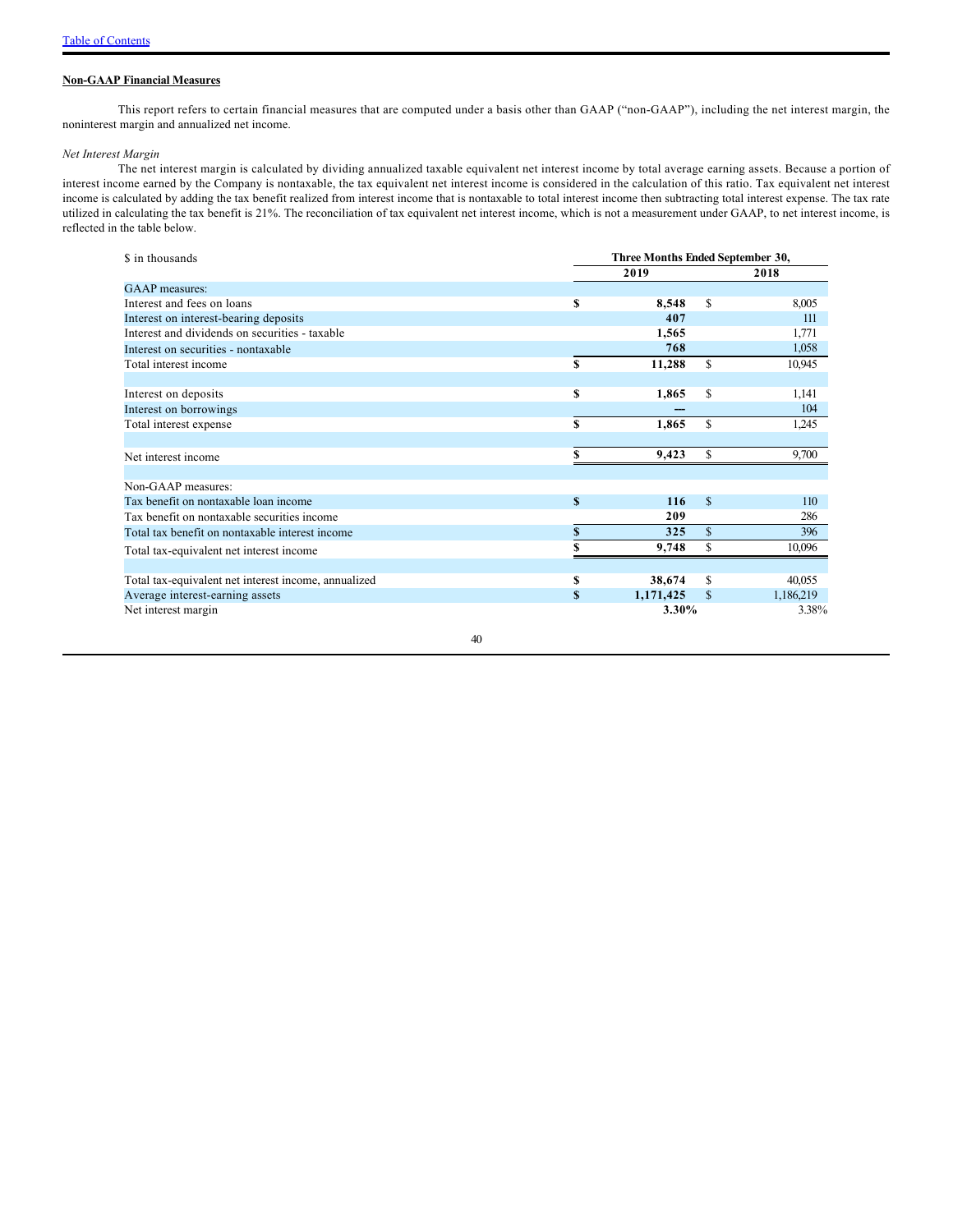| \$ in thousands                                      |              | Nine Months Ended September 30, |              |           |  |  |  |  |  |
|------------------------------------------------------|--------------|---------------------------------|--------------|-----------|--|--|--|--|--|
|                                                      |              | 2019                            |              | 2018      |  |  |  |  |  |
| GAAP measures:                                       |              |                                 |              |           |  |  |  |  |  |
| Interest and fees on loans                           | S            | 25,277                          | \$           | 23,159    |  |  |  |  |  |
| Interest on interest-bearing deposits                |              | 1,048                           |              | 509       |  |  |  |  |  |
| Interest and dividends on securities - taxable       |              | 4,851                           |              | 5,125     |  |  |  |  |  |
| Interest on securities - nontaxable                  |              | 2,543                           |              | 3,362     |  |  |  |  |  |
| Total interest income                                | S            | 33,719                          | \$           | 32,155    |  |  |  |  |  |
|                                                      |              |                                 |              |           |  |  |  |  |  |
| Interest on deposits                                 | S            | 5,572                           | \$           | 3,367     |  |  |  |  |  |
| Interest on borrowings                               |              |                                 |              | 104       |  |  |  |  |  |
| Total interest expense                               | S            | 5,572                           | \$           | 3,471     |  |  |  |  |  |
|                                                      |              |                                 |              |           |  |  |  |  |  |
| Net interest income                                  | S            | 28,147                          | $\mathbb{S}$ | 28,684    |  |  |  |  |  |
|                                                      |              |                                 |              |           |  |  |  |  |  |
| Non-GAAP measures:                                   |              |                                 |              |           |  |  |  |  |  |
| Tax benefit on nontaxable loan income                | $\mathbf S$  | 348                             | $\mathbf S$  | 293       |  |  |  |  |  |
| Tax benefit on nontaxable securities income          |              | 691                             |              | 909       |  |  |  |  |  |
| Total tax benefit on nontaxable interest income      | S            | 1,039                           | $\mathbf S$  | 1,202     |  |  |  |  |  |
| Total tax-equivalent net interest income             |              | 29,186                          | \$           | 29,886    |  |  |  |  |  |
|                                                      |              |                                 |              |           |  |  |  |  |  |
| Total tax-equivalent net interest income, annualized | S            | 39,022                          | \$           | 39,957    |  |  |  |  |  |
| Average interest-earning assets                      | $\mathbf{s}$ | 1,177,688                       | \$           | 1,186,623 |  |  |  |  |  |
| Net interest margin                                  |              | 3.31%                           |              | 3.37%     |  |  |  |  |  |

### *Noninterest Margin*

The noninterest margin is calculated by dividing noninterest expense (excluding the write-down of insurance receivable) less noninterest income (excluding recovery of insurance receivable and realized securities gain/loss, net), annualized, by average year-to-date assets. The reconciliation of adjusted noninterest income and adjusted noninterest expense, which are not measurements under GAAP, is reflected in the table below.

| \$ in thousands                                    | Three Months Ended September 30, |           |               |           |  |  |  |  |
|----------------------------------------------------|----------------------------------|-----------|---------------|-----------|--|--|--|--|
|                                                    |                                  | 2019      |               | 2018      |  |  |  |  |
| Noninterest expense under GAAP                     |                                  | 6,386     | \$.           | 6,463     |  |  |  |  |
|                                                    |                                  |           |               |           |  |  |  |  |
| Noninterest income under GAAP                      | $\mathbf{s}$                     | 2.098     | <sup>\$</sup> | 1,914     |  |  |  |  |
| Less: realized securities gains, net               |                                  | (162)     |               | ---       |  |  |  |  |
| Noninterest income for ratio calculation, non-GAAP |                                  | 1,936     | \$.           | 1,914     |  |  |  |  |
|                                                    |                                  |           |               |           |  |  |  |  |
| Net noninterest expense, non-GAAP                  | S                                | 4.450     | <sup>\$</sup> | 4,549     |  |  |  |  |
| Net noninterest expense, non-GAAP, annualized      |                                  | 17.655    |               | 18.048    |  |  |  |  |
| Average assets                                     | S                                | 1,250,473 | \$.           | 1,254,055 |  |  |  |  |
| Noninterest margin                                 |                                  | 1.41%     |               | $1.44\%$  |  |  |  |  |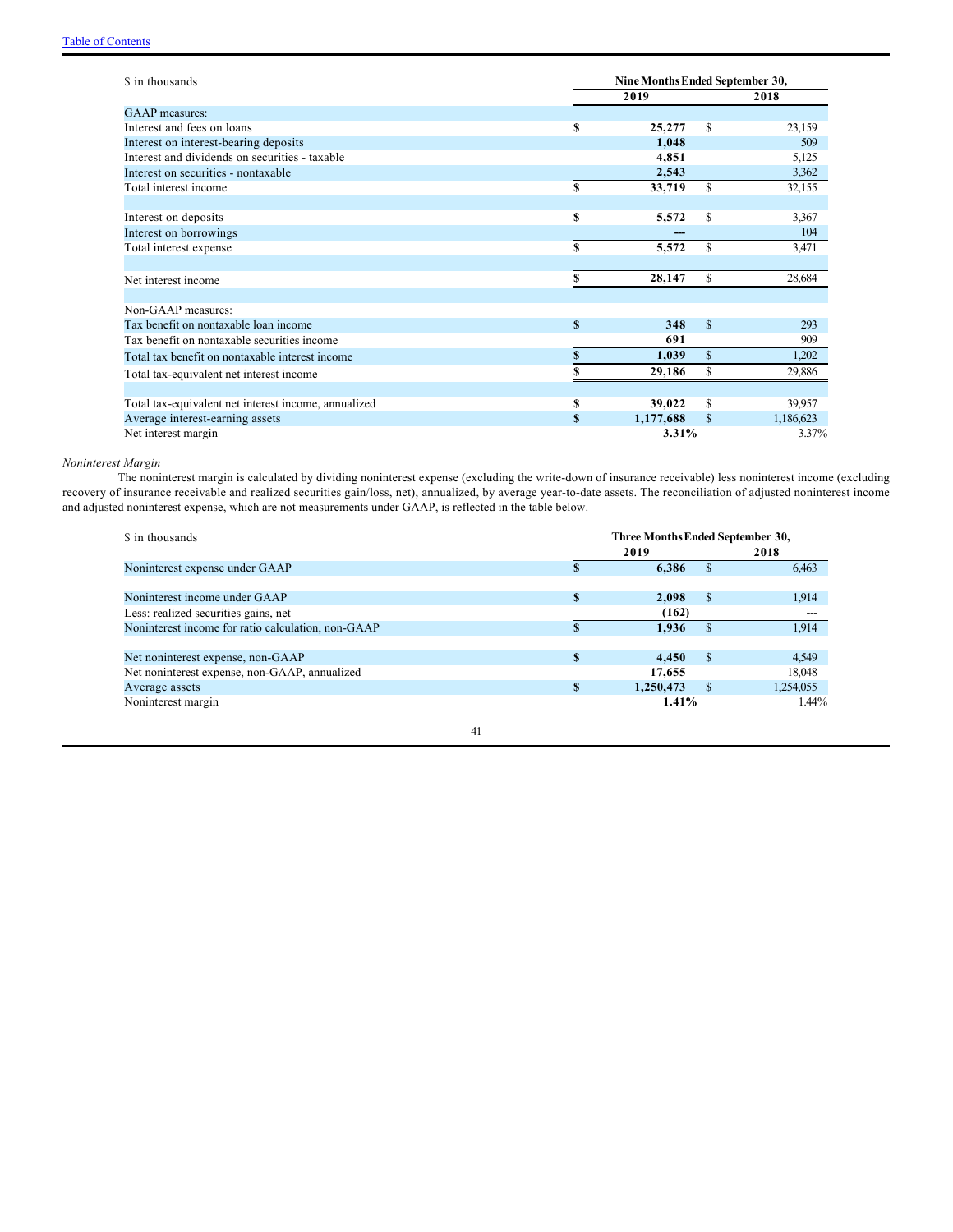| \$ in thousands                                     | Nine Months Ended September 30, |           |               |           |  |
|-----------------------------------------------------|---------------------------------|-----------|---------------|-----------|--|
|                                                     |                                 | 2019      |               | 2018      |  |
| Noninterest expense under GAAP                      |                                 | 19,304    | $\mathcal{S}$ | 21,051    |  |
| Less: write-down of insurance receivable            |                                 |           |               | (2,010)   |  |
| Noninterest expense for ratio calculation, non-GAAP | $\mathbf{S}$                    | 19,304    | $\mathbf{\$}$ | 19,041    |  |
|                                                     |                                 |           |               |           |  |
| Noninterest income under GAAP                       | S                               | 6.443     | <b>S</b>      | 5,805     |  |
| Less: recovery of insurance receivable              |                                 | (538)     |               |           |  |
| Less: realized securities gains, net                |                                 | (182)     |               | ---       |  |
| Noninterest income for ratio calculation, non-GAAP  | S                               | 5.723     | S             | 5,805     |  |
|                                                     |                                 |           |               |           |  |
| Net noninterest expense, non-GAAP                   | S                               | 13.581    | \$.           | 13.236    |  |
| Net noninterest expense, non-GAAP, annualized       |                                 | 18.158    |               | 17,696    |  |
| Average assets                                      | S                               | 1,253,245 | \$.           | 1,254,684 |  |
| Noninterest margin                                  |                                 | 1.45%     |               | 1.41%     |  |

*Annualized Net Income*

The return on average assets and return on average equity are calculated by annualizing net income and dividing by average year-to-date assets or equity, respectively. When net income includes larger nonrecurring items, the annualization magnifies their effect. In order to reduce distortion within the ratios, the company adjusts net income for larger non-recurring items prior to annualization, and then nets the items against the annualized net income. The reconciliation of adjusted annualized net income, which is not a measurement under GAAP, is reflected in the table below.

The following table details the calculation of annualized net income for the return on average assets and the return on average equity:

|                                                   |    | Three Months Ended September 30, |               |         |  |  |
|---------------------------------------------------|----|----------------------------------|---------------|---------|--|--|
|                                                   |    | 2019                             |               | 2018    |  |  |
| Net Income                                        | \$ | 4,252                            | - \$          | 4,251   |  |  |
| Net income, annualized                            |    | 16,869                           |               | 16,865  |  |  |
|                                                   |    | Nine Months Ended September 30,  |               |         |  |  |
|                                                   |    | 2019                             |               | 2018    |  |  |
| Net Income                                        | S  | 12,689                           | <sup>\$</sup> | 11,588  |  |  |
| Items deemed non-recurring by management:         |    |                                  |               |         |  |  |
| Insurance write-down in 2018, net of tax of \$422 |    |                                  |               | 1,588   |  |  |
| Insurance recovery in 2019, net of tax of \$113   |    | (425)                            |               |         |  |  |
| Adjusted net income                               |    | 12,264                           |               | 13,176  |  |  |
| Adjusted net income, annualized                   |    | 16,397                           |               | 17,616  |  |  |
| Items deemed non-recurring by management:         |    |                                  |               |         |  |  |
| Insurance write-down in 2018, net of tax of \$422 |    |                                  |               | (1,588) |  |  |
| Insurance recovery in 2019, net of tax of \$113   |    | 425                              |               |         |  |  |
| Annualized net income for ratio calculation       |    | 16,822                           |               | 16,028  |  |  |
| 42                                                |    |                                  |               |         |  |  |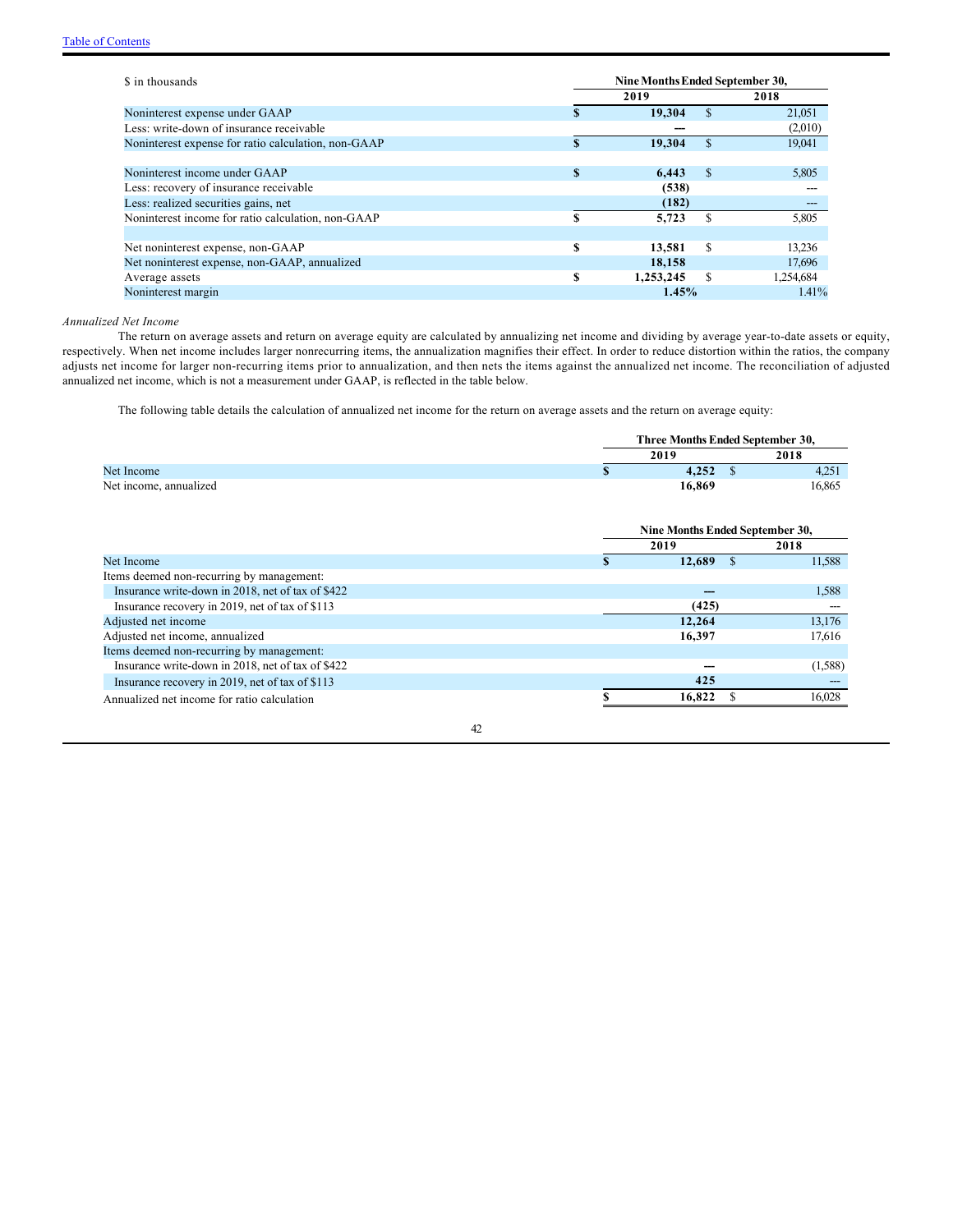#### **Critical Accounting Policies**

#### **General**

The Company's financial statements are prepared in accordance with accounting principles generally accepted in the United States (GAAP). The financial information contained within our statements is, to a significant extent, financial information based on measures of the financial effects of transactions and events that have already occurred. A variety of factors could affect the ultimate value obtained when earning income, recognizing an expense, recovering an asset or relieving a liability. Although the economics of the Company's transactions may not change, the timing of events that would impact the transactions could change.

#### **Allowance for Loan Losses**

The allowance for loan losses is an estimate of probable losses inherent in our loan portfolio. The allowance is funded by the provision for loan losses, reduced by charge-offs of loans and increased by recoveries of previously charged-off loans. The determination of the allowance is based on two accounting principles, Accounting Standards Codification ("ASC") Topic 450-20 (Contingencies) which requires that losses be accrued when occurrence is probable and the amount of the loss is reasonably estimable, and ASC Topic 310-10 (Receivables) which requires accrual of losses on impaired loans if the recorded investment exceeds fair value.

Probable losses are accrued through two calculations, individual evaluation of impaired loans and collective evaluation of the remainder of the portfolio. Impaired loans are larger non-homogeneous loans for which there is a probability that collection will not occur according to the loan terms, as well as loans whose terms have been modified in a troubled debt restructuring. Impaired loans that are not TDR's with an estimated impairment loss are placed on nonaccrual status. TDR's with an impairment loss may accrue interest if they have demonstrated six months of timely payment performance.

#### *Impaired loans*

Impaired loans are identified through the Company's credit risk rating process. Estimated loss for an impaired loan is the amount of recorded investment that exceeds the loan's fair value. Fair value of an impaired loan is measured by one of three methods: the fair value of collateral ("collateral method"), the present value of future cash flows ("cash flow method"), or observable market price. The Company applies the collateral method to collateral-dependent loans, loans for which foreclosure is imminent and to loans for which the fair value of collateral is a more reliable estimate of fair value. The cash flow method is applied to loans that are not collateral dependent and for which cash flows may be estimated.

The Company bases collateral method fair valuation upon the "as-is" value of independent appraisals or evaluations. Valuations for impaired loans secured by residential 1-4 family properties with outstanding principal balances greater than \$250 are based on an appraisal. Appraisals are also used to value impaired loans secured by commercial real estate with outstanding principal balances greater than \$500. Collateral-method impaired loans secured by residential 1-4 family property with outstanding principal balances of \$250 or less, or secured by commercial real estate with outstanding principal balances of \$500 or less, are valued using an internal evaluation.

Appraisals and internal valuations provide an estimate of market value. Appraisals must conform to the Uniform Standards of Professional Appraisal Practice ("USPAP") and are prepared by an independent third-party appraiser who is certified and licensed and who is approved by the Company. Appraisals may incorporate market analysis, comparable sales analysis, cash flow analysis and market data pertinent to the property to determine market value.

Internal evaluations are prepared by third party providers and reviewed by employees of the Company who are independent of the loan origination, operation, management and collection functions. Evaluations provide a property's market value based on the property's current physical condition and characteristics and the economic market conditions that affect the collateral's market value. Evaluations incorporate multiple sources of data to arrive at a property's market value, including physical inspection, independent third-party automated tools, comparable sales analysis and local market information.

Updated appraisals or evaluations are ordered when the loan becomes impaired if the appraisal or evaluation on file is more than twenty-four months old. Appraisals and evaluations are reviewed for propriety and reasonableness and may be discounted if the Company determines that the value exceeds reasonable levels. If an updated appraisal or evaluation has been ordered but has not been received by a reporting date, the fair value may be based on the most recent available appraisal or evaluation, discounted for age.

The appraisal or evaluation value for a collateral-dependent loan for which recovery is expected solely from the sale of collateral is reduced by estimated selling costs. Estimated losses on collateral-dependent loans, as well as any other impairment loss considered uncollectible, are charged against the allowance for loan losses. Impairment losses that are not considered uncollectible or for loans that are not collateral dependent are accrued in the allowance. Impaired loans with partial charge-offs are maintained as impaired until the remaining balance is satisfied. Smaller homogeneous impaired loans that are not troubled debt restructurings and are not part of a larger impaired relationship are collectively evaluated.

Troubled debt restructurings are impaired loans and are measured for impairment under the same valuation methods as other impaired loans. Troubled debt restructurings are maintained in nonaccrual status until the loan has demonstrated reasonable assurance of repayment with at least six months of consecutive timely payment performance. Troubled debt restructurings may be removed from TDR status, and therefore from individual evaluation, if the restructuring agreement specifies a contractual interest rate that is a market interest rate at the time of restructuring and the loan is in compliance with its modified terms one year after the restructure was completed.

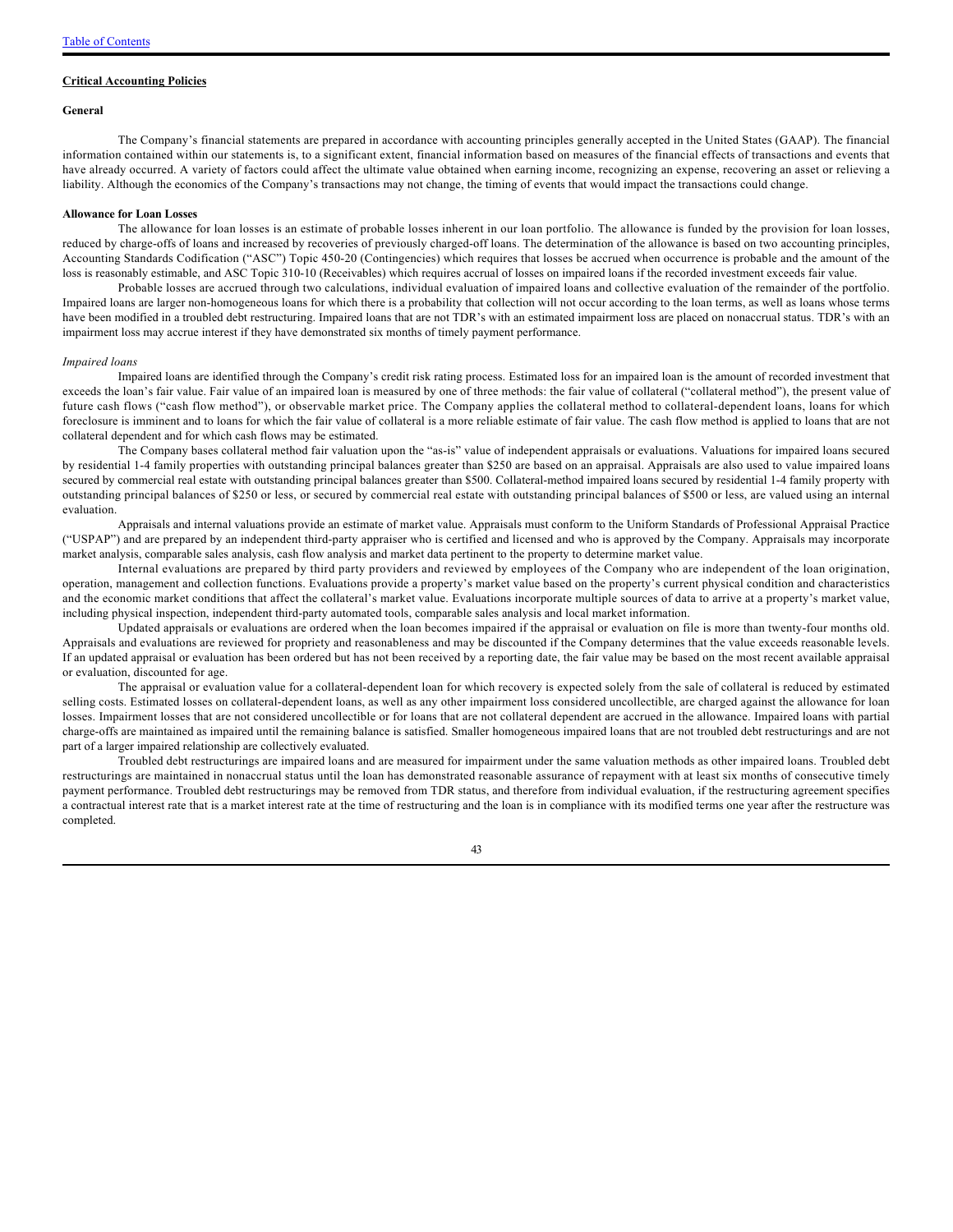### *Collectively-evaluated loans*

Non-impaired loans and smaller homogeneous impaired loans that are not troubled debt restructurings and not part of a larger impaired relationship are grouped by portfolio segments. Portfolio segments are further divided into smaller loan classes. Loans within a segment or class have similar risk characteristics.

Probable loss is determined by applying historical net charge-off rates as well as additional percentages for trends and current levels of quantitative and qualitative factors. Loss rates are calculated for and applied to individual classes by averaging loss rates over the most recent 8 quarters. The look-back period of 8 quarters is applied consistently among all classes.

Two loss rates for each class are calculated: total net charge-offs for the class as a percentage of average class loan balance ("class loss rate"), and total net charge-offs for the class as a percentage of average classified loans in the class ("classified loss rate"). Classified loans are those with risk ratings that indicate credit quality is "substandard", "doubtful" or "loss". Net charge-offs in both calculations include charge-offs and recoveries of classified and non-classified loans as well as those associated with impaired loans. Class historical loss rates are applied to collectively-evaluated non-classified loan balances, and classified historical loss rates are applied to collectively-evaluated classified loan balances.

Qualitative factors are evaluated and allocations are applied to each class. Qualitative factors include delinquency rates, loan quality and concentrations, loan officers' experience, changes in lending policies and changes in the loan review process. Economic factors such as unemployment rates, bankruptcy rates and others are evaluated, with standard allocations applied consistently to relevant classes.

The Company accrues additional allocations for criticized loans within each class and for loans designated high risk. Criticized loans include classified loans as well as loans rated "special mention". Loans rated special mention indicate weakened credit quality but to a lesser degree than classified loans. High risk loans are defined as junior lien mortgages, loans with high loan-to-value ratios and loans with terms that require interest only payments. Both criticized loans and high risk loans are included in the base risk analysis for each class and are allocated additional reserves.

#### *Estimation of the allowance for loan losses*

The estimation of the allowance involves analysis of internal and external variables, methodologies, assumptions and our judgment and experience. Key judgments used in determining the allowance for loan losses include internal risk rating determinations, market and collateral values, discount rates, loss rates, and our view of current economic conditions. These judgments are inherently subjective and our actual losses could be greater or less than the estimate. Future estimates of the allowance could increase or decrease based on changes in the financial condition of individual borrowers, concentrations of various types of loans, economic conditions or the markets in which collateral may be sold. The estimate of the allowance accrual determines the amount of provision expense and directly affects our financial results.

The estimate of the allowance for September 30, 2019 considered market and portfolio conditions during the first nine months of 2019 as well as the levels of delinquencies and net charge-offs in the eight quarters prior to the quarter ended September 30, 2019. If the economy experiences a downturn, the ultimate amount of loss could vary from that estimate. For additional discussion of the allowance, see Note 3 to the consolidated financial statements and "Asset Quality," and "Provision and Allowance for Loan Losses."

#### **Other Real Estate Owned ("OREO")**

Real estate acquired through, or in lieu of, foreclosure is held for sale and is stated at fair value of the property, less estimated disposal costs, if any. Any excess of cost over the fair value less costs to sell at the time of acquisition is charged to the allowance for loan losses. The fair value is reviewed periodically by management and any write-downs are charged against current earnings. Accounting policy and treatment is consistent with accounting for impaired loans described above.

#### **Pension Plan**

The Company's actuary determines plan obligations and annual pension expense using a number of key assumptions. Key assumptions may include the discount rate, the estimated return on plan assets and the anticipated rate of compensation increases. Changes in these assumptions in the future, if any, or in the method under which benefits are calculated may impact pension assets, liabilities or expense.

#### **Other Than Temporary Impairment of Securities ("OTTI")**

Impairment of securities occurs when the fair value of a security is less than its amortized cost. For debt securities, impairment is considered other-thantemporary and recognized in its entirety in net income if either (i) the Company intends to sell the security or (ii) it is more likely than not that the Company will be required to sell the security before recovery of its amortized cost basis. If, however, the Company does not intend to sell the security and it is not more likely than not that the Company will be required to sell the security before recovery, the Company must determine what portion of the impairment is attributable to a credit loss, which occurs when the amortized cost basis of the security exceeds the present value of the cash flows expected to be collected from the security. If there is no credit loss, there is no other-than-temporary impairment. If there is a credit loss, other-than-temporary impairment exists, and the credit loss must be recognized in net income and the remaining portion of impairment must be recognized in other comprehensive income (loss). The Company regularly reviews each investment security for other-thantemporary impairment based on criteria that include the extent to which cost exceeds market price, the duration of that market decline, the financial health of and specific prospects for the issuer, the Company's best estimate of the present value of cash flows expected to be collected from debt securities, the Company's intention with regard to holding the security to maturity and the likelihood that the Company would be required to sell the security before recovery.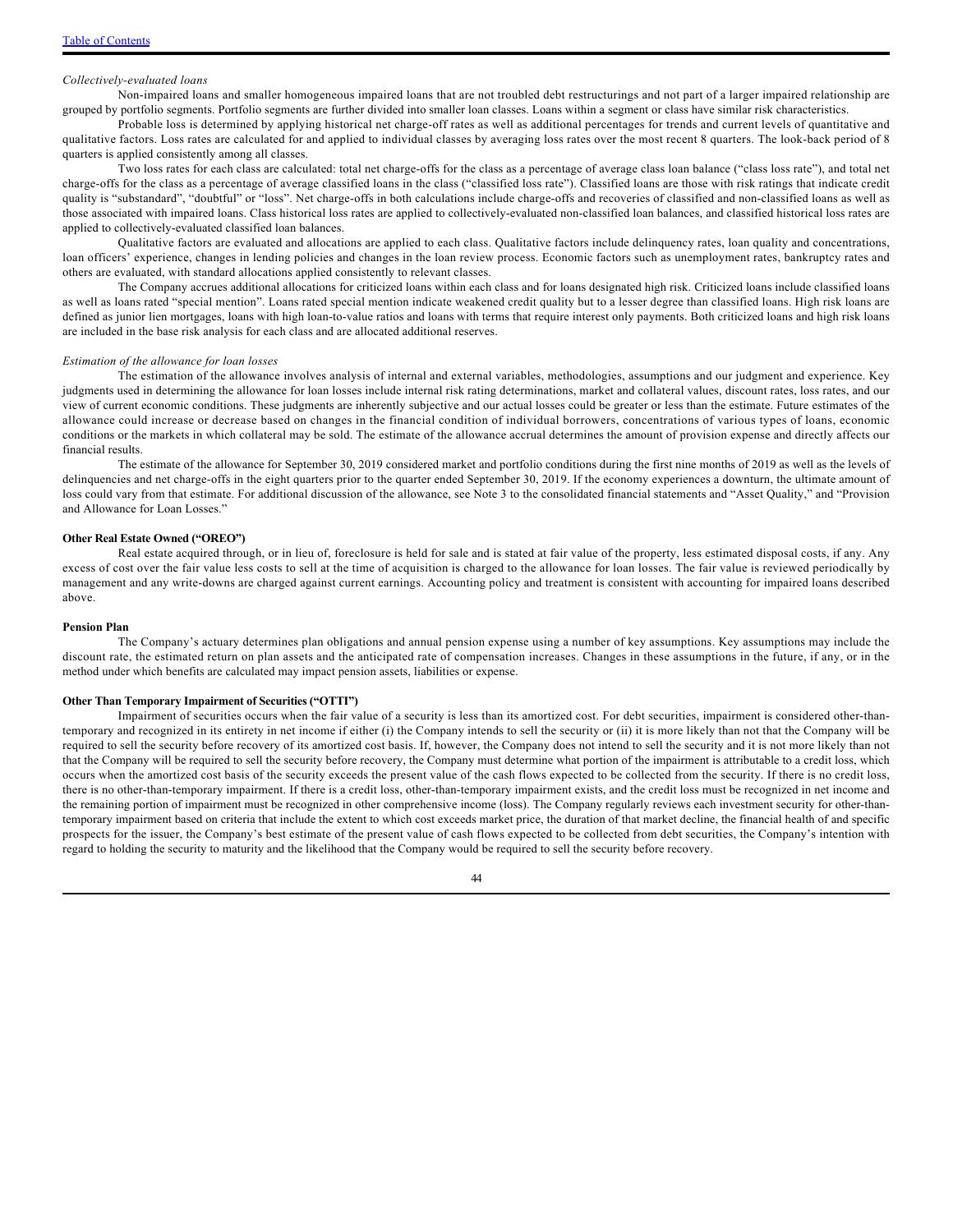#### **Overview**

National Bankshares, Inc. (the "Company" or "NBI") is a financial holding company that was organized in 1986 under the laws of Virginia and is registered under the Bank Holding Company Act of 1956. NBI has two wholly-owned subsidiaries, the National Bank of Blacksburg and National Bankshares Financial Services, Inc. The National Bank of Blacksburg ("NBB"), which does business as National Bank from twenty-five office locations and one loan production office, is a community bank. NBB is the source of nearly all of the Company's revenue. National Bankshares Financial Services, Inc. ("NBFS") does business as National Bankshares Investment Services and National Bankshares Insurance Services. Income from NBFS is not significant at this time, nor is it expected to be so in the near future.

NBI common stock is listed on the NASDAQ Capital Market and is traded under the symbol "NKSH." National Bankshares, Inc. has been included in the Russell Investments Russell 3000 and Russell 2000 Indexes since September 29, 2009.

#### **Lending**

The National Bank of Blacksburg, which does business as National Bank, was originally chartered in 1891 as the Bank of Blacksburg. Its state charter was converted to a national charter in 1922 and it became the National Bank of Blacksburg. In 2004, NBB purchased Community National Bank of Pulaski, Virginia. In May, 2006, Bank of Tazewell County, a Virginia bank which since 1996 was a wholly-owned subsidiary of NBI, was merged with and into NBB.

NBB is community-oriented and offers a full range of retail and commercial banking services to individuals, businesses, non-profits and local governments from its headquarters in Blacksburg, Virginia and its twenty-four branch offices throughout southwest Virginia and one loan production office in Roanoke Virginia. NBB has telephone, mobile and internet banking and it operates twenty-three automated teller machines in its service area.

The Bank's primary source of revenue stems from lending activities. The Bank focuses lending on small and mid-sized businesses and individuals. Loan types include commercial and agricultural, commercial real estate, construction for commercial and residential properties, residential real estate, home equity and various consumer loan products. The Bank believes its prudent lending policies align its underwriting and portfolio management with its risk tolerance and income strategies. Underwriting and documentation requirements are tailored to the unique characteristics and inherent risks of each loan category.

The Bank's loan policy is updated and approved by the Board of Directors annually and disseminated to lending and loan portfolio management personnel to ensure consistent lending practices. The policy communicates the Company's risk tolerance by prescribing underwriting guidelines and procedures, including approval limits and hierarchy, documentation standards, requirements for collateral and loan-to-value limits, debt coverage, overall credit-worthiness and guarantor support.

Of primary consideration is the repayment ability of the borrowers and (if secured) the collateral value in relation to the principal balance. Collateral lowers risk and may be used as a secondary source of repayment. The credit decision must be supported by documentation appropriate to the type of loan, including current financial information, income verification or cash flow analysis, tax returns, credit reports, collateral information, guarantor verification, title reports, appraisals (where appropriate) and other documents. A discussion of underwriting policies and procedures specific to the major loan products follows.

*Commercial Loans*. Commercial and agricultural loans primarily finance equipment acquisition, expansion, working capital, and other general business purposes. Because these loans have a higher degree of risk, the Bank generally obtains collateral such as inventory, accounts receivables or equipment and personal guarantees from the borrowing entity's principal owners. The Bank's policy limits lending up to 60% of the appraised value for inventory, up to 90% of the lower of cost of market value of equipment and up to 70% for accounts receivables less than 90 days old. Credit decisions are based upon an assessment of the financial capacity of the applicant, including the primary borrower's ability to repay within proposed terms, a risk assessment, financial strength of guarantors and adequacy of collateral. Credit agency reports of individual owners' credit history supplement the analysis.

*Commercial Real Estate Loans.* Commercial mortgages and construction loans are offered to investors, developers and builders primarily within the Bank's market area in southwest Virginia. These loans generally are secured by first mortgages on real estate. The loan amount is generally limited to 80% of the collateral value and is individually determined based on the property type, quality, location and financial strength of any guarantors. Commercial properties financed include retail centers, office space, hotels and motels, apartments, and industrial properties.

Underwriting decisions are based upon an analysis of the economic viability of the collateral and creditworthiness of the borrower. The Bank obtains appraisals from qualified certified independent appraisers to establish the value of collateral properties. The property's projected net cash flows compared to the debt service requirement (the "debt service coverage ratio" or "DSCR") is required to be 115% or greater and is computed after deduction for a vacancy factor and property expenses, as appropriate. Borrower cash flow may be supplemented by a personal guarantee from the principal(s) of the borrower and guarantees from other parties. The Bank requires title insurance, fire, extended coverage casualty insurance and flood insurance, if appropriate, in order to protect the security interest in the underlying property. In addition, the Bank may employ stress testing techniques on higher balance loans to determine repayment ability in a changing rate environment before granting loan approval.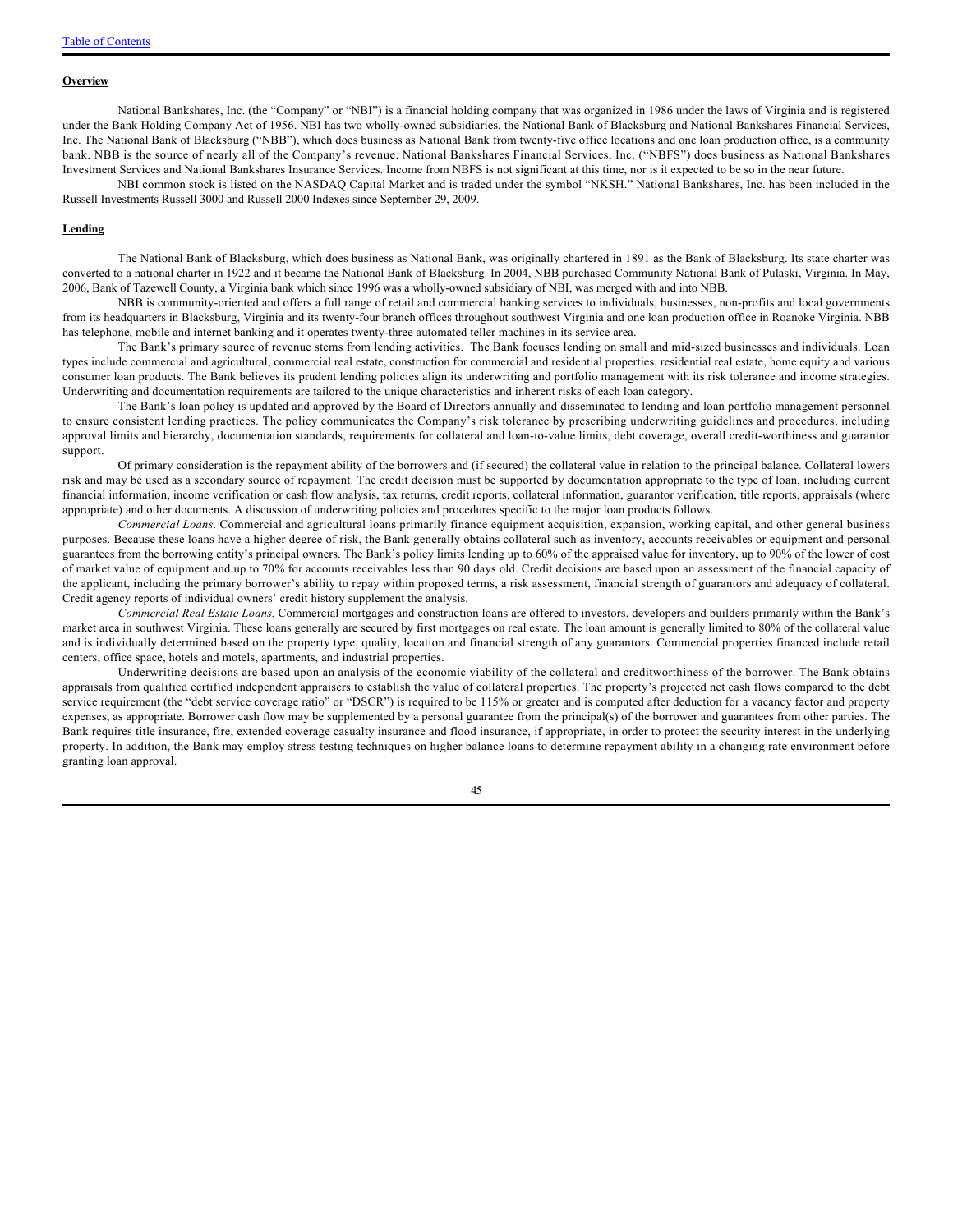*Public Sector and Industrial Development Loans.* The Company provides both long and short term loans to municipalities and other governmental entities within its geographical footprint. Borrowers include general taxing authorities such as a city or county, industrial/economic development authorities or utility authorities. Repayment sources are derived from taxation, such as property taxes and sales taxes, or revenue from the project financed with the loan. The Company's underwriting considers local economic and population trends, reserves and liabilities, including pension liabilities.

*Construction Loans.* Construction loans are underwritten against projected cash flows from rental income, business and/or personal income from an owneroccupant or the sale of the property to an end-user. Associated risks may be mitigated by requiring fixed-price construction contracts, performance and payment bonding, controlled disbursements, and pre-sale contracts or pre-lease agreements.

*Consumer Real Estate Loans*. The Bank offers a variety of first mortgage and junior lien loans secured by primary residences to individuals within our markets. Credit decisions are primarily based on loan-to-value ("LTV") ratios, debt-to-income ("DTI") ratios, liquidity and net worth. Income and financial information is obtained from personal tax returns, personal financial statements and employment documentation. A maximum LTV ratio of 80% is generally required, although higher levels are permitted. The DTI ratio is limited to 43% of gross income.

Consumer real estate mortgages may have fixed interest rates for the entire term of the loan or variable interest rates subject to change after the first, third, or fifth year. Variable rates are based on the weekly average yield of United States Treasury Securities and are underwritten at fully-indexed rates. We do not offer certain high risk loan products such as interest-only consumer mortgage loans, hybrid loans, payment option ARMs, reverse mortgage loans, loans with initial teaser rates or any product with negative amortization. Hybrid loans are loans that start out as a fixed rate mortgage, but after a set number of years they automatically adjust to an adjustable rate mortgage. Payment option ARMs usually have adjustable rates, for which borrowers choose their monthly payment of either a full payment, interest only, or a minimum payment which may be lower than the payment required to reduce the balance of the loan in accordance with the originally underwritten amortization.

Home equity loans are secured primarily by second mortgages on residential property. The underwriting policy for home equity loans generally permits aggregate (the total of all liens secured by the collateral property) borrowing availability up to 80% of the appraised value of the collateral. We offer both fixed rate and variable rate home equity loans, with variable rate loans underwritten at fully-indexed rates. Decisions are primarily based on LTV ratios, DTI ratios, liquidity and credit history. We do not offer home equity loan products with reduced documentation.

*Consumer Loans*. Consumer loans include loans secured by automobiles, loans to consumers secured by other non-real estate collateral and loans to consumers that are unsecured. Automobile loans include loans secured by new or used automobiles. We originate automobile loans on a direct basis. During 2018 and years prior, automobile loans were also originated on an indirect basis through selected dealerships. This program was discontinued in 2019. We require borrowers to maintain collision insurance on automobiles securing consumer loans. Our procedures for underwriting consumer loans include an assessment of an applicant's overall financial capacity, including credit history and the ability to meet existing obligations and payments on the proposed loan. An applicant's creditworthiness is the primary consideration, and if the loan is secured by an automobile or other collateral, the underwriting process also includes a comparison of the value of the collateral security to the proposed loan amount.

#### **Other Products and Services**

Deposit products offered by the Bank include interest-bearing and non-interest bearing demand deposit accounts, money market deposit accounts, savings accounts, certificates of deposit, health savings accounts and individual retirement accounts. Deposit accounts are offered to both individuals and commercial businesses. Business and consumer debit and credit cards are available. NBB offers other miscellaneous services normally provided by commercial banks, such as letters of credit, night depository, safe deposit boxes, utility payment services and automatic funds transfer. NBB conducts a general trust business that has wealth management, trust and estate services for individual and business customers.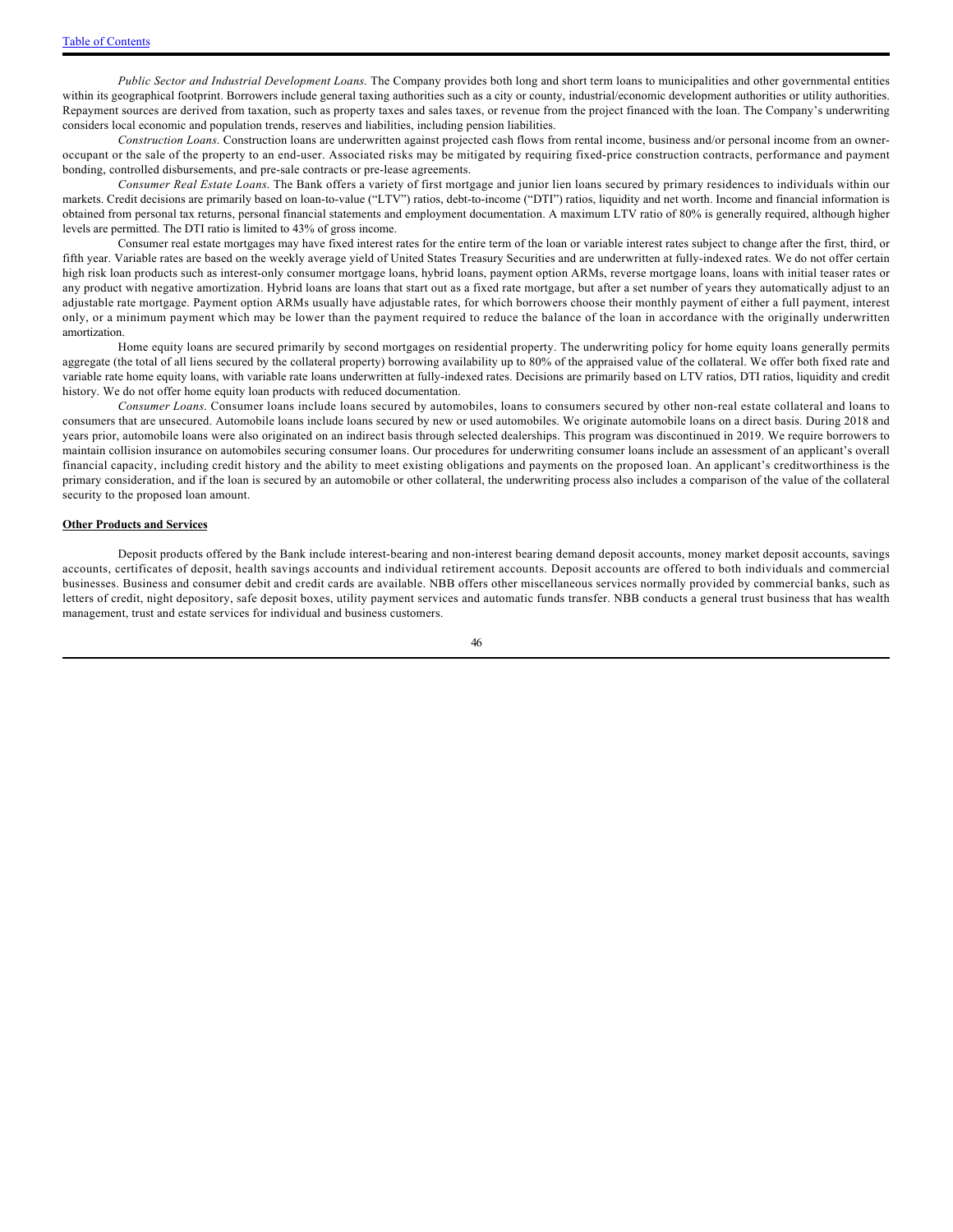#### **Performance Summary**

The following table presents the Company's key performance ratios for the three months ended September 30, 2019 and September 30, 2018. The measures for September 30, 2019 and September 30, 2018 are annualized, except for basic earnings per share and fully diluted earnings per share.

|                                         |   | Three Months Ended September 30, |      |       |  |  |
|-----------------------------------------|---|----------------------------------|------|-------|--|--|
|                                         |   | 2019                             | 2018 |       |  |  |
| Return on average assets $(1)$          |   | 1.35%                            |      | 1.34% |  |  |
| Return on average equity $(1)$ $(4)$    |   | 9.20%                            |      | 8.97% |  |  |
| Basic earnings per share <sup>(4)</sup> | S | 0.65                             | -S   | 0.61  |  |  |
| Fully diluted earnings per share        |   | 0.65                             |      | 0.61  |  |  |
| Net interest margin $(2)$               |   | 3.30%                            |      | 3.38% |  |  |
| Noninterest margin $(3)$                |   | 1.41%                            |      | 1.44% |  |  |

- (1) Return on average assets and return on average equity are non-GAAP measures. Components of GAAP net income that are deemed non-recurring by management are removed prior to annualizing the adjusted net income. The adjusted net income is annualized. Items deemed non-recurring by management are added back to the annualized adjusted net income, and the total is divided by average assets for return on average assets, or divided by average equity for return on average equity. Please refer to the section entitled "Non-GAAP Financial Measures".
- (2) Net interest margin: Period-to-date tax-equivalent net interest income divided by period-to-date average earning assets.
- (3) Noninterest margin: Noninterest expense (excluding non-recurring items, the provision for loan losses and income taxes) less noninterest income (excluding nonrecurring items and securities gains and losses) divided by average period-to-date assets.
- (4) During March 2019, The Company repurchased 452,400 shares under its publicly announced stock repurchase plan. The repurchase reduced shareholders equity by \$17,997. During August 2019, The Company repurchased 16,000 shares under its publicly announced stock repurchase plan. The repurchase reduced shareholders equity by \$528.

The annualized return on average assets increased 1 basis point when the three months ended September 30, 2019 are compared with the three months ended September 30, 2018. The annualized return on average equity increased 23 basis points when the three months ended September 30, 2019 are compared with the three months ended September 30, 2018. The increase in return on average equity was in part due to stock repurchases of 452,400 shares during the first quarter of 2019 and 16,000 shares during the third quarter of 2019. Combined, the repurchases decreased shareholder's equity by \$18,525.

The annualized net interest margin was 3.30% for the three months ended September 30, 2019, down 8 basis points from the 3.38% reported for the three months ended September 30, 2018. The primary factor driving the decrease in the net interest margin was the increase in interest expense for interest-bearing liabilities. Please refer to the discussion under Net Interest Income for further information.

The annualized noninterest margin improved by 3 basis points when the three month period ended September 30, 2019 is compared with the three month period ended September 30, 2018. Please refer to the discussions under noninterest income and noninterest expense for further information.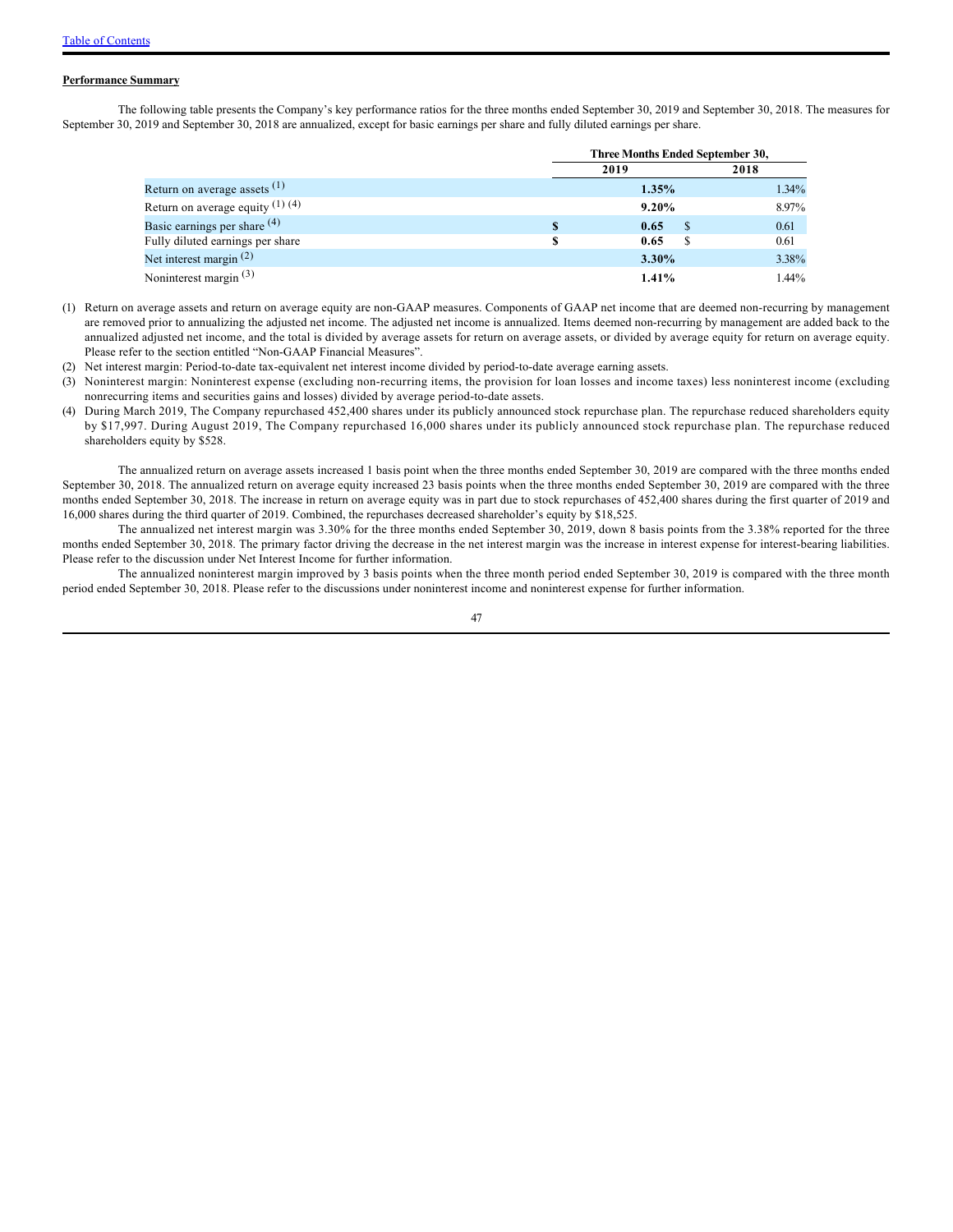The following table presents the Company's key performance ratios for the nine months ended September 30, 2019 and September 30, 2018 and the year ended December 31, 2018. The measures for September 30, 2019 and September 30, 2018 are annualized, except for basic earnings per share and fully diluted earnings per share.

|                                      | <b>Nine Months Ended</b><br>September 30, 2019 | <b>Nine Months Ended</b><br><b>September 30, 2018</b> |       | <b>Twelve Months Ended</b><br>December 31, 2018 |       |
|--------------------------------------|------------------------------------------------|-------------------------------------------------------|-------|-------------------------------------------------|-------|
| Return on average assets $(1)$       | 1.34%                                          |                                                       | 1.28% |                                                 | 1.29% |
| Return on average equity $(1)$ $(4)$ | 9.13%                                          |                                                       | 8.61% |                                                 | 8.65% |
| Basic earnings per share $(4)$       | 1.92                                           |                                                       | 1.67  |                                                 | 2.32  |
| Fully diluted earnings per share     | 1.92                                           |                                                       | 1.67  |                                                 | 2.32  |
| Net interest margin $(2)$            | 3.31%                                          |                                                       | 3.37% |                                                 | 3.36% |
| Noninterest margin $(3)$             | 1.45%                                          |                                                       | 1.41% |                                                 | 1.40% |

- (1) Return on average assets and return on average equity are non-GAAP measures. Components of GAAP net income that are deemed non-recurring by management are removed prior to annualizing the adjusted net income. The adjusted net income is annualized. Items deemed non-recurring by management are added back to the annualized adjusted net income, and the total is divided by average assets for return on average assets, or divided by average equity for return on average equity. Please refer to the section entitled "Non-GAAP Financial Measures".
- (2) Net interest margin: Year-to-date tax-equivalent net interest income divided by year-to-date average earning assets.
- (3) Noninterest margin: Noninterest expense (excluding non-recurring items, the provision for loan losses and income taxes) less noninterest income (excluding nonrecurring items and securities gains and losses) divided by average year-to-date assets.
- (4) During March 2019, The Company repurchased 452,400 shares under its publicly announced stock repurchase plan. The repurchase reduced shareholders equity by \$17,997. During August 2019, the Company repurchased 16,000 shares under the same repurchase plan. The repurchase reduced shareholders equity by \$528.

The annualized return on average assets increased 6 basis points for the nine months ended September 30, 2019 compared with the nine months ended September 30, 2018. The annualized return on average equity increased 52 basis points for the nine months ended September 30, 2019 compared with the nine months ended September 30, 2018.

The annualized net interest margin was 3.31% for the nine months ended September 30, 2019, down 6 basis points from the 3.37% reported for the nine months ended September 30, 2018. The primary factor driving the decrease in the net interest margin was the increase in interest expense for interest-bearing liabilities. Please refer to the discussion under Net Interest Income for further information.

The annualized noninterest margin for the nine months ended September 30, 2019 improved by 4 basis points when compared with the nine month period ended September 30, 2018. Please refer to the discussions under noninterest income and noninterest expense for further information.

#### **Growth**

NBI's key growth indicators are shown in the following table.

|                                 | <b>September 30, 2019</b> | December 31, 2018 | <b>Percent Change</b> |
|---------------------------------|---------------------------|-------------------|-----------------------|
| Interest-bearing deposits       | 135,490                   | 43.491            | 211.54%               |
| Securities and restricted stock | 335,370                   | 426,230           | $(21.32)\%$           |
| Loans, net                      | 715,025                   | 702,409           | 1.80%                 |
| Deposits                        | 1.068.027                 | 1.051.942         | 1.53%                 |
| Total assets                    | 1,272,721                 | 1,256,032         | $1.33\%$              |
|                                 |                           |                   |                       |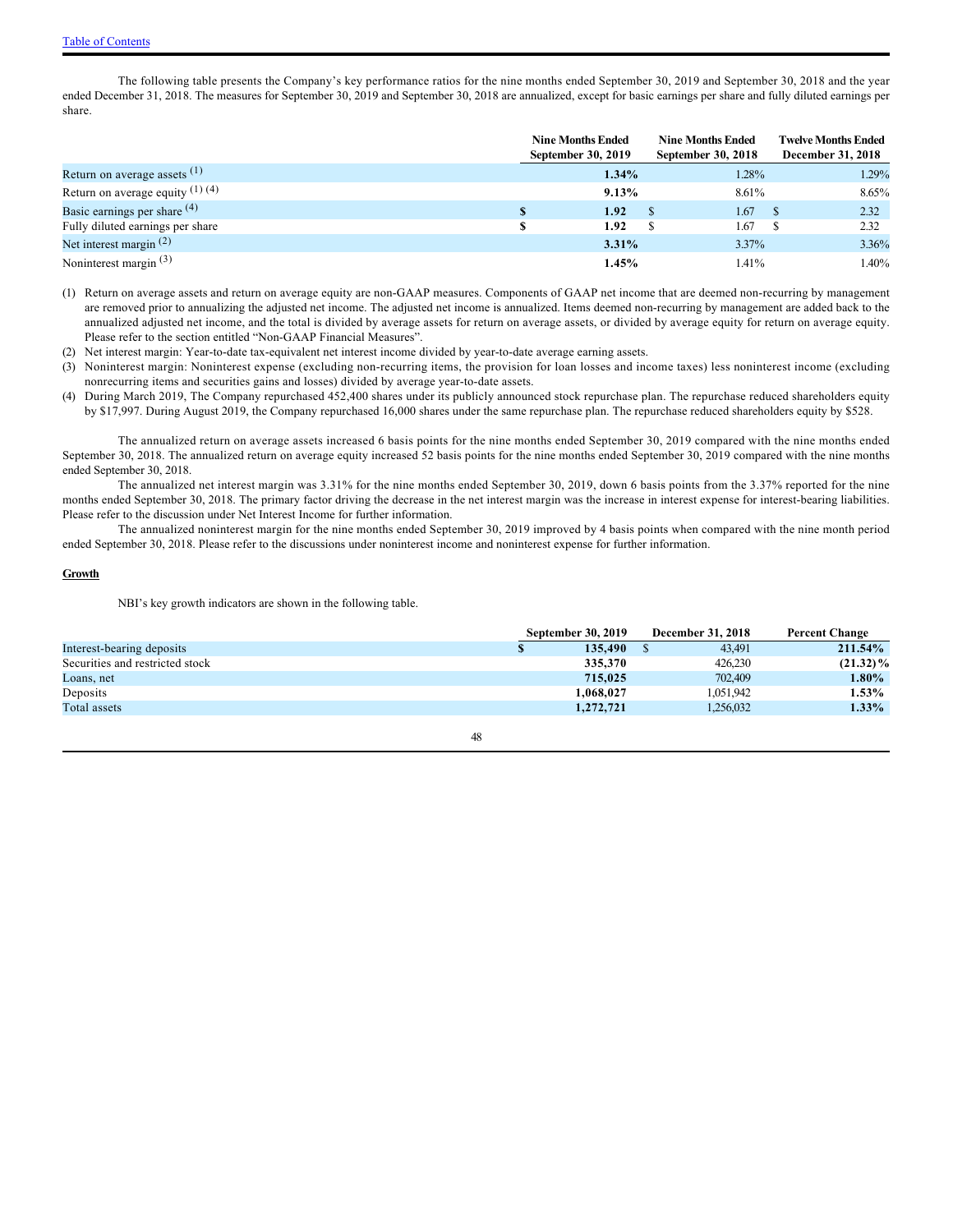#### **Asset Quality**

Key indicators of the Company's asset quality are presented in the following table.

|                                                                                      | <b>September 30, 2019</b> | September 30, 2018 | December 31, 2018 |
|--------------------------------------------------------------------------------------|---------------------------|--------------------|-------------------|
| Nonperforming loans                                                                  | 4.076                     | 3,076              | 3,420             |
| Loans past due 90 days or more, and still accruing                                   | 212                       | 63                 | 35                |
| Other real estate owned                                                              | 1.470                     | 2.214              | 2,052             |
| Allowance for loan losses to loans                                                   | $1.01\%$                  | 1.10%              | $1.04\%$          |
| Net charge-off ratio                                                                 | $0.09\%$                  | $0.06\%$           | $0.07\%$          |
| Ratio of nonperforming assets to loans, net of unearned income and deferred fees and |                           |                    |                   |
| costs, plus other real estate owned                                                  | $0.77\%$                  | 0.75%              | $0.77\%$          |
| Ratio of allowance for loan losses to nonperforming loans                            | 178.16%                   | 250.75%            | 216.08%           |

The Company's risk analysis at September 30, 2019 determined an allowance for loan losses of \$7,262 or 1.01% of loans net of unearned income and deferred fees and costs, a decrease from \$7,390 or 1.04% at December 31, 2018. The determination of the appropriate level for the allowance for loan losses resulted in a provision of \$350 for the nine months ended September 30, 2019, compared with a provision for the nine month period ended September 30, 2018 of \$93. To determine the appropriate level of the allowance for loan losses, the Company considers credit risk for certain loans designated as impaired and for non-impaired ("collectively evaluated") loans.

Individually evaluated impaired loans totaled \$6,233 on a gross basis and \$6,234 net of unearned income and deferred fees and costs, with specific allocations to the allowance for loan losses totaling \$120 at September 30, 2019. Individually evaluated impaired loans at December 31, 2018 were \$6,820 on a gross basis as well as net of unearned income and deferred fees and costs, with specific allocations to the allowance for loan losses of \$139. The specific allocation is determined based on criteria particular to each impaired loan.

Collectively evaluated loans totaled \$716,526 on a gross basis and \$716,053 net of unearned income and deferred fees and costs, with an allowance of \$7,142 or 1.00% at September 30, 2019. At December 31, 2018, collectively evaluated loans totaled \$703,577 on a gross basis and \$702,979 net of unearned income and deferred fees and costs, with an allowance of \$7,251 or 1.03%.

For collectively evaluated loans, the Company applies to each loan class a historical net charge-off rate, adjusted for qualitative factors that influence credit risk. Qualitative factors evaluated for impact to credit risk include economic measures, asset quality indicators, loan characteristics, and internal Bank policies and management.

Net charge-off rates for each class are averaged over 8 quarters (2 years) to determine the historical net charge off rate applied to each class of collectively evaluated loans. Net charge-offs for the nine months ended September 30, 2019 were \$478 or 0.09% (annualized) of average loans, an increase from \$305 or 0.06% (annualized) for the nine months ended September 30, 2018. Net charge-offs for the year ended December 31, 2018 were \$454 or 0.07% of average loans. The 8-quarter average historical loss rate applied to the calculation was 0.06% for September 30, 2019, 0.07% for December 31, 2018 and 0.10% for September 30, 2018. Increases in the net charge-off rate increase the required allowance for collectively-evaluated loans, while decreases in the net charge-off rate decrease the required allowance for collectively-evaluated loans.

Economic factors influence credit risk and impact the allowance for loan loss. The Company considers economic indicators within its market area, including: unemployment, personal bankruptcy filings, business bankruptcy filings, the interest rate environment, residential vacancy rates, housing inventory for sale, and the competitive environment. Lower unemployment lowers credit risk and the allowance for loan losses, while higher unemployment increases credit risk. Higher bankruptcy filings indicate heightened credit risk and increase the allowance for loan losses, while lower bankruptcy filings have a beneficial impact on credit risk. The interest rate environment impacts variable rate loans. As interest rates increase, the payment on variable rate loans increases, which may increase credit risk. However the effect of gradual, measured interest rate changes does not affect credit risk as much as a volatile interest rate environment. Residential vacancy rates and housing inventory for sale impact the Company's residential construction customers and the consumer real estate market. Higher levels increase credit risk. Higher competition for loans increases credit risk, while lower competition decreases credit risk.

Within the Company's market area, the number of business and personal bankruptcies, the inventory of new and existing homes and the unemployment rate increased from levels at December 31, 2018, indicating increased credit risk and resulting in increased allocation. The competitive, legal and regulatory environments and residential vacancy rates remained at similar levels to December 31, 2018, and the allocation remained at the level at December 31, 2018. Interest rates decreased during the third quarter. The Company assessed this as a positive indicator for credit risk, and reduced the risk allocation for the decrease as well as prior rate increases that have been absorbed in the portfolio.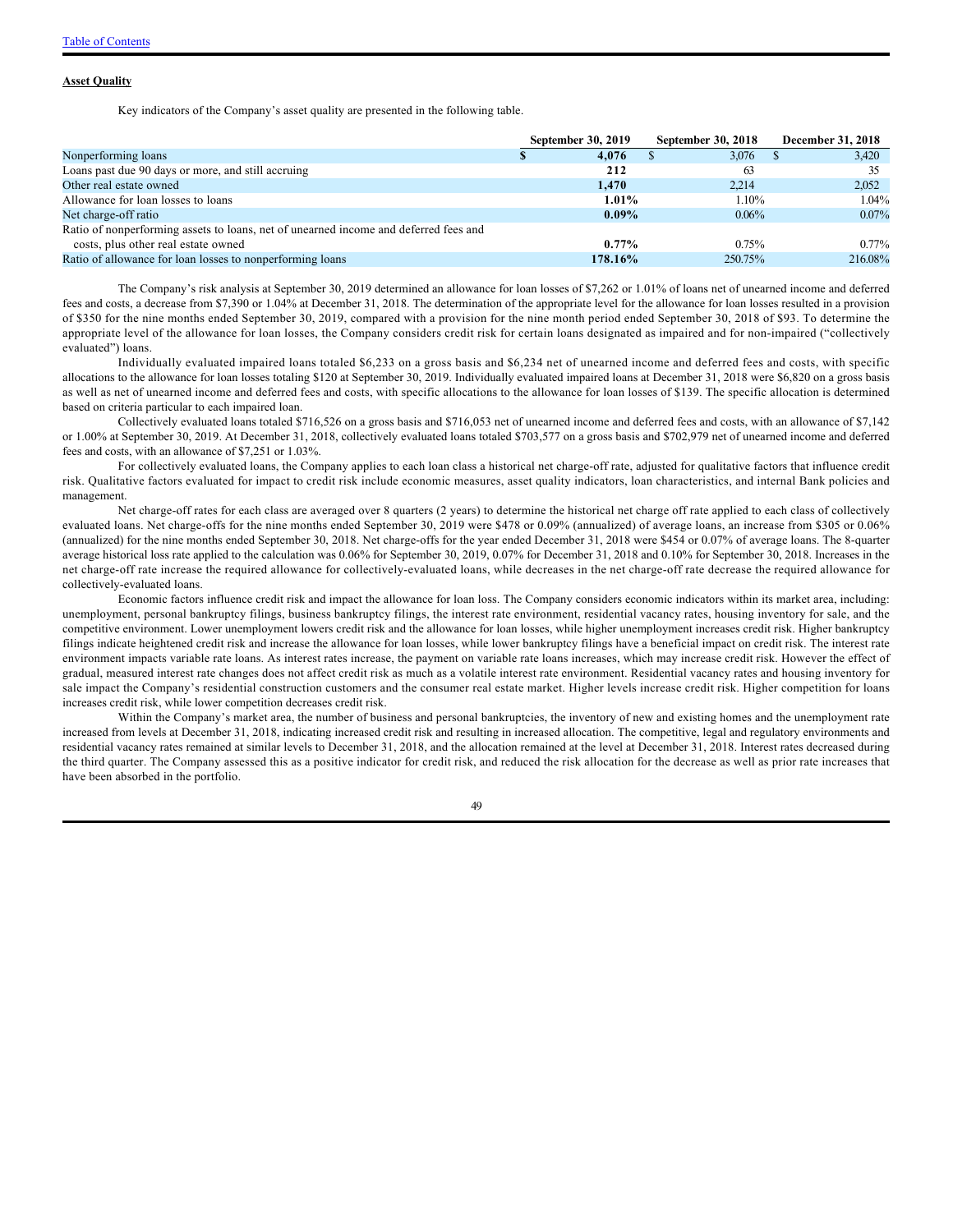The Company considers other factors that impact credit risk, including the risk from changes in the legal and regulatory environments, changes to lending policies and loan review, and changes in management's experience. The legal and regulatory environment, lending policies, and management's experience remained at similar levels to December 31, 2018. Slight changes to the loan review system to align with regulatory guidance resulted in a slight increase in the allocation.

Asset quality indicators affect the level of the allowance for loan losses. Accruing loans past due 30-89 days were 0.24% of total loans, net of unearned income and deferred fees and costs at September 30, 2019, a slight increase from 0.23% at December 31, 2018. Accruing loans past due 90 days or more were 0.03% of total loans, net of unearned income and deferred fees and costs at September 30, 2019, and 0.00% at December 31, 2018. Nonaccrual loans at September 30, 2019 were 0.56% of total loans, net of unearned income and deferred fees and costs, an increase from 0.48% at December 31, 2018. Levels of past due and nonaccrual loans are analyzed on a class-basis. Decreases in past due and nonaccrual loans within a class reduce the required level of the allowance for loan losses, while increases in past due and nonaccrual loans within a class increase the required level of the allowance for loan losses.

Levels of high risk loans are considered in the determination of the level of the allowance for loan loss. High risk loans are defined by the Company as loans secured by junior liens, interest-only loans and loans with a high loan-to-value ratio. A decrease in the level of high risk loans within a class decreases the required allocation for the loan class, and an increase in the level of high risk loans within a class increases the required allocation for the loan class. Total high risk loans decreased \$21,908 or 13.94% from the level at December 31, 2018, resulting in a decreased allocation.

Loans rated "special mention" and "classified" (together, "criticized assets") indicate heightened credit risk. Higher levels of criticized assets increase the required level of the allowance for collectively-evaluated loans, while lower levels of criticized assets reduce the required level of the allowance for collectively-evaluated loans. Loans rated special mention receive a 50% greater allocation for qualitative risk factors, and loans rated classified receive a 100% greater allocation for qualitative risk factors. A classified loss rate is also applied to classified loans, calculated as net charge offs divided by classified loans. Collectively evaluated loans rated "special mention" were \$62 at September 30, 2019 and \$1,455 at December 31, 2018. The decline in loans rated "special mention" was in large part due to a change in the loan review system to align with regulatory guidance. As a result the "special mention" rating is no longer applied to consumer loans. The risk in the portfolio has not changed, but consumer loans will no longer impact the analysis of special mention loans in the allowance. In order to account for the change in the way that special mention loans impact the allowance calculation, the allocation for changes in loan review was increased. Collectively evaluated loans rated classified were \$847 at September 30, 2019 and \$735 at December 31, 2018.

The calculation of the appropriate level for the allowance for loan losses incorporates analysis of multiple factors and requires management's prudent and informed judgment. The ratio of the allowance for loan losses to total loans, net of unearned income and deferred fees and costs at September 30, 2019 is 1.01%, a decrease from 1.04% at December 31, 2018. The ratio of the allowance for collectively-evaluated loan losses to collectively-evaluated loans, net of unearned income and deferred fees and costs was 1.00%, compared with 1.03% at December 31, 2018. Improvements from December 31, 2018 in loans rated special mention, classified, and considered high risk, as well as a reduced allocation for the interest rate environment, decreased the required level of the allowance for loan losses. Other indicators slightly offset the improvements, including a slight worsening in business and personal bankruptcy, housing inventory, loans past due, the unemployment rate, and nonaccrual loans. Based on analysis of historical indicators, asset quality and economic factors, management believes the level of allowance for loan losses is reasonable for the credit risk in the loan portfolio.

The following table discloses the other real estate owned in physical possession and in process at each reporting date:

| Other Real Estate Owned <sup>(1)</sup> | September 30, 2019 | <b>September 30, 2018</b> | <b>December 31, 2018</b> |
|----------------------------------------|--------------------|---------------------------|--------------------------|
| Real estate construction               | 1.443              | 2,012                     | 2,012                    |
| Consumer real estate                   |                    |                           | 13                       |
| Commercial real estate                 | ---                | 190                       | 27                       |
| Total other real estate owned          | 1.470              | 2.214                     | 2.052                    |
|                                        |                    |                           |                          |
| Loans in process of foreclosure        | 891                | 1.012                     | 140                      |

#### (1) Net of valuation allowance.

Other real estate owned decreased \$582 from December 31, 2018 and \$744 from September 30, 2018. As of September 30, 2019, loans secured by residential real estate totaling \$891 are in various stages of foreclosure and may impact other real estate owned in future quarters. It is not possible to accurately predict the future total of other real estate owned because property sold at foreclosure may be acquired by third parties and NBB's other real estate owned properties are regularly marketed and sold.

The Company continues to monitor risk levels within the loan portfolio. Please refer to Note 3: Allowance for Loan Losses, Nonperforming Assets and Impaired Loans for further information on collectively-evaluated loans, individually-evaluated impaired loans and the unallocated portion of the allowance for loan losses.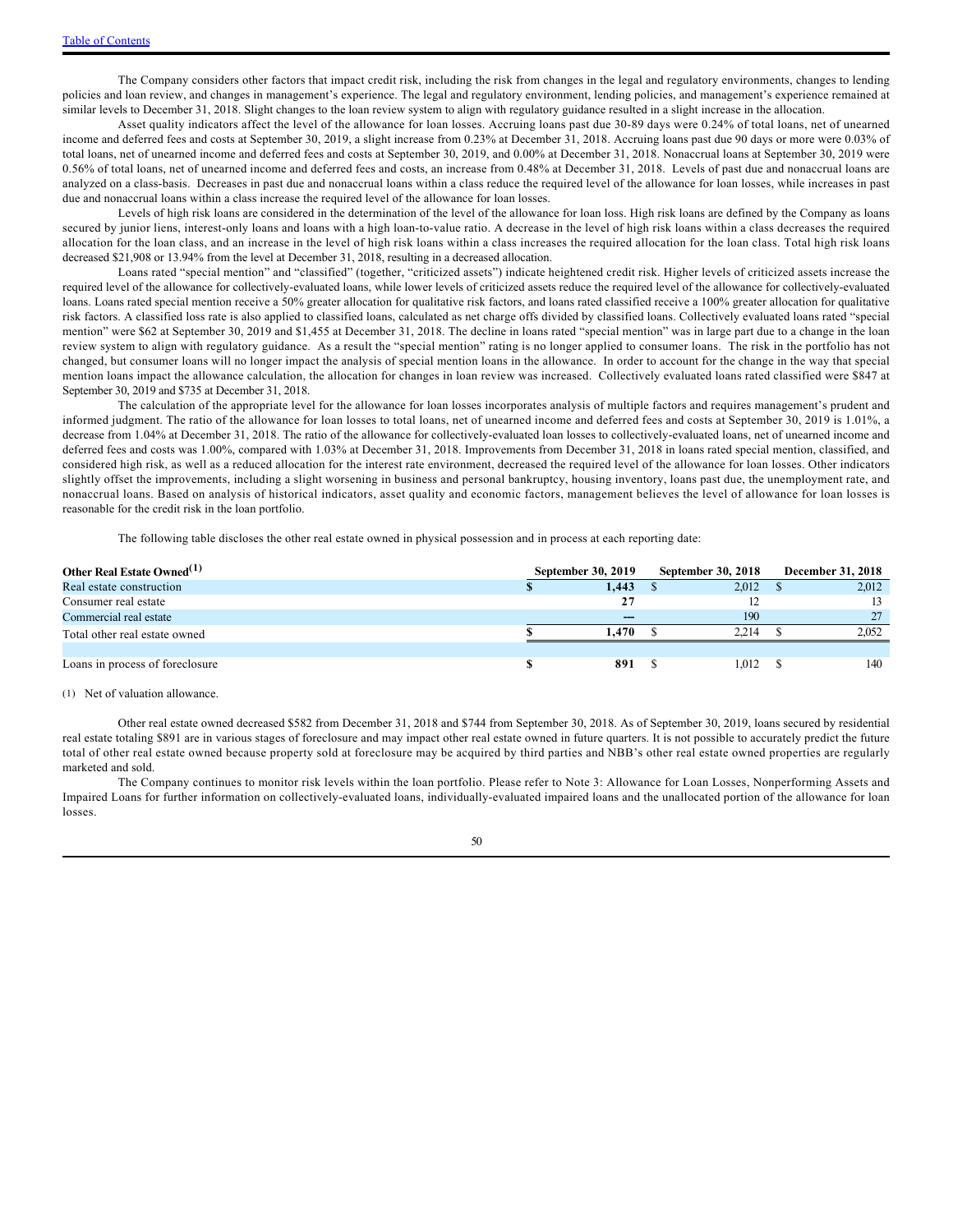### **Modifications and Troubled Debt Restructurings ("TDRs")**

In the ordinary course of business the Company modifies loan terms on a case-by-case basis, including both consumer and commercial loans, for a variety of reasons. Modifications to consumer loans generally involve short-term deferrals to accommodate specific, temporary circumstances. The Company may grant extensions to borrowers who have demonstrated a willingness and ability to repay their loan but who are experiencing consequences of a specific unforeseen temporary hardship.

An extension defers monthly payments and requires a balloon payment at the original contractual maturity. If the temporary event is not expected to impact a borrower's ability to repay the debt, and if the Company expects to collect all amounts due including interest accrued at the contractual interest rate for the period of delay at contractual maturity, the modification is not designated a TDR.

Modifications to commercial loans may include, but are not limited to, changes in interest rate, maturity, amortization and financial covenants. In the original underwriting, loan terms are established that represent the then-current and projected financial condition of the borrower. If the modified terms are consistent with competitive market conditions and representative of terms the borrower could otherwise obtain in the open market, the modified loan is not categorized as a TDR.

The Company codes modifications to assist in identifying troubled debt restructurings. The majority of modifications were granted for competitive reasons and did not constitute troubled debt restructurings. A description of modifications that did not result in troubled debt restructurings follows:

| Nine Months Ended September 30, 2019 |  |  |  |
|--------------------------------------|--|--|--|
|                                      |  |  |  |

|                                                                             | <b>Number of Loans</b> | <b>Amount Modified</b> |
|-----------------------------------------------------------------------------|------------------------|------------------------|
| <b>Modifications To Borrowers Not Experiencing Financial Difficulty</b>     | Modified               | (in thousands)         |
| Rate reductions for competitive purposes                                    | 4                      | 11.242                 |
| Payment extensions for less than 3 months                                   | 59                     | 1.124                  |
| Maturity date extensions of more than 3 months and up to 6 months           | 113                    | 15,763                 |
| Maturity date extensions of more than 6 months and up to 12 months          | 218                    | 13,949                 |
| Maturity date extensions of more than 12 months                             | 5                      | 5,639                  |
| Advances on non-revolving loans or capitalization                           | 4                      | 1,019                  |
| Change in amortization term or method                                       | 4                      | 346                    |
| Change or release of collateral                                             | 20                     | 383                    |
| Renewal of expired Home Equity Line of Credit loans for additional 10 years | 28                     | 1.236                  |
| Renewal of single-payment notes                                             | 80                     | 2,500                  |
| Total modifications that do not constitute TDRs                             | 535                    | 53,201                 |

| Nine Months Ended September 30, 2018                                        |                                           |                                          |  |  |  |  |  |  |
|-----------------------------------------------------------------------------|-------------------------------------------|------------------------------------------|--|--|--|--|--|--|
| <b>Modifications To Borrowers Not Experiencing Financial Difficulty</b>     | <b>Number of Loans</b><br><b>Modified</b> | <b>Amount Modified</b><br>(in thousands) |  |  |  |  |  |  |
| Rate reductions for competitive purposes                                    | 8                                         | 2.371                                    |  |  |  |  |  |  |
| Payment extensions for less than 3 months                                   | 39                                        | 451                                      |  |  |  |  |  |  |
| Maturity date extensions of more than 3 months and up to 6 months           | 98                                        | 15,533                                   |  |  |  |  |  |  |
| Maturity date extensions of more than 6 months and up to 12 months          | 237                                       | 8.618                                    |  |  |  |  |  |  |
| Maturity date extensions of more than 12 months                             | 12                                        | 1,600                                    |  |  |  |  |  |  |
| Advances on non-revolving loans or capitalization                           |                                           | 1,845                                    |  |  |  |  |  |  |
| Change in amortization term or method                                       |                                           | 965                                      |  |  |  |  |  |  |
| Change or release of collateral                                             | 38                                        | 568                                      |  |  |  |  |  |  |
| Renewal of expired Home Equity Line of Credit loans for additional 10 years | 10                                        | 153                                      |  |  |  |  |  |  |
| Renewal of single-payment notes                                             | 110                                       | 2,344                                    |  |  |  |  |  |  |
| Total modifications that do not constitute TDRs                             | 566                                       | 34,448                                   |  |  |  |  |  |  |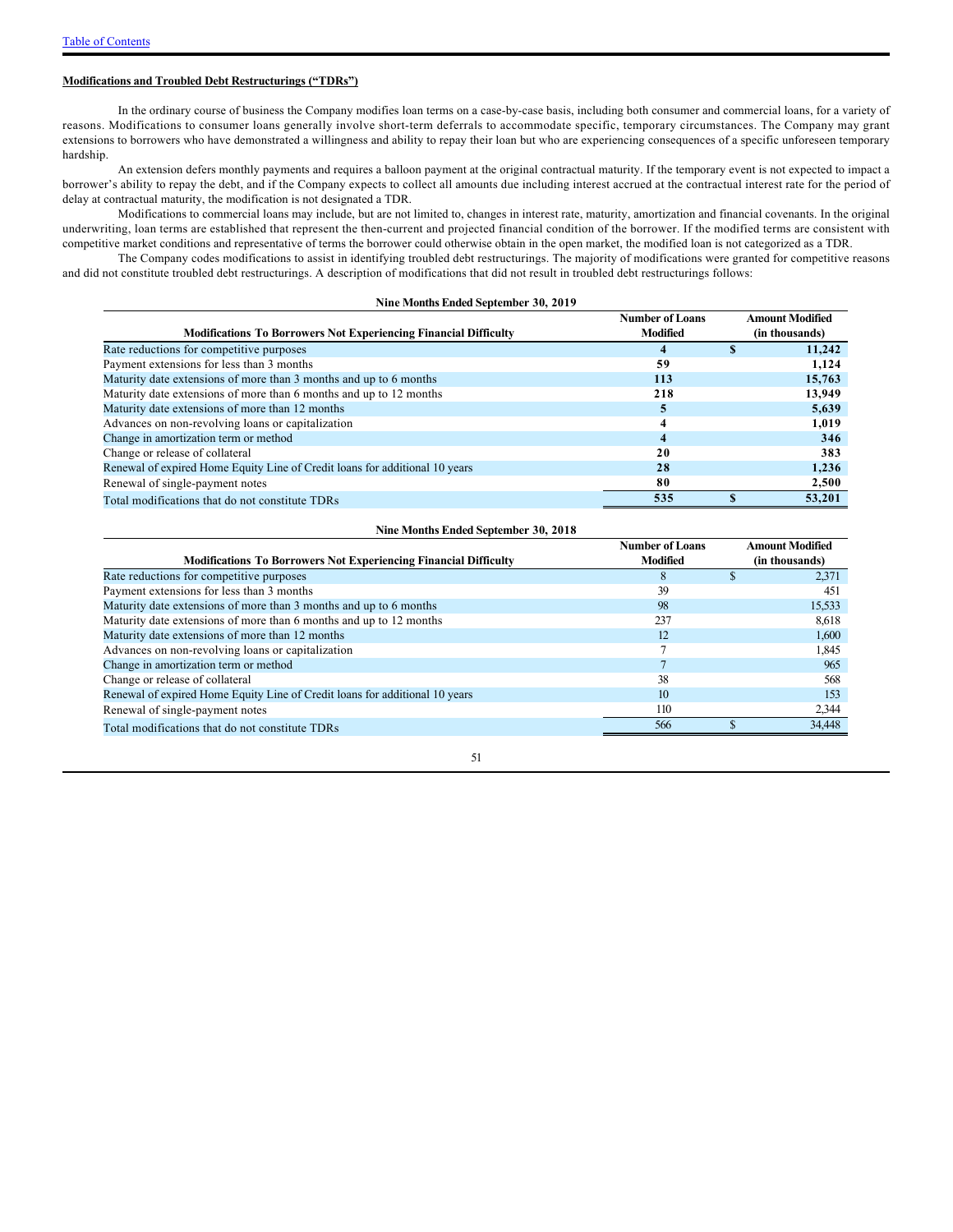| <b>Modifications To Borrowers Not Experiencing Financial Difficulty</b>     | <b>Number of Loans</b><br>Modified | <b>Amount Modified</b><br>(in thousands) |
|-----------------------------------------------------------------------------|------------------------------------|------------------------------------------|
| Rate reductions for competitive purposes                                    | 18                                 | 8.384                                    |
| Payment extensions for less than 3 months                                   | 61                                 | 646                                      |
| Maturity date extensions of more than 3 months and up to 6 months           | 134                                | 22,663                                   |
| Maturity date extensions of more than 6 months and up to 12 months          | 308                                | 11,777                                   |
| Maturity date extensions of more than 12 months                             | 17                                 | 2,304                                    |
| Advances on non-revolving loans or recapitalization                         | 8                                  | 2,076                                    |
| Change in amortization term or method                                       | 11                                 | 1,542                                    |
| Change or release of collateral                                             | 43                                 | 783                                      |
| Renewal of expired Home Equity Line of Credit loans for additional 10 years | 20                                 | 300                                      |
| Renewal of single-payment notes                                             | 138                                | 2,862                                    |
| Total modifications that do not constitute TDRs                             | 758                                | 53,337                                   |

**Twelve Months Ended December 31, 2018**

Modifications in which the borrower is experiencing financial difficulty and for which the Company makes a concession to the original contractual loan terms are designated troubled debt restructurings.

Modifications of loan terms to borrowers experiencing financial difficulty are made in an attempt to protect as much of the Company's investment in the loan as possible. The determination of whether a modification should be accounted for as a TDR requires significant judgment after consideration of all facts and circumstances surrounding the transaction.

Assuming all other TDR criteria are met, the Company considers one or a combination of the following concessions to the loan terms to indicate TDR status: a reduction of the stated interest rate, an extension of the maturity date at an interest rate lower than the current market rate for a new loan with a similar term and similar risk, restructuring an amortizing loan to interest only for a period, or forgiveness of principal or accrued interest.

The Company has restructured loan terms for certain qualified financially distressed borrowers who have agreed to work in good faith and have demonstrated the ability to make the restructured payments in order to avoid a foreclosure. All TDR loans are individually evaluated for impairment for purposes of determining the allowance for loan losses. TDR loans with an impairment loss or that do not demonstrate current payments for at least six months are maintained on nonaccrual until the borrower demonstrates sustained repayment history under the restructured terms and continued repayment is not in doubt. Otherwise, interest income is recognized using a cost recovery method.

The Company's TDRs were \$5,257 at September 30, 2019, a decrease from \$5,661 at December 31, 2018. Accruing TDR loans amounted to \$1,880 at September 30, 2019 and \$2,552 at December 31, 2018. TDRs with at least six months of current payment history may accrue interest.

|                            | TDR Status as of September 30, 2019 |      |                               |     |                          |  |                 |      |                   |  |
|----------------------------|-------------------------------------|------|-------------------------------|-----|--------------------------|--|-----------------|------|-------------------|--|
|                            | Accruing                            |      |                               |     |                          |  |                 |      |                   |  |
|                            |                                     |      | 30-89 Days Past<br>$90+$ Days |     |                          |  |                 |      |                   |  |
|                            | <b>Total TDR Loans</b><br>Current   |      |                               | Due |                          |  | <b>Past Due</b> |      | <b>Nonaccrual</b> |  |
| Consumer real estate       | 945                                 | - \$ | 418 \$                        |     | $\overline{\phantom{a}}$ |  | 132S            |      | 395               |  |
| Commercial real estate     | 3.368                               |      | 386                           |     |                          |  |                 |      | 2,982             |  |
| Commercial non real estate | 939                                 |      | 939                           |     |                          |  |                 |      |                   |  |
| Consumer non real estate   |                                     |      |                               |     |                          |  |                 |      |                   |  |
| <b>Total TDR Loans</b>     | 5.257                               |      | 1.745 S                       |     | 3                        |  | 132             | - \$ | 3.377             |  |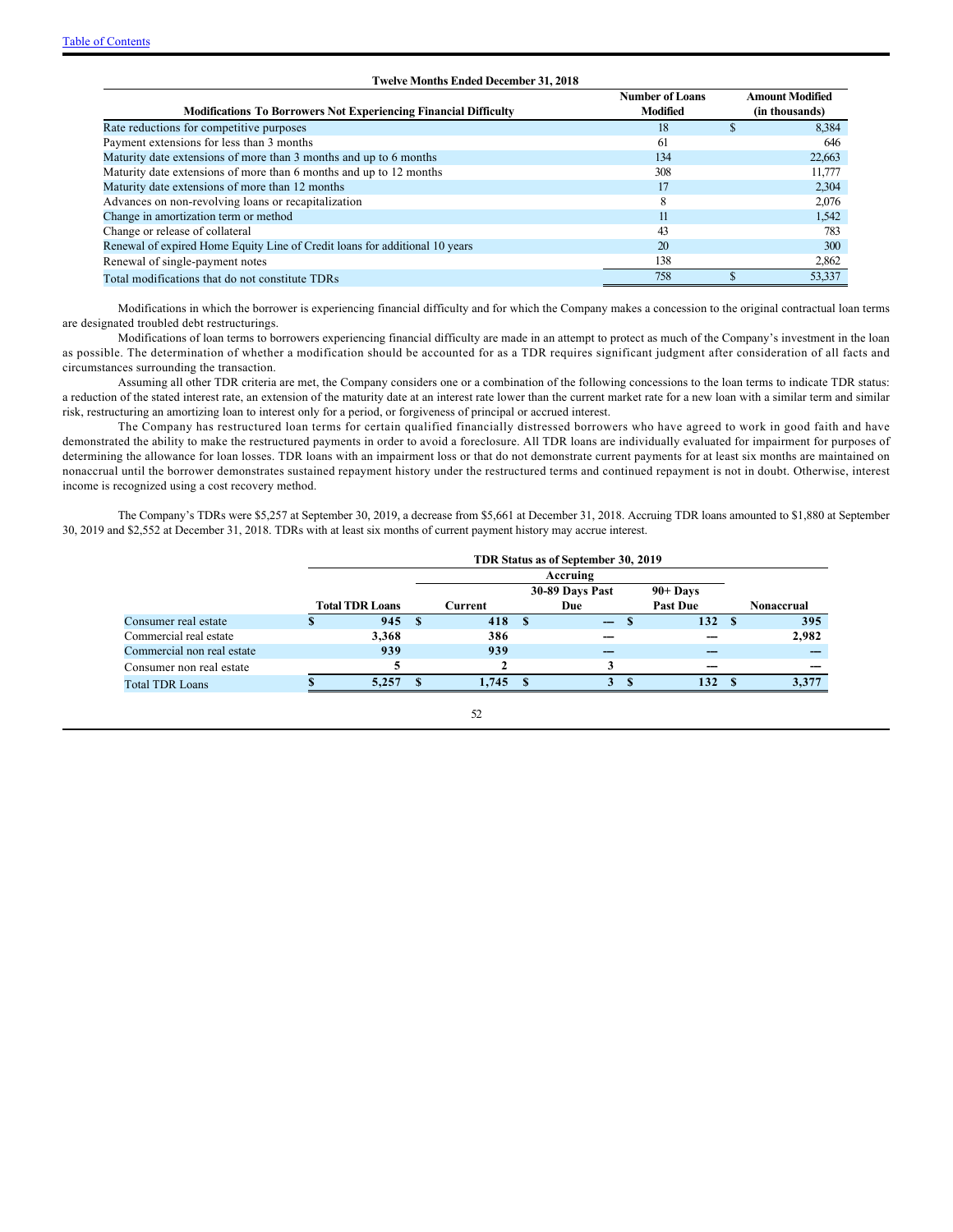|                            |                        |         | TDR Status as of December 31, 2018 |                 |                   |
|----------------------------|------------------------|---------|------------------------------------|-----------------|-------------------|
|                            |                        |         | Accruing                           |                 |                   |
|                            |                        |         | 30-89 Days Past                    | $90 +$ Days     |                   |
|                            | <b>Total TDR Loans</b> | Current | Due                                | <b>Past Due</b> | <b>Nonaccrual</b> |
| Consumer real estate       | 1.027                  | 417     | $---$                              | ---             | 610               |
| Commercial real estate     | 3,606                  | 1.112   |                                    | ---             | 2,494             |
| Commercial non real estate | 1.015                  | 1,010   | ---                                | $- - -$         |                   |
| Consumer non real estate   |                        |         | 4                                  | ---             |                   |
| <b>Total TDR Loans</b>     | 5,661                  | 2.548   | 4                                  | $---$           | 3,109             |

Restructuring generally results in a loan with either lower payments or a maturity extended beyond that originally required, and is expected to result in a lower risk of loss associated with nonperformance than the pre-modified loan. The Company modified one loan during the nine month period ended September 30, 2019 and modified six loans during the nine month period ended September 30, 2018. Please refer to Note 3 for information on troubled debt restructurings.

### **Net Interest Income**

The net interest income analysis for the three months ended September 30, 2019 and 2018 follows:

|                                                    |              |                           |              |                    | <b>Three Months Ended</b> |                           |               |                 |                           |
|----------------------------------------------------|--------------|---------------------------|--------------|--------------------|---------------------------|---------------------------|---------------|-----------------|---------------------------|
|                                                    |              |                           |              | September 30, 2019 |                           |                           |               |                 |                           |
|                                                    |              | Average<br><b>Balance</b> |              | <b>Interest</b>    | Average<br>Yield/<br>Rate | Average<br><b>Balance</b> |               | <b>Interest</b> | Average<br>Yield/<br>Rate |
| Interest-earning assets:                           |              |                           |              |                    |                           |                           |               |                 |                           |
| Loans, net $(1)(2)(3)(4)$                          | $\mathbf{s}$ | 721,653                   | $\mathbf S$  | 8,664              | $4.76\%$ \$               | 694,590                   | \$            | 8,115           | 4.64%                     |
| Taxable securities $(5)(6)$                        |              | 280,987                   |              | 1,565              | 2.21%                     | 348,582                   |               | 1,771           | 2.02%                     |
| Nontaxable securities<br>(1)(5)                    |              | 93,204                    |              | 977                | 4.16%                     | 120,615                   |               | 1,344           | 4.42%                     |
| Interest-bearing<br>deposits                       |              | 75,581                    |              | 407                | 2.14%                     | 22,432                    |               | 111             | 1.96%                     |
| Total interest-earning<br>assets                   | S            | 1,171,425                 | <b>S</b>     | 11,613             | $3.93\%$ \$               | 1,186,219                 | S             | 11,341          | 3.79%                     |
| Interest-bearing<br>liabilities:                   |              |                           |              |                    |                           |                           |               |                 |                           |
| Interest-bearing<br>demand deposits                | \$           | 583,031                   | S            | 1,221              | $0.83\%$ \$               | 598,864                   | \$            | 982             | 0.65%                     |
| Savings deposits                                   |              | 143,430                   |              | 121                | 0.33%                     | 140,923                   |               | 52              | 0.15%                     |
| Time deposits                                      |              | 121,028                   |              | 523                | 1.71%                     | 100,534                   |               | 107             | 0.42%                     |
| <b>Borrowings</b>                                  |              | $\mathbf{1}$              |              |                    |                           | 15,978                    |               | 104             | 2.58%                     |
| Total interest-bearing<br>liabilities              | \$           | 847,490                   | <b>S</b>     | 1,865              | $0.87\%$ \$               | 856,299                   | <sup>\$</sup> | 1,245           | 0.58%                     |
| Net interest income<br>and interest rate<br>spread |              |                           | $\mathbf{s}$ | 9,748              | 3.06%                     |                           | \$            | 10,096          | 3.21%                     |
| Net yield on average<br>interest-earning<br>assets |              |                           |              |                    | 3.30%                     |                           |               |                 | 3.38%                     |

(1) Interest on nontaxable loans and securities is computed on a fully taxable equivalent basis using a Federal income tax rate of 21%.

(2) Included in interest income are loan fees of \$26 and \$30 for the three months ended September 30, 2019 and 2018, respectively.

(3) Nonaccrual loans are included in average balances for yield computations.

(4) Includes loans held for sale.

(5) Daily averages are shown at amortized cost.

(6) Includes restricted stock.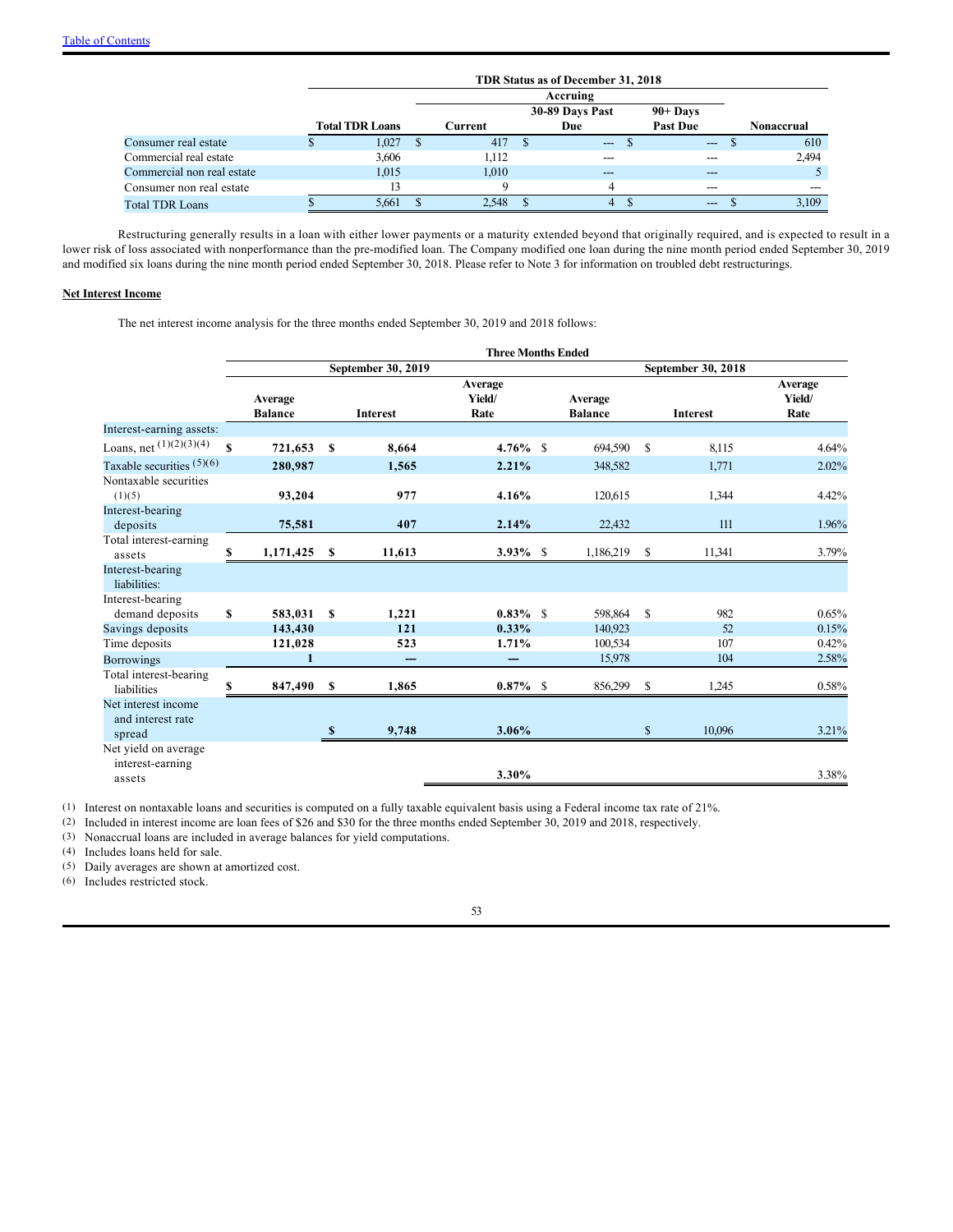|                                          |    |                           |               |                    | <b>Nine Months Ended</b>  |                           |    |                    |                           |
|------------------------------------------|----|---------------------------|---------------|--------------------|---------------------------|---------------------------|----|--------------------|---------------------------|
|                                          |    |                           |               | September 30, 2019 |                           |                           |    | September 30, 2018 |                           |
|                                          |    | Average<br><b>Balance</b> |               | <b>Interest</b>    | Average<br>Yield/<br>Rate | Average<br><b>Balance</b> |    | <b>Interest</b>    | Average<br>Yield/<br>Rate |
| Interest-earning assets:                 |    |                           |               |                    |                           |                           |    |                    |                           |
| Loans, net $(1)(2)(3)(4)$                | \$ | 717,627                   | S             | 25,625             | $4.77\%$ \$               | 677,110                   | S  | 23,452             | 4.63%                     |
| Taxable securities $(5)(6)$              |    | 298,141                   |               | 4,851              | 2.18%                     | 343,661                   |    | 5,125              | 1.99%                     |
| Nontaxable securities<br>(1)(5)          |    | 100,711                   |               | 3,234              | 4.29%                     | 126,486                   |    | 4,271              | 4.51%                     |
| Interest-bearing<br>deposits             |    | 61,209                    |               | 1,048              | 2.29%                     | 39,366                    |    | 509                | 1.73%                     |
| Total interest-earning<br>assets         | S  | 1,177,688                 | S             | 34,758             | $3.95\%$ \$               | 1,186,623                 | S  | 33,357             | 3.76%                     |
| Interest-bearing<br>liabilities:         |    |                           |               |                    |                           |                           |    |                    |                           |
| Interest-bearing                         |    |                           |               |                    |                           |                           |    |                    |                           |
| demand deposits                          | \$ | 598,915                   | <b>S</b>      | 4,007              | $0.89\%$ \$               | 611,741                   | S  | 2,864              | 0.63%                     |
| Savings deposits<br>Time deposits        |    | 141,913<br>113,630        |               | 326<br>1,239       | 0.31%<br>1.46%            | 141,430<br>107,767        |    | 159<br>344         | 0.15%<br>0.43%            |
| <b>Borrowings</b>                        |    |                           |               |                    |                           | 5,385                     |    | 104                | 2.58%                     |
| Total interest-bearing                   |    |                           |               |                    |                           |                           |    |                    |                           |
| liabilities                              | S  | 854,458 \$                |               | 5,572              | $0.87\%$ \$               | 866,323                   | -S | 3,471              | 0.54%                     |
| Net interest income<br>and interest rate |    |                           | <sup>\$</sup> | 29,186             | 3.08%                     |                           | \$ | 29,886             | 3.22%                     |
| spread                                   |    |                           |               |                    |                           |                           |    |                    |                           |
| Net yield on average<br>interest-earning |    |                           |               |                    |                           |                           |    |                    |                           |
| assets                                   |    |                           |               |                    | 3.31%                     |                           |    |                    | 3.37%                     |

(1) Interest on nontaxable loans and securities is computed on a fully taxable equivalent basis using a Federal income tax rate of 21%.

(2) Included in interest income are loan fees of \$75 and \$87 for the nine months ended September 30, 2019 and 2018, respectively.

(3) Nonaccrual loans are included in average balances for yield computations.

(4) Includes loans held for sale.

(5) Daily averages are shown at amortized cost.

(6) Includes restricted stock.

The net interest margin decreased 8 basis points when the three month periods ended September 30, 2019 and September 30, 2018 are compared, and 6 basis points when the nine month periods ended September 30, 2019 and September 30, 2018 are compared. The decrease in interest rate spread resulted from an increase in the cost of interest-bearing liabilities of 29 basis points when the three month periods ended September 30, 2019 and September 30, 2018 are compared and 33 basis points when the nine month periods ended September 30, 2019 and September 30, 2018 are compared. The increase in the cost of deposits was partially offset by an increase in tax-equivalent yield on interest-earning assets of 14 basis points when the three month period ended September 30, 2019 is compared to the period ending September 30, 2018 and an increase of 19 basis points when the nine month period ended September 30, 2019 and September 30, 2018 are compared.

The tax-equivalent yield on loans increased 12 basis points when the three month period ended September 30, 2019 is compared with the same period ended September 30, 2018, and 14 basis points when the nine month periods ended September 30, 2019 and September 30, 2018 are compared. The yield on taxable securities increased 19 basis points when the three month period ended September 30, 2019 is compared with the three month period ended September 30, 2018, and when the nine month period ended September 30, 2019 is compared with the same period ended September 30, 2018. The yield on nontaxable securities decreased 26 basis points when the three month periods ended September 30, 2019 and September 30, 2018 are compared and 22 basis points when the nine month periods ended September 30, 2019 and September 30, 2018 are compared.

The increase in the cost of interest-bearing liabilities came from an increase in deposit offering rates. The cost of interest-bearing demand deposits increased 18 basis points when the three month period ended September 30, 2019 is compared with the same period ended September 30, 2018 and 26 basis points for the nine month period ending September 30, 2019 when compared with the same period ended September 30, 2018. The cost of savings deposits increased 18 basis points when the three month periods ended September 30, 2019 and September 30, 2018 are compared and 16 basis points when the nine month periods ended September 30, 2019 and September 30, 2018 are compared. The cost of time deposits increased 129 basis points when the three month periods ended September 30, 2019 and September 30, 2018 are compared and 103 basis points when the nine month periods ended September 30, 2019 and September 30, 2018 are compared. The Company's yield on earning assets and cost of funds are largely dependent on the interest rate environment.

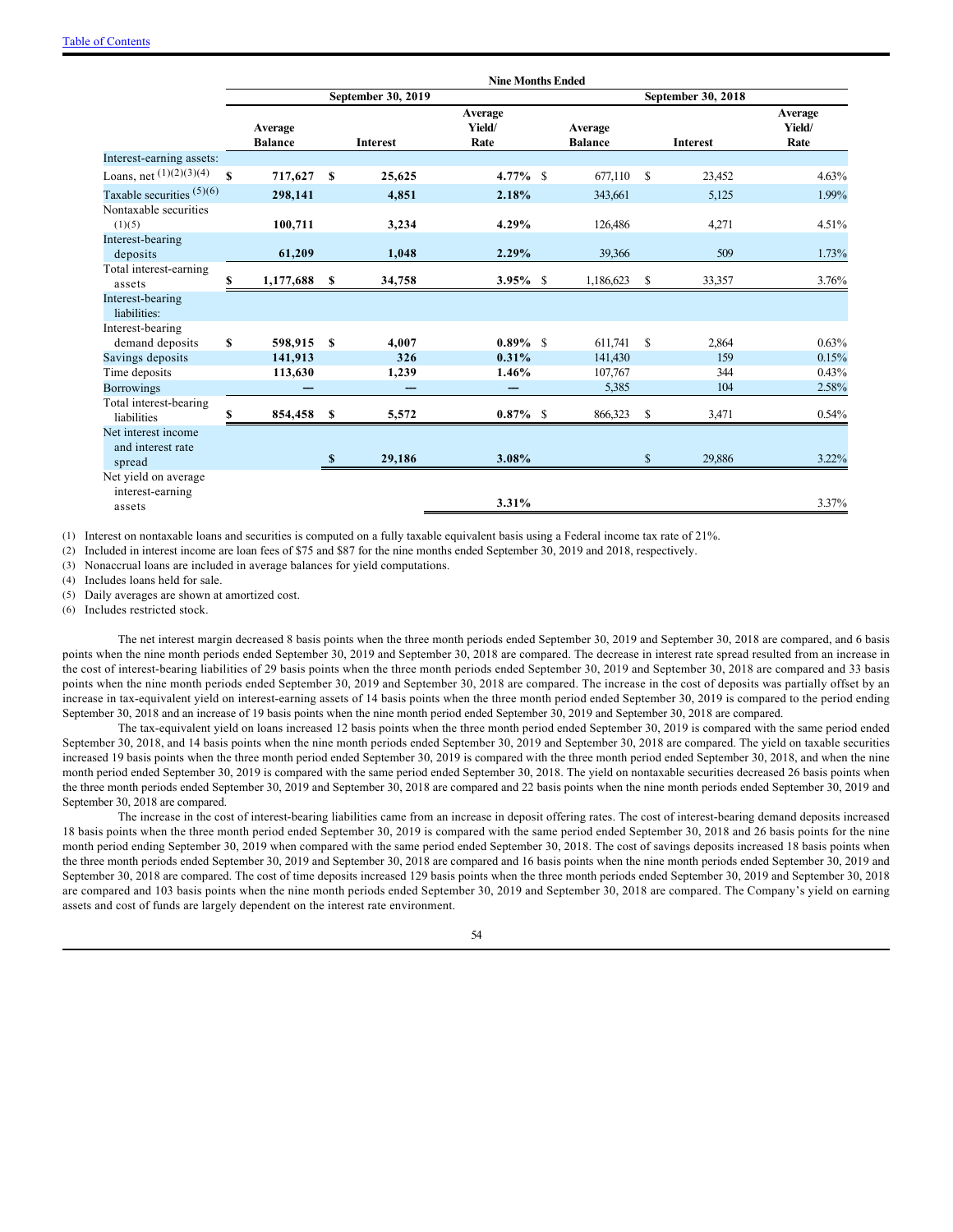### **Provision and Allowance for Loan Losses**

The calculation of the allowance for loan losses resulted in a provision for loan losses of \$95 for the three months ended September 30, 2019 and \$223 for the three months ended September 30, 2018. The provision for loan losses was \$350 for the nine month period ended September 30, 2019, compared with a provision of \$93 for the same period ended September 30, 2018. The provision for loan losses is the result of a detailed analysis to estimate an adequate allowance for loan losses. The ratio of the allowance for loan losses to total loans at September 30, 2019 was 1.01%, compared with 1.04% at December 31, 2018 and 1.10% at September 30, 2018. The annualized net charge-off ratio was 0.08% for the three months ended September 30, 2019, 0.09% for the nine months ended September 30, 2019, 0.06% for the nine months ended September 30, 2018 and 0.07% for the year ended December 31, 2018. See "Asset Quality" for additional information.

#### **Noninterest Income**

|                                | <b>Three Months Ended</b> |                           |                       |  |  |  |  |
|--------------------------------|---------------------------|---------------------------|-----------------------|--|--|--|--|
|                                | <b>September 30, 2019</b> | <b>September 30, 2018</b> | <b>Percent Change</b> |  |  |  |  |
| Service charges on deposits    | 643                       | 673                       | $(4.46)\%$            |  |  |  |  |
| Other service charges and fees | 46                        | 20                        | 130.00%               |  |  |  |  |
| Credit and debit card fees     | 350                       | 362                       | $(3.31)\%$            |  |  |  |  |
| Trust fees                     | 440                       | 355                       | 23.94%                |  |  |  |  |
| <b>BOLI</b> income             | 230                       | 222                       | $3.60\%$              |  |  |  |  |
| Other income                   | 227                       | 282                       | $(19.50)\%$           |  |  |  |  |
| Realized securities gain, net  | 162                       | ---                       | $100.00\%$            |  |  |  |  |

|                                |                           | <b>Nine Months Ended</b>  | <b>Percent Change</b> |  |
|--------------------------------|---------------------------|---------------------------|-----------------------|--|
|                                | <b>September 30, 2019</b> | <b>September 30, 2018</b> |                       |  |
| Service charges on deposits    | 1,840                     | 2,037                     | $(9.67)\%$            |  |
| Other service charges and fees | 149                       | 87                        | 71.26%                |  |
| Credit and debit card fees     | 1,015                     | 1,071                     | $(5.23)\%$            |  |
| Trust fees                     | 1,208                     | 1,131                     | 6.81%                 |  |
| <b>BOLI</b> income             | 681                       | 678                       | $0.44\%$              |  |
| Other income                   | 1,368                     | 801                       | 70.79%                |  |
| Realized securities gain, net  | 182                       | ---                       | $100.00\%$            |  |

Service charges on deposit accounts decreased 4.46% and 9.67% for the three and nine month periods ended September 30, 2019 when compared with the same periods ended September 30, 2018. Other service charges and fees increased 130.00% and 71.26% for the three and nine month periods ended September 30, 2019 compared with the same periods ended September 30, 2018. Other service charges include charges for official checks, income from the sale of checks to customers, safe deposit box rent, fees for letters of credit and the income earned from commissions on the sale of credit life, accident and health insurance. Increased volume in letters of credit and greater check charge fee income provided most of the increase. Service charges on deposits and other service charges and fees are subject to normal business fluctuation and are not due to changes in fee structure.

Credit and debit card fees are presented net of interchange expense. Credit and debit card fees decreased \$12 and \$56 for the three and nine month periods ended September 30, 2019 when compared with the same periods last year. Credit and debit card fees are based on volume and other factors.

Income from trust fees increased \$85 and \$77 for the three and nine month periods ended September 30, 2019 when compared with the same periods ended September 30, 2018. Trust income varies depending on the total assets held in trust accounts, the type of accounts under management and financial market conditions.

BOLI income increased \$8 when the three month periods ended September 30, 2019 and September 30, 2018 are compared. For the nine month period ended September 30, 2019, BOLI income increased \$3 when compared with the same period ended September 30, 2018.

Other income includes fees on the sale of secondary-market mortgages, net gains from the sale of fixed assets, revenue from investment and insurance sales and other miscellaneous components. These areas fluctuate with market conditions and competitive factors. Other income decreased \$55 for the three month period ended September 30, 2019 when compared with the same period ending September 30, 2018. Other income increased \$567 for the nine month period ended September 30, 2019 when compared with the same period ended September 30, 2018. The Company recognized a recovery of \$538 on a previously recognized insurance loss.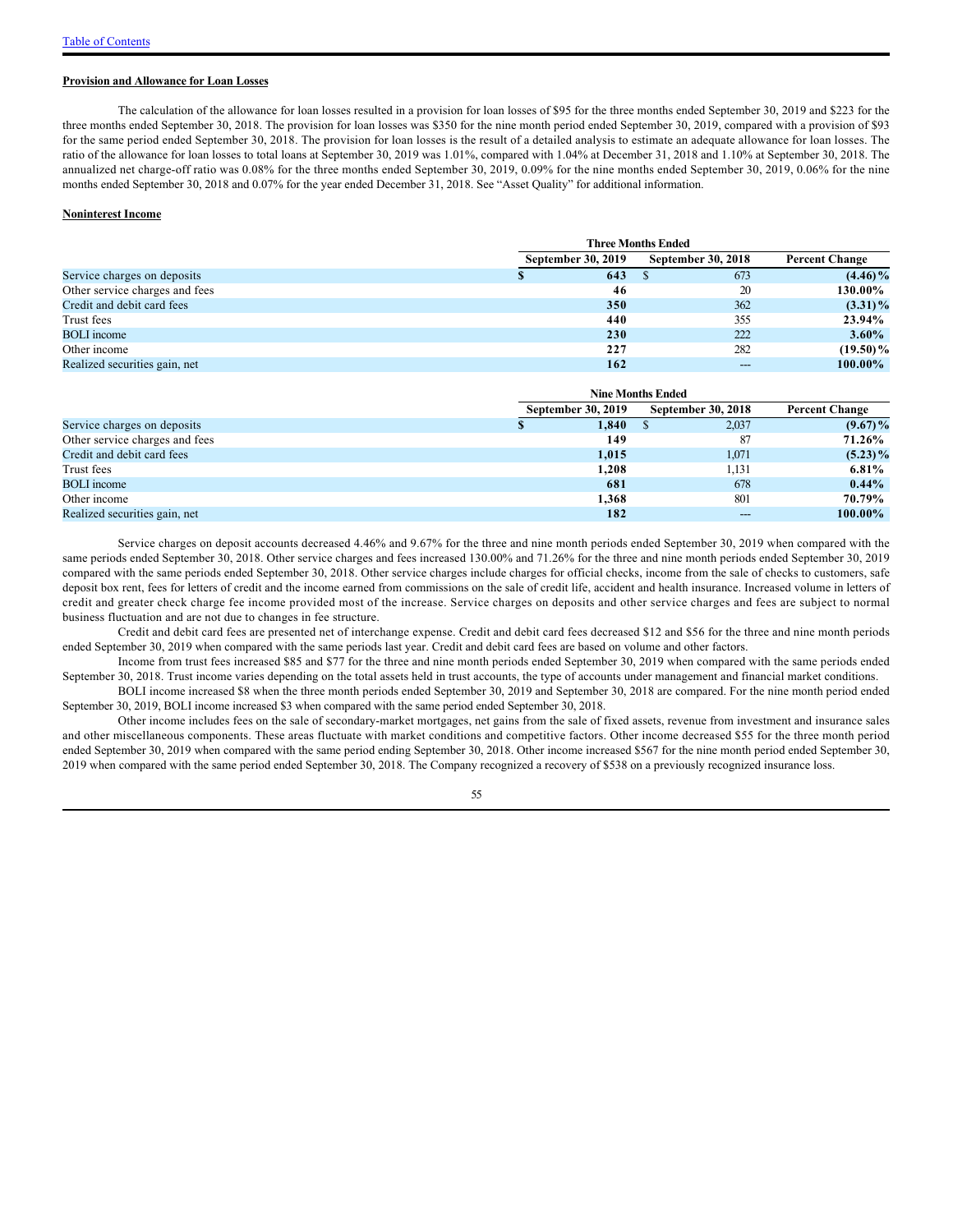The Company realized a gain on the call and sale of securities of \$162 and \$182 during the three and nine month periods ended September 30, 2019. Most of the gains resulted from sale of securities under a restructuring program intended to provide a measure of security from interest rate risk. No gains on securities were realized during the first nine months of 2018. Net realized securities gains and losses are market driven.

### **Noninterest Expense**

|                                      |  | <b>September 30, 2019</b> | <b>September 30, 2018</b> | <b>Percent Change</b> |
|--------------------------------------|--|---------------------------|---------------------------|-----------------------|
| Salaries and employee benefits       |  | 3,823                     | 3,639                     | 5.06%                 |
| Occupancy, furniture and fixtures    |  | 468                       | 433                       | 8.08%                 |
| Data processing and ATM              |  | 823                       | 684                       | $20.32\%$             |
| FDIC assessment                      |  |                           | 88                        | $(100.00)\%$          |
| Intangibles amortization             |  |                           | 12                        | $(100.00)\%$          |
| Net costs of other real estate owned |  | 17                        | 274                       | $(93.80)\%$           |
| Franchise taxes                      |  | 343                       | 314                       | $9.24\%$              |
| Other operating expenses             |  | 912                       | 1,019                     | $(10.50)\%$           |

|                                      | <b>Nine Months Ended</b>  |                           |                       |  |  |  |  |
|--------------------------------------|---------------------------|---------------------------|-----------------------|--|--|--|--|
|                                      | <b>September 30, 2019</b> | <b>September 30, 2018</b> | <b>Percent Change</b> |  |  |  |  |
| Salaries and employee benefits       | 11,446                    | 10,878                    | $5.22\%$              |  |  |  |  |
| Occupancy, furniture and fixtures    | 1,410                     | 1,396                     | $1.00\%$              |  |  |  |  |
| Data processing and ATM              | 2,363                     | 2,024                     | 16.75%                |  |  |  |  |
| FDIC assessment                      | 167                       | 269                       | $(37.92)\%$           |  |  |  |  |
| Intangibles amortization             |                           | 37                        | $(100.00)\%$          |  |  |  |  |
| Net costs of other real estate owned | 45                        | 523                       | $(91.40)\%$           |  |  |  |  |
| Franchise taxes                      | 990                       | 965                       | $(2.59)\%$            |  |  |  |  |
| Write-down of insurance receivable   |                           | 2,010                     | $(100.00)\%$          |  |  |  |  |
| Other operating expenses             | 2,883                     | 2,949                     | $(2.24)\%$            |  |  |  |  |

Total noninterest expense decreased \$77 or 1.19% when the three month periods ended September 30, 2019 and September 30, 2018 are compared, and decreased \$1,747 or 8.30% when the nine month period ended September 30, 2019 is compared with the same period of 2018. The decrease when the nine month periods are compared was largely driven by the \$2,010 write-down of the insurance receivable in the first quarter of 2018.

Salaries and employee benefits increased \$184 and \$568 when the three and nine month periods ended September 30, 2019 are compared with the same periods in 2018. This expense category includes employee salaries, payroll taxes, insurance and fringe benefits, ESOP contribution accruals, the service component of net periodic pension cost, and salary continuation expenses.

Occupancy, furniture and fixtures expense increased \$35 and \$14 when the three and nine month periods ended September 30, 2019 are compared with the same periods ended September 30, 2018.

Data processing and ATM expense increased \$139 and \$339 when the three and nine month periods ended September 30, 2019 are compared with the same periods in 2018, due to infrastructure upgrades.

FDIC assessment expense decreased \$88 and \$102 when the three and nine month periods ended September 30, 2019 are compared with the same periods of 2018. The FDIC assessment is accrued based on a method provided by the FDIC. During the third quarter of 2019, the FDIC notified the Bank that it was eligible for small bank assessment credits. The credits were applied to the Bank's September 30, 2019 assessment. If the FDIC's Deposit Insurance Fund Reserve Ratio maintains a certain ratio, the Bank may be able to use additional credits for future assessments.

Core deposit intangibles are the result of prior merger and acquisition activity and are amortized over a period of years. Amortization of the Company's intangible assets was completed in 2018. This accounted for the decline in intangibles amortization expense of \$12 and \$37 for the three and nine month periods ended September 30, 2019 compared with the same periods of 2018.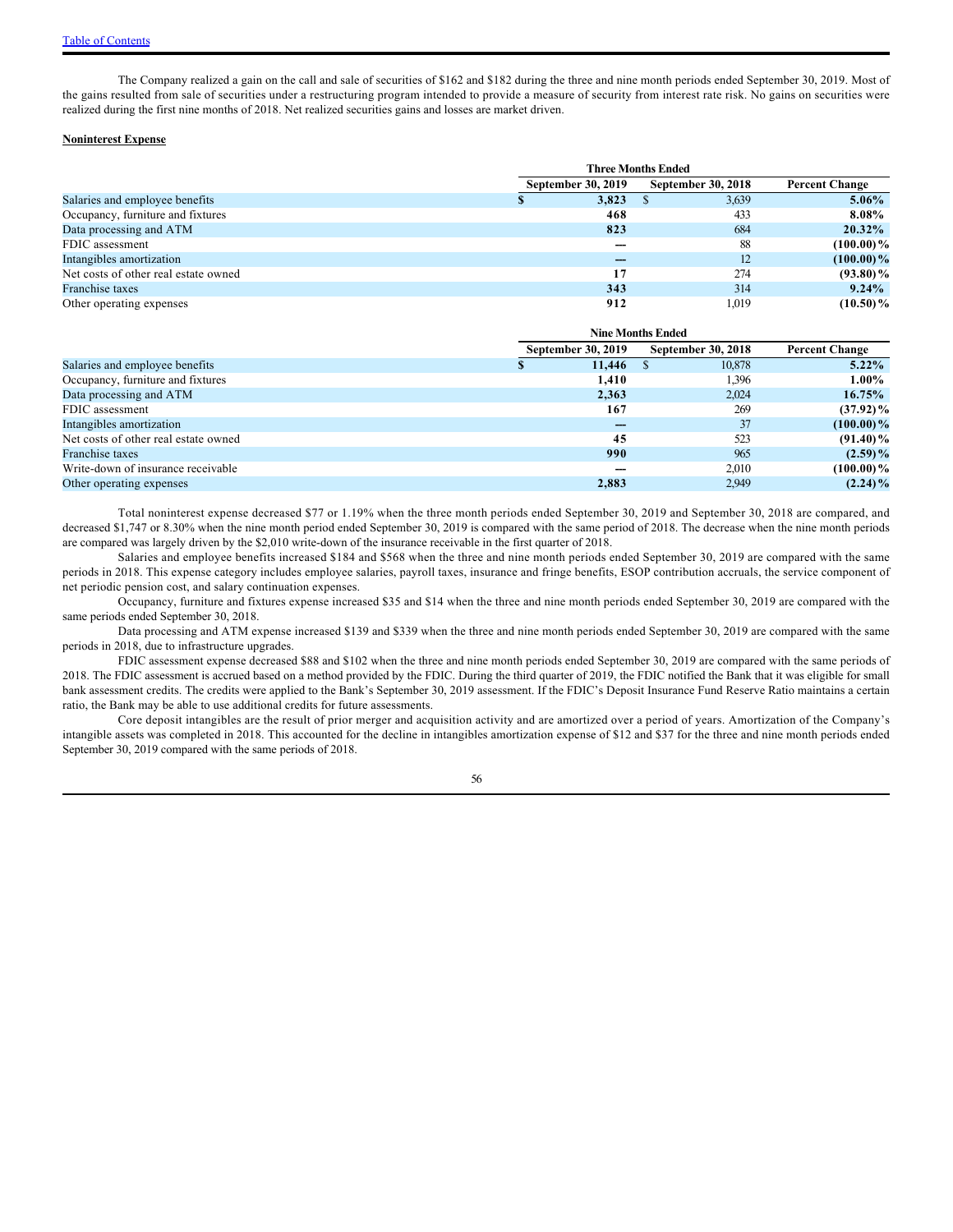Net costs of other real estate owned decreased \$257 and \$478 when the three and nine month periods ended September 30, 2019 are compared with the same periods in 2018. The cost of other real estate owned includes maintenance costs as well as valuation write-downs and gains and losses on the sale of properties. The expense varies with the number of properties, the maintenance required and changes in the real estate market. OREO properties are accounted for at fair value less cost to sell upon foreclosure and are thereafter periodically appraised to determine market value. Declines in market value are recognized through valuation expense. There were no write downs on OREO properties during the nine months ended September 30, 2019, compared with \$247 and \$452 for the three and nine months ended September 30, 2018. The Company recognized a loss on the sale of OREO of \$5 for the nine months ended September 30, 2019 and \$12 for the nine months ended September 30, 2018.

Franchise tax expense increased \$29 or 9.24% when the three month periods ended September 30, 2019 and September 30, 2018 are compared. Franchise tax expense increased \$25 or 2.59% when the nine month periods ended September 30, 2019 and September 30, 2018 are compared. Franchise tax is primarily based on capital levels of the subsidiary bank.

The Company recognized an expense of \$2,010 during the nine month period ended September 30, 2018 to reduce and insurance receivable related to a cybersecurity breach. Please see the discussion under the section "Cybersecurity Risks and Incidents" below.

The category of other operating expenses includes noninterest expense items such as professional services, stationery and supplies, telephone costs, postage, charitable donations, losses and other expenses. Other operating expense decreased \$107 and \$66 when the three and nine month periods ended September 30, 2019 are compared with the same periods ended September 30, 2018.

#### **Cybersecurity Risks and Incidents**

The Company treats cybersecurity risk seriously. The Company has a program to identify, mitigate and manage its cybersecurity risks. The program includes penetration testing and vulnerability assessment, technological defenses such as antivirus software, patch management, firewall management, email and web protections, an intrusion prevention system, a cybersecurity insurance policy which covers some but not all losses arising from cybersecurity breaches, as well as ongoing employee training. The costs of these measures were \$92 and \$681 for the three and nine month periods ended September 30, 2019 compared with \$104 and \$251 for the three and nine month periods ended September 30, 2018. These costs are included in various categories of noninterest expense.

As disclosed in the Company's December 31, 2018 10-K, the Company experienced two intrusions to its digital systems, one in May 2016 and one in January 2017. The Company retained two nationally recognized firms to investigate and remediate the intrusions and has adopted and implemented all of the recommendations provided through the investigations.

The financial impact of the attacks include the amount of the theft, as well as costs of investigation, remediation and litigation the Company pursued against the insurance carrier. The Company recognized a write-down of the insurance receivable of \$2,010 during the nine month period ended September 30, 2018. Costs for legal consultation totaled \$12 and \$157 for the three and nine month periods ended September 30, 2019, compared with \$65 and \$85 for the three and nine month periods ended September 30, 2018. The Company's litigation against the insurance carrier was settled during the first quarter of 2019, subject to a non-disclosure agreement. There has been no litigation against the Company to date associated with the breaches.

We have deployed a multi-faceted approach to limit the risk and impact of unauthorized access to customer accounts and to information relevant to customer accounts. We use digital technology safeguards, internal policies and procedures, and employee training to reduce the exposure of our systems to cyber-intrusions. However, it is not possible to fully eliminate exposure. The potential for financial and reputational losses due to cyber-breaches is increased by the possibility of human error, unknown system susceptibilities, and the rising sophistication of cyber-criminals to attack systems, disable safeguards and gain access to accounts and related information. The Company maintains insurance which provides a degree of coverage depending on the nature and circumstances of any cyber penetration but cannot be relied upon to reimburse fully the Company for all losses that may arise. The Company has adopted new protections and invested additional resources to increase its security.

#### **Income Tax**

Income tax expense was \$788 and \$2,247 for the three and nine month periods ended September 30, 2019, compared with \$677 and \$1,757 for the three and nine month periods ended September 30, 2018. The Company's statutory tax rate is 21%. The Company's effective tax rate was 15.63% and 15.04% for the three and nine month periods ended September 30, 2019, compared with 13.74% and 13.17% for the three and nine month periods ended September 30, 2018. The increase in the effective tax rate resulted from smaller holdings of tax-advantaged municipal securities during 2019 compared with 2018.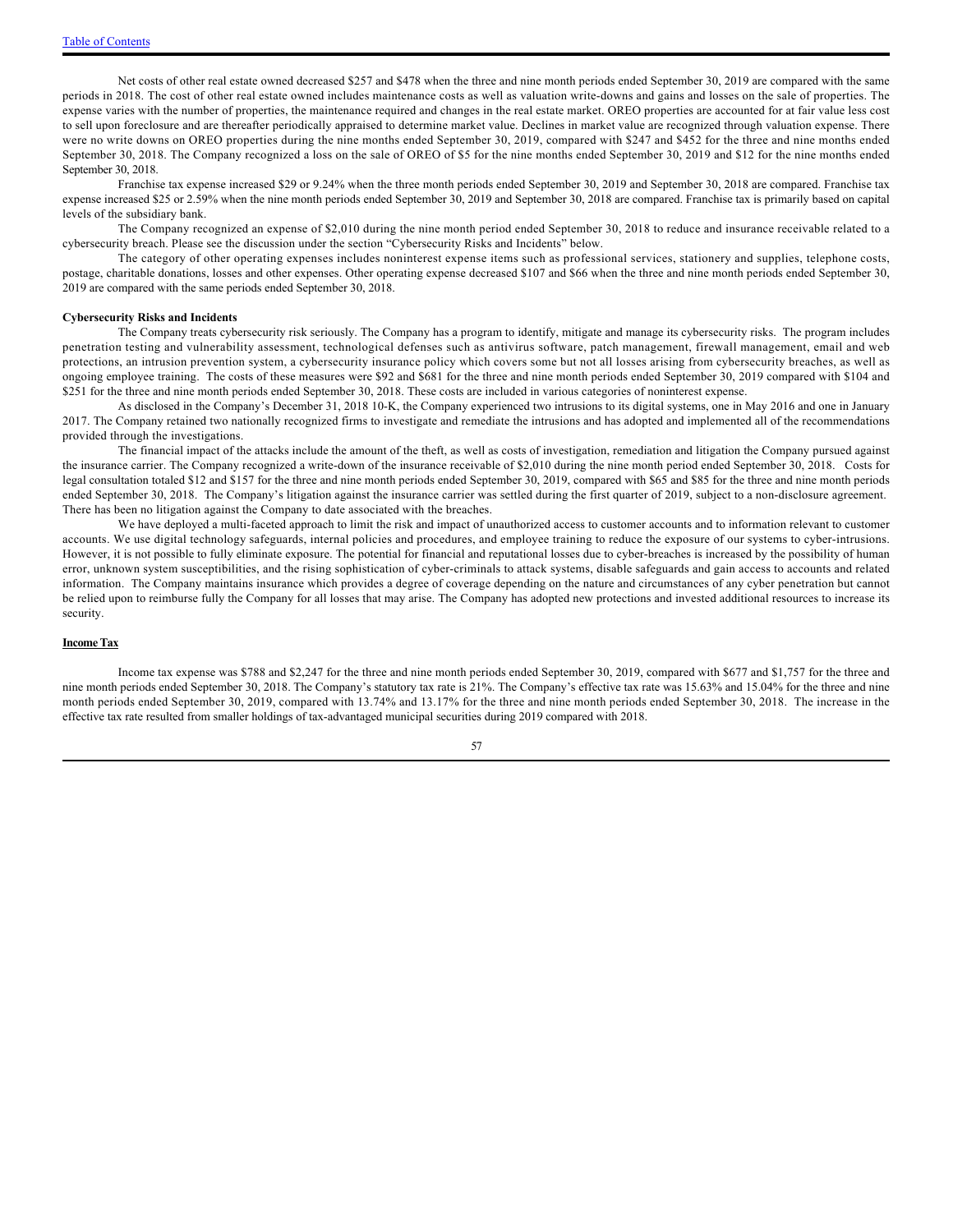#### **Balance Sheet**

Year-to-date daily averages for the major balance sheet categories are as follows:

| <b>Assets</b>                                      |              | <b>September 30, 2019</b> | December 31, 2018 |           | <b>Percent Change</b> |  |
|----------------------------------------------------|--------------|---------------------------|-------------------|-----------|-----------------------|--|
| Interest-bearing deposits                          |              | 61,209                    | <b>S</b>          | 36,562    | 67.41%                |  |
| Securities available for sale and restricted stock |              | 398,455                   |                   | 400,694   | $(0.56)\%$            |  |
| Securities held to maturity                        |              |                           |                   | 55,116    | $(100.00)\%$          |  |
| Loans, net                                         |              | 709,766                   |                   | 675.647   | 5.05%                 |  |
| Total assets                                       |              | 1.253.244                 |                   | 1,251,843 | $0.11\%$              |  |
| Liabilities and stockholders' equity               |              |                           |                   |           |                       |  |
| Noninterest-bearing demand deposits                | $\mathbf{s}$ | 198,397                   | <sup>\$</sup>     | 192,440   | $3.10\%$              |  |
| Interest-bearing demand deposits                   |              | 598,915                   |                   | 606,766   | $(1.29)\%$            |  |
| Savings deposits                                   |              | 141.913                   |                   | 140,918   | $0.71\%$              |  |
| Time deposits                                      |              | 113,630                   |                   | 105,674   | $7.53\%$              |  |
| Stockholders' equity                               |              | 184,286                   |                   | 186,637   | $(1.26)\%$            |  |

### **Securities**

During the third quarter of 2019, the Company implemented a program to restructure the securities portfolio. The program is intended to increase yields and reduce interest rate risk. The restructuring is expected to be completed during the fourth quarter of 2019. During the second quarter of 2018, the Company reclassified all held to maturity securities as available for sale. At the time of transfer, the securities were recorded at fair value of \$119,790 and an unrealized gain of \$891, net of tax was recorded in accumulated other comprehensive income.

Management regularly monitors the quality of the securities portfolio and closely follows the uncertainty in the economy and the volatility of financial markets. The value of individual securities will be written down if the decline in fair value is considered to be other than temporary based upon the totality of circumstances. See Note 4: Securities for additional information.

#### **Loans**

|                                                           | September 30, 2019 | December 31, 2018 | <b>Percent Change</b> |
|-----------------------------------------------------------|--------------------|-------------------|-----------------------|
| Real estate construction loans                            | 42,972             | 37,845            | 13.55%                |
| Consumer real estate loans                                | 179,114            | 175,456           | 2.08%                 |
| Commercial real estate loans                              | 360,493            | 353,546           | $1.96\%$              |
| Commercial non real estate loans                          | 45,866             | 46,535            | $(1.44)\%$            |
| Public sector and IDA                                     | 59,731             | 60,777            | $(1.72)\%$            |
| Consumer non real estate                                  | 34,583             | 36,238            | $(4.57)\%$            |
| Less: unearned income and deferred fees and costs         | (472)              | (598)             | $(21.07)\%$           |
| Loans, net of unearned income and deferred fees and costs | 722,287            | 709.799           | 1.76%                 |

The Company's loans, net of unearned income and deferred fees and costs increased \$12,488 or 1.76% from \$709,799 at December 31, 2018 to \$722,287 at September 30, 2019. Real estate construction, consumer real estate, and commercial real estate loans increased from December 31, 2018, while commercial non real estate, consumer non real estate, and public sector and IDA loans decreased.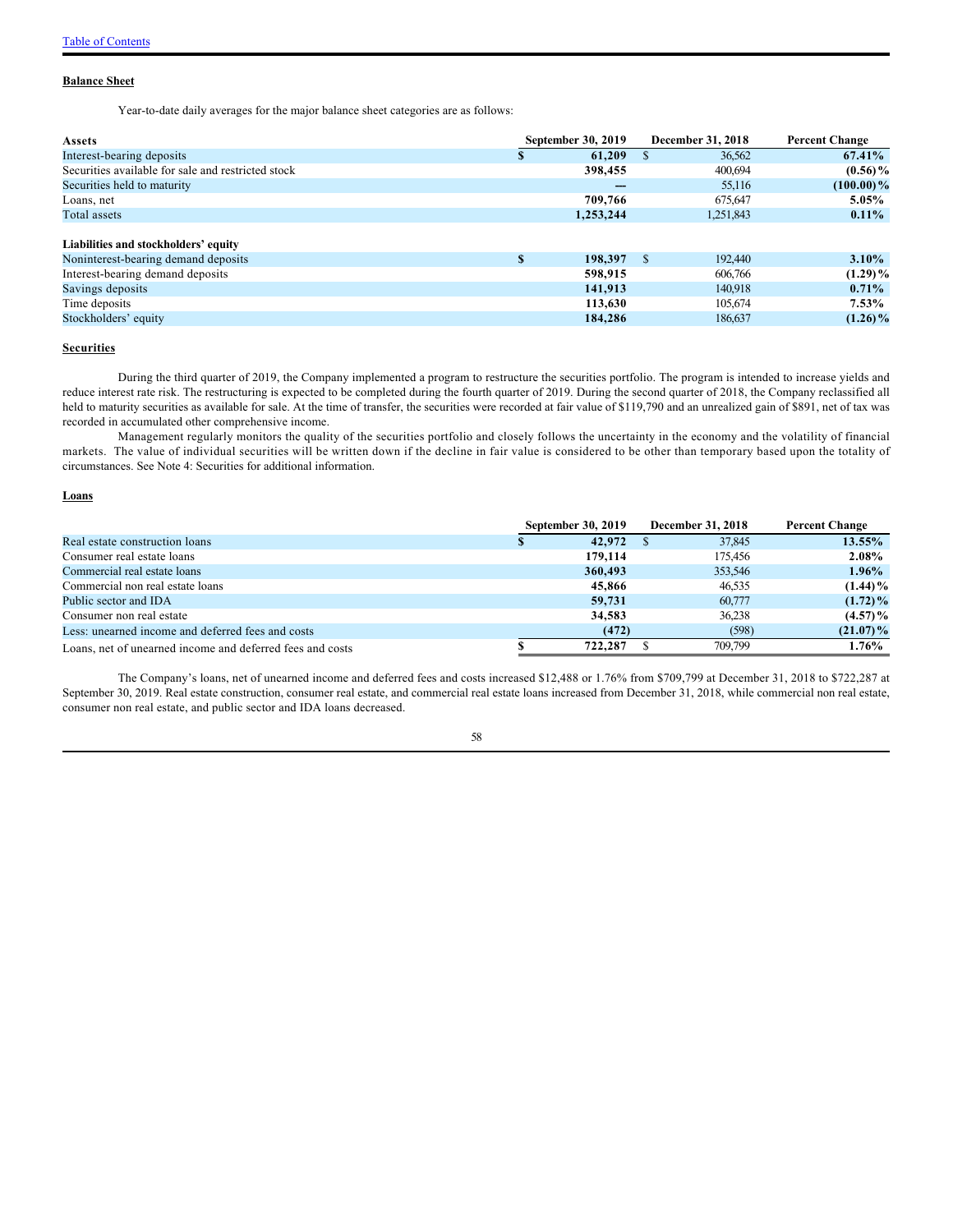### [Table of Contents](#page-1-0)

#### **Deposits**

|                                     | <b>September 30, 2019</b> | <b>December 31, 2018</b> | <b>Percent Change</b> |  |
|-------------------------------------|---------------------------|--------------------------|-----------------------|--|
| Noninterest-bearing demand deposits | 217,720                   | 195.441                  | 11.40%                |  |
| Interest-bearing demand deposits    | 580,533                   | 616,527                  | $(5.84)\%$            |  |
| Saving deposits                     | 145,188                   | 138.175                  | 5.08%                 |  |
| Time deposits                       | 124,586                   | 101.799                  | 22.38%                |  |
| Total deposits                      | 1.068.027                 | 1.051.942                | $1.53\%$              |  |

Total deposits increased \$16,085 or 1.53% from \$1,051,942 at December 31, 2018 to \$1,068,027 at September 30, 2019. Increases in noninterest-bearing demand, savings deposits, and time deposits totaled \$52,079 when September 30, 2019 is compared with December 31, 2018. These increases were offset by a decrease in interestbearing demand deposits of \$35,994 when September 30, 2019 is compared with December 31, 2018. The Company increased its offering rates during the fourth quarter of 2018. Deposits do not include any brokered deposits.

### **Liquidity**

Liquidity measures the Company's ability to meet its financial commitments at a reasonable cost. Demands on the Company's liquidity include funding additional loan demand and accepting withdrawals of existing deposits. The Company has diverse liquidity sources, including customer and purchased deposits, customer repayments of loan principal and interest, sales, calls and maturities of securities, Federal Reserve discount window borrowing, short-term borrowing, and Federal Home Loan Bank advances. At September 30, 2019, the bank did not have discount window borrowings, short-term borrowings, or FHLB advances. To assure that short-term borrowing is readily available, the Company tests accessibility annually.

The Company considers its security portfolio for typical liquidity needs, within accounting, legal and strategic parameters. Prior to the second quarter of 2018, the securities portfolio was segregated into available-for-sale and held-to-maturity. During the second quarter of 2018, the Company re-classified all its held-tomaturity securities to available-for-sale. Portions of the securities portfolio are pledged to meet state requirements for public funds deposits. Discount window borrowings also require pledged securities. Increased/decreased liquidity from public funds deposits or discount window borrowings results in increased/decreased liquidity from pledging requirements. The Company monitors public funds pledging requirements and unpledged available-for-sale securities accessible for liquidity needs.

Regulatory capital levels at the subsidiary bank determine the Bank's ability to use purchased deposits and the Federal Reserve discount window. At September 30, 2019, the Bank is considered well capitalized and does not have any restrictions on purchased deposits or borrowing ability at the Federal Reserve discount window.

The Company monitors factors that may increase its liquidity needs. Some of these factors include deposit trends, large depositor activity, maturing deposit promotions, interest rate sensitivity, maturity and repricing timing gaps between assets and liabilities, the level of unfunded loan commitments, loan growth and share repurchase activity within the Company's own stock. At September 30, 2019, the Company's liquidity is sufficient to meet projected trends in these areas.

To monitor and estimate liquidity levels, the Company performs stress testing under varying assumptions on credit sensitive liabilities and the sources and amounts of balance sheet and external liquidity available to replace outflows. The Company's Contingency Funding Plan sets forth avenues for rectifying liquidity shortfalls. At September 30, 2019, the analysis indicated adequate liquidity under the tested scenarios.

The Company utilizes several other strategies to maintain sufficient liquidity. Loan and deposit growth are managed to keep the loan to deposit ratio within the Company's own policy range of 65% to 75%. At September 30, 2019, the loan to deposit ratio was 67.63%. The investment strategy takes into consideration the term of the investment, and securities in the available for sale portfolio are laddered based upon projected funding needs.

#### **Capital Resources**

Total stockholders' equity at September 30, 2019 was \$187,988, a decrease of \$2,250 or 1.18%, from the \$190,238 at December 31, 2018. In May 2018, the Company's Board of Directors authorized a 100,000 share repurchase program and subsequently increased the authorization in February 2019 to a total of one million shares. The program does not require any specific number of share repurchases. The program and 1 million share authorization was renewed in May 2019 and expires May 31, 2020. The Company repurchased 452,400 shares during March 2019 and 16,000 shares during August 2019. The March repurchase reduced shareholders equity by \$17,997 and the August repurchase reduced shareholders equity by \$528.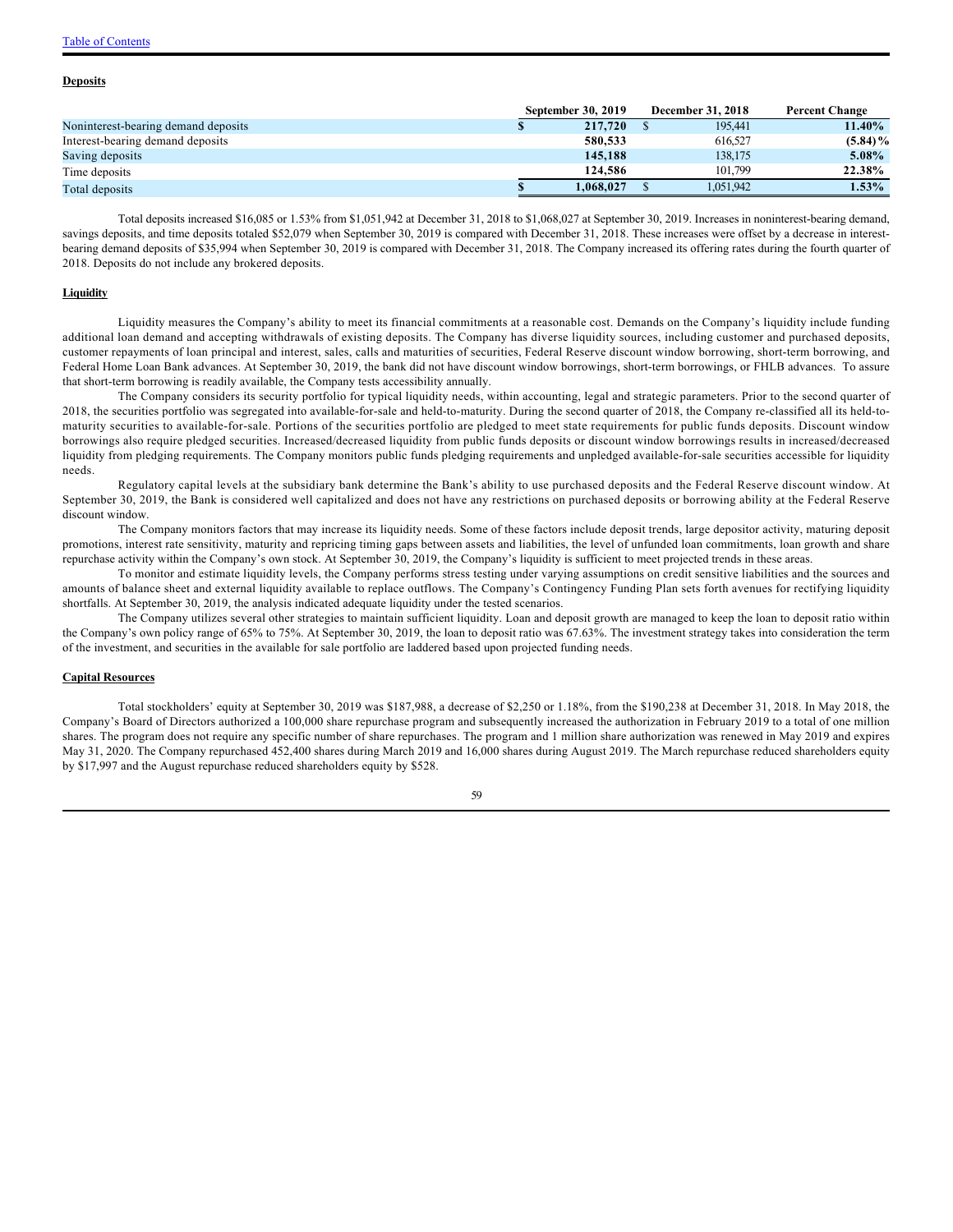The Company's subsidiary bank is subject to various capital requirements administered by banking agencies. Risk based capital ratios for the Bank are shown in the following tables.

|                                    |            |                           | <b>Regulatory Capital</b>  |
|------------------------------------|------------|---------------------------|----------------------------|
|                                    |            |                           | <b>Minimum Ratios</b>      |
|                                    |            | <b>Regulatory Capital</b> | with Capital               |
|                                    | <b>NBB</b> | <b>Minimum Ratios</b>     | <b>Conservation Buffer</b> |
| Common Equity Tier I Capital Ratio | 22.48%     | $4.50\%$                  | 7.00%                      |
| Tier I Capital Ratio               | 22.48%     | $6.00\%$                  | 8.50%                      |
| <b>Total Capital Ratio</b>         | 23.39%     | $8.00\%$                  | 10.50%                     |
| Leverage Ratio                     | 14.64%     | $4.00\%$                  | $4.00\%$                   |

Risk-based capital ratios are calculated in compliance with FDIC rules based on Basel III capital requirements. Banks are subject to an additional capital conservation buffer in order to make capital distributions or discretionary bonus payments. The Bank's ratios are well above the required minimums and the capital conservation buffer at September 30, 2019.

On September 17, 2019 the Federal Deposit Insurance Corporation finalized a rule that introduces an optional simplified measure of capital adequacy for qualifying community banking organizations (i.e., the community bank leverage ratio (CBLR) framework), as required by the Economic Growth, Regulatory Relief and Consumer Protection Act. The CBLR framework is designed to reduce burden by removing the requirements for calculating and reporting risk-based capital ratios for qualifying community banking organizations that opt into the framework.

In order to qualify for the CBLR framework, a community banking organization must have a tier 1 leverage ratio of greater than 9 percent, less than \$10 billion in total consolidated assets, and limited amounts of off-balance-sheet exposures and trading assets and liabilities. A qualifying community banking organization that opts into the CBLR framework and meets all requirements under the framework will be considered to have met the well-capitalized ratio requirements under the Prompt Corrective Action regulations and will not be required to report or calculate risk-based capital.

The CBLR framework will be available for banks to use in their March 31, 2020, Call Report. The Company is currently evaluating whether to opt into the CBLR framework.

#### **Off-Balance Sheet Arrangements**

In the normal course of business, NBB extends lines of credit and letters of credit to its customers. Depending on their needs, customers may draw upon lines of credit at any time in any amount up to a pre-approved limit. Standby letters of credit are issued for two purposes. Financial letters of credit guarantee payments to facilitate customer purchases. Performance letters of credit guarantee payment if the customer fails to complete a specific obligation.

Historically, the full approved amount of letters and lines of credit has not been drawn at any one time. The Company has developed plans to meet a sudden and substantial funding demand. These plans include accessing a line of credit with a correspondent bank, borrowing from the FHLB, selling available for sale investments or loans and raising additional deposits.

The Company sells mortgages on the secondary market. Our agreement with the purchaser provides for strict underwriting and documentation requirements. Violation of the representations and warranties of the agreement would entitle the purchaser to recourse provisions. The Company has determined that its risk in this area is not significant because of a low volume of secondary market mortgage loans and high underwriting standards. The Company estimates a potential loss reserve for recourse provisions that is not material as of September 30, 2019. To date, no recourse provisions have been invoked. If funds were needed, the Company would access the same sources as noted above for funding lines and letters of credit.

There were no material changes in off-balance sheet arrangements during the nine months ended September 30, 2019, except for normal seasonal fluctuations in the total of mortgage loan commitments.

#### **Contractual Obligations**

The Company had no finance lease or purchase obligations and no long-term debt at September 30, 2019. The Company adopted ASC 842, Leases, as of January 1, 2019. Operating lease right-of-use assets and liabilities, which are for buildings used in the Company's day-to-day operations are recognized on the Consolidated Balance Sheet and have not changed materially from those which were disclosed in the Company's 2018 Form 10-K.

#### <span id="page-59-0"></span>**Item 3. Quantitative and Qualitative Disclosures About Market Risk**

The Company considers interest rate risk to be a significant market risk and has systems in place to measure the exposure of net interest income to adverse movement in interest rates. Interest rate shock analyses provide management with an indication of potential economic loss due to future rate changes. There have not been any changes which would significantly alter the results disclosed as of December 31, 2018 in the Company's 2018 Form 10-K.

#### <span id="page-59-1"></span>**Item 4. Controls and Procedures**

The Company's management evaluated, with the participation of the Company's principal executive officer and principal financial officer, the effectiveness of the Company's disclosure controls and procedures (as defined in Rule 13a-15(e) under the Securities Exchange Act of 1934, as amended (the "Exchange Act")) as of the end of the period covered by this report. Based on that evaluation, the Company's principal executive officer and principal financial officer concluded that the Company's disclosure controls and procedures are effective as of September 30, 2019 to ensure that information required to be disclosed in the reports that the Company files or submits under the Exchange Act is recorded, processed, summarized and reported, within the time periods specified by the Company's management, including the Company's principal executive officer and principal financial officer, as appropriate, to allow timely decisions regarding required disclosure.

There were no changes in the Company's internal control over financial reporting (as defined in Rule 13a-15(f) of the Exchange Act) during the three months ended September 30, 2019 that have materially affected, or are reasonably likely to materially affect, the Corporation's internal control over financial reporting.

Because of the inherent limitations in all control systems, the Company believes that no system of controls, no matter how well designed and operated, can provide absolute assurance that all control issues have been detected.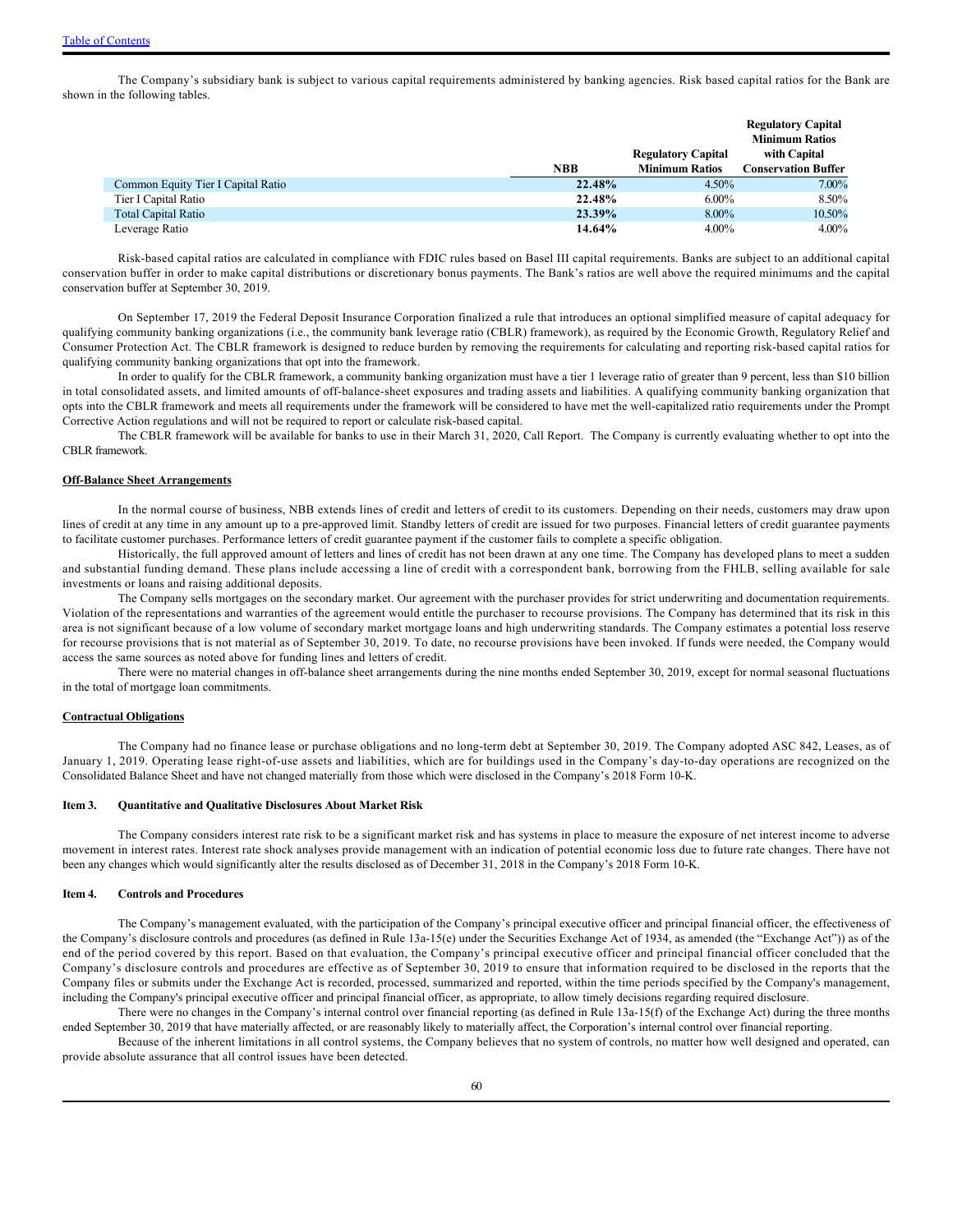#### <span id="page-60-0"></span>**Part II**

#### **Other Information**

### <span id="page-60-1"></span>**Item 1. Legal Proceedings**

There are no pending or threatened legal proceedings to which the Company or any of its subsidiaries is a party or to which the property of the Company or any of its subsidiaries is subject that, in the opinion of management, may materially impact the financial condition of the Company.

#### <span id="page-60-2"></span>**Item 1A. Risk Factors**

Please refer to the "Risk Factors" previously disclosed in Item 1A of our 2018 Annual Report on Form 10-K and the factors discussed under "Cautionary Statement Regarding Forward-Looking Statements" in Part I. Item 2 of this Form 10-Q.

### <span id="page-60-3"></span>**Item 2. Unregistered Sales of Equity Securities and Use of Proceeds**

#### **Purchases of Equity Securities by the Issuer**

Share repurchase activity during the nine months ended September 30, 2019 was as follows:

| Period                                 | <b>Total</b><br>Number of<br><b>Shares</b><br>Purchased $(1)$ | <b>Average Price</b><br>Paid<br>Per Share | <b>Total Number of</b><br><b>Shares</b><br><b>Purchased as</b><br><b>Part of Publicly</b><br>Announced<br>Program <sup>(1)</sup> | Number of<br><b>Shares that May</b><br>Yet<br><b>Be Purchased</b><br><b>Under the</b><br>Program <sup>(1)</sup> |
|----------------------------------------|---------------------------------------------------------------|-------------------------------------------|----------------------------------------------------------------------------------------------------------------------------------|-----------------------------------------------------------------------------------------------------------------|
| January 1, 2019 - January 31, 2019     | $---$                                                         | \$                                        |                                                                                                                                  | 250,000                                                                                                         |
| February 1, 2019 - February 28, 2019   |                                                               |                                           |                                                                                                                                  | 1,000,000                                                                                                       |
| March 1, 2019 – March 31, 2019         | 452,400                                                       | 39.78                                     | 452,400                                                                                                                          | 547,600                                                                                                         |
| Total during first quarter 2019        | 452,400                                                       | \$<br>39.78                               | 452,400                                                                                                                          |                                                                                                                 |
|                                        |                                                               |                                           |                                                                                                                                  |                                                                                                                 |
| April 1, 2019 - April 30, 2019         |                                                               |                                           |                                                                                                                                  | 547,600                                                                                                         |
| May 1, 2019 – May 31, 2019             | ---                                                           | ---                                       | ---                                                                                                                              | 1,000,000                                                                                                       |
| June 1, 2019 – June 30, 2019           |                                                               | ---                                       |                                                                                                                                  | 1,000,000                                                                                                       |
| Total during second quarter 2019       | ---                                                           |                                           | ---                                                                                                                              |                                                                                                                 |
|                                        |                                                               |                                           |                                                                                                                                  |                                                                                                                 |
| July 1, 2019 – July 31, 2019           |                                                               |                                           |                                                                                                                                  | 1,000,000                                                                                                       |
| August 1, 2019 – August 31, 2019       | 16,000                                                        | 33.00                                     | 16,000                                                                                                                           | 984,000                                                                                                         |
| September 1, 2019 – September 30, 2019 | ---                                                           | ---                                       | ---                                                                                                                              | 984,000                                                                                                         |
| Total during third quarter 2019        | 16,000                                                        | \$<br>33.00                               | 16,000                                                                                                                           |                                                                                                                 |
|                                        |                                                               |                                           |                                                                                                                                  |                                                                                                                 |
| Total year-to-date 2019                | 468,400                                                       | \$<br>39.55                               | 468,400                                                                                                                          |                                                                                                                 |

(1) In May 2018, the Company announced the Board of Directors had authorized a 100,000 share repurchase program. In November 2018, the Company announced that the Board of Directors increased its authorization to repurchase up to 250,000 shares. In February 2019, the Company announced that the Board of Directors increased its authorization to repurchase up to 1,000,000 shares, with an expiration date of May 31, 2019. In May, 2019, the Company renewed authorization to repurchase up to 1,000,000 shares, with an expiration date of May 31, 2020. The Company's share repurchase program does not obligate it to acquire any specific number of shares.

#### <span id="page-60-4"></span>**Item 3. Defaults Upon Senior Securities**

None.

<span id="page-60-5"></span>**Item 4. Mine Safety Disclosures**

Not applicable.

#### <span id="page-60-6"></span>**Item 5. Other Information**

None.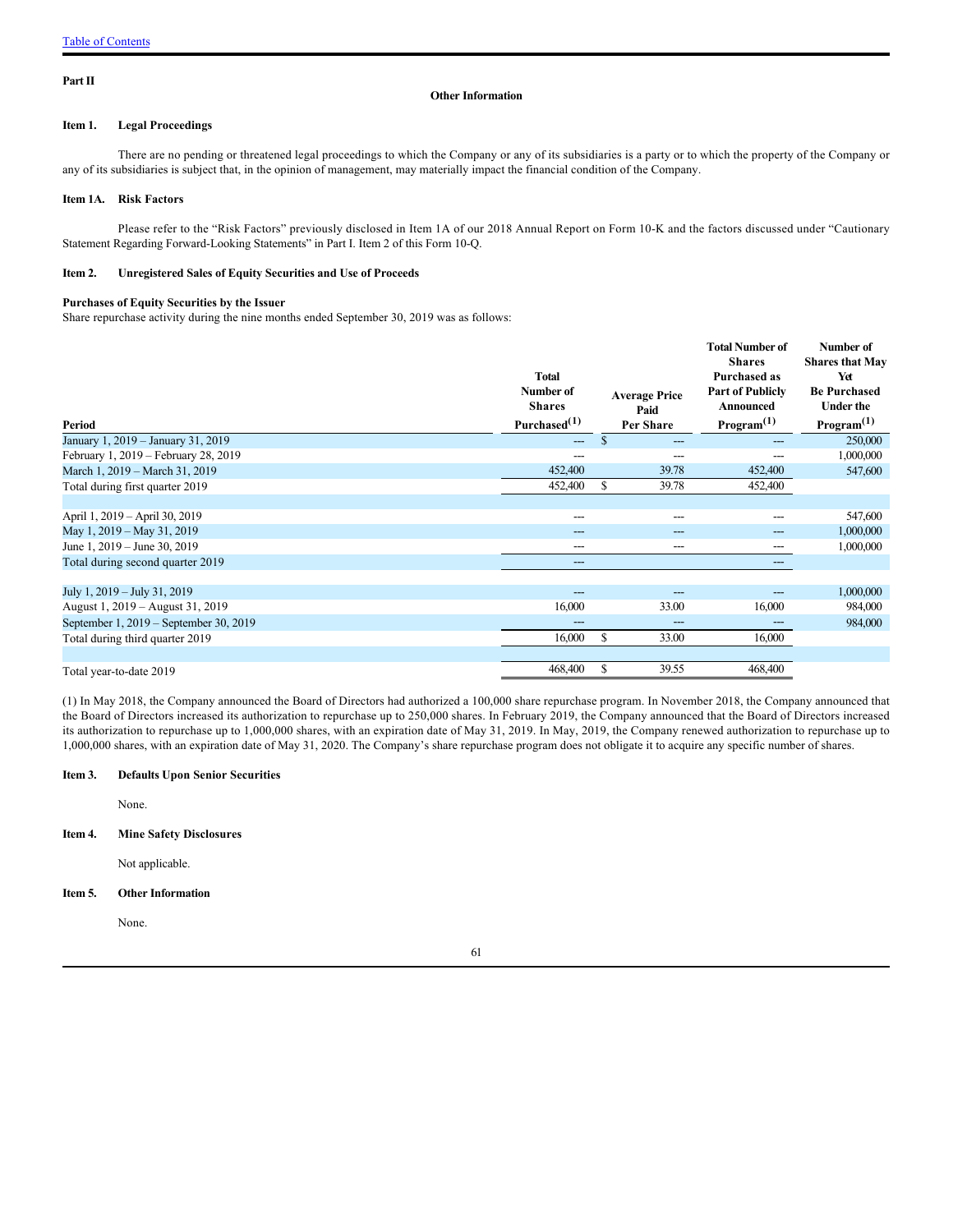### <span id="page-61-0"></span>**Item 6. Exhibits**

### **Index of Exhibits**

|                |                                                                                                                                         | Page No. in                                                                                                                                                                  |
|----------------|-----------------------------------------------------------------------------------------------------------------------------------------|------------------------------------------------------------------------------------------------------------------------------------------------------------------------------|
| Exhibit No.    | <b>Description</b>                                                                                                                      | <b>Sequential System</b>                                                                                                                                                     |
| 3(i)           | Amended and Restated Articles of Incorporation of National Bankshares, Inc.                                                             | (incorporated herein by reference to Exhibit 3.1 of<br>the Form 8K for filed on March 16, 2006)                                                                              |
| 3(ii)          | <b>Amended By-laws of National Bankshares, Inc.</b>                                                                                     | (incorporated herein by reference to Exhibit 3(ii) of<br>the Form 8K filed on July 9, 2014)                                                                                  |
| $\overline{4}$ | Specimen copy of certificate for National Bankshares, Inc. common stock                                                                 | (incorporated herein by reference to Exhibit 4(a) of<br>the Annual Report on Form 10K for fiscal year                                                                        |
| $*10(i)$       | National Bankshares, Inc. 1999 Stock Option Plan                                                                                        | ended December 31, 1993)<br>(incorporated herein by reference to Exhibit 4.3 of<br>the Form S-8, filed as Registration No. 333-79979<br>with the Commission on June 4, 1999) |
| $*10(ii)$      | Executive Employment Agreement dated March 11, 2015, between National Bankshares,<br>Inc. and James G. Rakes                            | (incorporated herein by reference to Exhibit 10.1 of<br>the Form 8K filed on March 11, 2015)                                                                                 |
| $*10(iii)$     | Employee Lease Agreement dated August 14, 2002, between National Bankshares, Inc. and<br>The National Bank of Blacksburg                | (incorporated herein by reference to Exhibit 10 of<br>Form 10Q for the period ended September 30, 2002)                                                                      |
| $*10(iv)$      | Executive Employment Agreement dated March 11, 2015, between National Bankshares,<br>Inc. and F. Brad Denardo                           | (incorporated herein by reference to Exhibit 10.2 of<br>the Form 8K filed on March 11, 2015)                                                                                 |
| $*10(v)$       | Salary Continuation Agreement dated February 8, 2006, between The National Bank of<br><b>Blacksburg and James G. Rakes</b>              | (incorporated herein by reference to Exhibit 99 of the<br>Form 8K filed on February 8, 2006)                                                                                 |
| $*10(vi)$      | Salary Continuation Agreement dated February 8, 2006, between The National Bank of<br><b>Blacksburg and F. Brad Denardo</b>             | (incorporated herein by reference to Exhibit 99 of the<br>Form 8K filed on February 8, 2006)                                                                                 |
| $*10(vii)$     | Salary Continuation Agreement dated February 8, 2006, between The National Bank of<br><b>Blacksburg and David K. Skeens</b>             | (incorporated herein by reference to Exhibit 10.2 of<br>the Form 8K filed on January 25, 2012)                                                                               |
| $*10(viii)$    | First Amendment, dated December 19, 2007, to The National Bank of Blacksburg Salary<br><b>Continuation Agreement for James G. Rakes</b> | (incorporated herein by reference to Exhibit 10 of the<br>Form 8K filed on December 19, 2007)                                                                                |
| $*10(ix)$      | First Amendment, dated December 19, 2007, to The National Bank of Blacksburg Salary<br>Continuation Agreement for F. Brad Denardo       | (incorporated herein by reference to Exhibit 10 of the<br>Form 8K filed on December 19, 2007)                                                                                |
| $*10(x)$       | First Amendment, dated December 19, 2007, to The National Bank of Blacksburg Salary<br>Continuation Agreement for David K. Skeens       | (incorporated herein by reference to Exhibit 10.2 of<br>the Form 8K filed on January 25, 2012)                                                                               |
| $*10(xi)$      | Second Amendment, dated June 12, 2008, to The National Bank of Blacksburg Salary<br>Continuation Agreement for F. Brad Denardo          | (incorporated herein by reference to Exhibit 10 of the<br>Form 8K filed on June 12, 2008)                                                                                    |
| $*10(xii)$     | Second Amendment, dated December 17, 2008, to The National Bank of Blacksburg Salary<br>Continuation Agreement for James G. Rakes       | (incorporated herein by reference to Exhibit 10(iii) of<br>the Annual Report on Form 10K for fiscal year ended<br>December 31, 2008)                                         |
| $*10(xiii)$    | Second Amendment, dated December 17, 2008, to The National Bank of Blacksburg Salary<br>Continuation Agreement for David K. Skeens      | (incorporated herein by reference to Exhibit 10.2 of<br>the Form 8K filed on January 25, 2012)                                                                               |
| $*10(xiv)$     | Third Amendment, dated December 17, 2008, to The National Bank of Blacksburg Salary<br>Continuation Agreement for F. Brad Denardo       | (incorporated herein by reference to Exhibit 10(iii) of<br>the Annual Report on Form 10K for fiscal year ended<br>December 31, 2008)                                         |
| $*10(xv)$      | Third Amendment, dated January 20 2012, to The National Bank of Blacksburg Salary<br>Continuation Agreement for David K. Skeens         | (incorporated herein by reference to Exhibit 10.2 of<br>the Form 8K filed on January 25, 2012)                                                                               |
| $*10(xvi)$     | Salary Continuation Agreement dated May 24, 2013 between The National Bank of<br><b>Blacksburg and Paul A. Mylum</b>                    | (incorporated herein by reference to Exhibit 10.1 of<br>the Form 8K filed on March 8, 2018)                                                                                  |
| $*10(xvii)$    | Second Salary Continuation Agreement dated June 26, 2016 between The National Bank of<br>Blacksburg and F. Brad Denardo                 | (incorporated herein by reference to Exhibit 10.1 of<br>the Form 8K filed on July 20, 2016)                                                                                  |
| $*10(xviii)$   | Salary Continuation Agreement dated February 8, 2006 between The National Bankshares,<br>Inc. and Lara E. Ramsey                        | (incorporated herein by reference to Exhibit 10.1 of<br>the Form 8K filed on March 6, 2017)                                                                                  |
| $*10(xix)$     | First Amendment, dated December 19, 2007, to National Bankshares, Inc. Salary<br><b>Continuation Agreement for Lara E. Ramsey</b>       | (incorporated herein by reference to Exhibit 10.1 of<br>the Form 8K filed on March 6, 2017)                                                                                  |
| $*10(xx)$      | Second Amendment, dated December 17, 2008, to National Bankshares, Inc. Salary<br>Continuation Agreement for Lara E. Ramsey             | (incorporated herein by reference to Exhibit 10.1 of<br>the Form 8K filed on March 6, 2017)                                                                                  |
| $*10(xxi)$     | Third Amendment, dated June 22, 2016, to National Bankshares, Inc. Salary Continuation<br><b>Agreement for Lara E. Ramsey</b>           | (incorporated herein by reference to Exhibit 10.1 of<br>the Form 8K filed on March 6, 2017)                                                                                  |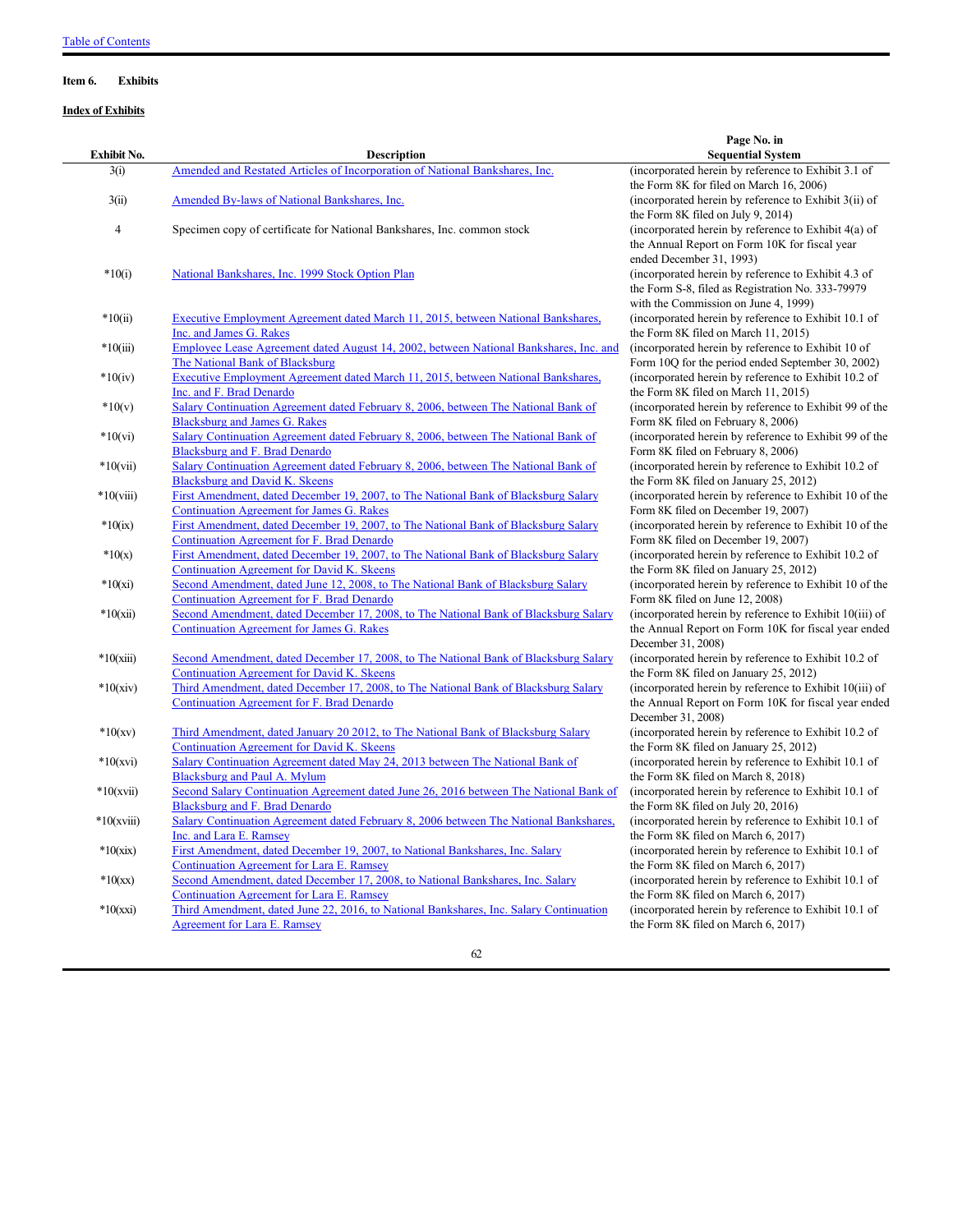| $+23$     | Consent of Yount, Hyde & Barbour, P.C. to incorporation by reference of independent<br>auditor's report included in this Form 10-K, into registrant's registration statement on Form | (incorporated herein by reference to Exhibit 23 of the<br>Annual Report on Form 10K for fiscal year ended<br>December 31, 2018) |
|-----------|--------------------------------------------------------------------------------------------------------------------------------------------------------------------------------------|---------------------------------------------------------------------------------------------------------------------------------|
|           | <u>S-8</u>                                                                                                                                                                           |                                                                                                                                 |
| $+31(i)$  | Section 906 Certification of Chief Executive Officer                                                                                                                                 | (included herewith)                                                                                                             |
| $+31(ii)$ | Section 906 Certification of Chief Financial Officer                                                                                                                                 | (included herewith)                                                                                                             |
| $+32(i)$  | 18 U.S.C. Section 1350 Certification of Chief Executive Officer                                                                                                                      | (included herewith)                                                                                                             |
| $+32(ii)$ | 18 U.S.C. Section 1350 Certification of Chief Financial Officer                                                                                                                      | (included herewith)                                                                                                             |
| $+101$    | The following materials from National Bankshares, Inc.'s Quarterly Report on Form 10-Q                                                                                               | (included herewith)                                                                                                             |
|           | for the period ended September 30, 2019 are formatted in XBRL (Extensible Business)                                                                                                  |                                                                                                                                 |
|           | Reporting Language), furnished herewith: (i) Consolidated Statements of Income for the                                                                                               |                                                                                                                                 |
|           | three and nine month periods ended September 30, 2019 and September 30, 2018;                                                                                                        |                                                                                                                                 |
|           | (ii) Consolidated Statements of Comprehensive Income for the three and nine month                                                                                                    |                                                                                                                                 |
|           | periods ended September 30, 2019 and September 30, 2018; (iii)Consolidated Balance                                                                                                   |                                                                                                                                 |
|           | Sheets at September 30, 2019 and December 31, 2018; (iv) Consolidated Statements of                                                                                                  |                                                                                                                                 |
|           | Changes in Stockholders' Equity for the three and nine months ended September 30, 2019                                                                                               |                                                                                                                                 |
|           | and 2018; (v) Consolidated Statements of Cash Flows for the nine months ended                                                                                                        |                                                                                                                                 |
|           | September 30, 2019 and 2018; and (vi) Notes to Consolidated Financial Statements.                                                                                                    |                                                                                                                                 |

\* Indicates a management contract or compensatory plan.